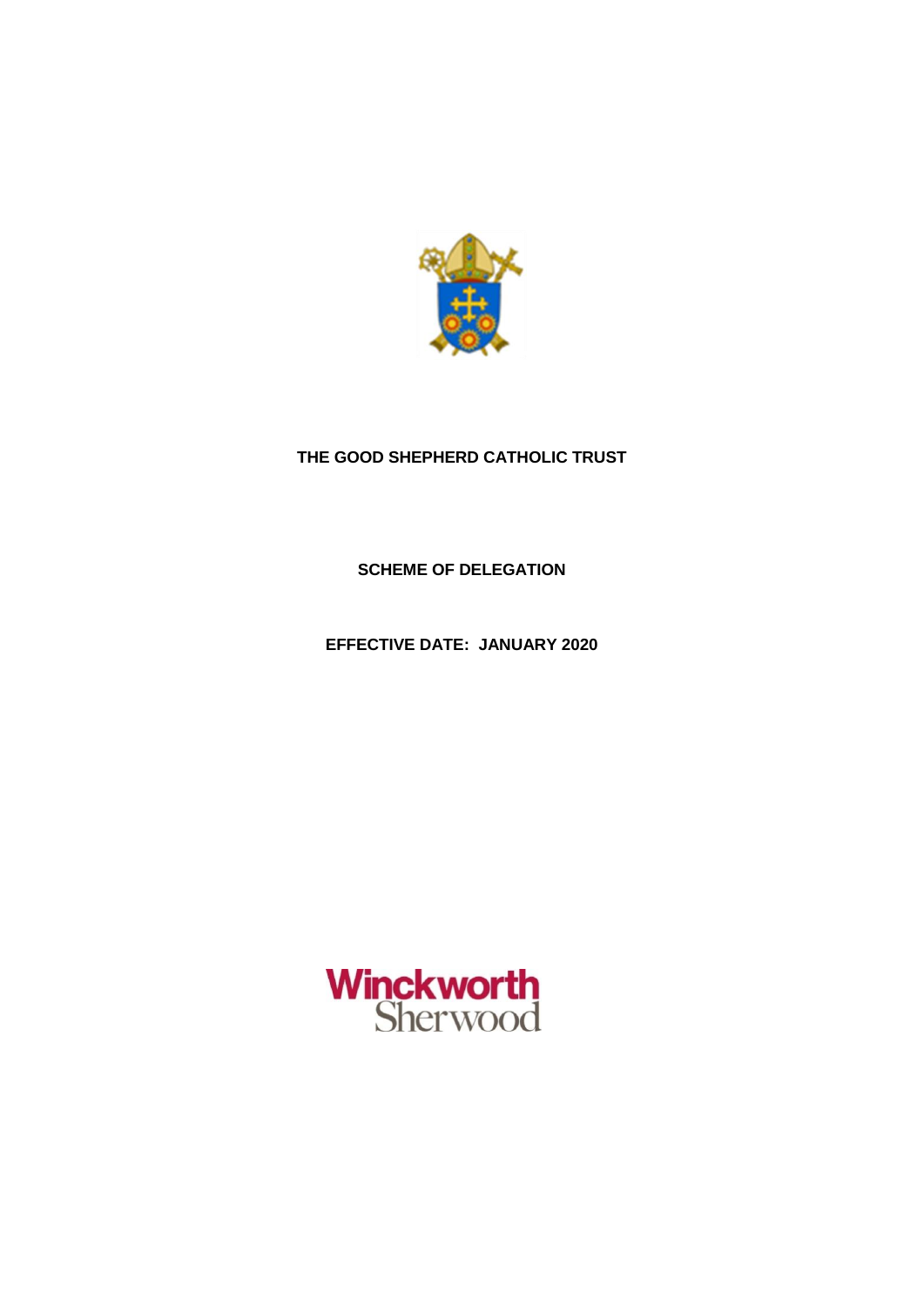# **CONTENTS**

# 1. **INTRODUCTION AND EXECUTIVE SUMMARY**

- 1.1 Introduction
- 1.2 Executive Summary

# 2. **VISION AND VALUES**

# 3. **ACCOUNTABILITY: GOVERNANCE AND MANAGEMENT STRUCTURES**

- 3.1 Overall Structure
- 3.2 Role of the Members and the Diocesan Education Service
- 3.3 Role of the Directors and the Trust Board
- 3.4 Role of the Accounting Officer and any Executive Team
- 3.5 Role of the Leadership Group
- 3.6 Role of the Governors and the Local Governing Committees

# 4. **DELEGATED AUTHORITY AND RESPONSIBILITIES OF THE LOCAL GOVERNING COMMITTEE**

- 4.1 General Provisions
- 4.2 Finance and Audit
- 4.3 Curriculum and Standards
- 4.4 Personnel
- 4.5 Admissions and Exclusions
- 4.6 Premises
- 4.7 Community Activities and Engagement

# 5. **SUPERVISION AND INTERVENTION**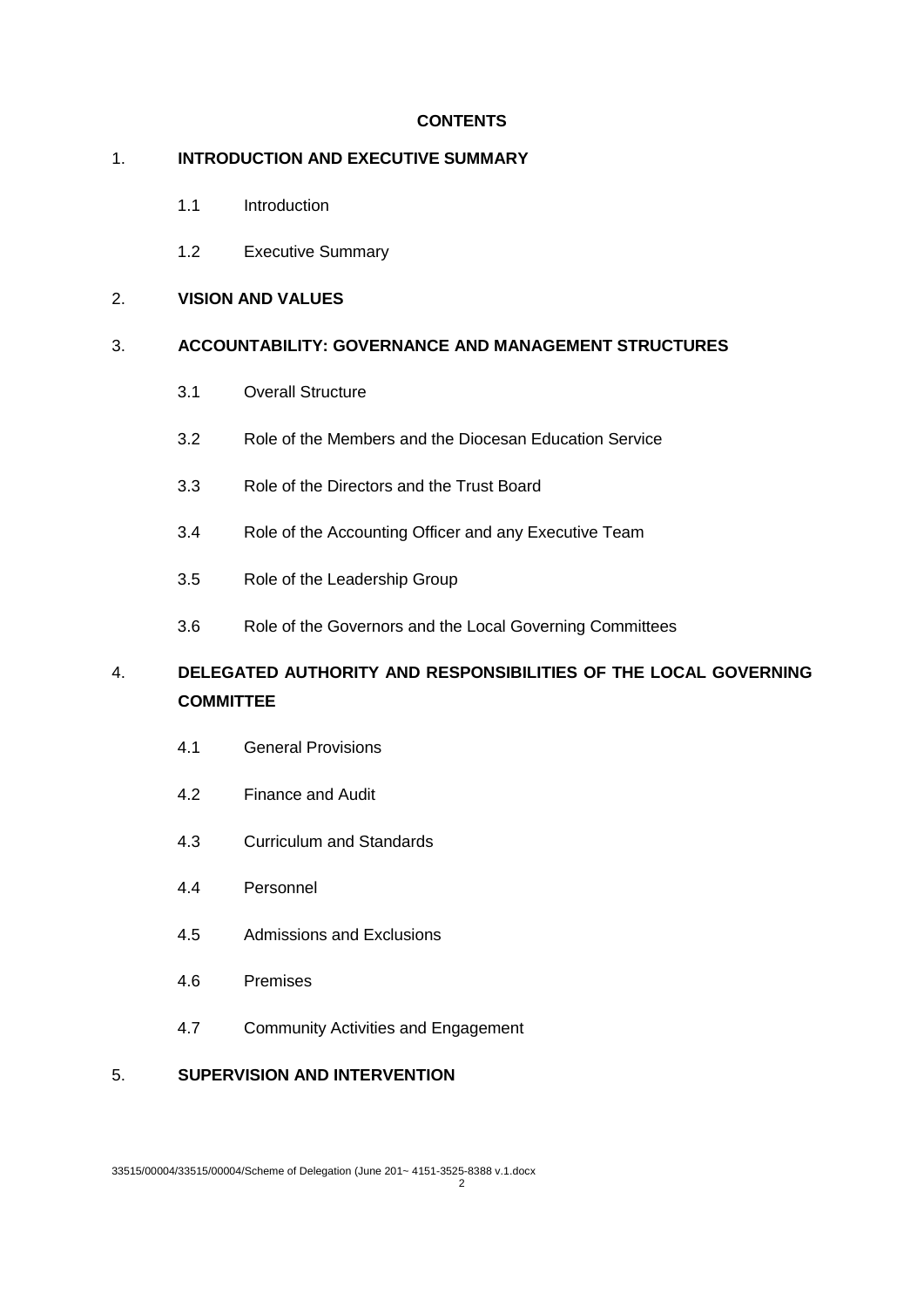- 5.1 Supervision and Reporting
- 5.2 Intervention and Removal of Delegated Responsibility

# 6. **FUNCTIONING OF THE LOCAL GOVERNING COMMITTEE**

- 6.1 Constitution of the Local Governing Committee
- 6.2 Term of office
- 6.3 Resignation and Removal of Governors
- 6.4 Disqualification of Governors
- 6.5 Appointment of Chair and Vice Chair
- 6.6 Committees and Further Delegation
- 6.7 Meetings
- 6.8 Quorum for Meetings
- 6.9 Notices

## **APPENDICES**

- 1. **DIOCESAN MEMORANDUM OF UNDERSTANDING**
- 2. **FINANCIAL REGULATIONS MANUAL**
- 3. **LEADERSHIP AND GOVERNANCE DECISION PLANNER**
- 4. **RISK MANAGEMENT POLICY AND FORM OF RISK REPORTS**
- 5. **TERMS OF REFERENCE FOR THE FINANCE, AUDIT AND RISK COMMITTEES**
- 6. **CONFLICT OF INTEREST POLICY**
- 7. **TERMS OF REFERENCE FOR THE LEADERSHIP GROUP**
- 8. **TERMS OF REFERENCE FOR AN INTERVENTION BOARD**

### 9. **DIRECTOR CODE OF CONDUCT**

33515/00004/33515/00004/Scheme of Delegation (June 201~ 4151-3525-8388 v.1.docx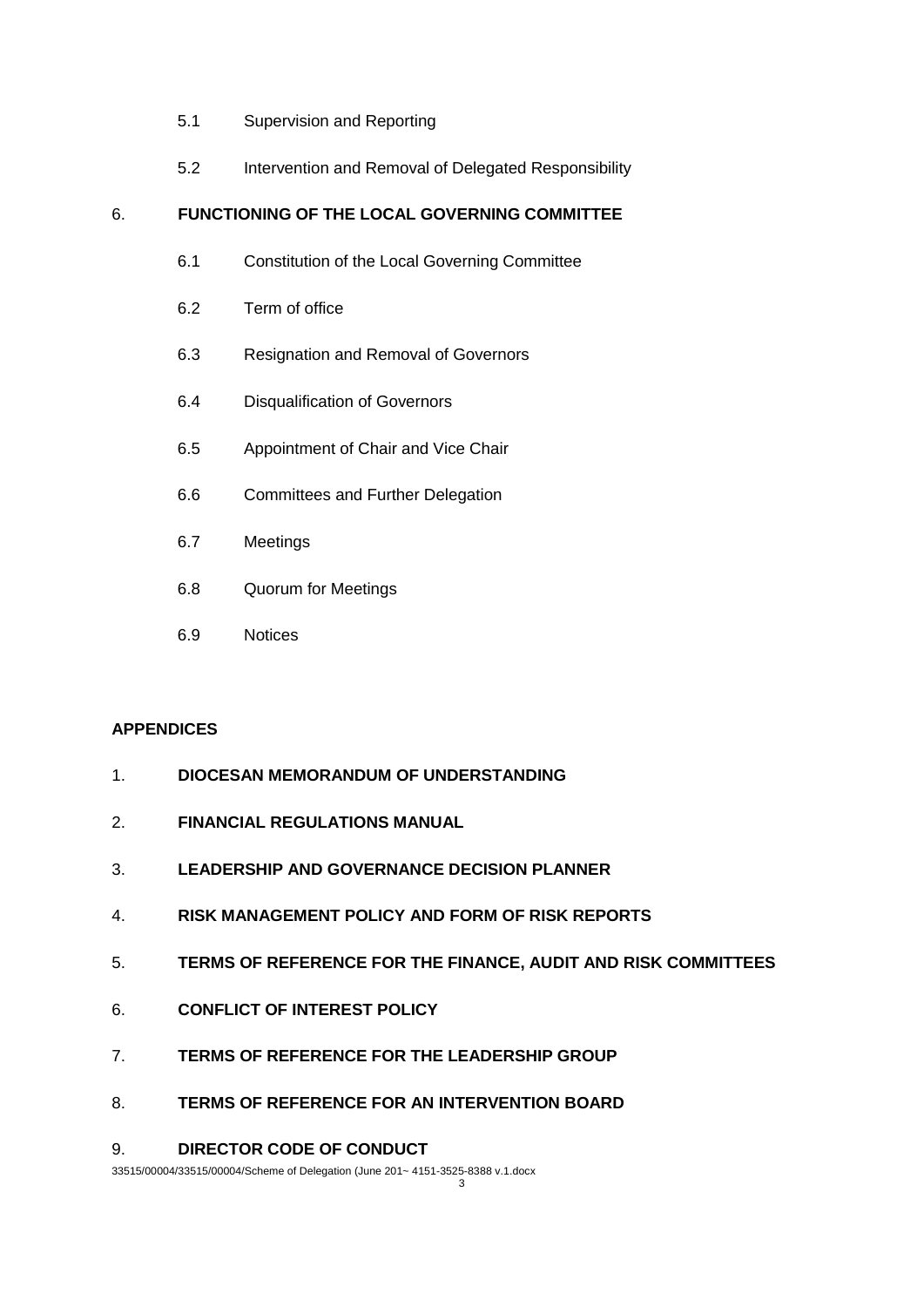### 1. **INTRODUCTION AND EXECUTIVE SUMMARY**

### 1.1 **Introduction**

- 1.1.1 The Good Shepherd Catholic Trust (referred to herein as the "**Trust**") was established on 7<sup>th</sup> July 2011 as a multi academy trust and, in consequence of it entering into both a Master Funding Agreement and a number of Supplemental Funding Agreements (the "**Funding Agreements**"), operates and maintains a group of Catholic schools in the Diocese of Brentwood (the "**Academies**"). The Academies shall at all times remain Catholic schools, conducted in conformity with any trust deed governing the use of land used by the Trust and in conformity with canon law and with the teachings of the Catholic Church. Both the Trust and the Academies must comply with any advice or directive issued by or on behalf of the Diocesan Bishop.
- 1.1.2 The Trust is both a company limited by guarantee, registered at Companies House (Company Number 07696155) and, by virtue of its charitable object "to.... advance the Catholic religion in the Diocese by such means as the Bishop may think fit and proper by establishing Catholic schools ....and with the approval of the Bishop other Academies" (i.e. schools which are not Catholic schools) is a charity. The Trust is not a registered charity but an "exempt" charity, regulated by the Secretary of State for Education, who acts as the principal regulator.
- 1.1.3 The Trust's constitution is set out in its **Articles of Association** and this Scheme of Delegation has been put in place in accordance with the provisions of the Articles and should be read in the light of them. This includes the **Diocesan Memorandum of Understanding**, referenced at Appendix 1, which must be observed and complied with.
- 1.1.4 The purpose of this Scheme of Delegation is to provide clarity as to the role and responsibilities of those who contribute to the governance of the Academies and the Trust itself. All those with governance and management responsibilities must be familiar with this Scheme of Delegation so that appropriate steps can be taken to ensure there is sufficient and proper challenge of those with leadership responsibilities, to ensure that senior leaders are held to account for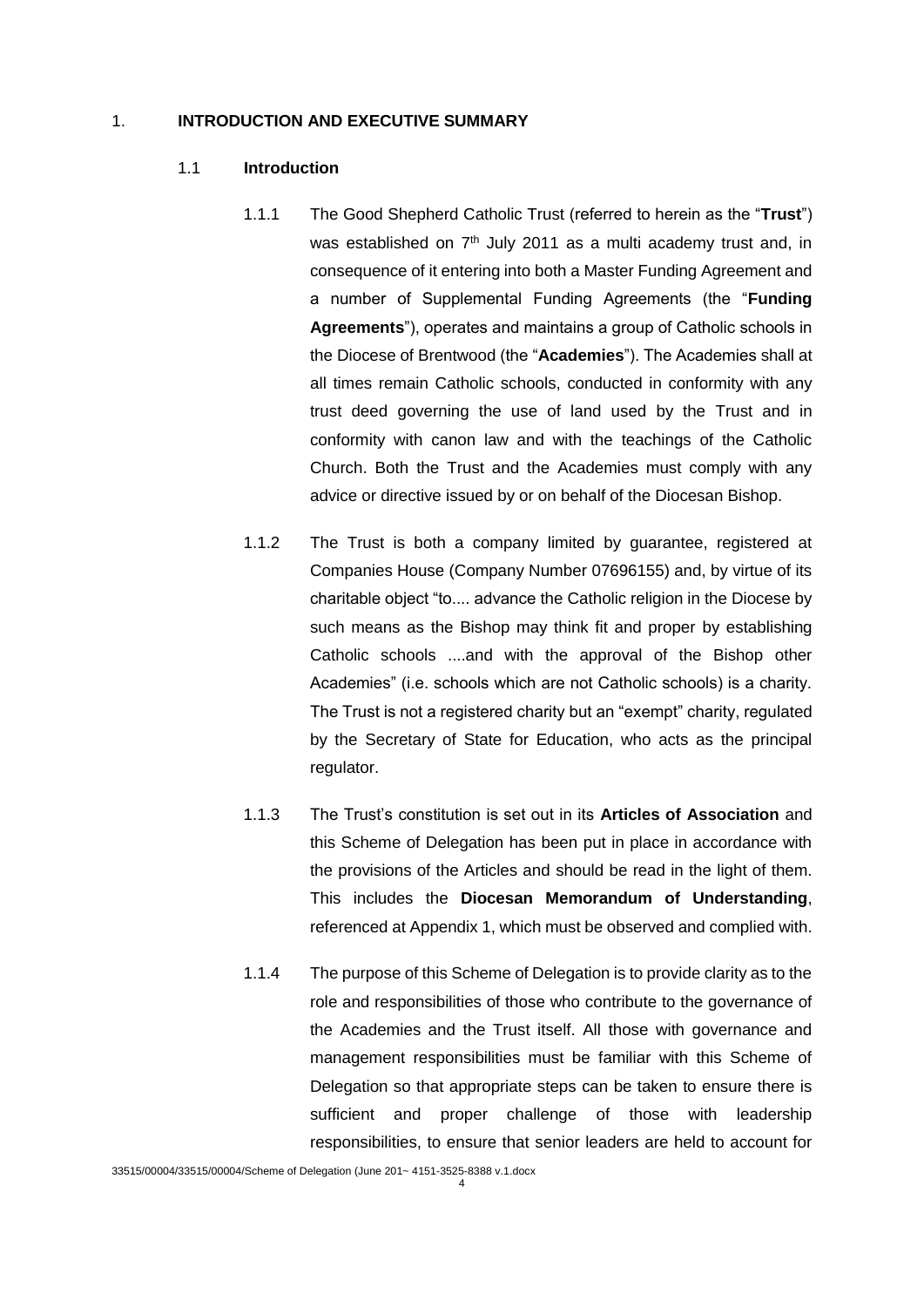the performance of the Academies and that there is financial stability within the Trust.

- 1.1.5 This Scheme of Delegation will apply to each of the Academies.
- 1.1.6 The Effective Date of this Scheme of Delegation is June 2018 and it will be reviewed in the Autumn term 2018/19 and every two years thereafter, on the recommendation of and/or in consultation with the Leadership Group and the Diocesan Education Service.

### 1.2 **Executive Summary**

- 1.2.1 This Scheme of Delegation identifies those with governance and leadership responsibilities and seeks to articulate the principles of governance within the Trust and how decisions are made (and overseen).
- 1.2.2 The Members of the Trust are the Bishop of Brentwood, the Brentwood Roman Catholic Diocesan Trust (often referred to as "the corporate trustee") and the Episcopal Vicar for Schools and Colleges. Where the Trust operates a religious order school or schools, a representative of the relevant religious order will be invited by the Bishop to be a Member. The Members oversee and hold the Trust Board to account and will ensure that the values of the Trust are upheld including the schools' religious character and distinctiveness.
- 1.2.3 The Trust Board is made up of Foundation Directors appointed by the Bishop. Its key responsibilities are to develop the vision and values of the Trust, provide strategic leadership, hold leadership to account and to ensure the financial viability of the Trust and each of its schools. The Trust Board is the accountable body, answerable in part to the Secretary of State for Education as well as the Bishop.
- 1.2.4 The Trust Board delegates some governance decision making and the day to day oversight of school leadership to a Local Governing Committee.
- 1.2.5 To ensure effective collaboration and the dissemination of good practice, headteachers meet as a leadership group and some strategic decision making responsibility is vested in this group. It is

<sup>33515/00004/33515/00004/</sup>Scheme of Delegation (June 201~ 4151-3525-8388 v.1.docx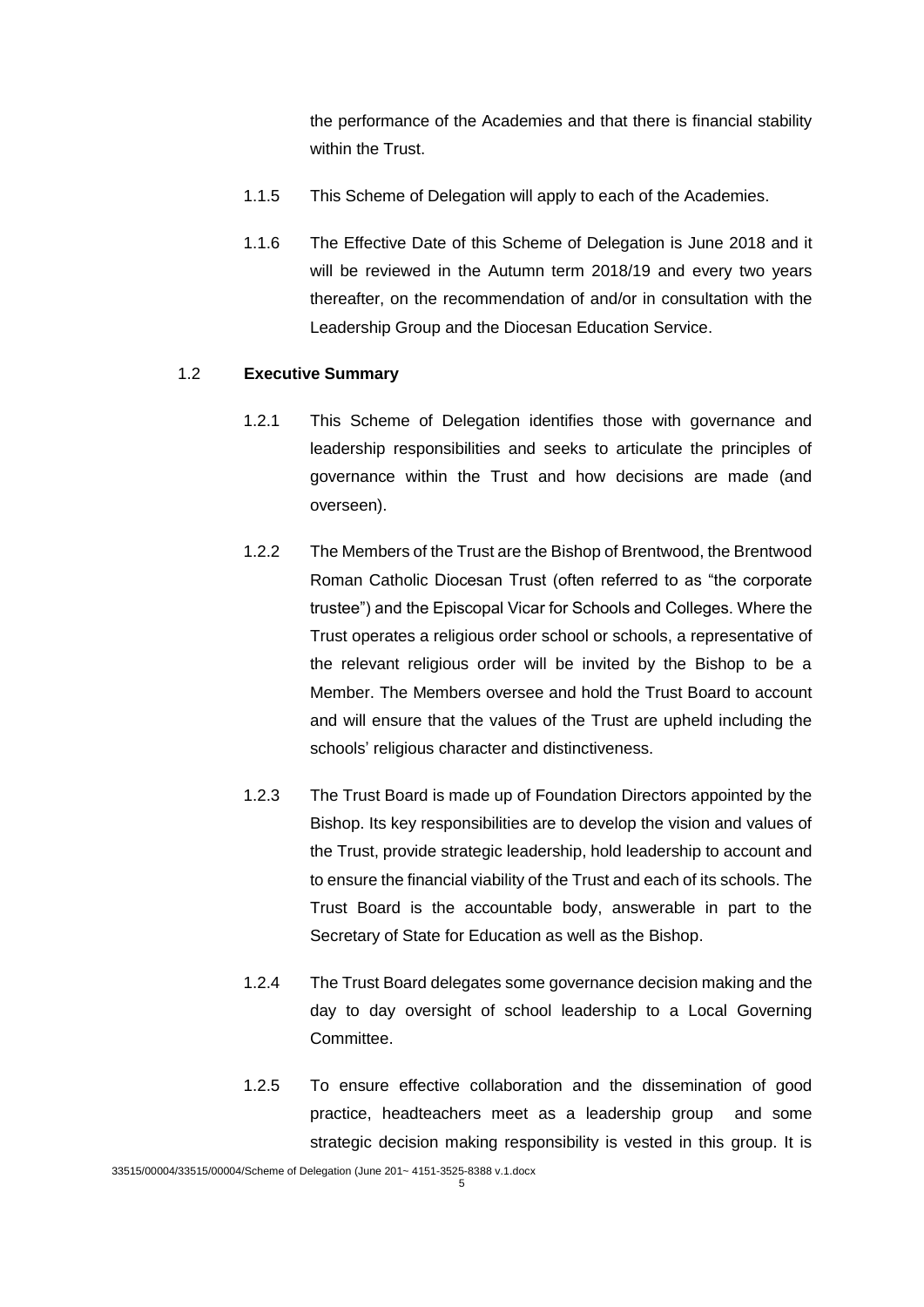intended that this group meet regularly and Chairs of Local Governing Committees will be invited to attend two of these meetings a year to provide an opportunity to consider the impact of the Trust as a whole and how it is meeting the needs of its communities with the view to supporting the Trust Board in making strategic decisions about the future priorities for the Trust and its schools.

1.2.6 To aid swift decision making a summary of key decision making responsibilities is set out in Appendix 3 entitled **Leadership and Governance Decision Planner**.

# 2. **VISION AND VALUES**

- 2.1 Our vision is the provision and development of a world class community of schools, providing the highest possible care, support opportunities and outcomes for every child. Pupils are cherished for who they are, as much as for what they achieve and all achievements are celebrated. The Trustees will work closely with schools, their governors, staff, parents and the local community to develop together the successful citizens of our future.
- 2.2 The Academies, and those responsible for the governance and management of the Trust and the Academies, have committed to working in partnership, supporting one another. The drafting and adoption of this Scheme of Delegation has been guided by the following principles:

## 2.2.1 **Catholic Ecclesiology**

The Trust is part of a family of Catholic schools that exist to further the Church's saving mission by educating its young people in accordance with the teachings of the One Teacher, Jesus Christ. In carrying out any functions on behalf of the Trust all Members, Directors and those in any way involved in the business of the Trust and the Academies recognise the Bishop of Brentwood as the Chief Teacher and the focus of unity in the Diocese and will carry out those functions and responsibilities in full communion with him and in accord with the mind of the Catholic Church. Accordingly, the functions of the Trust and the Academies will be conducted in accordance with the following principles and observing the commitments set out in the Diocesan Memorandum of Understanding.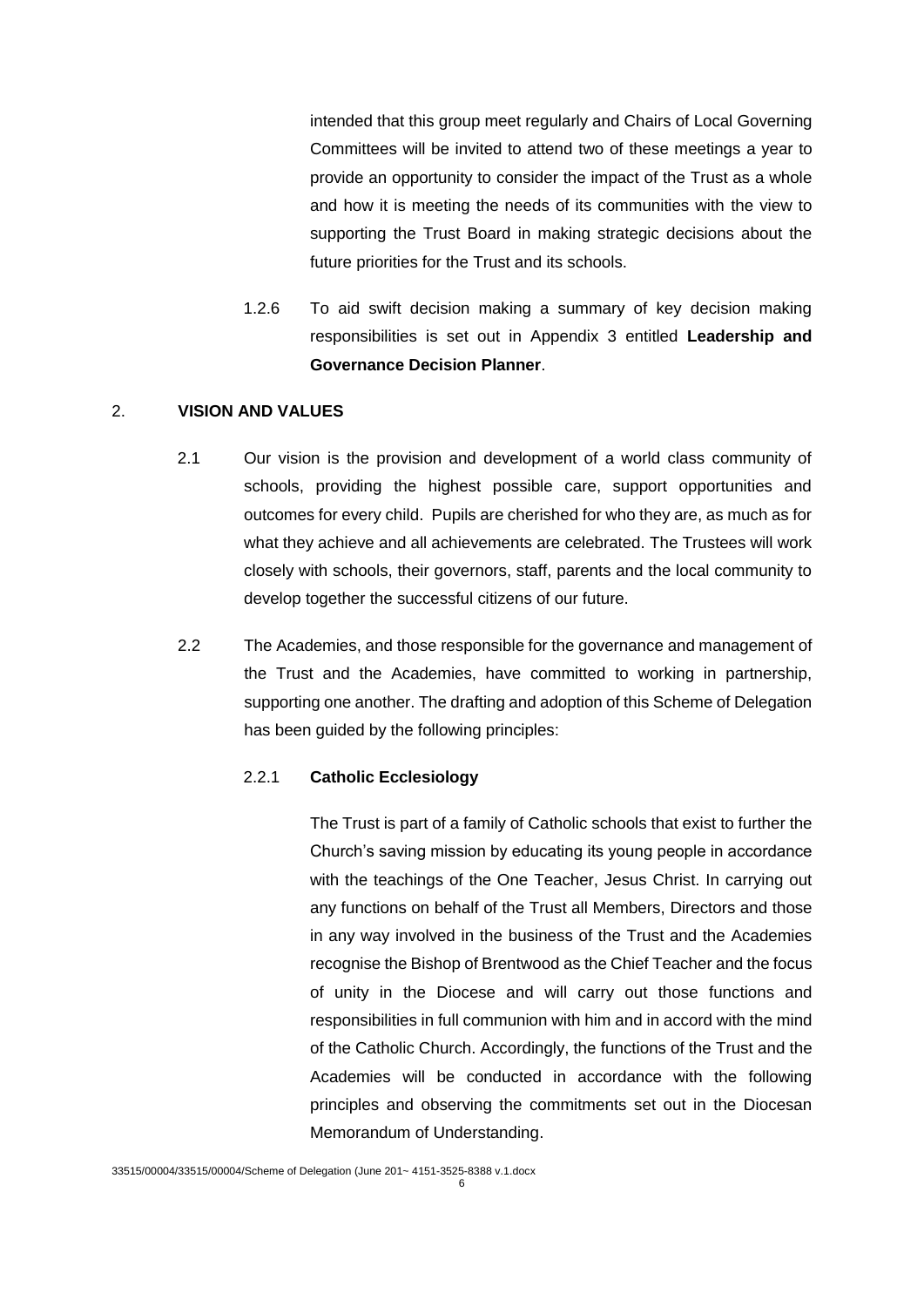# 2.2.2 **Equal Partners**

The Academies are equal partners within the Trust and at all times the partners will strive for consensus in decision making, recognising that each Academy has both strengths and weaknesses. The Academies will seek to preserve and protect each other's distinctiveness and will be respectful of each Academies' respective ethos and mission. The Academies will work collaboratively with each other, sharing resources, knowledge and best practice, to fulfil the Trust's mission, vision and values.

# 2.2.3 **Transparency**

All those involved in the running and oversight of the Trust and the Academies will be open and honest in their dealings with each other, at all times acting in good faith and recognising the value of independence and separation in relation to decision making.

### 2.2.4 **Subsidiarity**

Decisions are to be taken at the level nearest to those affected by those decisions which is compatible with the principles of solidarity and support for the common good, avoiding unnecessary bureaucracy and aiming in so far as possible to make changes to established practices only where it can be demonstrated there is a reasonable need. Where governance responsibility is delegated appropriate decision making authority will be given. The parameters of such authority will be clear and those to whom responsibility is given will be required to report to those who retain overall responsibility.

### 2.2.5 **Solidarity**

All those with responsibility for the Trust and the Academies share a particular commitment to the mutual support of all Academies for whom the Trust is responsible, especially those that are in need of assistance at any particular time. Accordingly, this Scheme of Delegation recognises the obligation to contribute to the common good of all Academies from out of the resources entrusted to them. The Directors will ensure that common action and collaboration is conducted at the correct level and that the balance between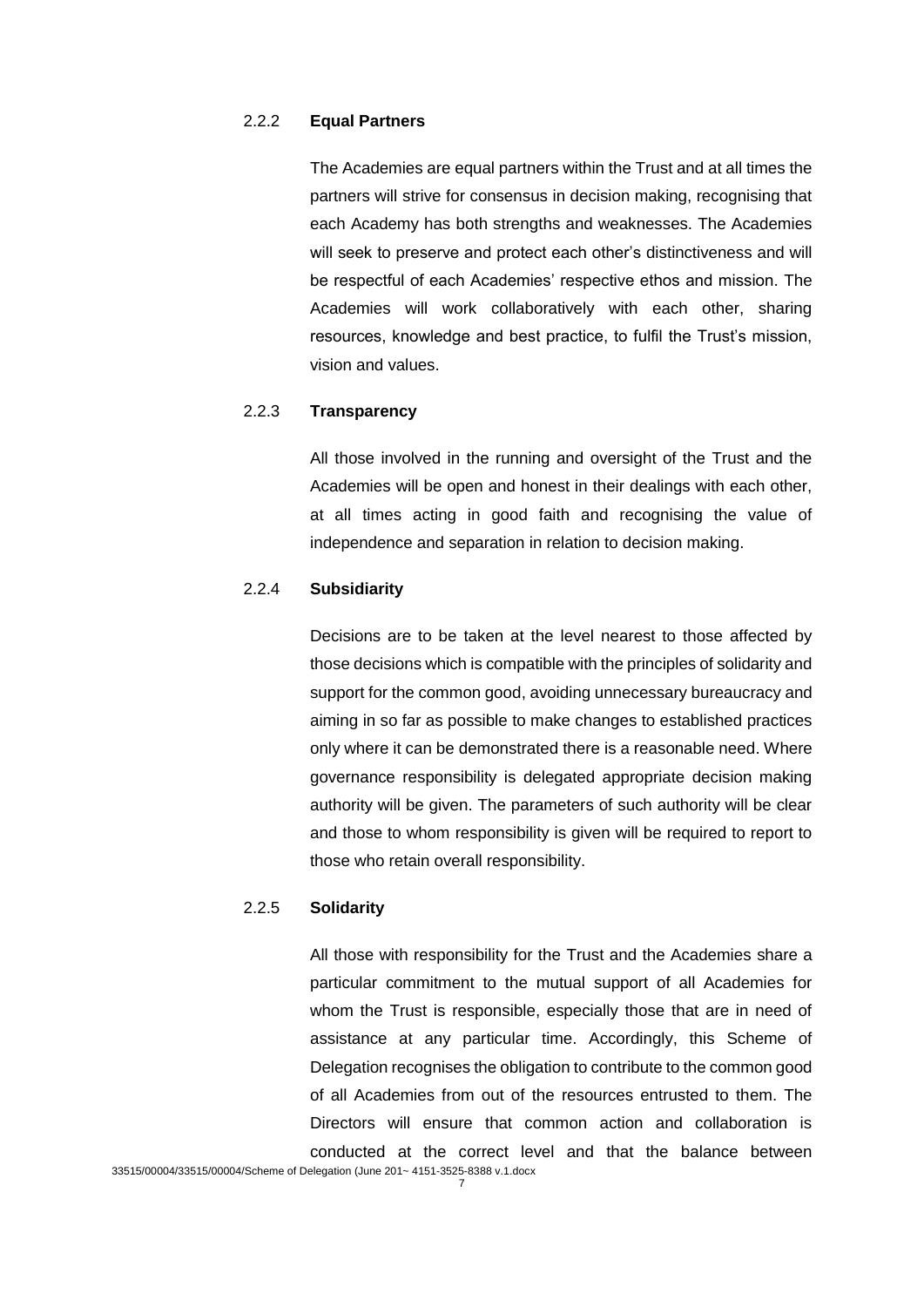subsidiarity and solidarity serves the common good in the most appropriate way.

# 2.2.6 **The Common Good**

All recognise their responsibility towards the common good, not just of the Academies for whom the Trust is responsible and the wider Diocesan family of schools, but of all of the families and communities in the areas served by the Trust. In light of the principle of common good, those with particular responsibility for an Academy acknowledge the desire and obligation on the Directors to put in place measures to ensure that any Academy for whom the Trust is responsible is supported when the need arises.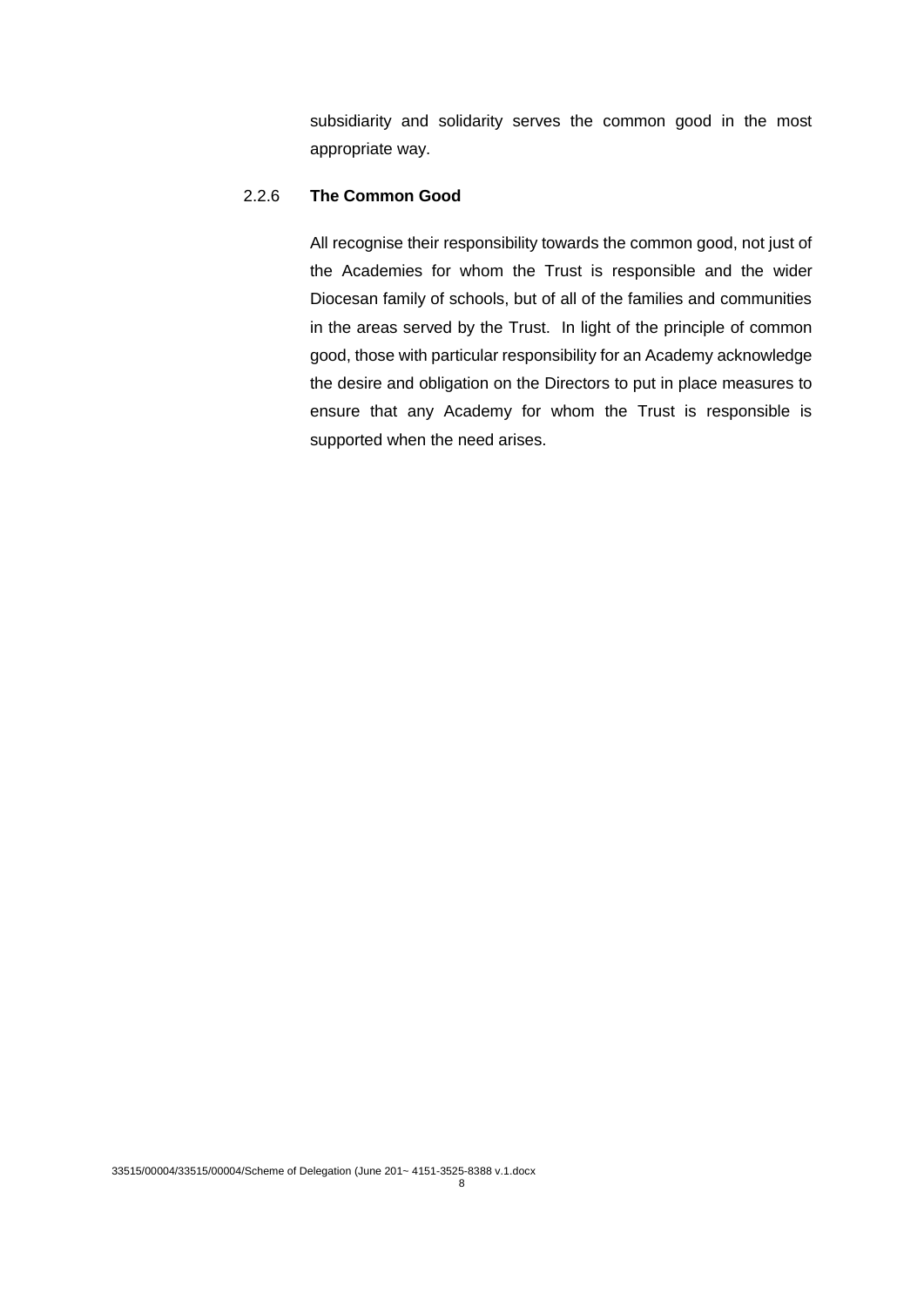### 3. **ACCOUNTABILITY: GOVERNANCE AND MANAGEMENT STRUCTURES**

#### 3.1 **Overall Structure**

- 3.1.1 The nature of the Trust as a company running multiple academies means there are many governance and management layers.
- 3.1.2 The "**Members**" of the Trust are equivalent to shareholders of a trading company but as the Trust is charitable with no power to trade or distribute profit to shareholders, the Members are best viewed as guardians of the constitution and the Trust's vision and values, ensuring the charitable object is fulfilled. Each Member's liability is limited to £10 and, in view of the limited liability and therefore scope for accountability, they have limited governance and no day to day management responsibilities.
- 3.1.3 The corporate management and "trustee" responsibility for the Trust is vested in the "**Directors**", who will be the company directors registered with Companies House. The Directors are personally responsible for the actions of the Trust and the Academies and are accountable to the Members, the Secretary of State for Education and the wider community for the quality of the education received by all pupils of the Academies and the expenditure of public money. The Directors are required as Directors and pursuant to the Funding Agreements to have systems in place through which they can assure themselves of the quality, safety and good practice of the affairs of the Trust. The Directors meet as a board of Directors, generally known as the "**Trust Board**". All Directors have the same responsibility to act in the best interests of the Trust and the Academies, irrespective of their role on the Board i.e. whether appointed in an executive capacity or appointed as a representative of the Academies.
- 3.1.4 The Directors oversee the management and administration of the Trust and the Academies run by the Trust and delegate authority and responsibility to others, including executive officers and individuals who are locally based who can undertake the day to day management and governance of the Academies. The Trust Board will continue to have the necessary strategic and legal oversight of the Trust and will monitor all activities; determining the strategic direction of the Trust,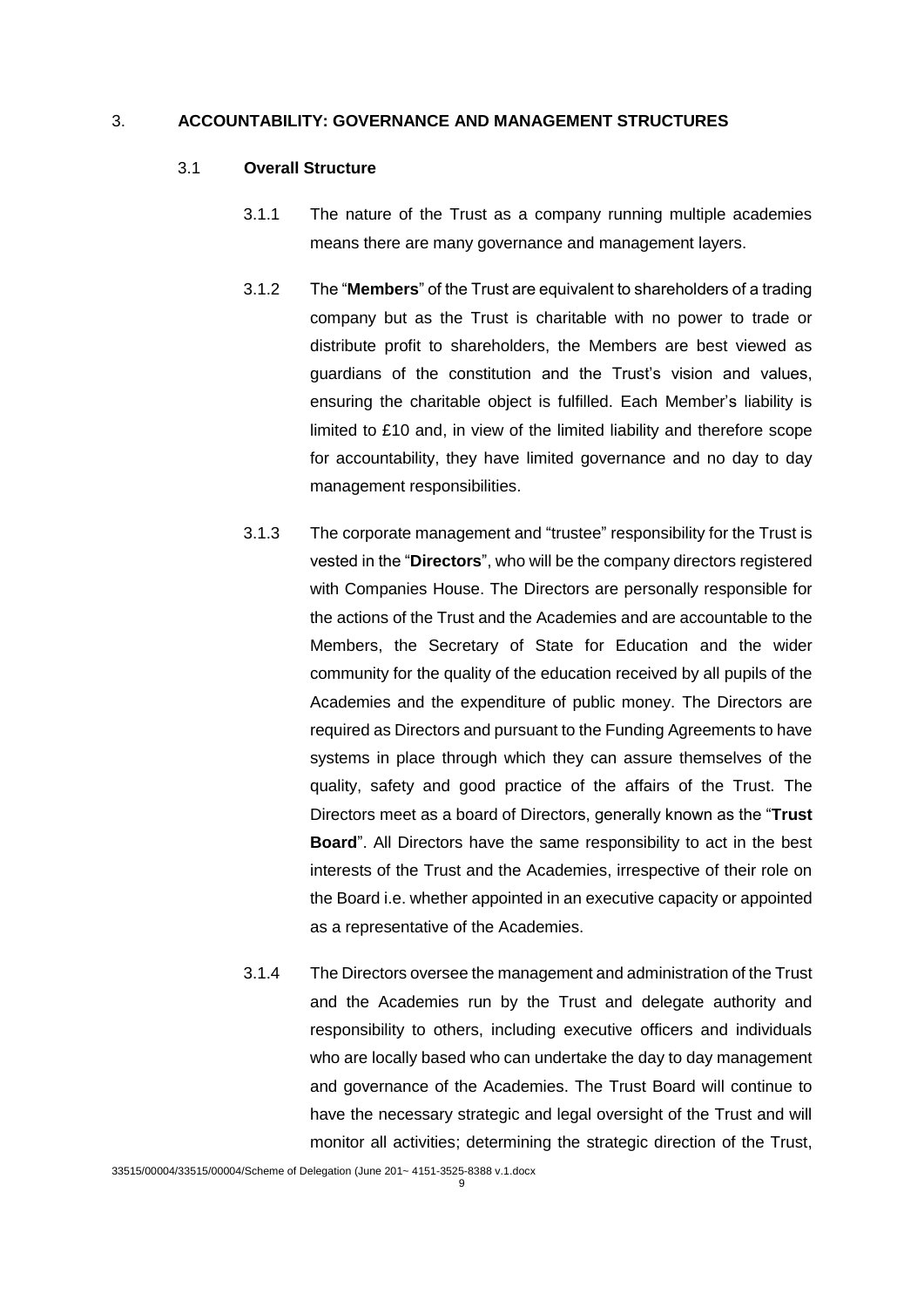assessing the performance of the Academies and establishing and reviewing the policies and practices governing the life of the Academies, at all times being supported and working with both the Leadership Group and the Local Governing Committees.

- 3.1.5 Article 101 of the Articles of Association provides for the appointment by the Directors of committees or working groups to whom the Trust Board may delegate certain functions and responsibilities. The Trust Board has established "**Local Governing Committees**" for each of the Academies and their power is derived from the Trust Board. Like the Directors on the Trust Board, the individuals (the "**Governors**") serving on a Local Governing Committee are also responsible for fulfilling a largely strategic, governance role in the conduct of the Academies in conjunction with the **Headteacher** (executive headteacher, principal or head of school, as the case may be), who is responsible for the internal organisation, management and control of the Academy (or Academies where schools are federated or an executive arrangement is in place). The Trust Board will also delegate management responsibility directly to the Headteachers, who will report primarily to the Local Governing Committee but subject to the oversight exercised by the Trust Board.
- 3.1.6 The Trust Board has also set up a committee, the "**Leadership Group**" of representatives of the Academies to provide a focus for the setting of policy and to develop the strategic vision of the Trust. The Leadership Group will both support and advise the Trust Board and will facilitate communication between the Trust Board and the Local Governing Committees as well as provide an opportunity for the Academies to explore and develop areas of collaboration and shared working. All head teachers and Chairs of the Local Governing Committees will be invited to participate in the Leadership Group. This group will also act as a strategic advisor on educational matters to ensure the long term success of the Academies and that continuous improvement is made within all Academies. Headteachers will meet twice a term and the full Leadership Group (i.e. including Chairs of the Local Governing Committees) will meet twice a year; in November and July. The agenda for the Headteacher meetings will be flexible and adapted to need. It is expected that the focus for the full Leadership Group meetings will be as follows: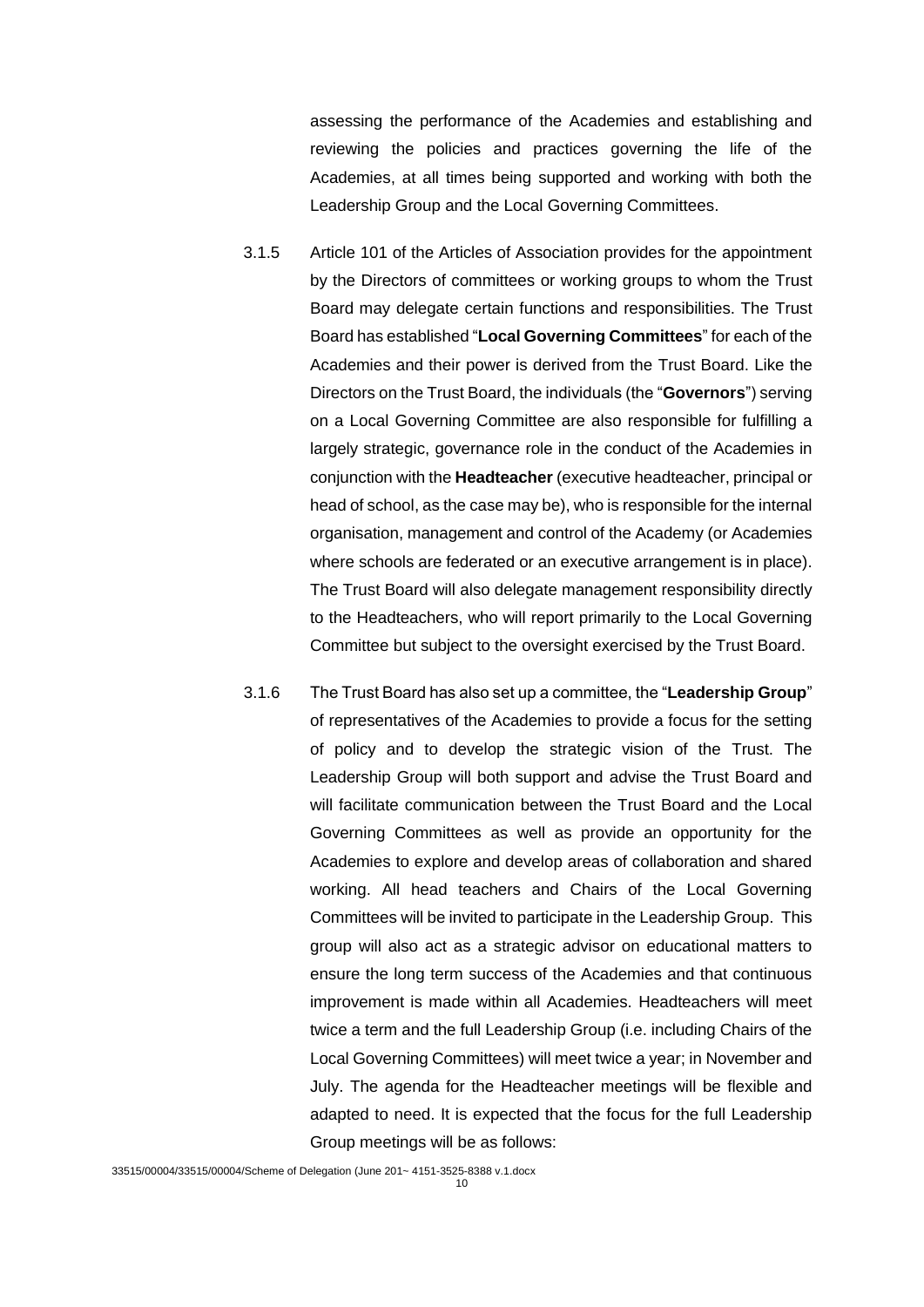| <b>Focus for November meeting</b>      | <b>Focus for July meeting</b> |
|----------------------------------------|-------------------------------|
| Collaboration                          | Strategy                      |
| Governor Skills Training               | Vision                        |
| and Development                        | Catholic<br>Protecting        |
| Cross MAT Governance                   | Education                     |
| Support                                | Review<br>Year/<br>of         |
| Admissions/Need                        | <b>Planning Forward</b>       |
| Curriculum<br>Priorities/Work Planning |                               |

A representative of the Trust Board may be asked to attend at the invitation of the Chair of the Leadership Group. The Members will be informed of the dates for the meetings of the full Leadership Group on the expectation that periodically a representative of the Members may attend. The Trust Board recognises the important role played by the Leadership Group and commits to keeping the Leadership Group informed and to have regard to any advice or guidance provided by the Leadership Group on any matter affecting the Trust or the Academies. Further detail is set out in section 3.5 below.

# 3.2 **Role of the Members and the Diocesan Education Service**

3.2.1 The Members are the guardians of the constitution, determining the governance structure of the Trust and providing oversight and challenge of the Directors to ensure the charitable object of the Trust is being fulfilled. In view of the overarching role of the Members, the Diocesan Bishop will be a Member together with the Brentwood Diocesan Trust and the Episcopal Vicar for Schools and Colleges. Where the Trust operates a religious order school or schools, a representative of the relevant religious order will be invited by the Bishop to be a Member.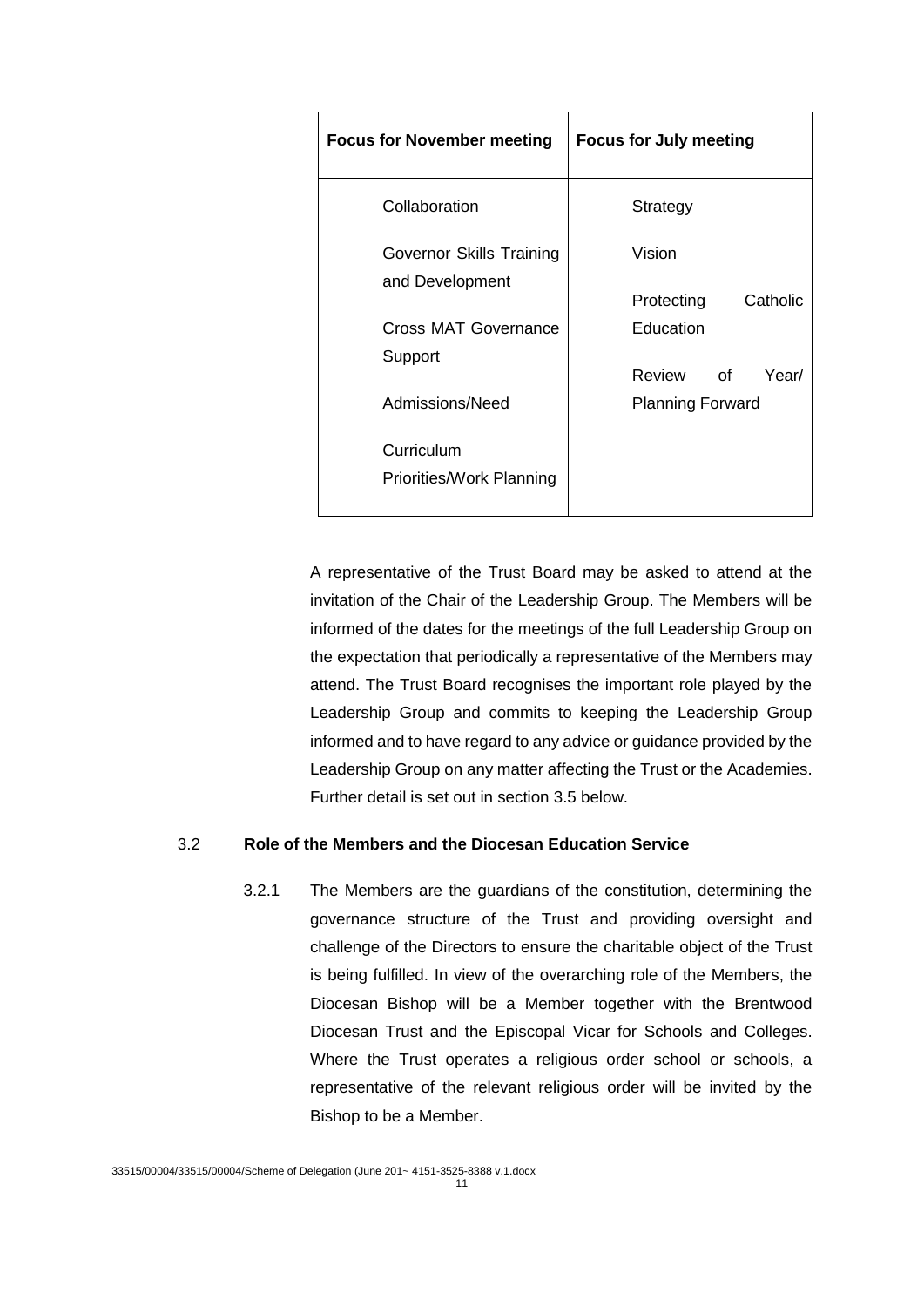- 3.2.2 The Members' key responsibilities are:
	- 3.2.2.1 to secure Catholic education and ensure the Trust remains true to its vision and values;
	- 3.2.2.2 to ensure the Objects of the Trust are met;
	- 3.2.2.3 to determine the Trust's constitution i.e. the Articles and approve of the governance structure; and
	- 3.2.2.4 to support the Bishop in appointing and removing Directors.
- 3.2.3 The Bishop, through the Diocesan Education Service, will also exercise oversight and supervision as diocesan authority and the Diocesan Memorandum of Understanding seeks to articulate this. Each of the Members, Directors and Governors are required to observe any directions issued by the Bishop and to follow any advice and guidance issued by the Diocesan Education Service on behalf of the Bishop.

### 3.3 **Role of the Directors and the Trust Board**

- 3.3.1 The Directors have overall responsibility and ultimate decision making authority for the work of the Trust, including the running of the Academies and the growth and development of the Trust. The Directors have the power to direct change where required.
- 3.3.2 As trustees of a charity, the Directors have a fiduciary duty to act in good faith in the best interests of the Trust. This duty includes a responsibility to do the following:
	- 3.3.2.1 to ensure compliance with any legal obligations;
	- 3.3.2.2 to report on the Trust's activities (the Trust must prepare accounts in accordance with the relevant Statement of Recommended Practice for Charities, the so called "**Charity SORP**");
	- 3.3.2.3 to fulfil the charitable object of the Trust as set out in the constitution (i.e. the **Articles of Association**) and to act in a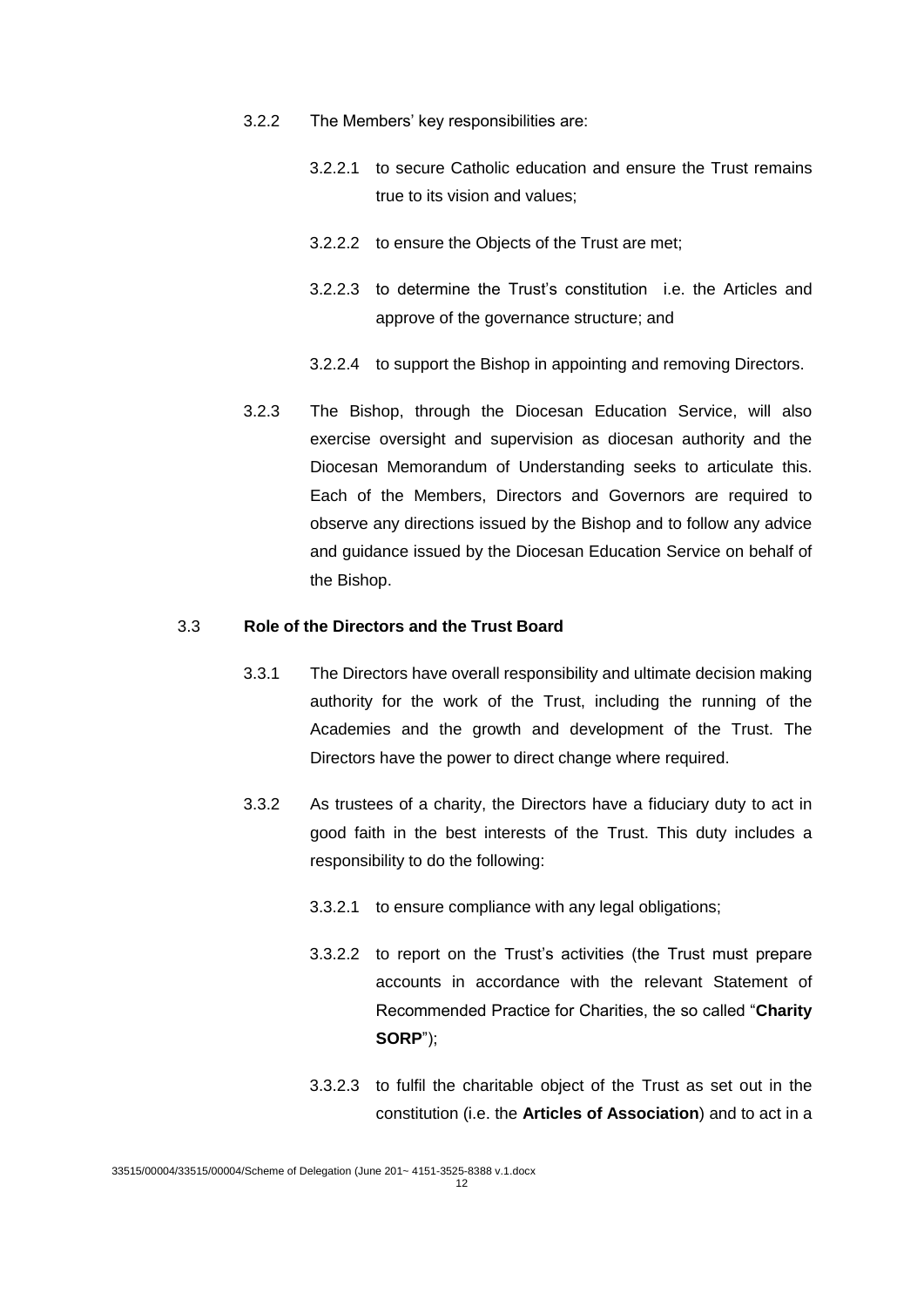way which is compliant with the rules of the Trust contained in the Articles;

- 3.3.2.4 to act with integrity and to avoid any personal conflicts of interest and not to misuse any charity funds or assets;
- 3.3.2.5 to act prudently in the financial management of the Trust, avoiding putting any assets, funds or reputation of the Trust at undue risk;
- 3.3.2.6 to exercise reasonable care and skill, using personal knowledge and experience to ensure the Trust is well run and efficient; and
- 3.3.2.7 to act responsibly, getting advice from others, including professional advisors, where appropriate.
- 3.3.3 The Directors must act independently and in the best interest of the Trust even if those interests conflict with those of the body or organisation that might have appointed or nominated such Director to serve on the Trust Board, this will include a conflict of loyalty where there is no obvious benefit involved, as well as a conflict of interest. The Trust Board has adopted a formal **Conflict of Interest Policy**, attached to this Scheme of Delegation as Appendix 3, in order to assist all those involved in the running of the Trust at every level to avoid and manage potential conflicts. Specific attention must be given to any arrangement whereby a Member or Director will personally benefit from an arrangement and the Conflict of Interest Policy makes reference to the ESFA's guidance on "related party transactions" which all those involved in the running of the Trust must have regard to. This does recognise however the unique relationship between the Diocese and the Trust which is reflected in the Articles. Directors must comply with the **Director Code of Conduct**, appended at Appendix 9.
- 3.3.4 The specific tasks and responsibilities of the Trust Board are as follows:
	- 3.3.4.1 to determine and fulfil the shared vision and ethos of the Trust and the Academies, acknowledging the uniqueness of each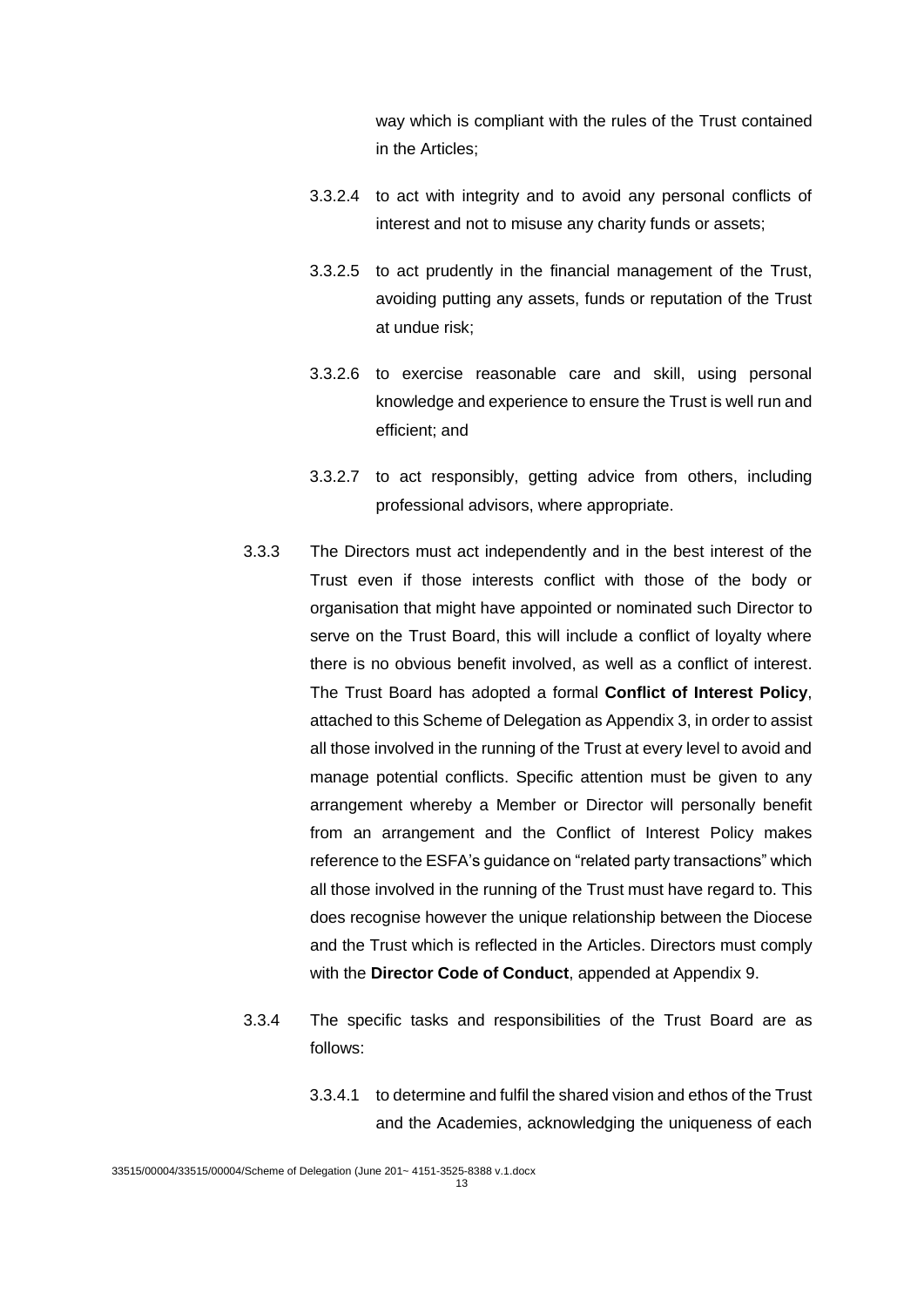individual Academy and the needs of the communities they serve;

- 3.3.4.2 to develop a strategic plan for the Trust and to effectively communicate that plan so this can be implemented across the Trust and all the Academies, including determining any future expansion of the Trust and the relationship that the Trust has with the Diocese and the Secretary of State for Education (including also the Department for Education, the Education & Skills Funding Agency and Ofsted);
- 3.3.4.3 to develop and support strategic partnerships with other bodies and organisations, including service providers and government agencies, which will further the Trust's strategic plan;
- 3.3.4.4 to act as a critical friend to each of the Local Governing Committees and to ensure they are effective;
- 3.3.4.5 to determine and implement policies and procedures which it is intended will achieve a consistently high standard of education and financial prudence across the Trust dealing with (but not limited to) the following:
	- Human Resources/Employment
	- Audit & Risk Management
	- Contingencies and Reserves (both central and at Academy level)
	- **Governance**
	- Health & Safety
	- Operational Matters
	- Data Management
	- Complaints and Appeals
	- Legal Compliance
- 3.3.4.6 to work with the Leadership Group to develop the local capacity within the Trust to provide both governance and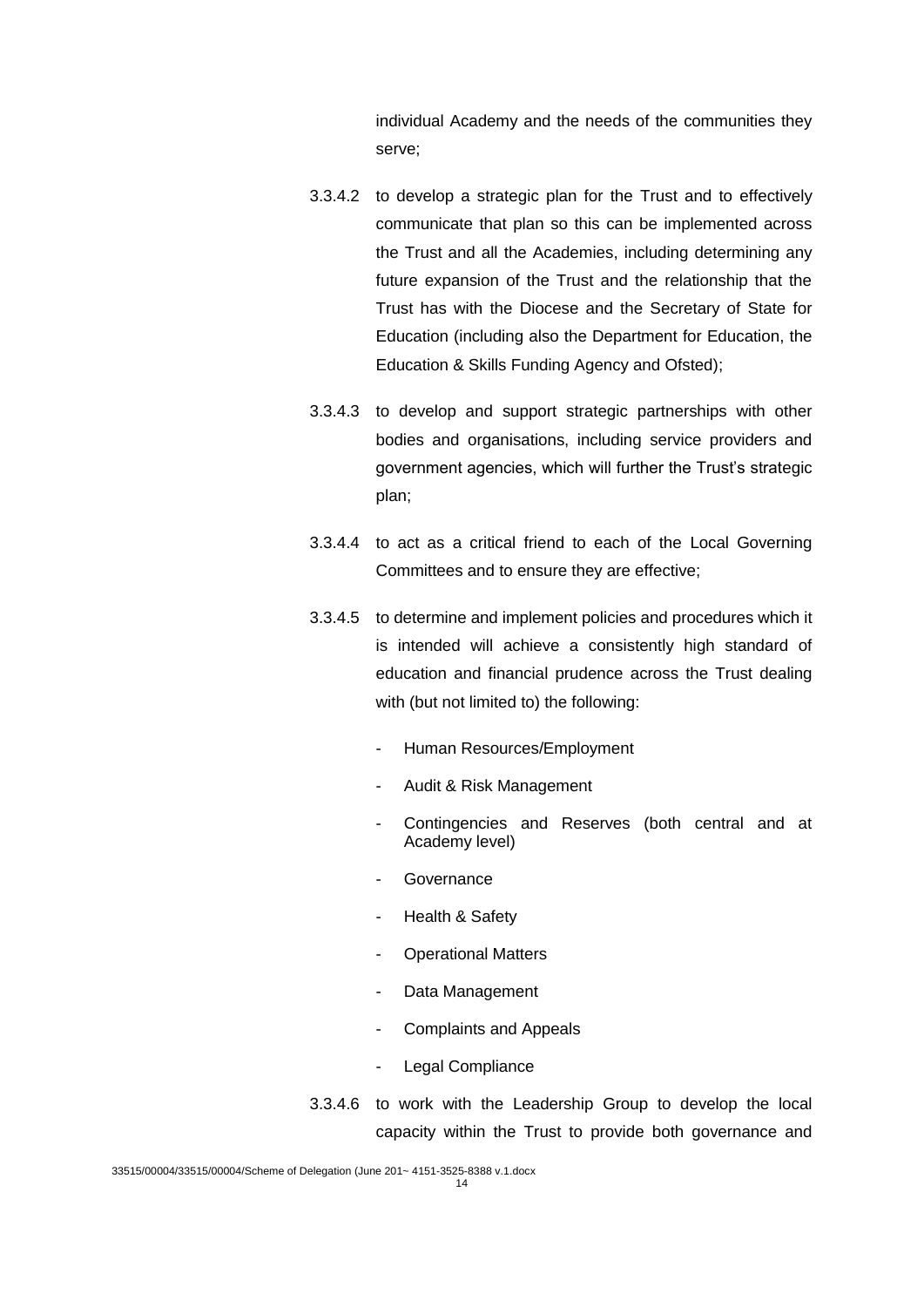leadership support and mentoring to the Local Governing Committees and the leadership teams within the Academies, as well as direct school improvement support, facilitating the development of the Academy Action Plans where required;

- 3.3.4.7 working with the Diocese and having regard to any recommendations by the Diocesan Education Service, to make or facilitate the making of suitable appointments of governors who will serve on the Local Governing Committees, including removing governors who fail to fulfil the expectations on Governors set out in this Scheme of Delegation;
- 3.3.4.8 to determine the budget for any shared or central expenditure and to support and monitor the individual Academy budgets (acknowledging the principle of full delegation of the Academy's budget to the Local Governing Committee as set out in this Scheme of Delegation);
- 3.3.4.9 to monitor and evaluate the delivery of the central or shared services and functions provided by any Executive Team, ensuring there is comprehensive support to the Academies and procuring any strategic third party services as determined appropriate;
- 3.3.4.10 to ensure there is a proper system for the internal audit of the accounts of the Trust (including the Academies) and the financial procedures followed by the Academies, facilitating the auditing of the Trust's accounts by the Trust's auditors, establishing a formal audit committee adopting the terms of reference set out in Appendix 5 which will be responsible for carrying out periodic internal audits of the Academies' financial processes, procedures and accounting records;
- 3.3.4.11 to act as the ultimate decision maker in relation to any appeals by staff following disciplinary or grievance procedures;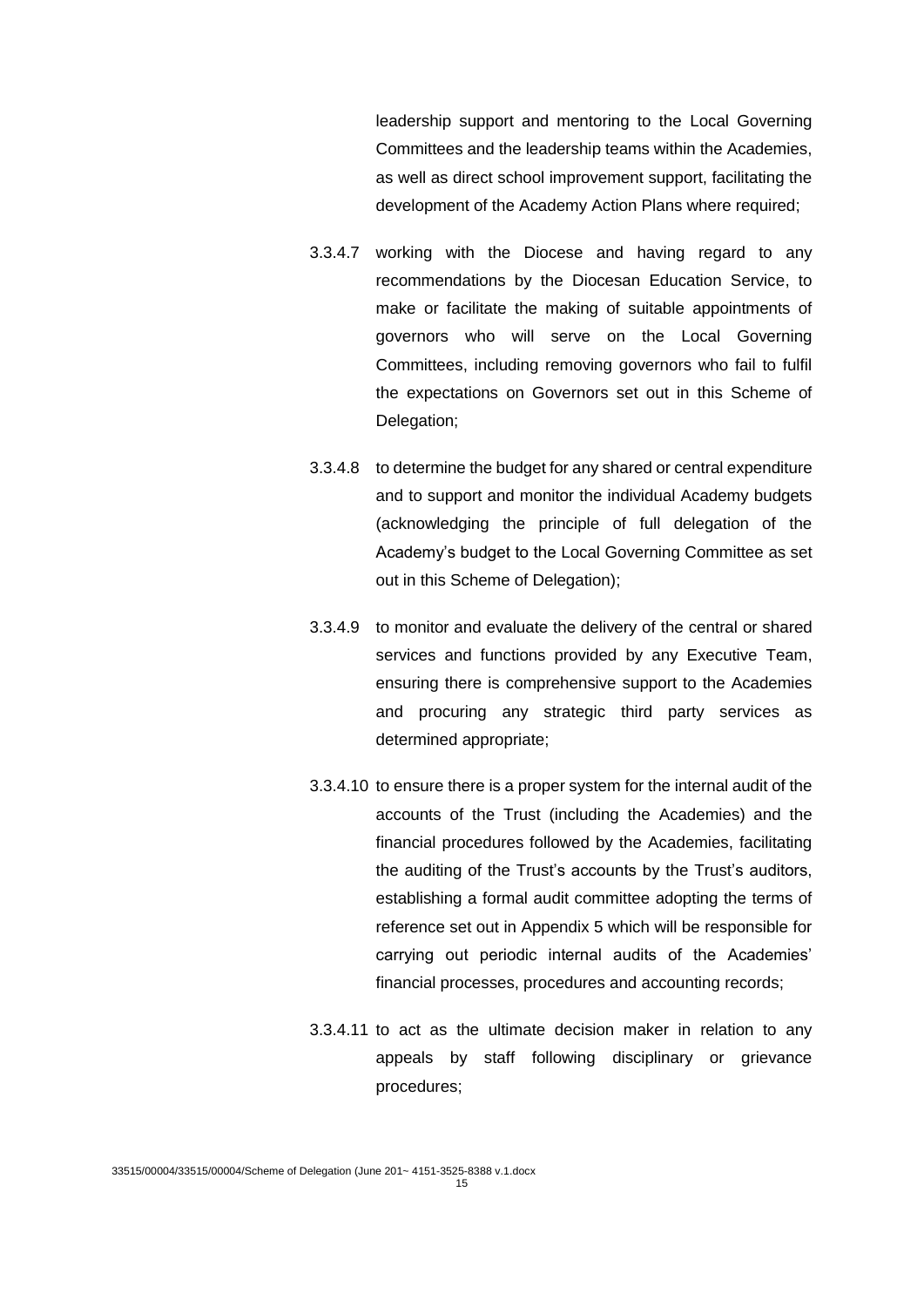- 3.3.4.12 to ensure proper advice is available to the Trust and the Academies in relation to legal and compliance matters;
- 3.3.4.13 to ensure that insurance or risk protection cover is put in place and maintained for all risk areas including damage to property, employer liability, public and third party liability and Director liability;
- 3.3.4.14 to liaise with and support the Local Governing Committees ensuring there is collaboration not just within a region but across the whole Trust, emphasising and facilitating the benefits of such collaboration.
- 3.3.5 The organisation of the Trust Board is set out in the Articles of Association, which determine meeting frequency, quorum and the appointment of a Chair and Vice Chair. The Trust Board is required to meet at least 3 times a year and the quorum for any meeting is the greater of 3 and a third of the Directors appointed at any one time.
- 3.3.6 The following are the core competencies and skills expected of all Directors (as further noted in the Director Code of Conduct):
	- 3.3.6.1 to work as a team;
	- 3.3.6.2 to attend meetings and be prepared to contribute to discussions;
	- 3.3.6.3 to be respectful of the views of others and to be open to new ideas and thoughts;
	- 3.3.6.4 to treat all confidential information confidentially;
	- 3.3.6.5 to develop a deep understanding of the vision and ethos of the Trust, in particular its Catholic purpose, and its Academies and the roles played by all individuals in fulfilment of the Trust and the Church's mission;
	- 3.3.6.6 to understand the policies and procedures of the Trust and how these flow down to the Academies;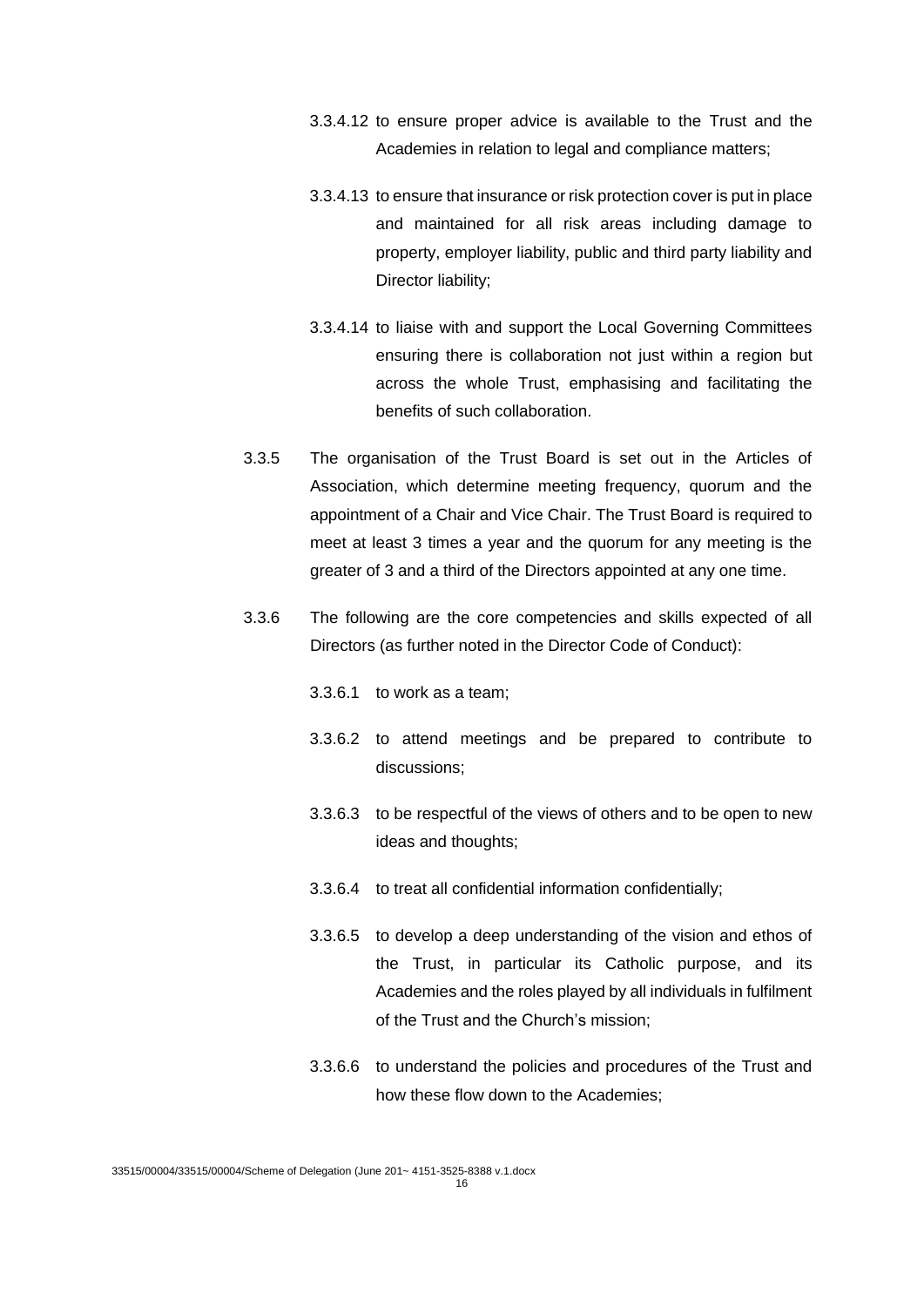- 3.3.6.7 to support the Trust and the Academies in public and act as an ambassador of Catholic education;
- 3.3.6.8 to commit to training and skills development
- 3.3.6.9 to be ready to ask questions;
- 3.3.6.10 to be focussed on problem solving and be ready to learn from past experiences.
- 3.3.7 Specific skills may be needed if a Director is to take responsibility for and lead on a specific area. A periodic skills audit will be undertaken and Directors should expect to be able to articulate to the Members and to each other their contribution to the success of the Trust and the Academies.

### 3.4 **Executive Functions**

- 3.4.1 As a non-executive body, the Trust Board must rely on others to fulfil the executive functions. For the most part, this responsibility will fall on the Headteachers of the Academies, supported by the school leadership teams. Certain functions relating to the management of the Trust itself or which relate to the activities of more than one Academy may be undertaken by an "**Executive Team**".
- 3.4.2 The need for and size of the Executive Team will be determined by the Trust Board, in consultation with the Leadership Group. Where possible, resources will be drawn from the Academies themselves rather than the use of external consultants or through recruitment. This will include the identification of persons who will fulfil the roles of the "**Accounting Officer**" and "**Chief Financial Officer**" as required by the Academies Financial Handbook. For more information on these roles please see the Trust's Financial Regulations Manual.
- 3.4.3 The likely key functions of the Executive Team are:
	- 3.4.3.1 to manage the conversion of schools to Academies. Prior to a school's conversion, the Executive Team will carry out relevant due diligence to establish the school's position and identify any actions required to address areas of weakness or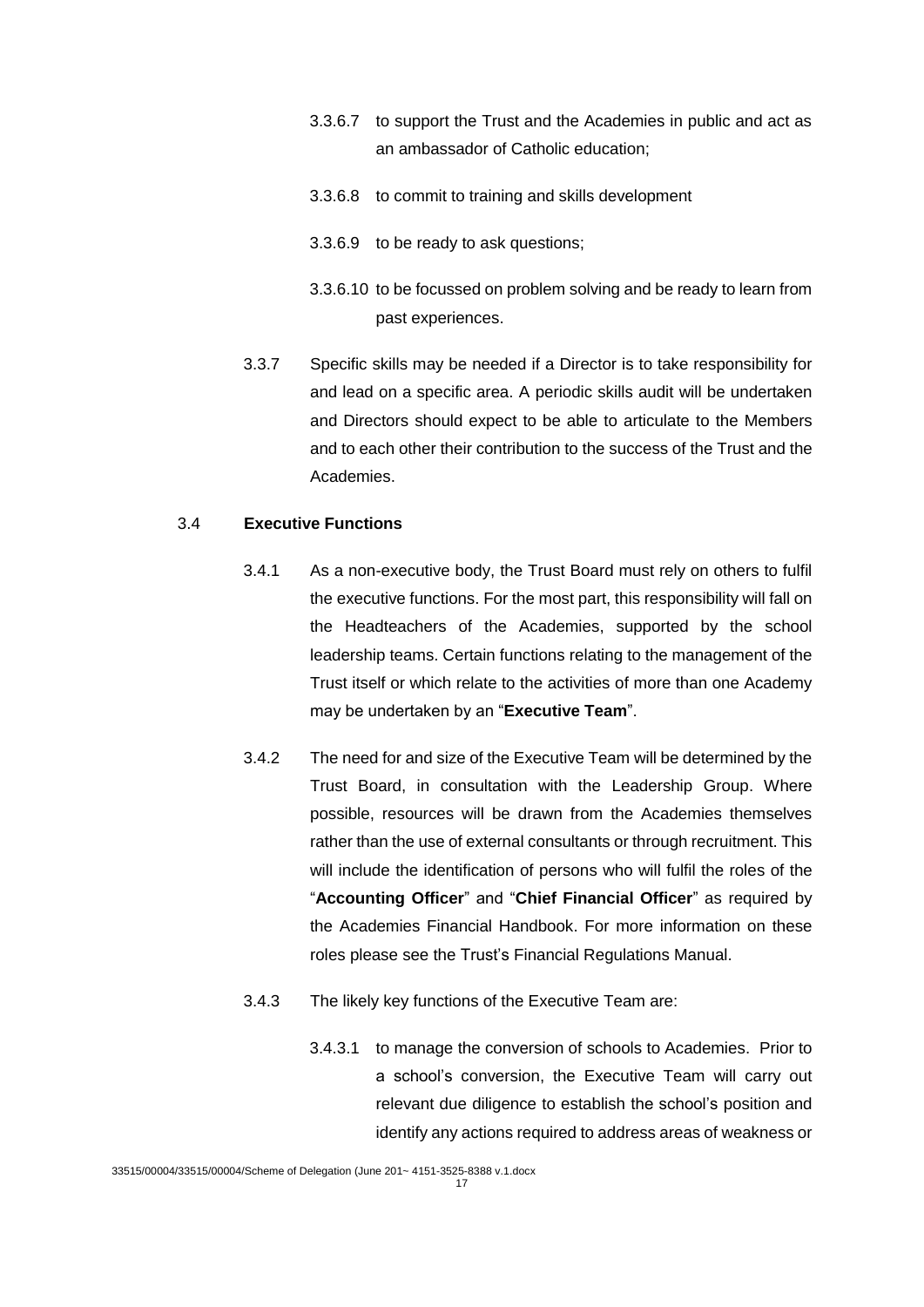opportunities for improvement (including the formulation of a 12 month strategic plan for the Academy (the "**Academy**  Action Plan<sup>"</sup>)), and, in conjunction with the Diocesan Education Service, the Regional School Commissioner, the relevant Local Authority and the Trust's solicitors, will manage the associated legal processes;

- 3.4.3.2 following conversion and where appropriate, to assist with the development and implementation of the Academy Action Plan;
- 3.4.3.3 to provide operational and management support to the Headteachers and senior leadership teams within the Academies (including assisting with budget setting);
- 3.4.3.4 to facilitate the production of management information on the Academies and to support the production of the Trust's and the Academies' financial accounts;
- 3.4.3.5 to support any Trust wide projects;
- 3.4.3.6 to ensure that insurance or risk protection cover is put in place and maintained for all risk areas including damage to property, employer liability, public and third party liability and Director and governor liability;
- 3.4.3.7 to undertake the strategic management of the whole school estate, advising the Trust Board on areas of risk and assessing the Trust's overall safeguarding responsibilities, including assisting the Local Governing Committees in drawing up a long term estate plan which identifies areas in need of expansion and/or development and areas likely to be surplus to requirements; and
- 3.4.3.8 to take a lead on any capital bids and allocations, supporting the Academies' premises teams to carry out works safely and cost effectively.
- 3.4.4 The cost of the functions undertaken by the Executive Team and the Trust Board are generally funded on a fair and equal basis by the

<sup>33515/00004/33515/00004/</sup>Scheme of Delegation (June 201~ 4151-3525-8388 v.1.docx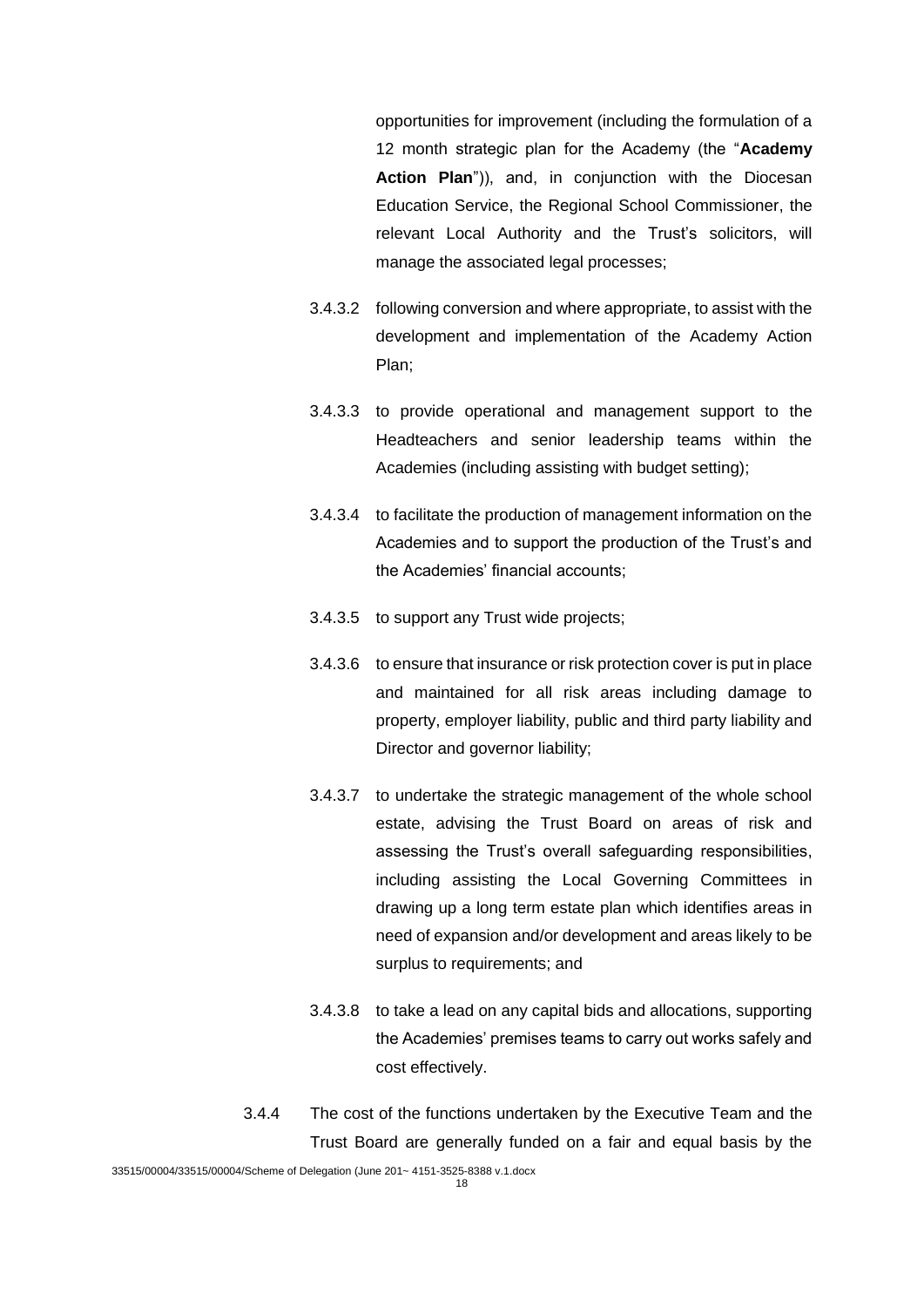Academies by the contribution of a percentage of the central government funding provided for each Academy the "**Partnership Contribution**"). This contribution will be set each year against a budget for the shared costs approved by the Trust Board in consultation with the Leadership Group. The percentage may vary according to the level of activities undertaken and costed on a menu type basis. Additional funding received by the Trust from other non-Academy sources (such as other government grants) will contribute directly to the shared costs and will offset the Partnership Contribution required from the Academies.

### 3.5 **Role of the Leadership Group**

- 3.5.1 The Trust operates across an area identified by the Diocese. Academies have been grouped within their Deaneries in order to promote shared working and to build leadership capacity and expertise, with an emphasis on standards and school improvement. Headteachers will meet once a twice a term and the full Leadership Group (i.e. including Chairs of the Local Governing Committees) will meet at least twice a year in November and July.
- 3.5.2 The Leadership Group will provide an important opportunity and forum for collaboration and school to school support. It may also provide an opportunity for benchmarking and peer to peer review. As well as delegating some decision making to the Leadership Group, the Trust Board is expected to consult regularly with the Leadership Group and have regard to any advice or views shared by the Leadership Group as to the threats and opportunities facing the Academies and the Trust more widely.
- 3.5.3 Terms of Reference for the operation of the Leadership Group are attached to this Scheme of Delegation as Appendix 7.
- 3.5.4 The Trust Board will have regard to the interests of all the Academies in deciding and implementing any policy or exercising any authority in respect of any one or all of the Academies for which it is responsible. Notwithstanding this, the priority for the Trust Board is to put in place measures to ensure that any of the Academies are supported when the need arises. Where this may have a financial impact on the funding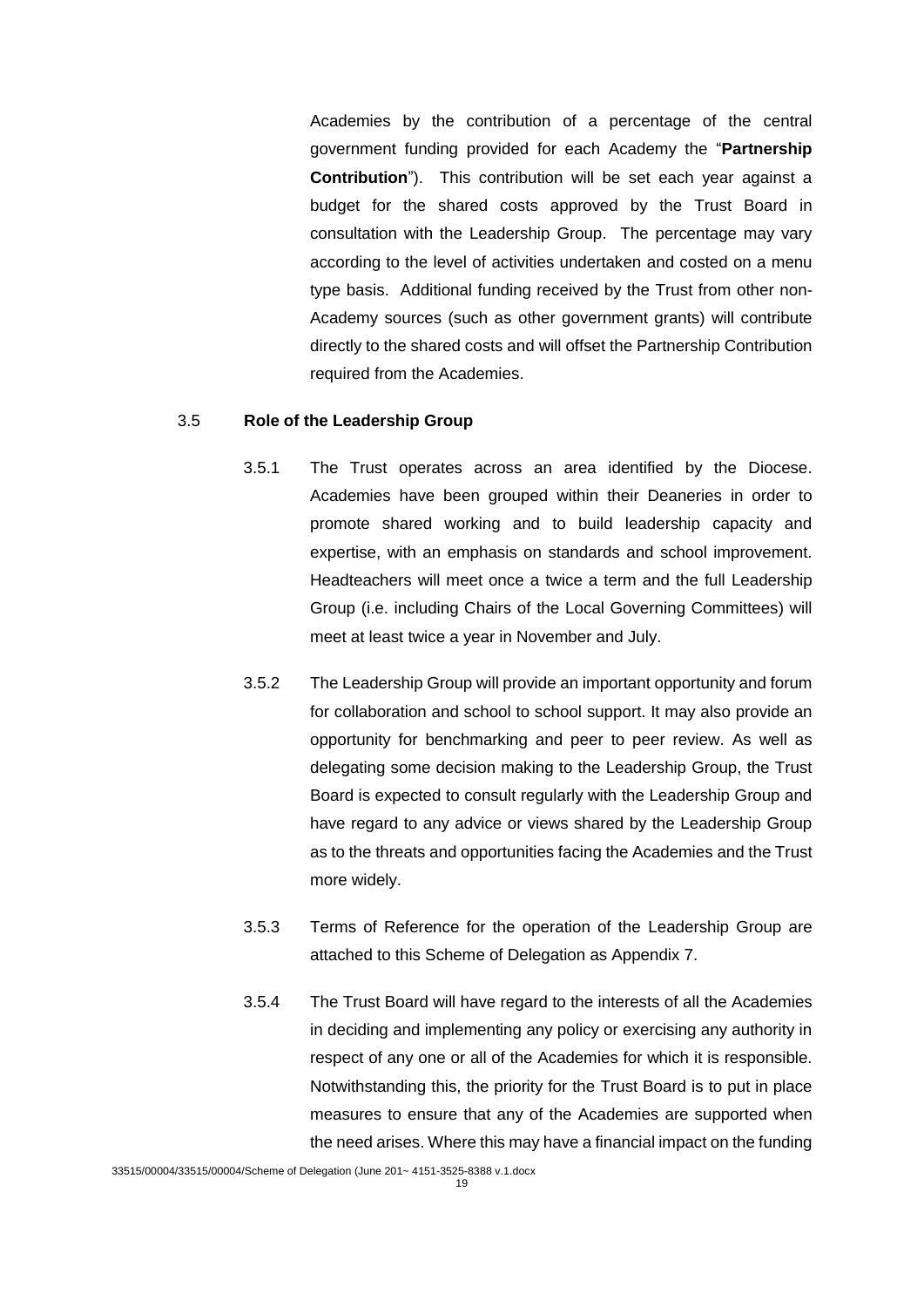of the support provided by or on behalf of the Trust Board, any policy shall first be discussed with the Leadership Group and its views taken into account and considered in relation to the setting and implementation of any such policy.

#### 3.6 **The role of the Governors and the Local Governing Committees**

- 3.6.1 The role of a Governor within a multi academy trust is an important one. In developing a governance structure, the Trust has sought to ensure that as much as possible the responsibility to govern is vested in those closest to the impact of decision making and that such responsibility matches the capacity of those assuming responsibility. The Trust Board has established Local Governing Committees for each of the Academies, for the most part made up of individuals drawn from the Academy's community, both as elected and appointed members, with an emphasis on appropriate skills and experience.
- 3.6.2 The Governors serving on such Local Governing Committees are accountable to the Trust Board (which in turn of course is accountable to the Bishop, the Members and to the Department for Education) as well as to the communities they serve.
- 3.6.3 Whilst not trustees under charity law, nevertheless, the Governors are under a duty to act in good faith and in the best interests of the Academy and the Trust, which includes all the Academies. This duty includes a responsibility to do the following:
	- 3.6.3.1 to ensure the Academy complies with its legal obligations;
	- 3.6.3.2 to fulfil the charitable object of the Trust;
	- 3.6.3.3 to act with integrity and to avoid any personal conflicts of interest and not to misuse any charitable funds or assets of the Academy or the Trust;
	- 3.6.3.4 to act prudently in the financial management of the Academy, avoiding putting any assets, funds or reputation of the Academy or the Trust at undue risk;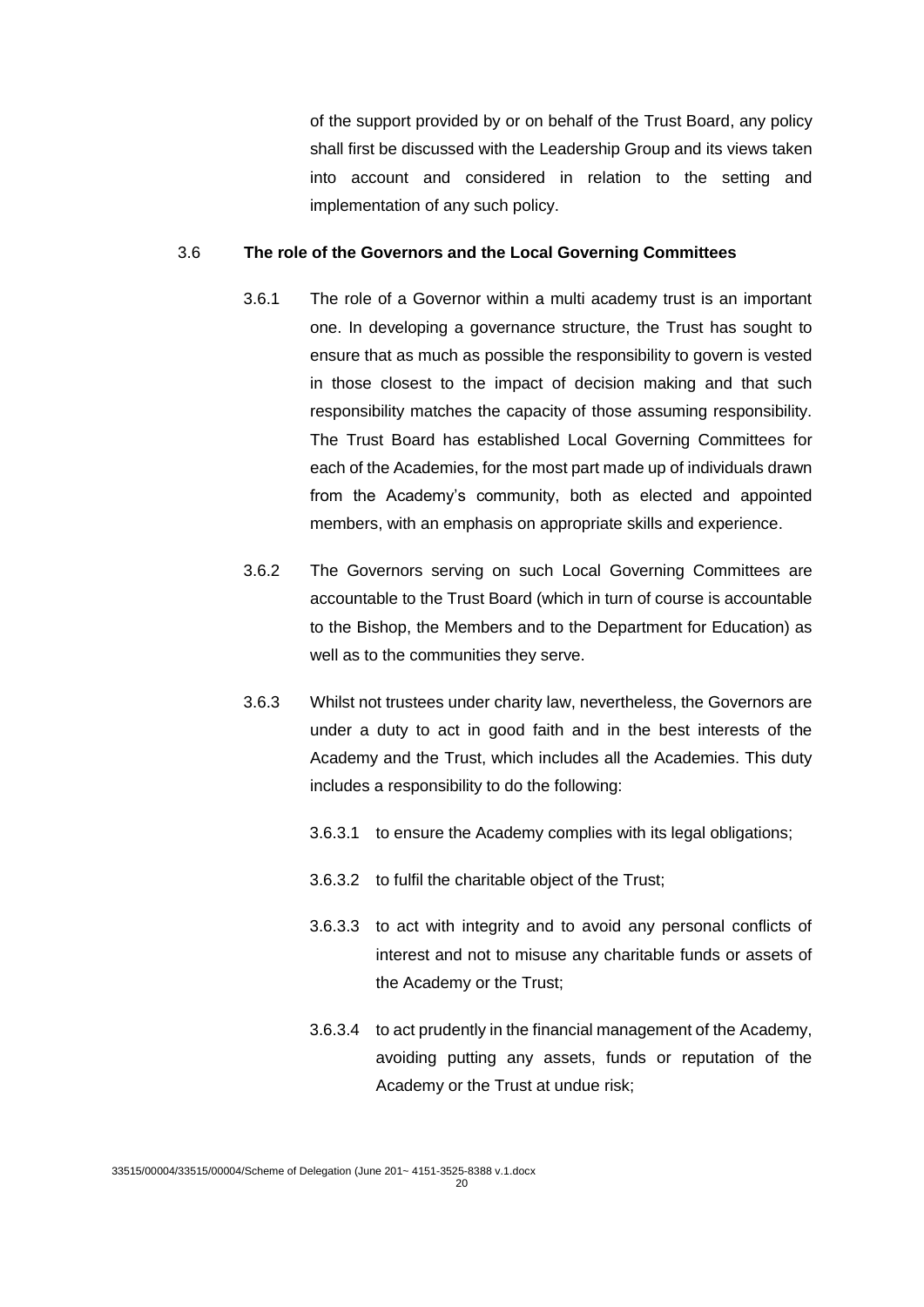- 3.6.3.5 to exercise reasonable care and skill, using personal knowledge and experience to ensure the Academy is well run and efficient;
- 3.6.3.6 to act responsibly, getting advice from others from within the Trust and if appropriate external professional advisors;
- 3.6.3.7 to act as an ambassador of the Trust and in a way which is consistent with the vision and values of the Trust.
- 3.6.4 Governors must act independently and in the best interest of the Academy even if those interests conflict with those of the body or organisation that might have appointed or nominated them to serve on the Local Governing Committee. As with the Directors, the Governors must comply with the Trust's Conflict of Interest Policy.
- 3.6.5 The specific tasks and responsibilities of the Governors are as follows, with further detail set out in Section 4 of this Scheme of Delegation:
	- 3.6.5.1 to fulfil the vision and ethos of the Trust in so far as it relates to the Academy, ensuring that the Academy achieves the aims and ambitions it has for its pupils, having regard in particular to the benefits of being part of a family of Catholic schools which stresses the importance of collaboration and mutual support;
	- 3.6.5.2 to implement and review from time to time the strategic plan for the Academy (including any initial Action Plan), focussing on the Academy's performance and achieving sustained school improvement and having regard to any locally agreed priorities identified by the Leadership Group ;
	- 3.6.5.3 to act as a critical friend to the Academy's senior leadership team, being ready to challenge and hold senior leaders to account for all aspects of the Academy's performance;
	- 3.6.5.4 to oversee the management of the finances of the Academy, assessing the annual budget prepared by the Academy's Headteacher (with the support of the Academy's senior leadership team) and submitting such for approval by the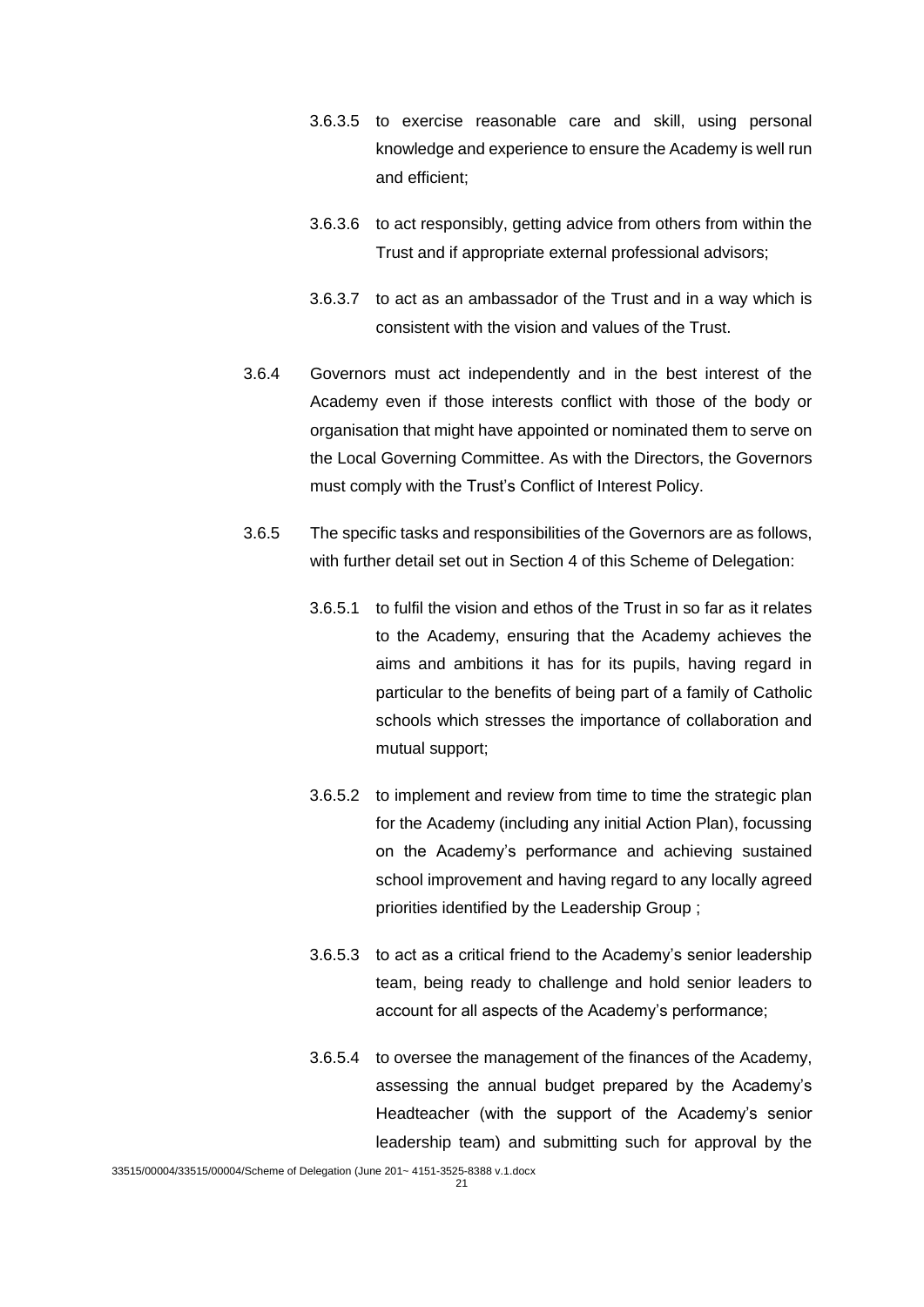Trust Board, ensuring that the Academy works within its budget and the Academy's senior leadership team adopts and implements appropriate risk and financial management policies and practices including in particular any adopted by the Trust Board for application across all the Academies;

- 3.6.5.5 to support the Academy's Headteacher in the development and review (from time to time) of an appropriate staffing structure for the Academy, ensuring there is robust and accountable monitoring of the performance of staff and implementing all and any policies relating to staff adopted by the Trust Board;
- 3.6.5.6 to support the Trust Board in its monitoring and evaluation of the delivery of any central or shared services and functions provided or procured by the Trust for the Academies, reporting any issues or concerns to the Executive Team and, if necessary, the Chair of the Trust Board;
- 3.6.5.7 to promote the benefits of collaboration with the other Academies and to actively seek opportunities to work together either with the aim of improving economic efficiencies within the Academies or identifying and implementing best practice;
- 3.6.5.8 to develop effective links within the Academy's community, communicating openly and frequently as appropriate and ensuring that the Academy meets its responsibilities to the community and the Diocese and serves the community's needs in relation to the safeguarding and education of its pupils; and
- 3.6.5.9 to engage fully and openly with any inspection of the Academy, whether by the Trust Board, the Diocese, Ofsted or any other appropriate public body to whom the Academy is accountable.
- 3.6.6 Individual Governors may be given primary responsibility for particular functions such as standards, finance, premises and resources with the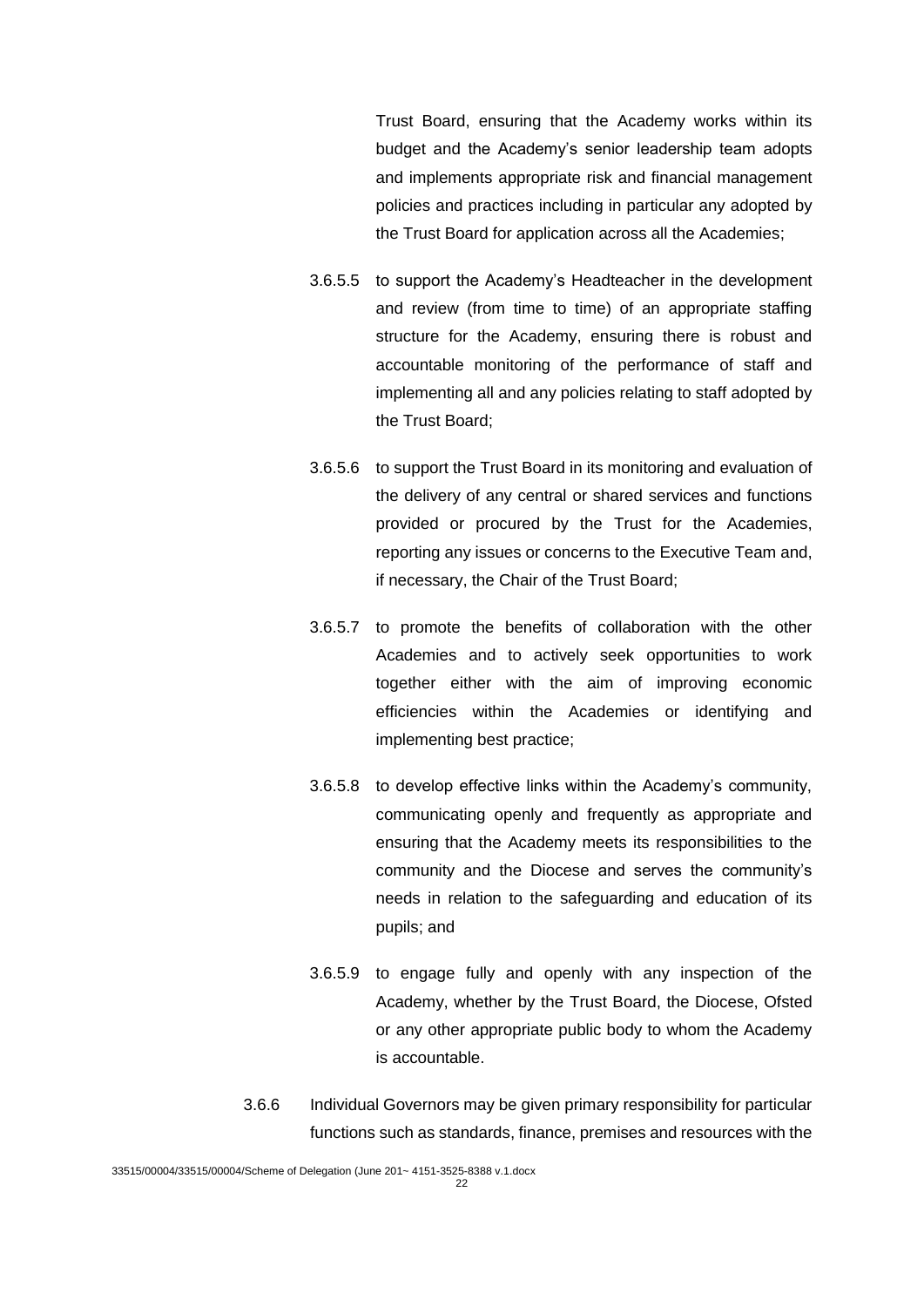view to matching skills and experience to functions. This will not affect collective and overall individual responsibility but Governors are expected to use their skills and experience in the fulfilment of their duties.

- 3.6.7 Subject to the provisions of the Companies Act 2006 every member of the Local Governing Committee or other officer or auditor of the Trust acting in relation to the Academy shall be indemnified out of the assets of the Trust against any liability incurred by him or her in that capacity in defending any proceedings, whether civil or criminal, in which judgment is given in favour or in which he or she is acquitted (including where there has been an investigation but no formal charges brought) or in connection with any application in which relief is granted to him or her by the court from liability for negligence, default, breach of duty or breach of trust in relation to the affairs of the Trust.
- 3.6.8 As with the Directors, the following are the core competencies and skills expected of all Governors:
	- 3.6.8.1 to work as a team;
	- 3.6.8.2 to attend meetings and be prepared to contribute to discussions and commit to agreed actions;
	- 3.6.8.3 to be respectful of the views of others and to be open to new ideas and thoughts;
	- 3.6.8.4 to treat all confidential information confidentially;
	- 3.6.8.5 to develop a deep understanding of the vision and ethos of the Trust and its Academies and the roles played by all individuals in fulfilment of the Trust's mission;
	- 3.6.8.6 to understand the policies and procedures of the Trust and how these flow down to the Academy;
	- 3.6.8.7 to support the Trust in public and act as an ambassador of the Trust and the Academy and Catholic education more generally;

3.6.8.8 to commit to training and skills development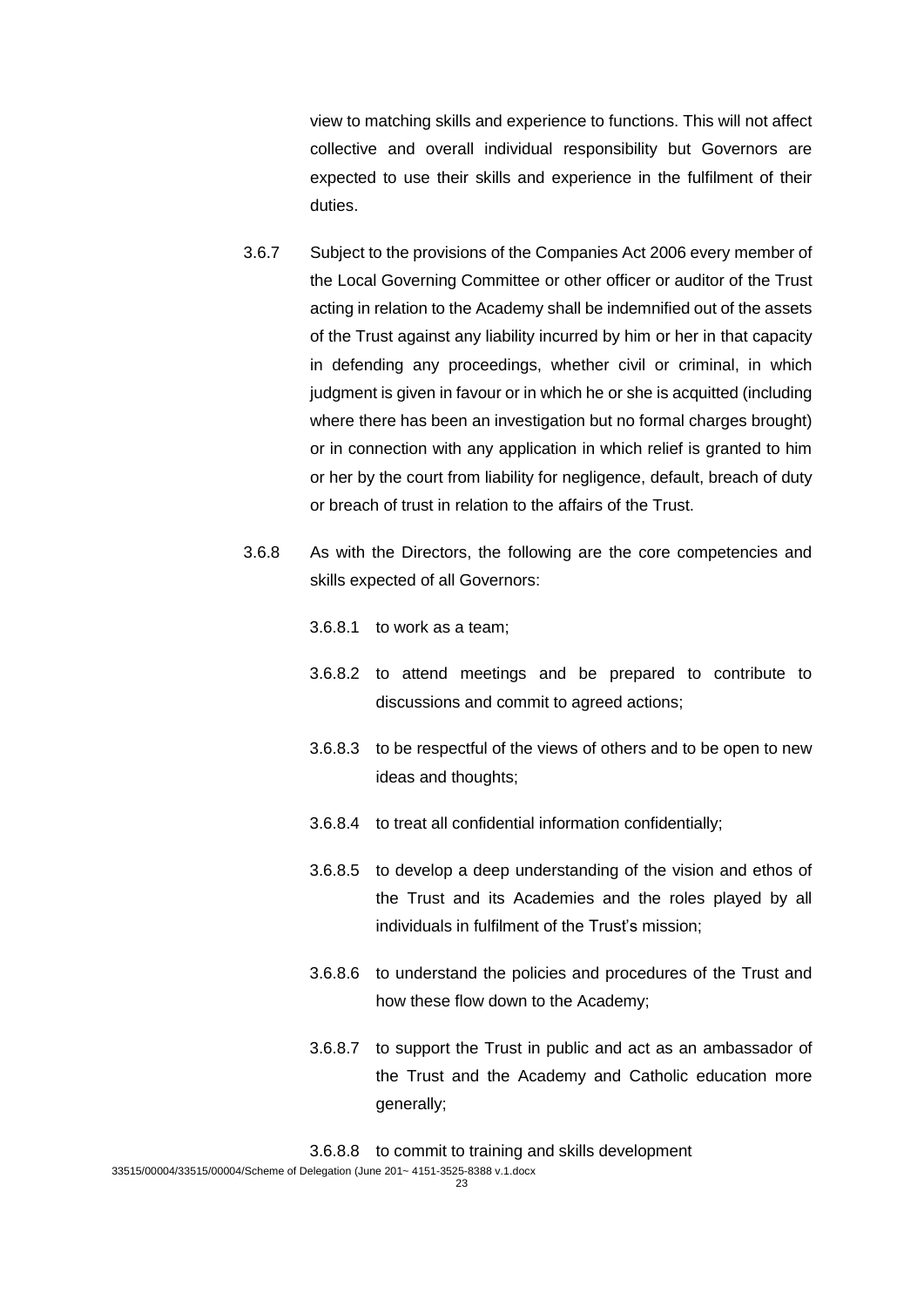- 3.6.8.9 to be ready to ask questions;
- 3.6.8.10 to be focussed on problem solving and be ready to learn from past experiences.
- 3.6.9 Specific skills may be needed if a Governor is to take responsibility for and lead on a specific area. A regular skills audit will be undertaken and Governors should expect to be able to articulate their contribution to the success of the Academy.
- 3.6.10 The Trust Board also recognises the role that the Academies play in their communities and the Local Governing Committee is free to decide how such support and patronage is given. The Local Governing Committee shall ensure that any support is not inconsistent with the objects of the Trust and the restrictions on the use of its charitable resources and any advice or restriction placed on the Trust by either the Diocese or the Secretary of State (including the Charity Commission). The Local Governing Committee shall ensure that any formal collaboration or support with third parties, including with those with whom the Trust has a strategic partnership is appropriately documented and the details notified to the Audit Committee to assess effectiveness and where financial support is provided for accounting reasons.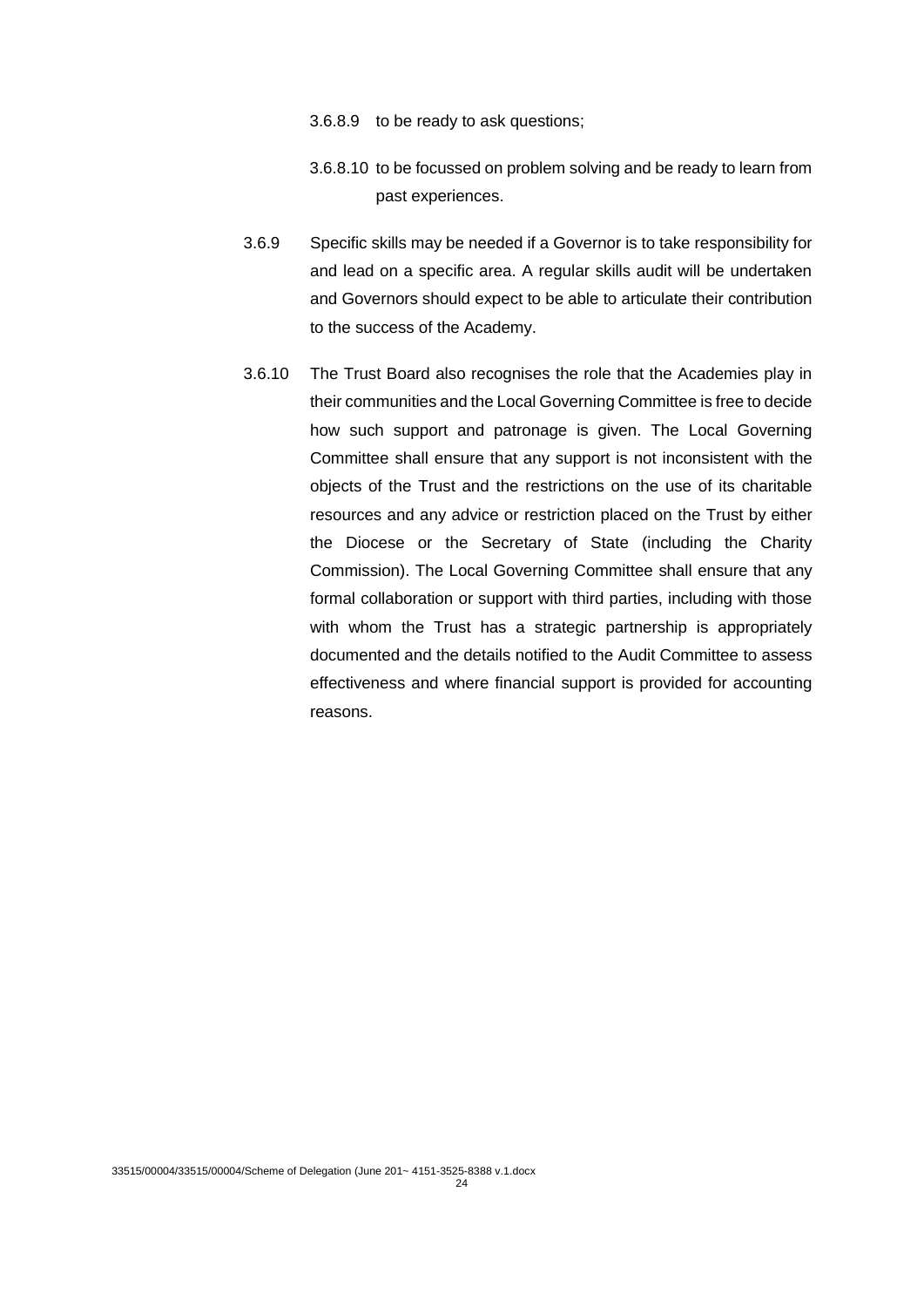# 4. **DELEGATED AUTHORITY AND RESPONSIBILITIES OF THE LOCAL GOVERNING COMMITTEE**

# 4.1 **General Provisions**

- 4.1.1 The Trust Board reserves the right (subject to consultation with the Leadership Group and any guidance issued by the Diocesan Education Service or approval required from the Bishop and the Diocesan Trustees) to review and alter this Scheme of Delegation and the level of delegated responsibility at any time, noting that it is likely to be reviewed for its effectiveness at least every two years. Whilst the Scheme cannot take the form of a legally binding contract and is subject to the overriding duty on the Directors to act freely and in the best interest of the Trust, in so far as the Directors are able they agree to abide by the provisions of it and will consult the Local Governing Committees on any significant changes.
- 4.1.2 Those to whom delegated responsibility is given must acknowledge the limitations on their authority and must not act outside of their authority. Any wilful disregard of the matters expressed in this Scheme is likely to lead to the Scheme being withdrawn. In the event of any serious disagreement between the Trust Board and a Local Governing Committee, which cannot be resolved by the Chair of the Local Governing Committee discussing the matter with the Chair of the Trust Board, will be referred to the Diocesan Education Service for guidance.
- 4.1.3 As a matter of general principle, the Local Governing Committee will adopt and will comply with all policies adopted by the Trust Board and will comply with any direction issued by the Trust Board and have regard to any advice given. The Local Governing Committee will also comply with any requirements of the Diocese and adopt any guidance issued by it.
- 4.1.4 Subject to the provisions of the Companies Act 2006, the Articles and to any directions given by the Members following a special resolution, the governance and management of an Academy shall be delegated by the Trust Board to the relevant Local Governing Committee. The Governors shall exercise all the powers of the Trust Directors in so far as they relate to the Academy, only in accordance with the terms of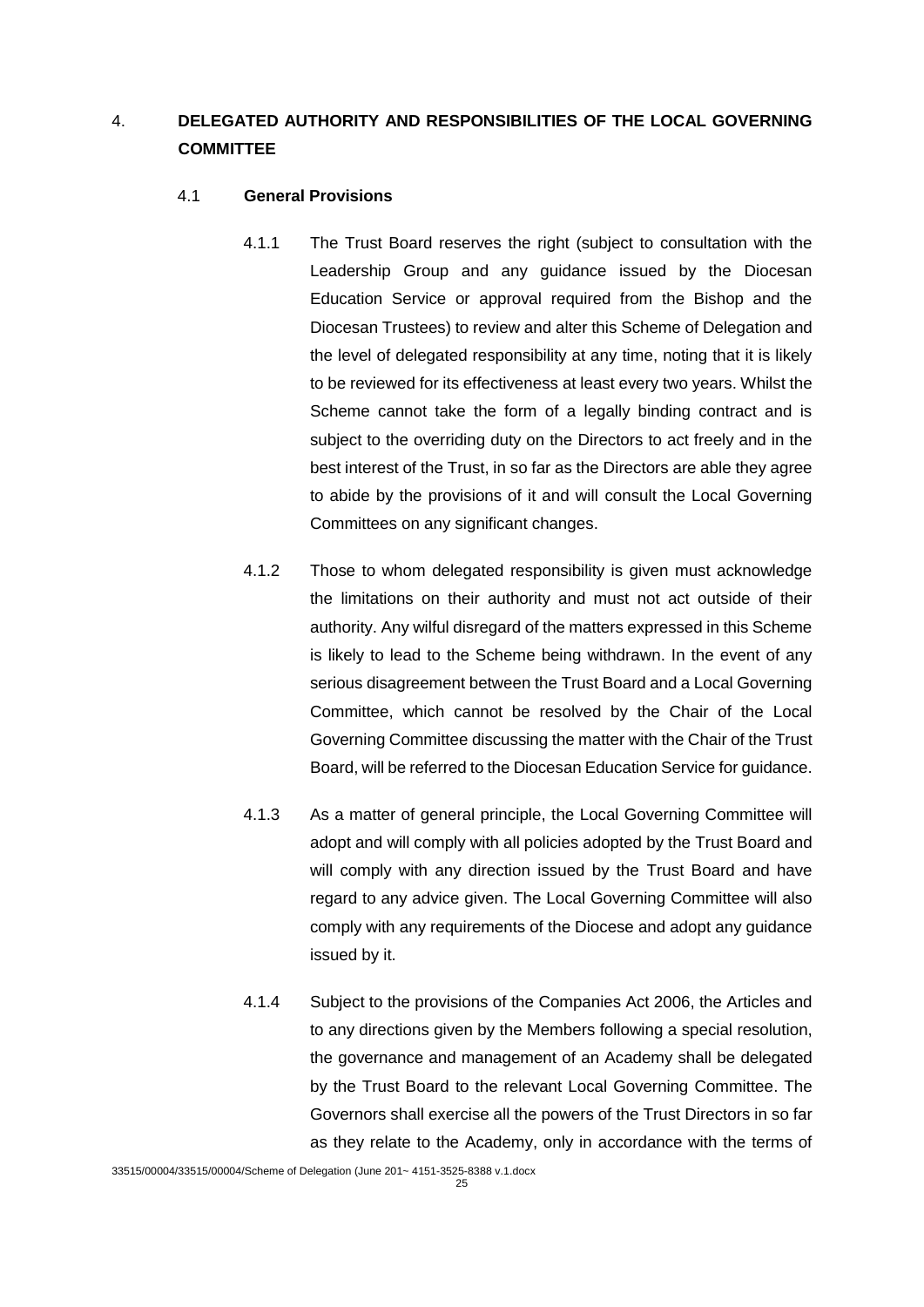this Scheme of Delegation, any Trust policy and specific agreement between the Trust Board and the Local Governing Committee. No alteration of the Articles or change to the Scheme shall invalidate any prior act of the Local Governing Committee which would have been valid if that alteration had not been made. Except as provided for in this Scheme of Delegation, the powers given by this Scheme shall not be limited by any special power given to the Directors by the Articles or to the Local Governing Committee by this Scheme of Delegation and a meeting of the Local Governing Committee at which a quorum is present may exercise all the powers so delegated.

### 4.2 **Finance and Audit**

- 4.2.1 Except as provided for in this Scheme of Delegation, in addition to all powers hereby expressly conferred upon the Local Governing Committee and without detracting from the generality of the powers delegated, the Local Governing Committee shall have the following powers, namely:
	- 4.2.1.1 to expend the funds of the Trust received in respect of the Academy in such manner as the Local Governing Committee shall consider most beneficial for the running of the Academy, acknowledging the responsibility of the Local Governing Committee to pay the Partnership Contribution levied by the Trust; and
	- 4.2.1.2 to enter into contracts on behalf of the Trust in so far as they relate to the Academy and are within the scope of the Local Governing Committee's responsibility as set out in this Scheme of Delegation, subject to the limits to act without specific authorisation as set out in the "**Financial Regulations Manual**" annexed to this Scheme of Delegation as Appendix 2.
- 4.2.2 Each Academy will have its own bank account, opened by the Trust when the Academy joined the Trust, which shall be operated by the Academy. All cheques, BACS and other electronic orders for the payment of money from such account shall be signed by or authorised in accordance with the Trust's Financial Regulations Manual.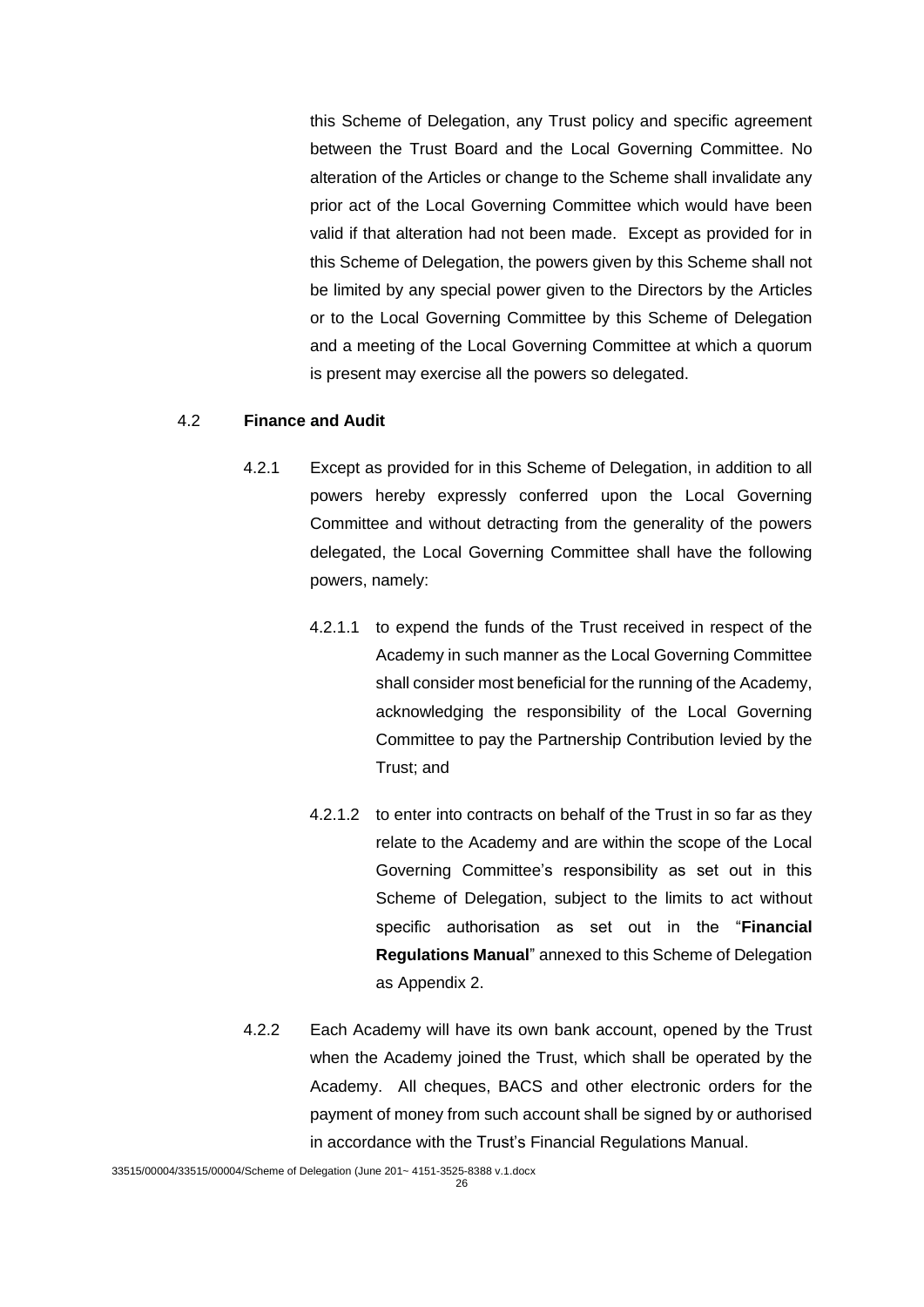- 4.2.3 No Trust monies (whether or not authority to expend has been devolved to the Local Governing Committee) shall be paid into any bank account other than a bank account authorised by the Trust Board.
- 4.2.4 The Trust's accounts shall be the responsibility of the Trust Board overseen by the Audit Committee but the Headteacher of the Academy shall provide such information about the Academy, as often and in such detail and format as the Audit Committee shall reasonably require, in order to carry out an internal audit of the Academies in accordance with the requirements of the Academies Financial Handbook. Without prejudice to the above, the Headteacher shall provide management accounts in an approved format to the Audit Committee at least once per term (three times per year) or as requested by the Audit Committee. These accounts may be shared with the Diocesan Education Service (or Diocesan finance office) at their request.
- 4.2.5 The Local Governing Committee shall ensure that proper procedures are put in place for the safeguarding of funds and that the requirements of the Academies Financial Handbook and the Funding Agreements are observed at all times as well as any requirements and recommendations of the Audit Committee and the Education & Skills Funding Agency. For the avoidance of doubt the Local Governing Committee acknowledges the restriction on borrowing contained in the Funding Agreements.
- 4.2.6 The Trust Board acknowledges the Local Governing Committee's right and intention to use any voluntary (i.e. non grant) funds (including any restricted funds) raised by the Academy for the purposes for which they have been raised and otherwise solely at the discretion of the Local Governing Committee provided this is within the charitable object of the Trust. Proper accounts will be kept by the Headteacher showing the receipt and use of such funds and the extent to which such funds are restricted, in the light of the obligation on the Trust to note these funds separately in the Trust accounts.
- 4.2.7 The Trust Board also acknowledges that from time to time the Academies themselves may seek to generate additional funds by undertaking certain activities, such as: lettings, the provision of

33515/00004/33515/00004/Scheme of Delegation (June 201~ 4151-3525-8388 v.1.docx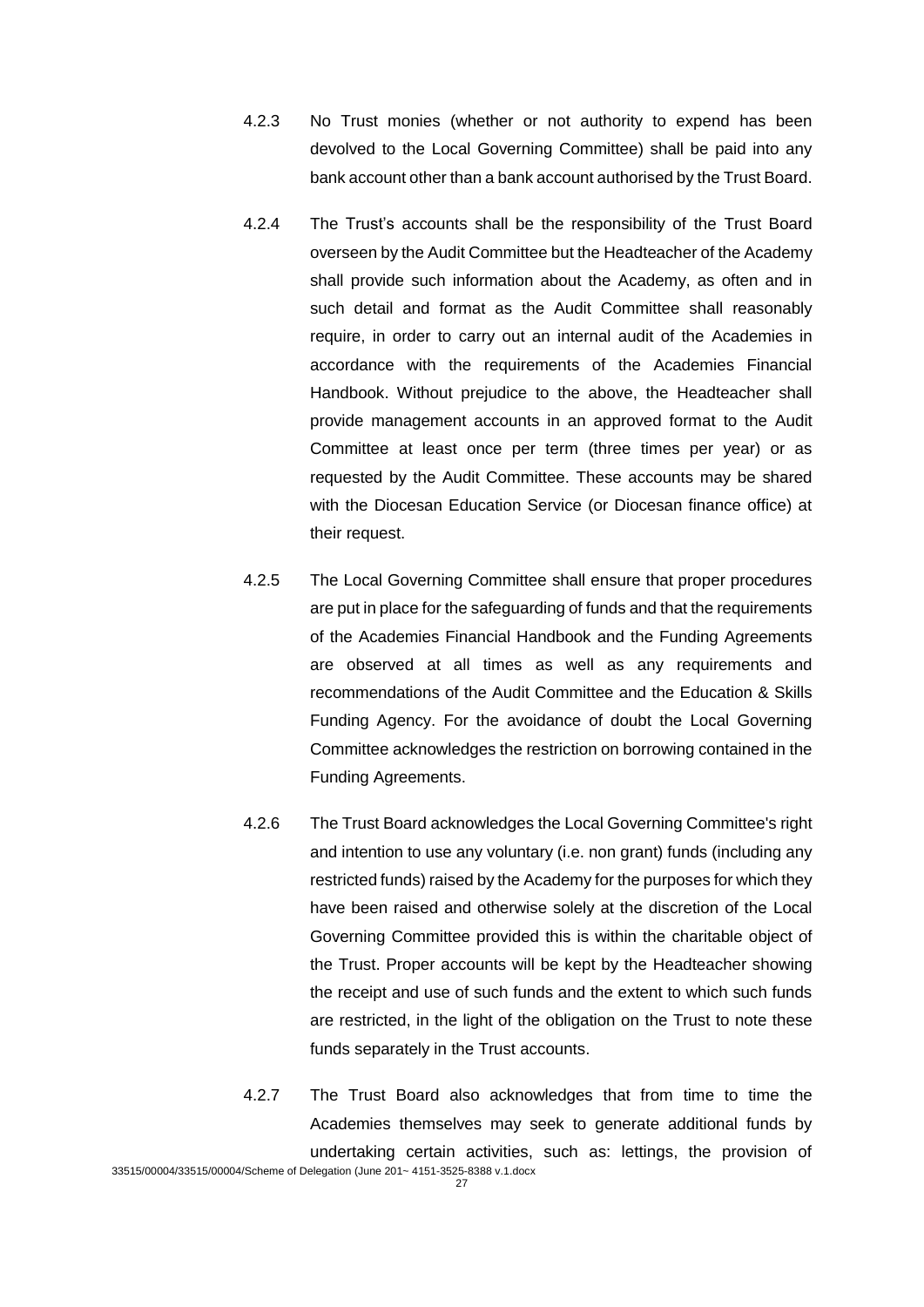sporting and recreational facilities, running a nursery and/or providing childcare, teacher training, leadership support, school improvement, providing and supporting ICT and other administrative services. In some cases and particularly where such activities do not fall within the charitable object of the Trust, these may need to be channelled through a trading subsidiary, decisions about which will be made by the Trust Board. Any income generated from such Academy activities (and/or gift aided by a trading subsidiary set up by the Trust) in respect of a particular Academy's activities shall be delegated to the relevant Local Governing Committee. Such funds will however be noted separately in the accounts of the Academy and, like all Academies' funds, will be subject to any reserves policy operated by the Trust Board.

- 4.2.8 The Local Governing Committee shall make sufficient funds available to enable the Trust to place such insurance or risk protection cover as is necessary to protect the Academy and the Trust from loss and other risks that shall include (but shall not be limited to) the following (such insurance or risk protection cover to be placed either with the Diocese's own insurer or through the Education & Skills Funding Agency's Risk Protection Arrangement scheme as directed by the Trust Board with the agreement of the Diocese):
	- 4.2.8.1 land, buildings and contents;
	- 4.2.8.2 public, employer's and hirer's liability;
	- 4.2.8.3 Directors' and Governors' liability and professional indemnity;
	- 4.2.8.4 personal accident and school journeys;
	- 4.2.8.5 terrorism and business interruption;
	- 4.2.8.6 money and fidelity;
	- 4.2.8.7 legal expenses, libel and slander:
	- 4.2.8.8 engineering.

The Local Governing Committee will fulfil any requirements of the insurers and will notify the Trust Board as soon as reasonably practicable following the occurrence of an event where loss has been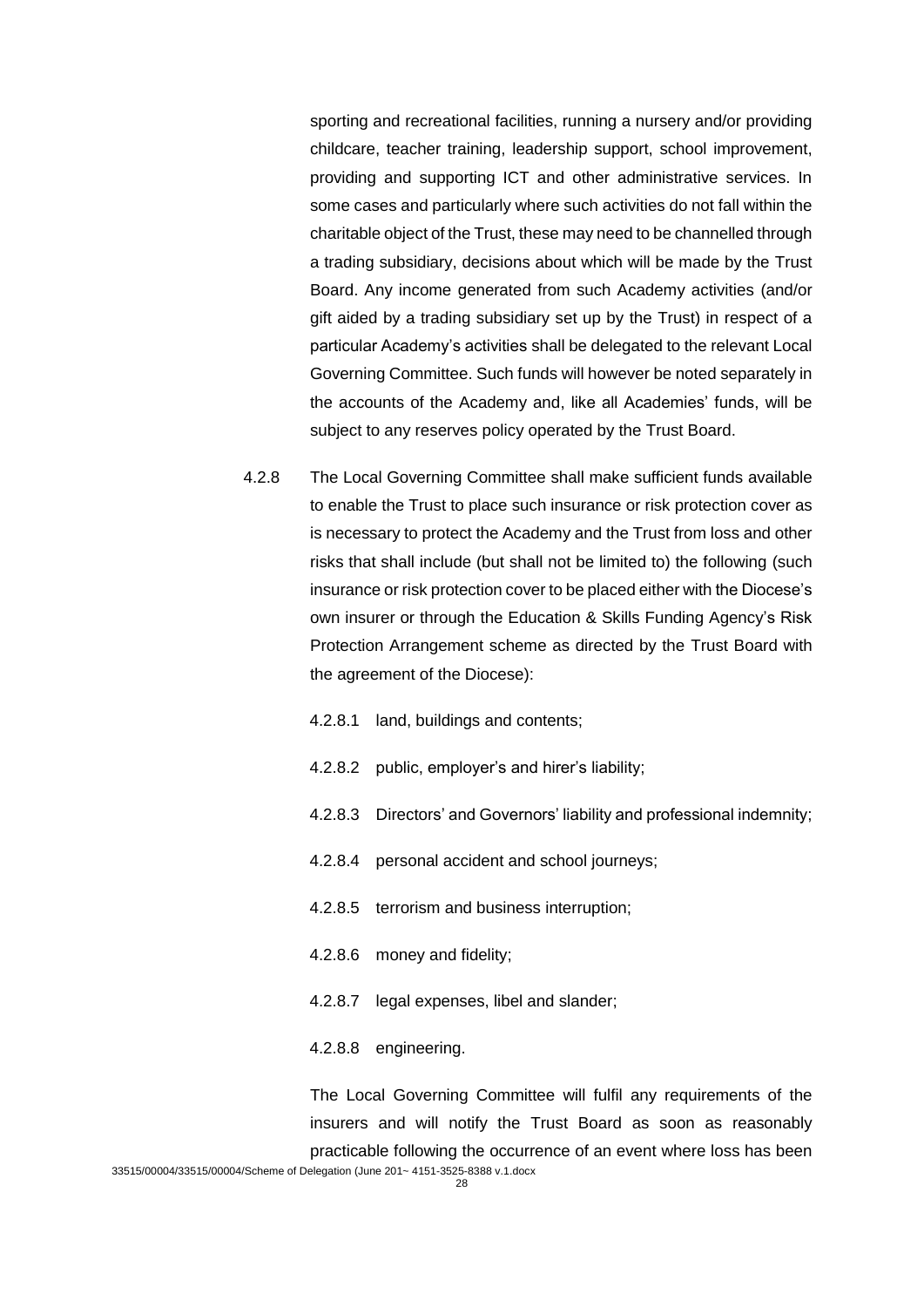suffered or is threatened. The responsibility for notifying the insurers or the ESFA (as the case may be) is the Headteacher's. The Executive Team and the Headteacher will provide each other with all necessary information and assistance as may be helpful in the management of any claims.

# 4.3 **Curriculum and Standards**

- 4.3.1 The Local Governing Committee shall be responsible for the setting and review of the curriculum priorities for the Academy, but shall have regard to any views of the Trust Board in recognition of the Trust Board's obligation to the Secretary of State to provide a broad and balanced curriculum and to the Diocese in respect of the teaching of RE, relationships and sex education and in relation to collective worship.
- 4.3.2 The Local Governing Committee shall be responsible for the standards achieved by the Academy and the pupils attending the Academy. The Local Governing Committee will support the Headteacher in the development and implementation of any action plan or school development plan which is to address any weaknesses and areas for improvement of standards and overall attainment at the Academy, but in so doing shall have regard to and consider any advice and recommendations of the Trust Board and the Diocese Education Service as they might issue from time to time, particularly in relation to benchmarking and target setting.
- 4.3.3 The Local Governing Committee will develop appropriate links with other local schools or education organisations to promote best practices in learning and development and to facilitate peer to peer review and support. The Local Governing Committee will also promote and develop links with local businesses and community organisations which are designed to enrich the school life of pupils and foster citizenship.

#### 4.4 **Personnel**

## 4.4.1 **Executive Leadership**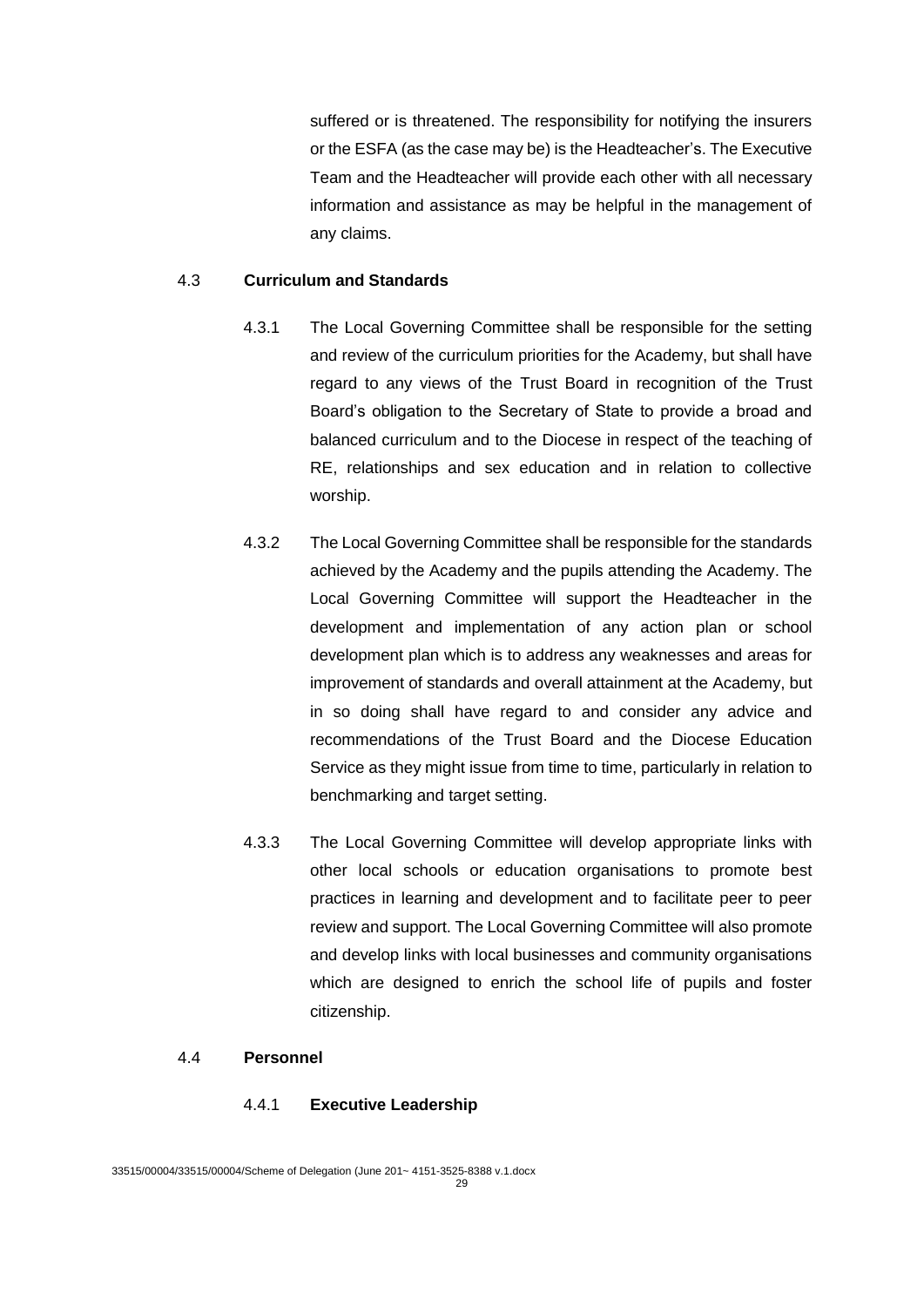The responsibility for the appointment and performance management of Headteachers and members of the Executive Team rests with the Trust Board, who may delegate tasks to either a specific committee or to an individual. The Trust adopts the following policy with regard to any disciplinary matters:

| <b>Member of staff</b>                                                                                    | <b>Responsibility</b><br>for<br>investigation                                                                                                                                               | <b>Decision</b><br>maker<br>in.<br>respect<br>οf<br><b>sickness</b><br>absence,<br>capability,<br>disciplinary<br>action<br>and/or<br>dismissal                                     | Person/<br>body<br>to<br>whom there<br>is a right of<br>appeal                                                                           |
|-----------------------------------------------------------------------------------------------------------|---------------------------------------------------------------------------------------------------------------------------------------------------------------------------------------------|-------------------------------------------------------------------------------------------------------------------------------------------------------------------------------------|------------------------------------------------------------------------------------------------------------------------------------------|
| <b>Accounting</b><br><b>Officer</b>                                                                       | <b>Trust Chair with</b><br>the involvement<br>of the Diocesan<br>Education<br>Service                                                                                                       | Decision Panel<br>put in place by<br><b>Trust Board</b>                                                                                                                             | <b>Appeal Panel</b><br>put in place<br><b>Trust</b><br>by<br><b>Board</b>                                                                |
| <b>Member</b><br>Οf<br><b>Trust Executive</b><br>Team                                                     | <b>Accounting</b><br><b>Officer</b><br>or<br>nominee                                                                                                                                        | <b>Accounting</b><br><b>Officer</b><br>(if<br>nominee<br>investigated) or<br>if Trust Board<br>decides<br>otherwise<br>a<br>Decision Panel<br>put in place by<br><b>Trust Board</b> | <b>Appeal Panel</b><br>put in place<br>by<br><b>Trust</b><br><b>Board</b>                                                                |
| Headteacher/<br>Headteacher/<br><b>Head of School</b>                                                     | <b>Accounting</b><br><b>Officer</b><br>or<br>nominee<br>with<br>the involvement<br>of the Diocesan<br>Education<br>Service and the<br>Chair<br>οf<br>the<br>Local<br>Governing<br>Committee | <b>Accounting</b><br><b>Officer</b><br>(if<br>nominee<br>investigated) or<br>if Trust Board<br>decides<br>otherwise<br>a<br>Decision Panel<br>put in place by<br><b>Trust Board</b> | <b>Appeal Panel</b><br>put in place<br>by<br>Trust<br><b>Board</b>                                                                       |
| <b>Member</b><br>οf<br>School<br>Leadership<br><b>Team or School</b><br><b>Business</b><br><b>Manager</b> | Headteacher/<br>Headteacher/<br><b>Head of School</b>                                                                                                                                       | <b>Accounting</b><br><b>Officer</b>                                                                                                                                                 | Appeal Panel<br>put in place<br><b>Trust</b><br>by<br>Board,<br>with<br>involvement<br>of Chair<br>of<br>Local<br>Governing<br>Committee |
| other<br>Any<br>member of staff                                                                           | officer<br>Senior<br>nominated<br>by<br>Headteacher/                                                                                                                                        | Headteacher/<br>Headteacher/<br><b>Head of School</b>                                                                                                                               | Local<br>Governing<br>Committee                                                                                                          |

33515/00004/33515/00004/Scheme of Delegation (June 201~ 4151-3525-8388 v.1.docx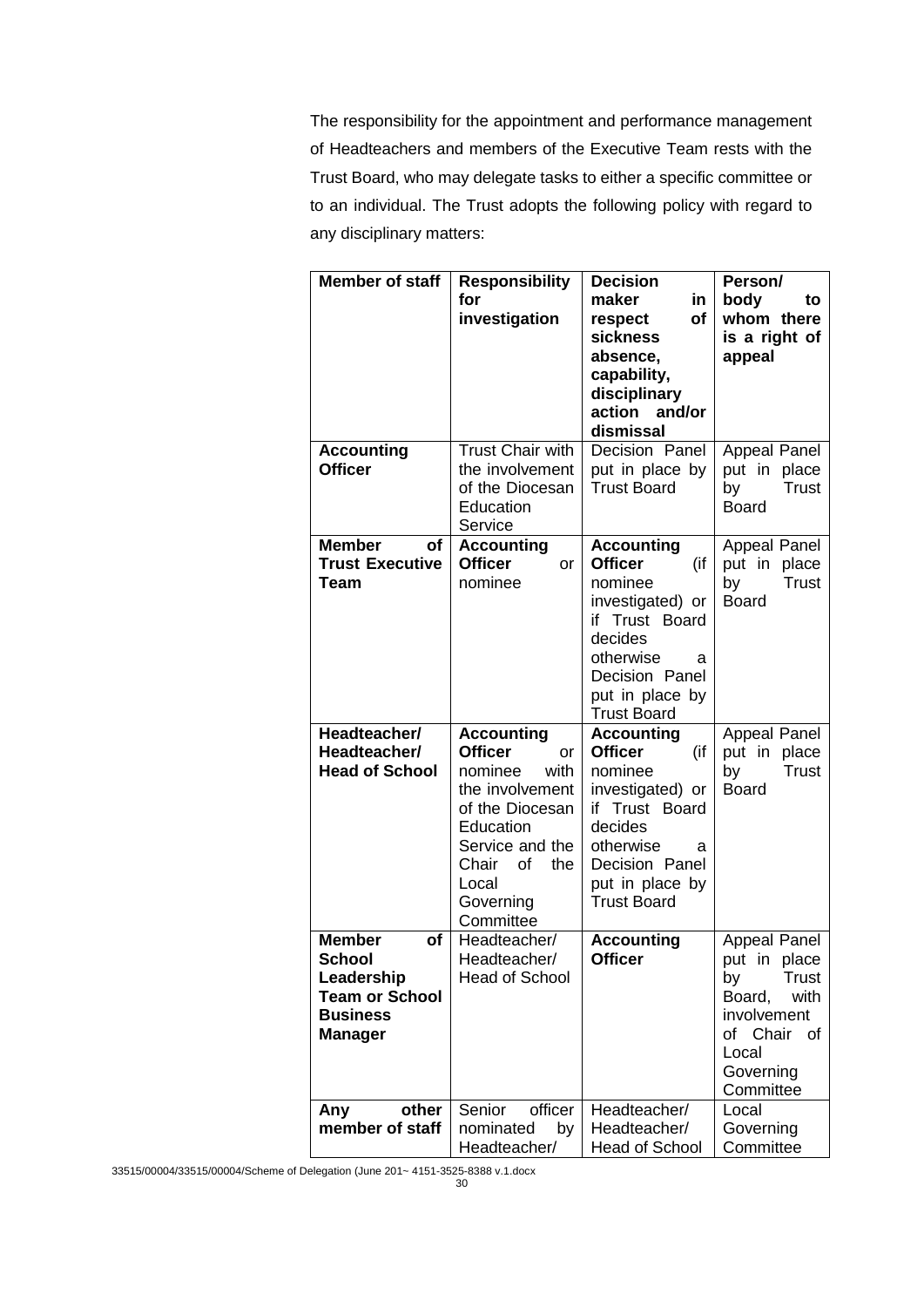| <b>Member of staff</b> | <b>Responsibility</b><br>for<br>investigation | <b>Decision</b><br>in<br>maker<br>οf<br>respect<br><b>sickness</b><br>absence,<br>capability,<br>disciplinary<br>action<br>and/or<br>dismissal | Person/<br>body<br>to<br>whom there<br>is a right of<br>appeal |
|------------------------|-----------------------------------------------|------------------------------------------------------------------------------------------------------------------------------------------------|----------------------------------------------------------------|
|                        | Headteacher/<br><b>Head of School</b>         |                                                                                                                                                |                                                                |

## 4.4.2 **Headteacher**

- 4.4.2.1 The formal power to appoint the Headteacher (or executive headteacher or head of school) of each Academy is vested in the Trust Board who must consult with the Diocese Education Service and the Trust's Accounting Officer (who will take any views of the Leadership Group as to the requirements for any new Headteacher into consideration). The Diocese will always be represented on the interview panel as will the Trust's Accounting Officer and the Chair of the relevant Local Governing Committee.
- 4.4.2.2 The appraisal and performance management of the Headteachers will be undertaken by the Trust Board in collaboration with the Local Governing Committee. Any disciplinary action or capacity review will be undertaken by the Trust Board.
- 4.4.2.3 The Trust Board may delegate such powers and functions as they consider are required by the Headteacher for the internal organisation, management and control of the Academy (including the implementation of all policies approved by the Trust Board for the direction of the teaching and learning and curriculum at the Academy).

# 4.4.3 **Other Staff**

4.4.3.1 The Local Governing Committee through the Headteacher shall be responsible for the appointment and management of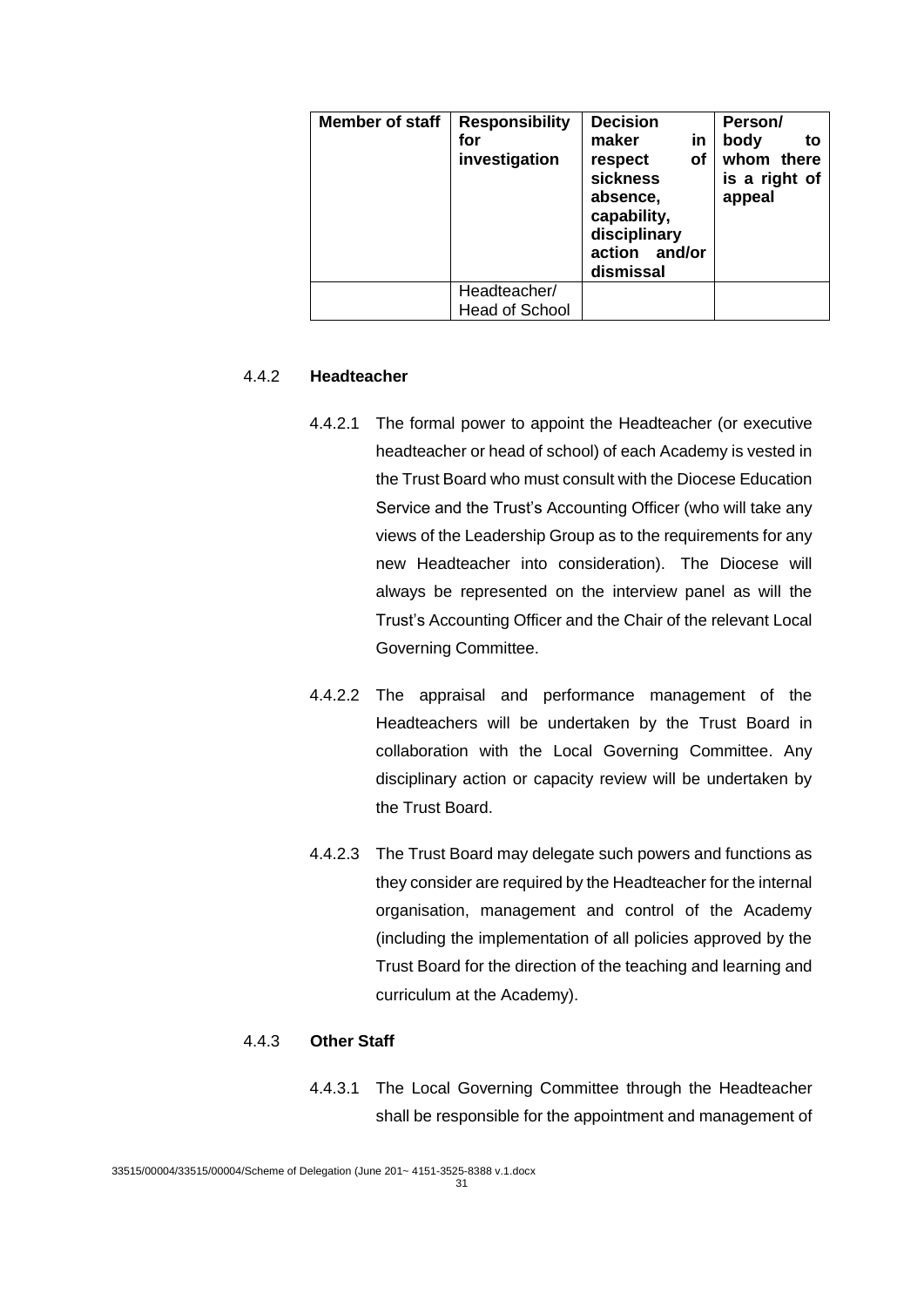all other staff to be employed at the Academy provided that the Local Governing Committee and Headteacher shall:

- 4.4.3.1.1 implement and comply with all policies dealing with staff issued by the Trust Board from time to time;
- 4.4.3.1.2 take account of any pay terms set by the Trust Board;
- 4.4.3.1.3 adopt any standard contracts or terms and conditions for the employment of staff issued by the Trust Board;
- 4.4.3.1.4 adopt appropriate and transparent procedures for the recruitment of staff;
- 4.4.3.1.5 manage any claims and disputes with staff members having regard to any advice and recommendations given by the Executive Team and/or the Trust's insurers or the ESFA;
- 4.4.3.1.6 bring to the attention of the Chair of the Trust Board and, if required, the Trust's insurers and/or the ESFA without delay any claims or disputes with staff that may require a hearing by a panel of members of the Local Governing Committee where escalation is necessary;
- 4.4.3.1.7 seek the advice of the Trust Board where any significant cost is contemplated either in relation to the appointment or resignation of a member of staff, including in relation to ill health retirement or the settlement of any claims or grievances;
- 4.4.3.1.8 not make any appointment of any reserve post (e.g. Head of RE) without involving the Diocesan Education Service.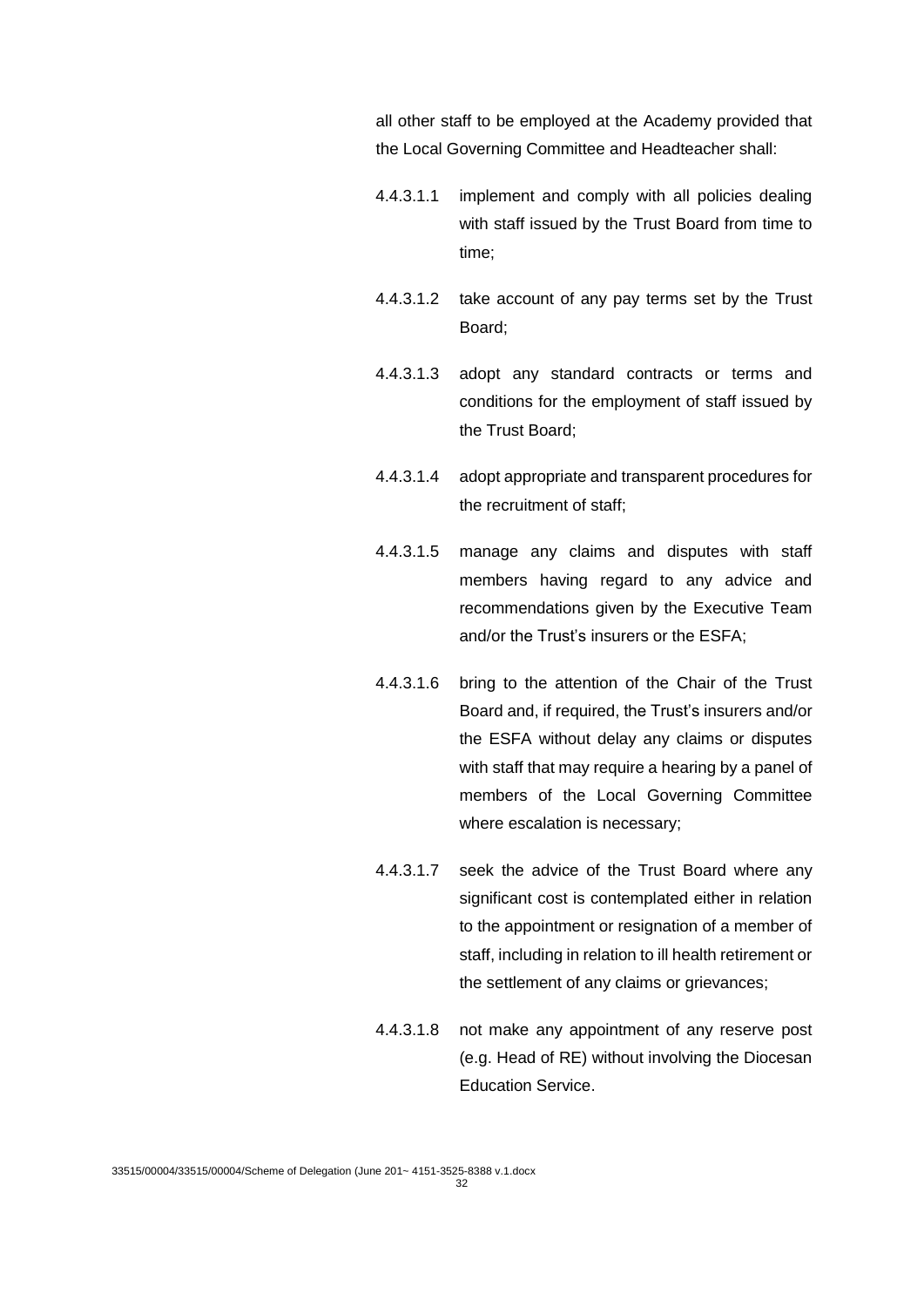4.4.3.2 The Local Governing Committee shall carry out or delegate to either the Headteacher and/or an appropriate committee (as appropriate) the performance management of all staff and shall put in place procedures for the proper professional and personal development of staff taking into account any training and support available from or procured by the Executive Team.

## 4.5 **Admissions and Exclusions**

- 4.5.1 The Local Governing Committee shall be responsible for the setting and review from time to time of the Academy's admissions policy provided that no material change will be made to the admissions criteria without the approval of the Trust Board and the Diocese where relevant having regard to the statutory duties and responsibilities on the Trust and the Academy.
- 4.5.2 Any decision to expand the Academy shall be that of the Local Governing Committee but who shall have regard to and consider the views of the Trust Board and the Diocese Education Service where appropriate.
- 4.5.3 Any appeal against admissions shall be heard by an independent appeal panel established and authorised by the Local Governing Committee.
- 4.5.4 The Local Governing Committee shall consider any decision by the Headteacher to exclude any pupil and will be the appropriate body for reconsidering any decision to readmit required by any independent panel hearing.

#### 4.6 **Premises**

4.6.1 The day to day maintenance and care of the buildings and facilities used in respect of the Academy is the responsibility of the Local Governing Committee (with management responsibility being delegated to the Headteacher), who shall have regard at all times to the safety of the users of the buildings and the facilities and the obligations of the Trust to the Diocesan Trustee, as the legal owner of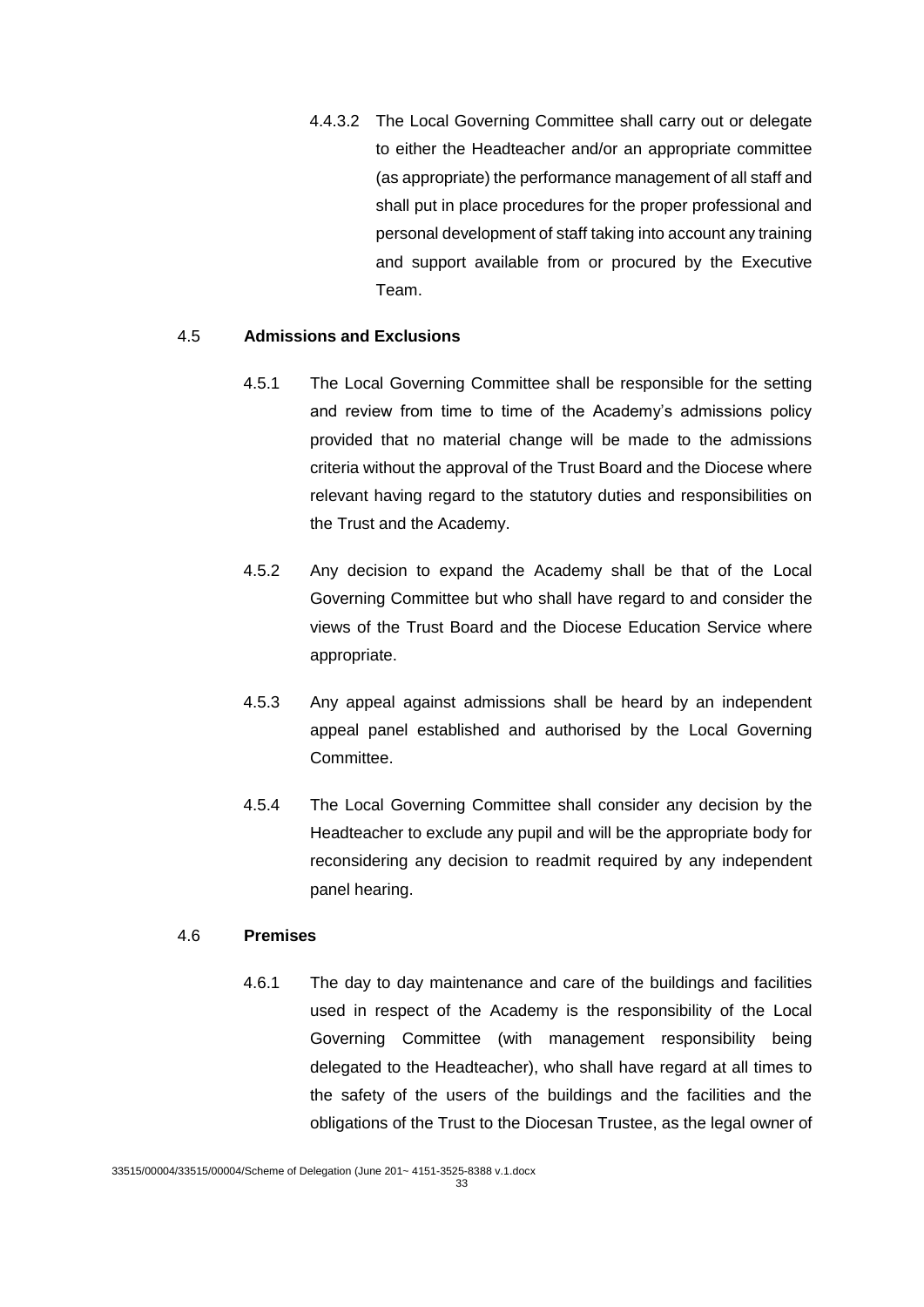such buildings and facilities under the Diocesan Memorandum of Understanding.

- 4.6.2 The Local Governing Committee shall work in collaboration with the Executive Team in developing a long term estate management strategy that will identify the suitability of buildings and facilities in light of long term curriculum needs and the need for and availability of capital investment to meet the Trust's legal responsibility to ensure the buildings and facilities used by each Academy are maintained to a good standard.
- 4.6.3 Short term lettings and day to day uses of the school buildings and playing fields will be the responsibility of the Local Governing Committee who shall comply with any policy issued from time to time by the Diocesan Education Service regarding such uses.
- 4.6.4 The responsibility for any disposals or acquisitions of land to be used by the Academy will be that of the Trust Board, who must seek the approval of the Diocese.

# 4.7 **Community Activities and Community Engagement**

- 4.7.1 Whilst the undertaking of any activities which would be described as part of the Academy's "extended schools agenda" or any activities designed to generate business income, will be the responsibility of the Local Governing Committee, this shall only be undertaken in a manner consistent with any policy set by the Trust Board and having regard to the viability of such activities, the impact on the Academy's activities and any financial implications, such as the threat of taxation in light of the Trust's charitable objects and any threat to funding provided by the Secretary of State. The financial implications are noted above.
- 4.7.2 The Local Governing Committee is responsible for all community engagement and consultation and will acknowledge and reinforce the vision of the Trust in all communications. The importance of building and maintaining good relations with other local schools, businesses and organisations is acknowledged.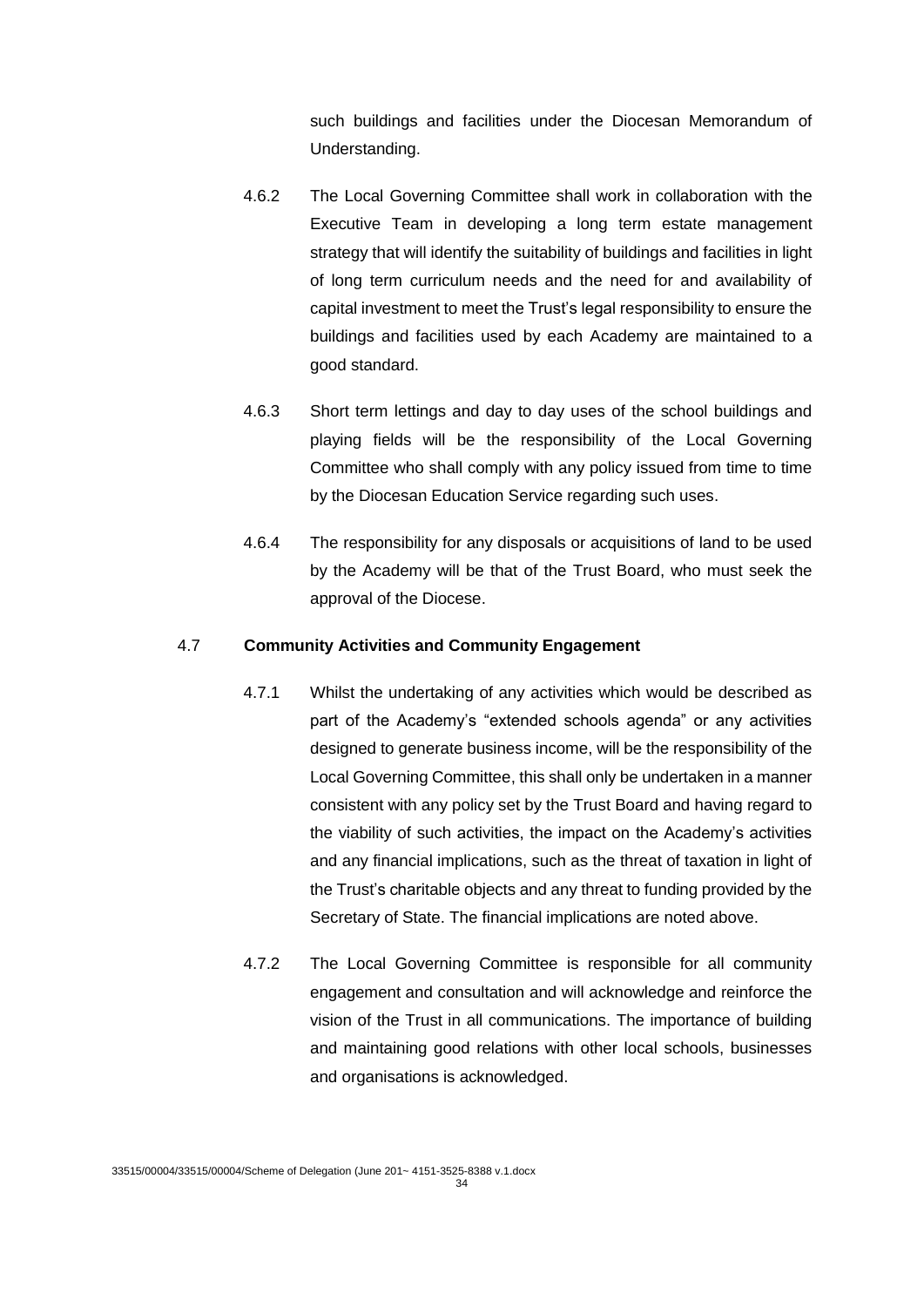### 5. **SUPERVISION AND INTERVENTION - RISK MANAGEMENT**

### 5.1 **Supervision and Reporting**

- 5.1.1 Notwithstanding the level of delegated responsibility, the Directors remain legally responsible for all matters in connection with the Academies and they are required to have systems in place through which they can assure themselves of quality, safety and good practice in the Academies.
- 5.1.2 Once per term in every school year (three times), the Trust Board will request and the Local Governing Committee (or Headteacher) will provide an "**Operational Risk Management Report"** in a format specified by the Trust Board.
- 5.1.3 The Local Governing Committee is appointed as a sub-committee of the Trust Board and as such has no separate legal status to that of the Trust or the Trust Board. Consequently, any act or omission of the Local Governing Committee or any officer of the Trust or the Academy that subsequently leads to prosecution or other litigation will be a liability of the Directors and any event in an Academy that might lead to public criticism or adverse publicity or damage to the reputation of the Trust will also be concern for the Trust Board. In such events and in order to minimise risk, the Chair of the Local Governing Committee or the Headteacher will as soon as reasonably practicable advise the Chair of the Trust Board (and if appropriate a member of the Executive Team). These events will include the following (but shall not exclude any other event that falls within the generality of the circumstances described above):
	- 5.1.3.1 any event leading to loss of life or critical injury on the premises of the academy or during an event off the premises organised or supervised by Academy staff;
	- 5.1.3.2 any sexual or violent or illegal act against a child committed by any person while on the Academy premises under any circumstances;
	- 5.1.3.3 the suspension or summary dismissal of any senior member of staff;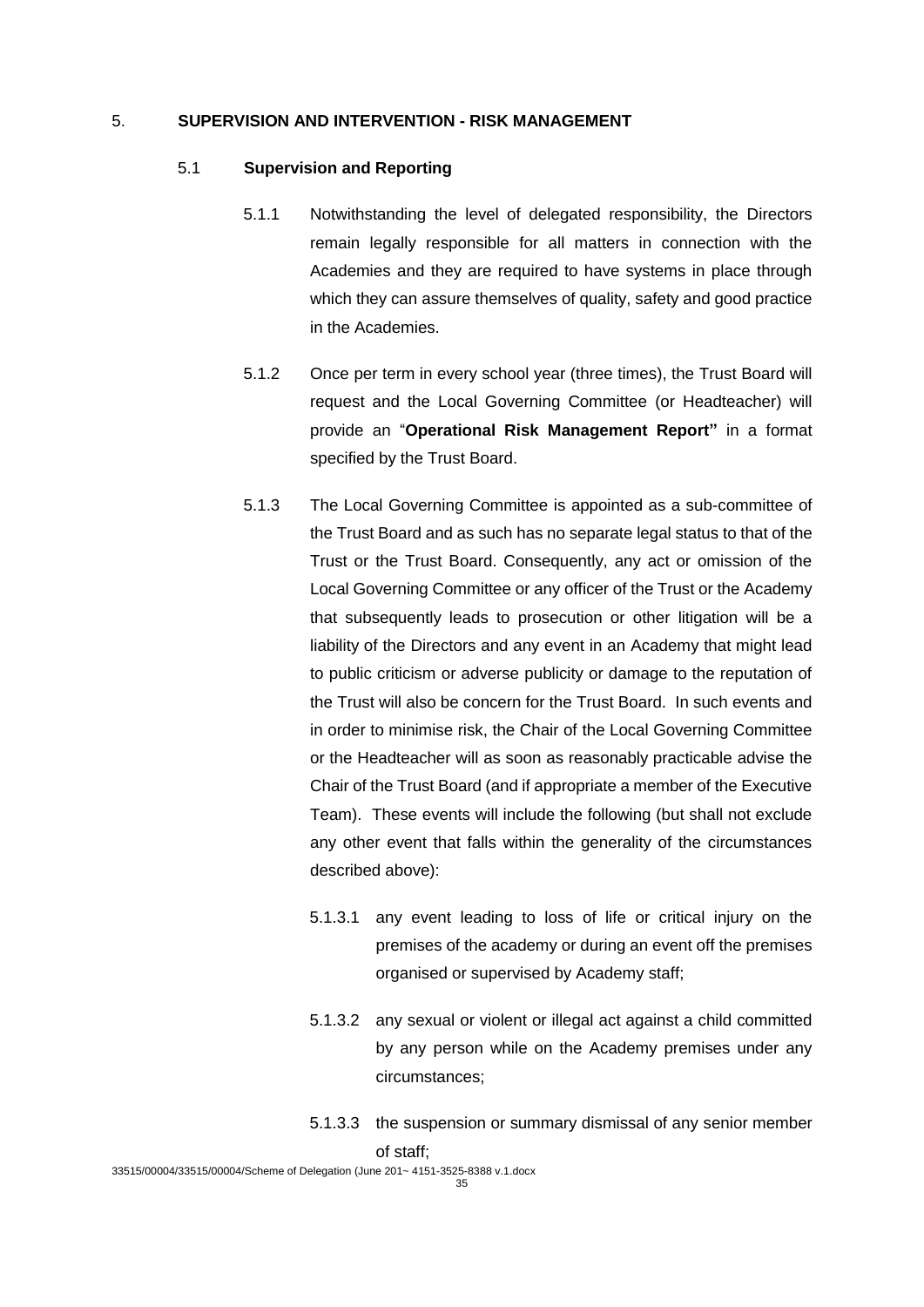- 5.1.3.4 any event that requires a report to the Health and Safety Executive or that results in the service of a legal notice on the Academy alleging a breach of fire or health or safety law or regulations;
- 5.1.3.5 any event that requires a formal hearing by a panel of representatives of the Academy or that results in the service of a legal notice on the Academy alleging a breach of employment law or regulations.

### 5.2 **Intervention and Removal of Delegated Responsibility**

- 5.2.1 The Local Governing Committee shall work closely with and shall promptly implement any advice or recommendations made by the Trust Board in respect of standards and performance (including financial probity), particularly where areas of weakness have been identified by either the Diocesan Education Service or Ofsted.
- 5.2.2 In the event that intervention is either formally threatened or is carried out by the Secretary of State, the Trust Board expressly reserves the unfettered right to review or remove any power or responsibility conferred on the Local Governing Committee under this Scheme of Delegation in such circumstances. The Trust's Leadership and Governance Decision Planner (Appendix 3) indicates relevant decision making authority which may be temporarily removed from an Academy which is being formally supported by the Trust. Decisions as to whether an Academy is "effective" or to be formally "supported" (beyond the support which the Trust would normally provide or secure for its Academies) will be made by the Trust Board, who will have regard to any advice issued by the Diocesan Education Service. The Trust Board retains the right to dissolve any Local Governing Committee of an Academy which is the subject of formal intervention by Ofsted or the ESFA and if dissolved a transition board will be put in place, the details of which are referred to below.
- 5.2.3 Notwithstanding the above, the Trust Board and the Local Governing Committee acknowledge the value of maintaining a good working relationship particularly in light of the levels of delegated responsibility within the Trust and the impact this may have on the ability of the Trust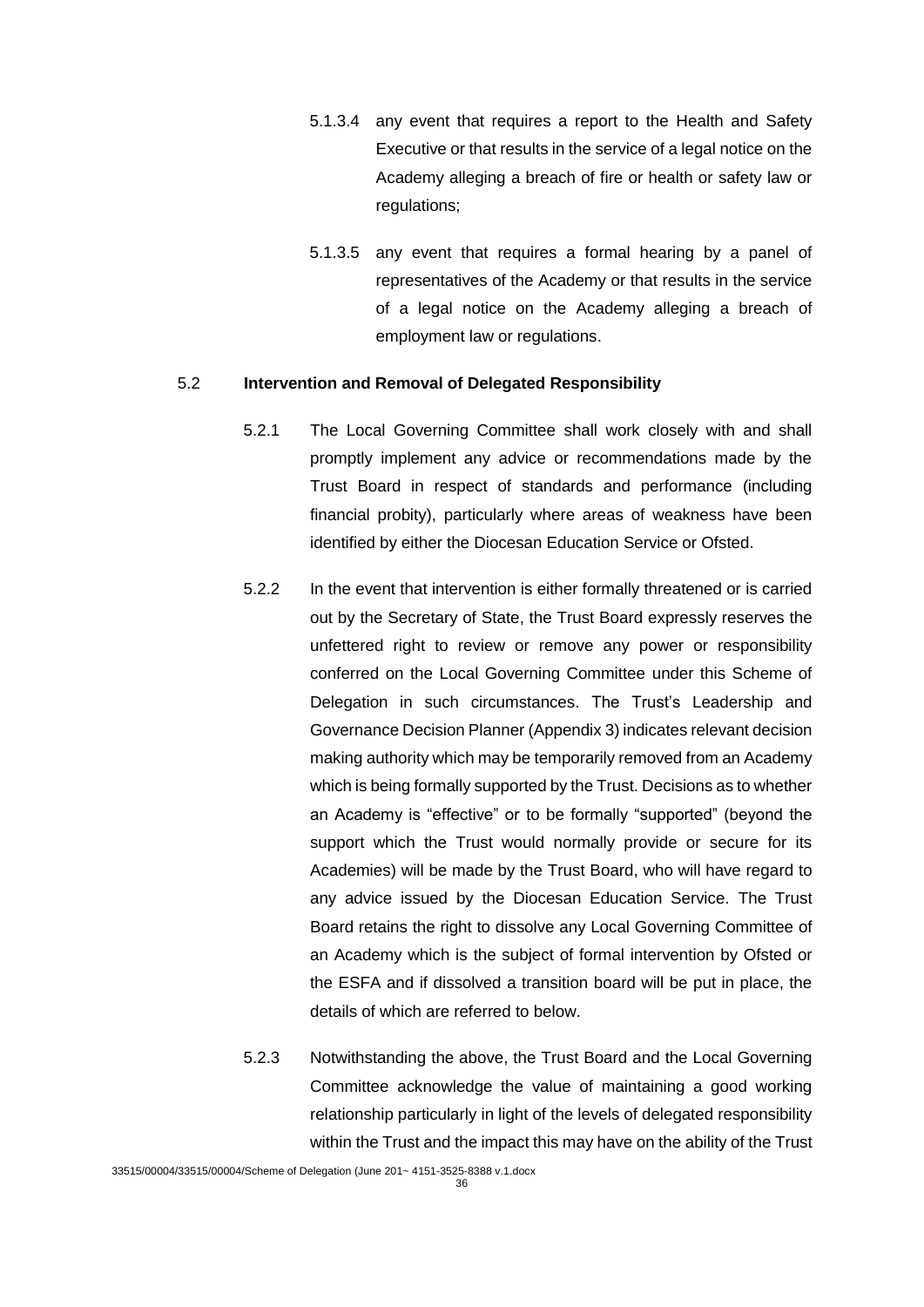Board or the Local Governing Committee to react when standards are falling and/or there is evidence of financial imprudence exposing the Academy or the Trust to a threat of intervention. The Trust Board and the Local Governing Committee in such circumstances make the following commitments to each other:

- 5.2.3.1 to discuss openly any weaknesses or any situation which may in the opinion of either potentially lead to a threat of intervention by the Secretary of State;
- 5.2.3.2 to use all reasonable endeavours to agree the measures to be taken to improve standards and the performance of the Academy and to support each other in the implementation of those measures, including involving the Diocesan Education Service who will support and advise on steps to be taken and facilitate additional support if needed;
- 5.2.3.3 to allow each other the opportunity to effect improvements at the Academy provided such steps do not seek to undermine the collaborative and respectful approach being adopted by each;
- 5.2.3.4 the Trust Board shall not remove or suspend delegated authority without first agreeing to put in place for an appropriate period of time a transition or improvement board whose responsibility it will be to address the areas of weakness, the terms of reference for such "**Intervention Board**" being set out in Appendix 8 to this Scheme;
- 5.2.3.5 the Trust Board shall not exercise any power to suspend or remove a Headteacher without first discussing with the Chair of the Local Governing Committee and the Diocesan Education Service the need to ensure that such power is being exercised appropriately and proportionately.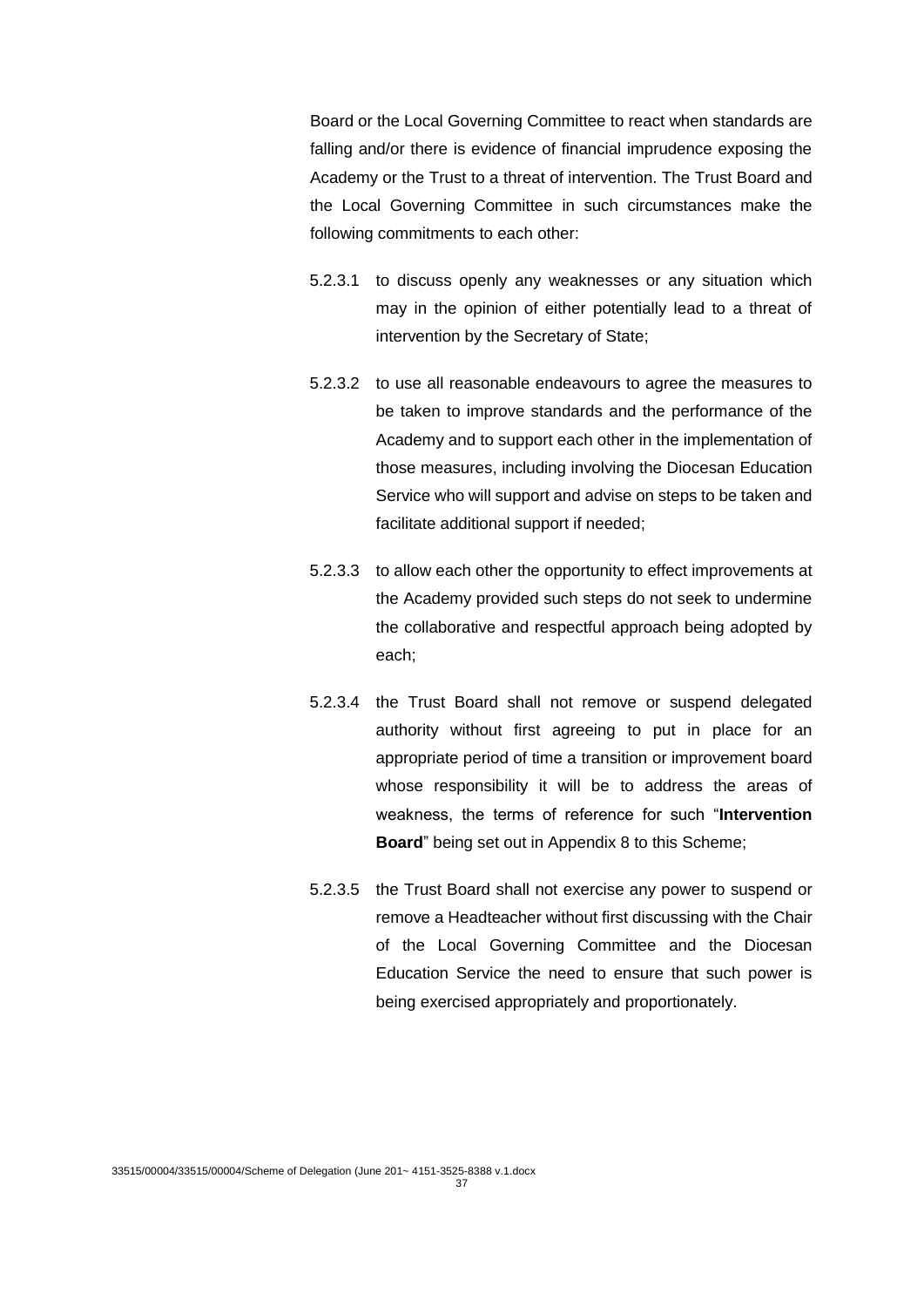#### 6. **FUNCTIONING OF THE LOCAL GOVERNING COMMITTEES**

#### 6.1 **Constitution of the Local Governing Committee**

- 6.1.1 A Local Governing Committee shall be established for each of the Academies comprising at least 9 Governors as follows:
	- 6.1.1.1 the **Headteacher** of the Academy;
	- 6.1.1.2 up to 2 "**Staff Governors**", elected or appointed through such process as the Local Governing Committee may determine;
	- 6.1.1.3 at least 2 "**Parent Governors**", elected by parents or carers of registered pupils at the Academy and being a parent or carer of a pupil at the Academy at the time when elected;
	- 6.1.1.4 such number of "**Foundation Governors**" appointed by the Diocesan Bishop (or the relevant religious order where the Academy is a religious order school) to ensure that the Foundation Governors outnumber all other Governors (including any Co-opted Governors and Additional Governors) by at least 2;
	- 6.1.1.5 up to 2 "**Additional Governors**" appointed either by the Local Governing Committee or if required by the Trust Board appointed by the Directors.
- 6.1.2 All persons appointed or elected to the Local Governing Committee shall give a written undertaking to the Trust Board and the Diocese to uphold the object and mission of the Trust.
- 6.1.3 The Directors (all or any of them) shall also be entitled to attend any meetings of the Local Governing Committee but would not be expected to do so on a regular basis. Any Director attending a meeting of the Local Governing Committee shall count towards the quorum for the purposes of the meeting and shall be entitled to vote on any resolution being considered by the Local Governing Committee. However in such circumstances the quorum for the meeting will be increased by one for every Director who attends and at the start of the meeting and expresses an intention to vote.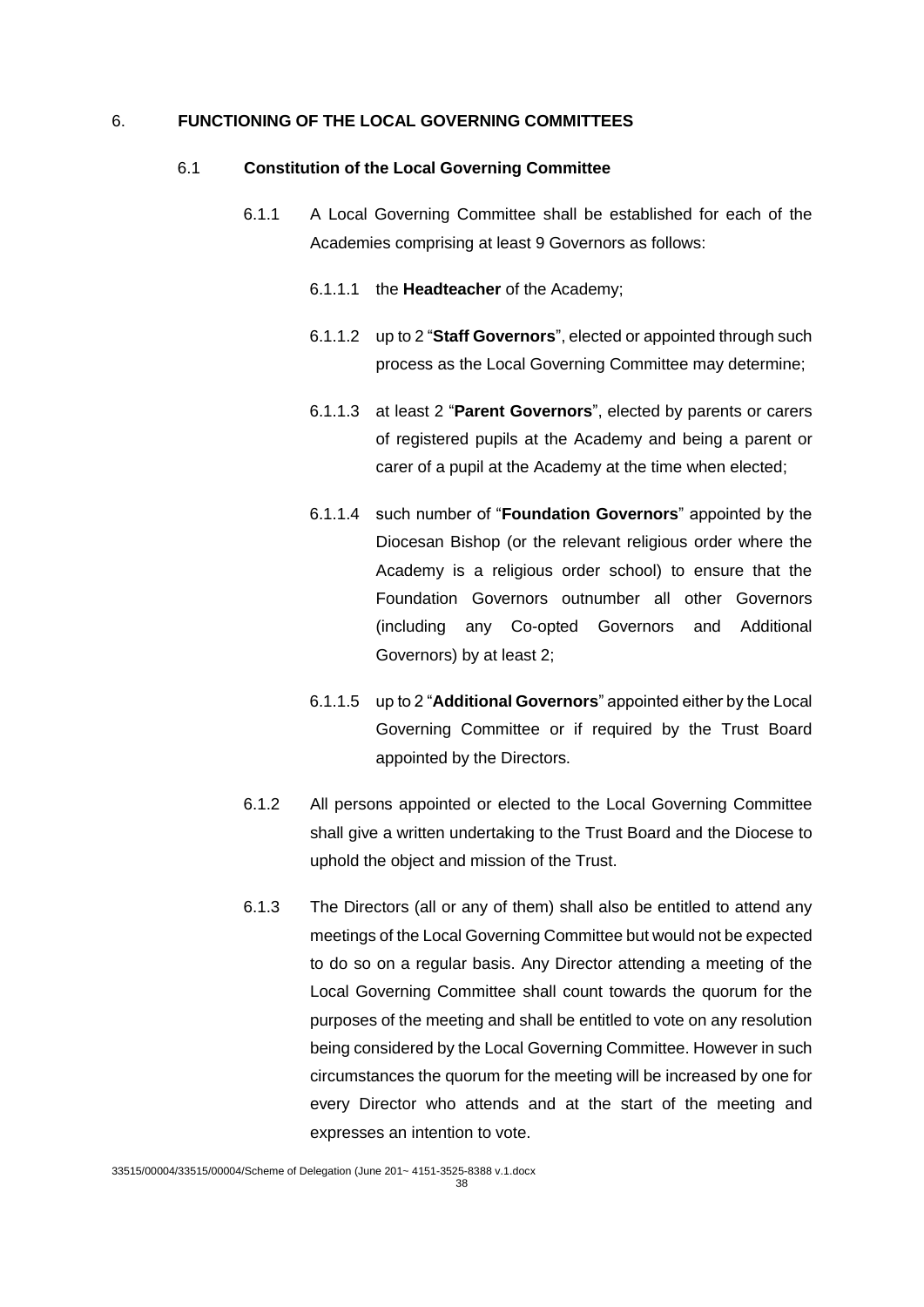6.1.4 The Governors may also appoint "**Co-opted Governors**" from time to time, who will be appointed to provide specific support to the Local Governing Committee and shall serve for a term of up to 3 years decided at the time of appointment.

#### 6.2 **Term of office**

- 6.2.1 The term of office for any Governor (other than Co-opted Governors) shall be 4 years, except for any post which is held ex officio. Subject to remaining eligible to be a particular type of Governor, any person may be re-appointed or re-elected to the Local Governing Committee. Any Staff Governor who ceases to be employed at the Academy will be deemed to have resigned as a Governor.
- 6.2.2 A Governor shall serve for no more than 3 terms of office.

### 6.3 **Resignation and Removal of Governors**

- 6.3.1 A Governor shall cease to hold office if he or she resigns his or her office by notice to the Chair of the Local Governing Committee. Any vacancy on a Local Governing Committee will trigger an appropriate election or right of appointment. The Chair of the Local Governing Committee shall ensure that any vacancies and appointments are notified to the Diocesan Education Service and the Education & Skills Funding Agency as required by the Funding Agreement.
- 6.3.2 A Governor shall cease to hold office if he or she is removed by the person or persons who appointed him or her, i.e. the Bishop or the Local Governing Committee as the case may be, or in exceptional circumstances by the Trust Board (and in the case of a Foundation Governor only with the approval of the Diocesan Education Service). Whilst at the same time as acknowledging that no reasons need to be given for the removal of a Governor, any failure to uphold the values of the Trust or the Diocese and/or the Academy or to act in a way which is appropriate in light of this Scheme of Delegation, including where the DfE have indicated any concerns as to the suitability of the Governor, will be taken into account.
- 6.3.3 The removal of any elected Parent or Staff Governor will be undertaken only in exceptional circumstances.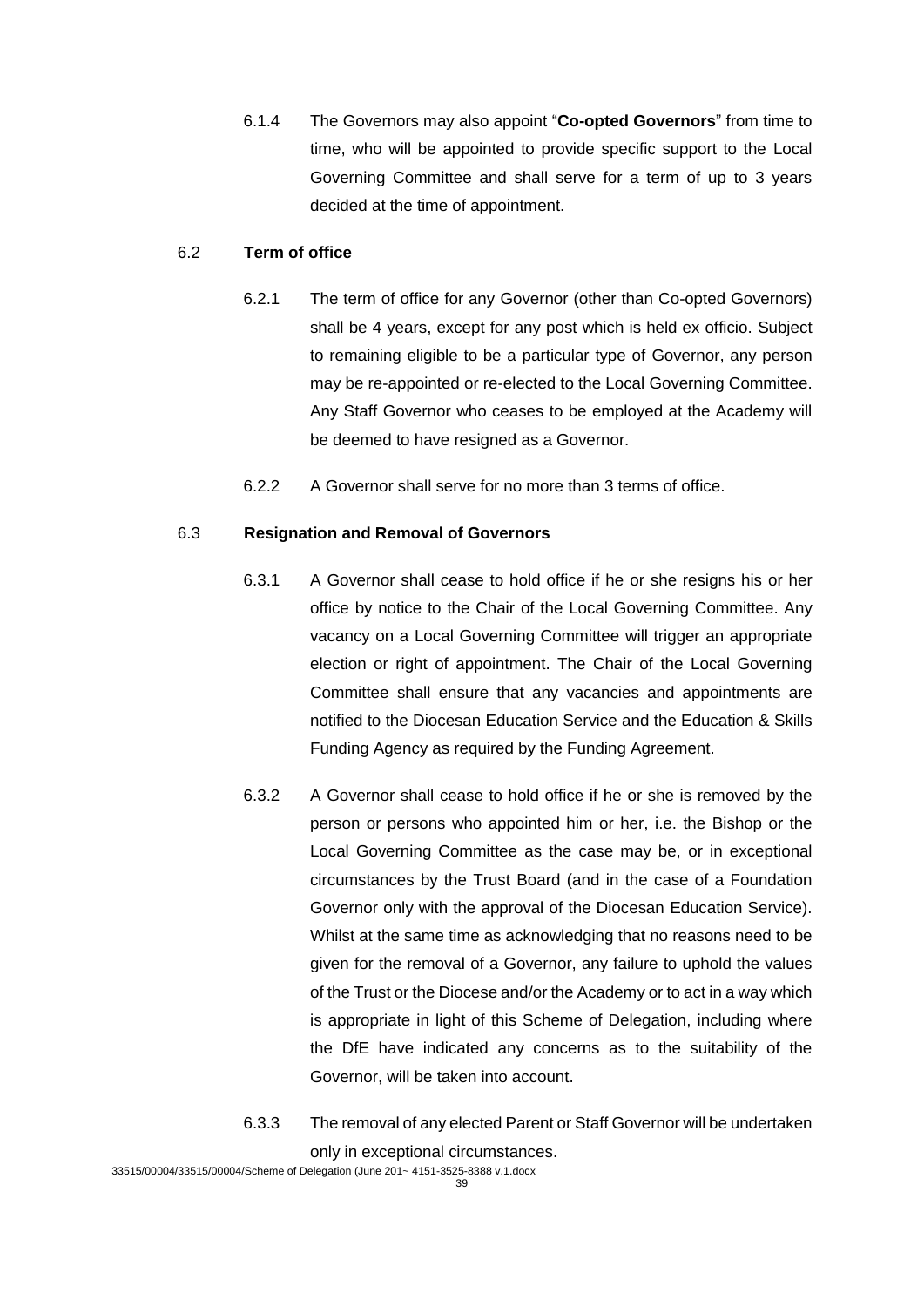6.3.4 Where a Governor resigns his or her office or is removed from office, that person or, where he or she is removed from office, those removing him or her, shall give written notice thereof to the Chair of the Local Governing Committee.

#### 6.4 **Disqualification of Governors**

- 6.4.1 A person serving on the Local Governing Committee shall cease to hold office if he or she becomes incapable by reason of illness or injury of managing or administering his or her own affairs.
- 6.4.2 A person serving on the Local Governing Committee shall cease to hold office if he or she is absent without the permission of the Chair from all the meetings of the Local Governing Committee held within a period of six months and the Local Governing Committee resolves that his or her office be vacated. A Governor may be suspended from office at the discretion of the Local Governing Committee or the Trust Board.
- 6.4.3 A person shall be disqualified from serving on the Local Governing Committee if:
	- 6.4.3.1 his or her estate has been sequestrated and the sequestration has not been discharged, annulled or reduced; or
	- 6.4.3.2 he or she is the subject of a bankruptcy restrictions order or an interim order.
- 6.4.4 A person shall be disqualified from serving on the Local Governing Committee at any time when he or she is subject to a disqualification order or a disqualification undertaking under Company Directors Disqualification Act 1986 or to an order made under section 429(2)(b) of the Insolvency Act 1986 (failure to pay under county court administration order).
- 6.4.5 A person serving on the Local Governing Committee shall cease to hold office if he or she would cease to be a director by virtue of any provision in the Companies Act 2006 or is disqualified from acting as a trustee by virtue of section 178 of the Charities Act 2011 (or any statutory re-enactment or modification of that provision).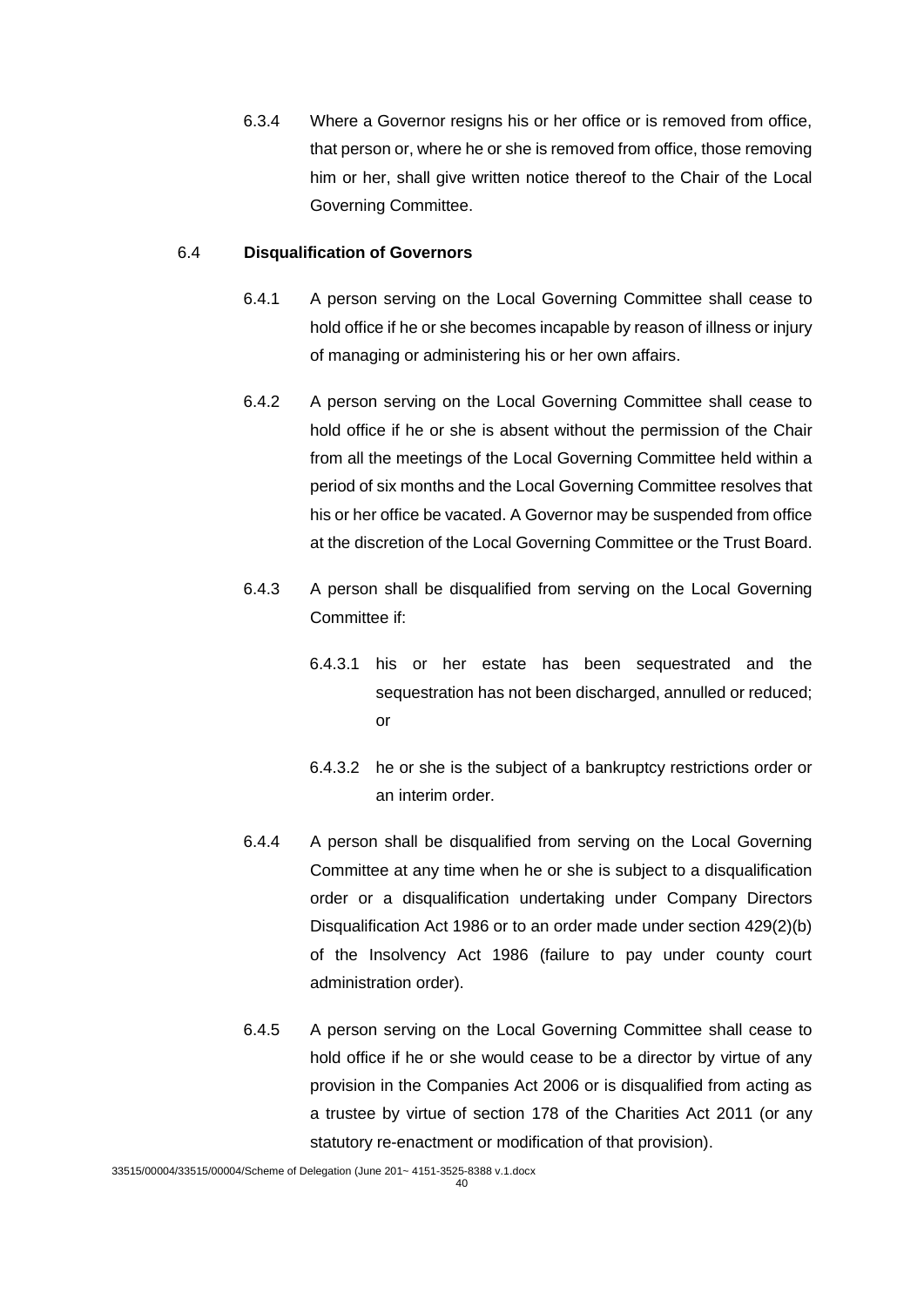- 6.4.6 A person shall be disqualified from serving on the Local Governing Committee if:
	- 6.4.6.1 he or she has been removed from the office of charity trustee or director of a charity by an order made by the Charity Commission or the High Court on the grounds of any misconduct or mismanagement in the administration of the charity for which he or she was responsible or to which he or she was privy, or which he or she by his or her conduct contributed to or facilitated;
	- 6.4.6.2 or, he or she has been deemed unsuitable to be a governor of a school or trustee of an academy by the Secretary of State.
- 6.4.7 A person shall be disqualified from serving on the Local Governing Committee where he or she has, at any time, been convicted of any criminal offence, excluding any that have been spent under the Rehabilitation of Offenders Act 1974 as amended, and excluding any offence for which the maximum sentence is a fine or a lesser sentence except where a person has been convicted of any offence which falls under section 178 of the Charities Act 2011.
- 6.4.8 Where, by virtue of this Scheme of Delegation, a person becomes disqualified from serving on the Local Governing Committee, and he or she was, or was proposed, to so serve, he or she shall upon becoming so disqualified give written notice of that fact to the Chair of the Local Governing Committee.

#### 6.5 **Appointment of the Chair and Vice-Chair**

- 6.5.1 The Governors shall each school year, at their first meeting in that year, elect a Chair and a Vice-Chair from amongst the **Foundation Governors**.
- 6.5.2 The role of the Chair of the Local Governing Committee is an important one, demanding yet worthwhile. The Chair is elected by the Governors annually but because of the vital link and the importance of maintaining a strong and effective relationship between the Local Governing Committee and the Trust Board, the appointment following election is

<sup>33515/00004/33515/00004/</sup>Scheme of Delegation (June 201~ 4151-3525-8388 v.1.docx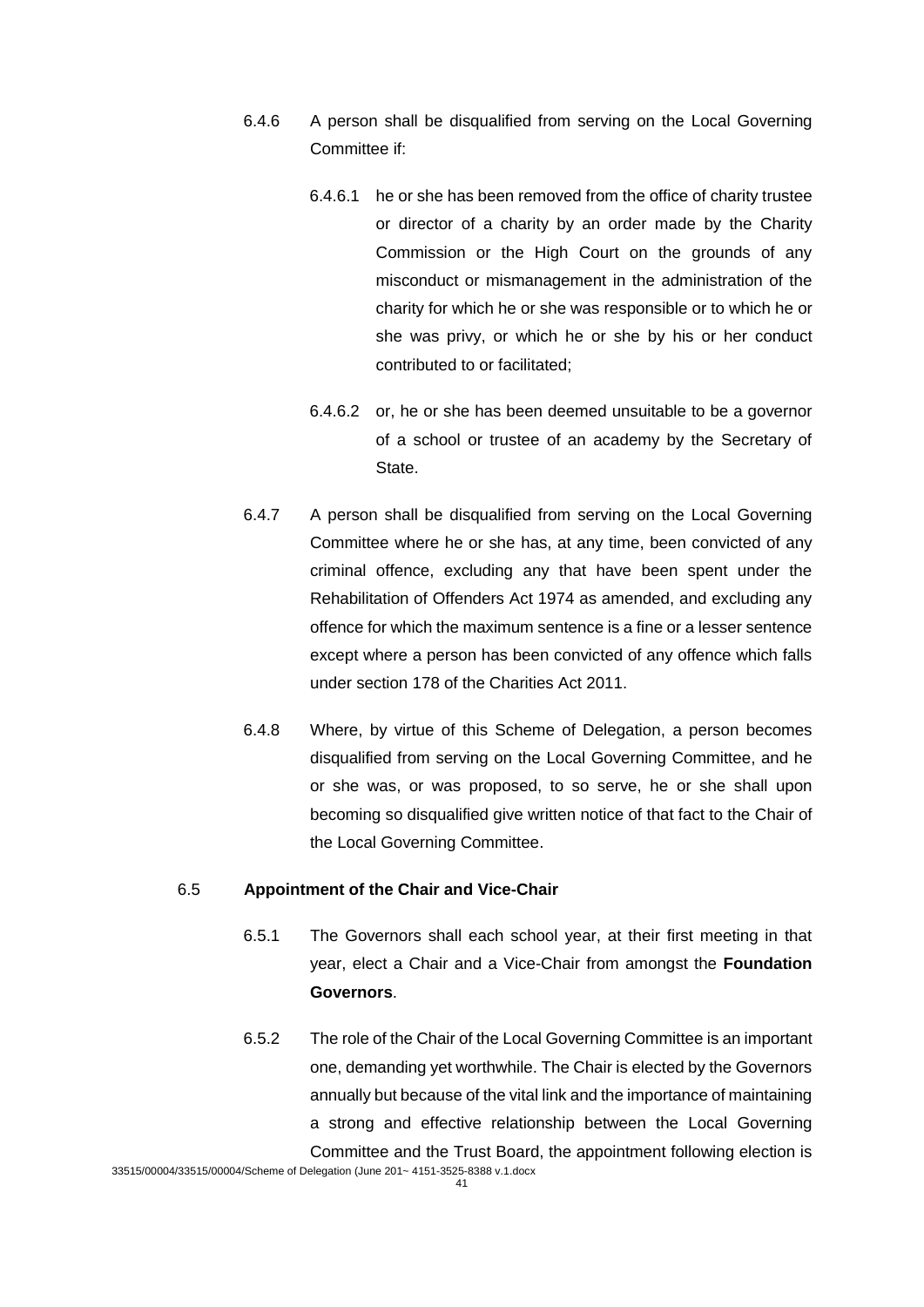subject to the approval of the Trust Board and subject to any further requirements of the Diocesan Education Service. The Chair must be approachable, readily accessible and ready to take issues and ideas raised by Governors seriously.

- 6.5.3 The Chair's specific duties are to:
	- 6.5.3.1 provide a clear lead and direction for the Governors, understanding the aims of the Academy, the roles played by all those involved and the vision of the Trust in relation to its Academies;
	- 6.5.3.2 build an effective team, attracting Governors with necessary skills and experience promoting equality and diversity and ensuring priority is given to those who can make a positive contribution to driving school improvement and supporting their development to maximise the benefit of their contribution;
	- 6.5.3.3 work closely with the Headteacher and the Chair of the Trust Board to ensure there is proper challenge and encouragement;
	- 6.5.3.4 ensure that school improvement is the focus of all policy and strategy for the Academy, reminding Governors of this as often as necessary;
	- 6.5.3.5 hold Governors to account, ensuring the business of the Local Governing Committee is conducted efficiently and effectively, chairing meetings ensuring all members have the opportunity to contribute and are listened to with clear decisions being made when necessary.
- 6.5.4 The Chair or Vice-Chair may at any time resign his office by giving notice in writing to the Local Governing Committee. The Chair or Vice-Chair shall cease to hold office if:
	- 6.5.4.1 he or she ceases to serve on the Local Governing Committee;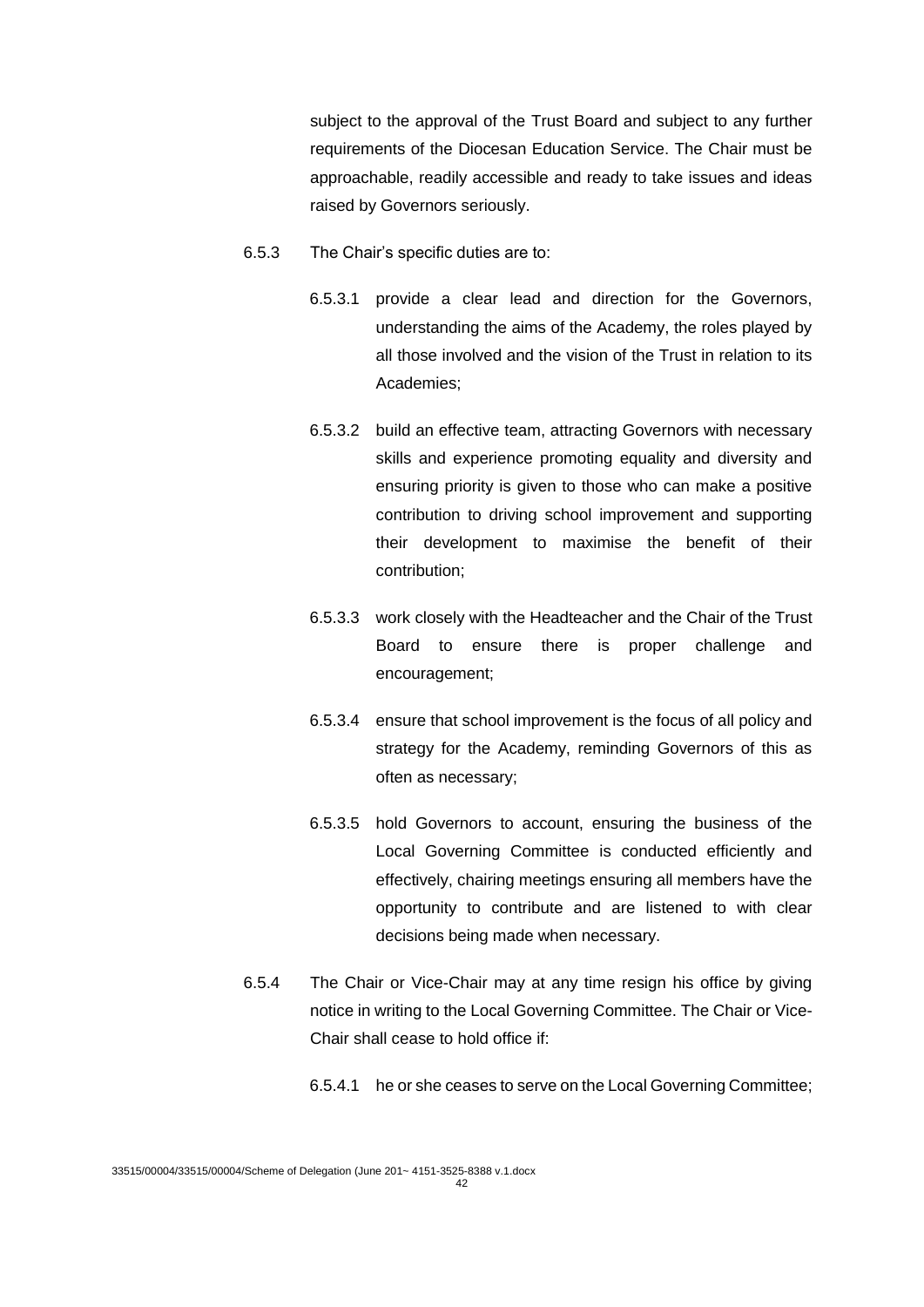- 6.5.4.2 he or she is employed by the Trust whether or not at the Academy;
- 6.5.4.3 he or she is removed from office in accordance with this Scheme of Delegation; or
- 6.5.4.4 in the case of the Vice-Chair, he or she is elected in accordance with this Scheme of Delegation to fill a vacancy in the office of the Chair.
- 6.5.5 Where by reason of any of the matters referred to in paragraph 6.5.4, a vacancy arises in the office of Chair or Vice-Chair, the members of the Local Governing Committee shall at its next meeting elect one of their number to fill that vacancy.
- 6.5.6 Where the Chair is absent from any meeting or there is at the time a vacancy in the office of the Chair, the Vice-Chair shall act as the Chair for the purposes of the meeting.
- 6.5.7 Where in the circumstances referred to in paragraph 6.5.6. the Vice-Chair is also absent from the meeting or there is at the time a vacancy in the office of Vice-Chair, the members of the Local Governing Committee shall elect one of their number to act as a chair for the purposes of that meeting.
- 6.5.8 The clerk to the Local Governing Committee shall act as chair during that part of any meeting at which the Chair is elected.
- 6.5.9 Any election of the Chair or Vice-Chair which is contested shall be held by secret ballot.
- 6.5.10 The Chair or Vice-Chair may be removed from office by the Trust Board at any time.

#### 6.6 **Committees and Further Delegation**

6.6.1 Subject to this Scheme of Delegation, the Local Governing Committee may establish any subcommittee or working group to advise and inform the Governors to support them in their decision making.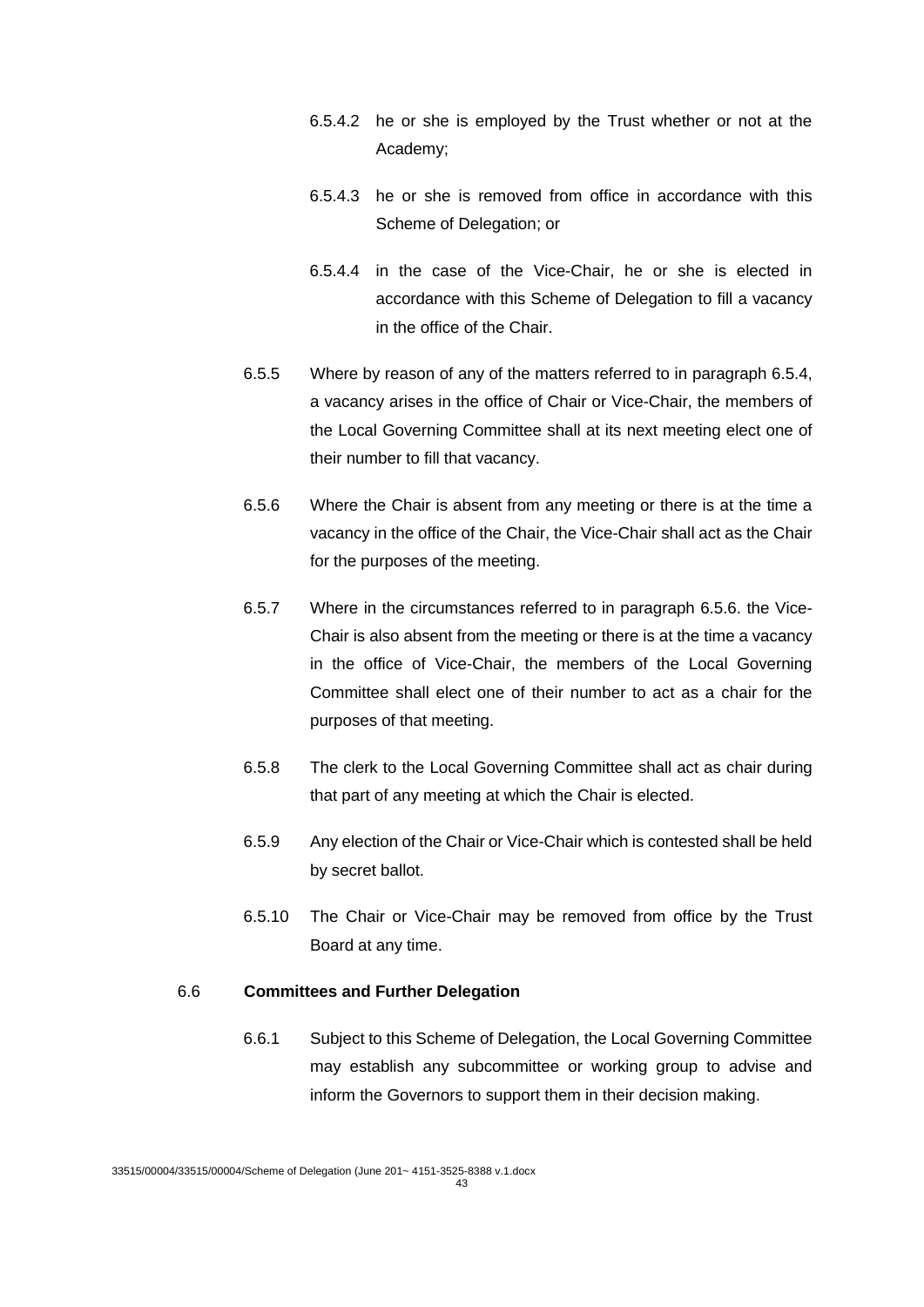- 6.6.2 Provided such power or function has been delegated to the Local Governing Committee, the Local Governing Committee may further delegate to the Headteacher or any other holder of an executive or leadership post, such of their powers or functions as they consider desirable to be exercised by them. Any such delegation may be made subject to any conditions or requirements the Trust Board may impose and shall be consistent with any policy or statement of recommended practice issued from time to time by the Trust Board and may be revoked or altered by the Local Governing Committee or the Trust Board.
- 6.6.3 Where any power or function of the Trust Board or the Local Governing Committee is exercised by another, that person or body shall report as required to those delegating responsibility in respect of any action taken or decision made with respect to the exercise of that power.

#### 6.7 **Meetings**

- 6.7.1 The minutes of the proceedings of a meeting of the Local Governing Committee shall be drawn up and entered into a book (electronic or otherwise) kept for the purpose by the person authorised to keep the minutes of the Local Governing Committee and shall be signed (subject to the approval of the members of the Local Governing Committee) at the same or next subsequent meeting by the person acting as chair thereof. The minutes shall include a record of:
	- 6.7.1.1 all appointments of officers made by the Local Governing Committee; and
	- 6.7.1.2 all proceedings at meetings of the Local Governing Committee and of committees of the Local Governing Committee including the names of all persons present at each such meeting.
- 6.7.2 The Chair shall ensure that copies of minutes of all meeting of the Local Governing Committee (and such of the subcommittees and working groups as the Local Governing Committee shall from time to time notify) shall be provided to the Chair of the Trust Board (and if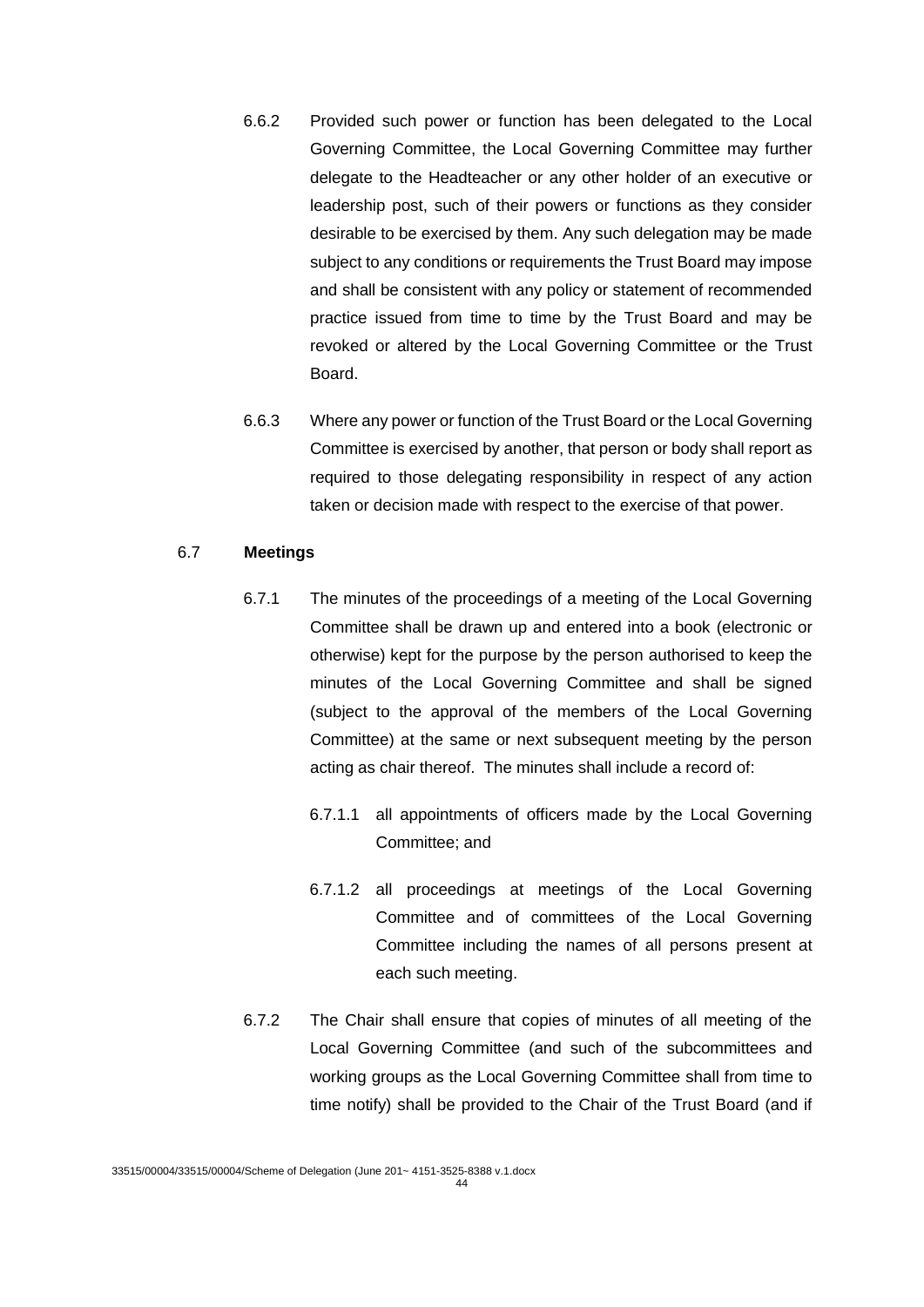required to the Diocese) as soon as reasonably practicable after those minutes are approved.

- 6.7.3 Subject to this Scheme of Delegation, the Local Governing Committee may regulate its proceedings as the Governors think fit, provided at all times that there is openness and transparency in matters relating to the Local Governing Committee. The Local Governing Committee is expected to meet at least once a term but may meet more often if felt appropriate or if requested to meet by the Trust Board.
- 6.7.4 Meetings of the Local Governing Committee shall be convened by the clerk to the Local Governing Committee. In exercising his functions under this Scheme of Delegation the clerk shall comply with any direction:
	- 6.7.4.1 given by the Local Governing Committee; or
	- 6.7.4.2 given by the Chair or, in his absence or where there is a vacancy in the office of chair, the Vice-Chair.
- 6.7.5 Any three Governors may, by notice in writing given to the clerk, requisition a meeting of the Local Governing Committee; and it shall be the duty of the clerk to convene such a meeting as soon as is reasonably practicable.
- 6.7.6 Each Governor shall be given at least seven clear days before the date of a meeting:
	- 6.7.6.1 notice in writing thereof, signed by the secretary, and sent to each Governor at the address provided by each member from time to time; and
	- 6.7.6.2 a copy of the agenda for the meeting;

provided that where the chair or, in his absence or where there is a vacancy in the office of Chair, the Vice-Chair, so determines on the ground that there are matters demanding urgent consideration, it shall be sufficient if the written notice of a meeting, and the copy of the agenda thereof are given within such shorter period as he directs.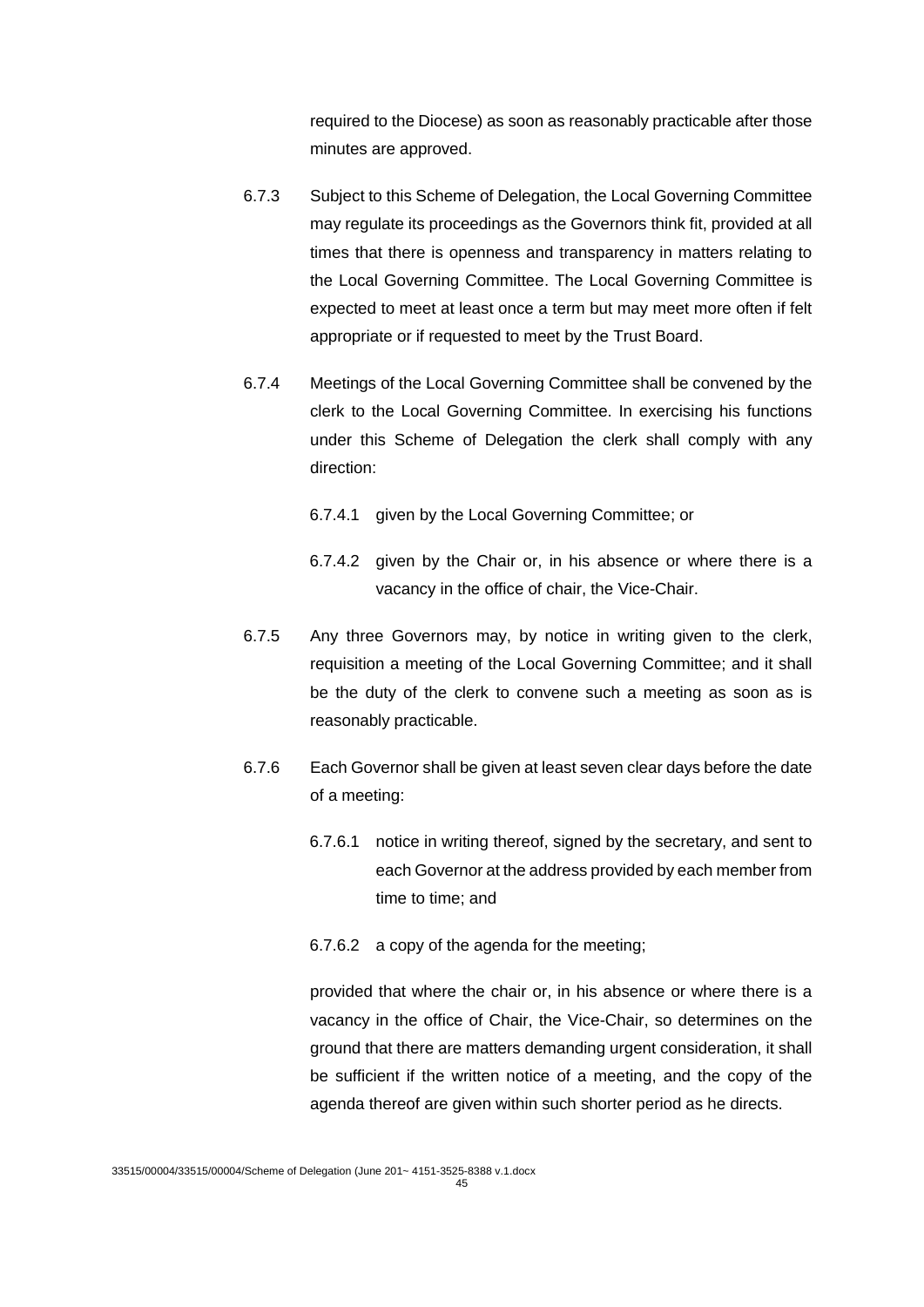- 6.7.7 The convening of a meeting and the proceedings conducted thereat shall not be invalidated by reason of any individual not having received written notice of the meeting or a copy of the agenda thereof.
- 6.7.8 A resolution to rescind or vary a resolution carried at a previous meeting of the Local Governing Committee shall not be proposed at a meeting of the Local Governing Committee unless the consideration of the rescission or variation of the previous resolution is a specific item of business on the agenda for that meeting.
- 6.7.9 A meeting of the Local Governing Committee shall be terminated forthwith if:
	- 6.7.9.1 the Governors so resolve; or
	- 6.7.9.2 the number of Governors present ceases to constitute a quorum for a meeting of the Local Governing Committee in accordance with paragraph 6.9, subject to paragraph 6.11.
- 6.7.10 Where in accordance with paragraph 6.7.9 a meeting is not held or is terminated before all the matters specified as items of business on the agenda for the meeting have been disposed of, a further meeting shall be convened by the secretary as soon as is reasonably practicable, but in any event within seven days of the date on which the meeting was originally to be held or was so terminated.
- 6.7.11 Where the Local Governing Committee resolves in accordance with paragraph 6.7.10 to adjourn a meeting before all the items of business on the agenda have been disposed of, the Local Governing Committee shall before doing so determine the time and date at which a further meeting is to be held for the purposes of completing the consideration of those items, and it shall direct the clerk to convene a meeting accordingly.

#### 6.8 **Quorum for meetings**

6.8.1 Subject to paragraph 6.8.3, the quorum for a meeting of the Local Governing Committee, and any vote on any matter thereat, shall be three or a third of the Governors present and entitled to vote (whichever is the greater).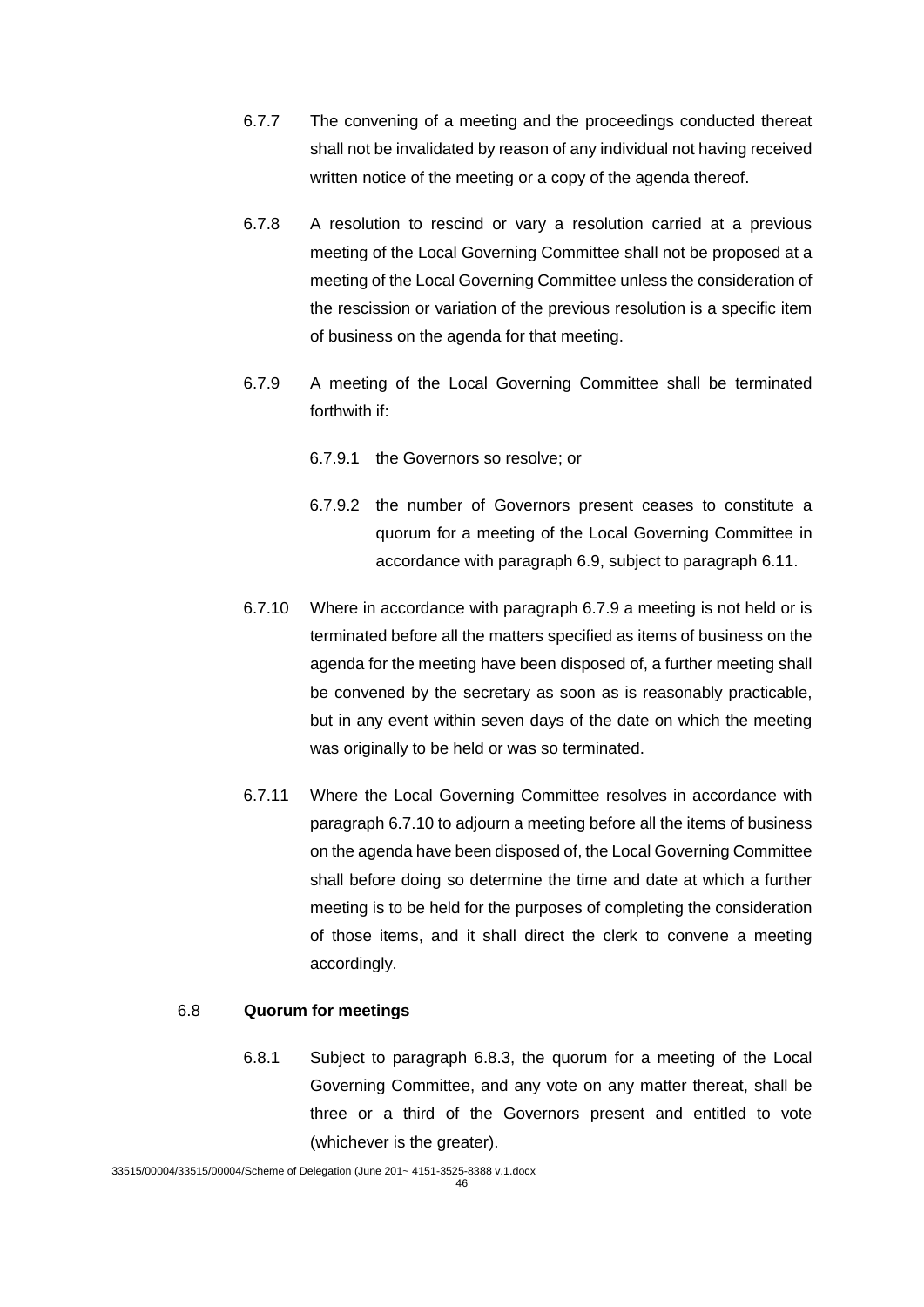- 6.8.2 The Local Governing Committee may act notwithstanding any vacancies on its board, but, if the numbers of persons serving is less than the number fixed as the quorum, the continuing persons may act only for the purpose of filling vacancies or of calling a meeting to agree on a strategy for addressing such vacancies.
- 6.8.3 The quorum for the purposes of any vote on the removal of a person in accordance with this Scheme of Delegation shall be any two-thirds (rounded up to a whole number) of the persons who are at the time persons entitled to vote on the matter.
- 6.8.4 Subject to this Scheme of Delegation, every question to be decided at a meeting of the Local Governing Committee shall be determined by a majority of the votes of the persons present and entitled to vote on the question. Every Governor shall have one vote.
- 6.8.5 Subject to paragraphs 6.8.6 6.8.8, where there is an equal division of votes, the Chair shall have a casting vote in addition to any other vote he or she may have.
- 6.8.6 The proceedings of the Local Governing Committee shall not be invalidated by:
	- 6.8.6.1 any vacancy on the board; or
	- 6.8.6.2 any defect in the election, appointment or nomination of any **Governor**
- 6.8.7 A resolution in writing, signed by all the persons entitled to receive notice of a meeting of the Local Governing Committee, shall be valid and effective as if it had been passed at a meeting of the Local Governing Committee duly convened and held. Such a resolution may consist of several documents in the same form, each signed by one or more of the Governors and may include an electronic communication by or on behalf of the member indicating his or her agreement to the form of resolution providing that the member has previously notified the Local Governing Committee in writing of the email address or addresses which the Governor will use.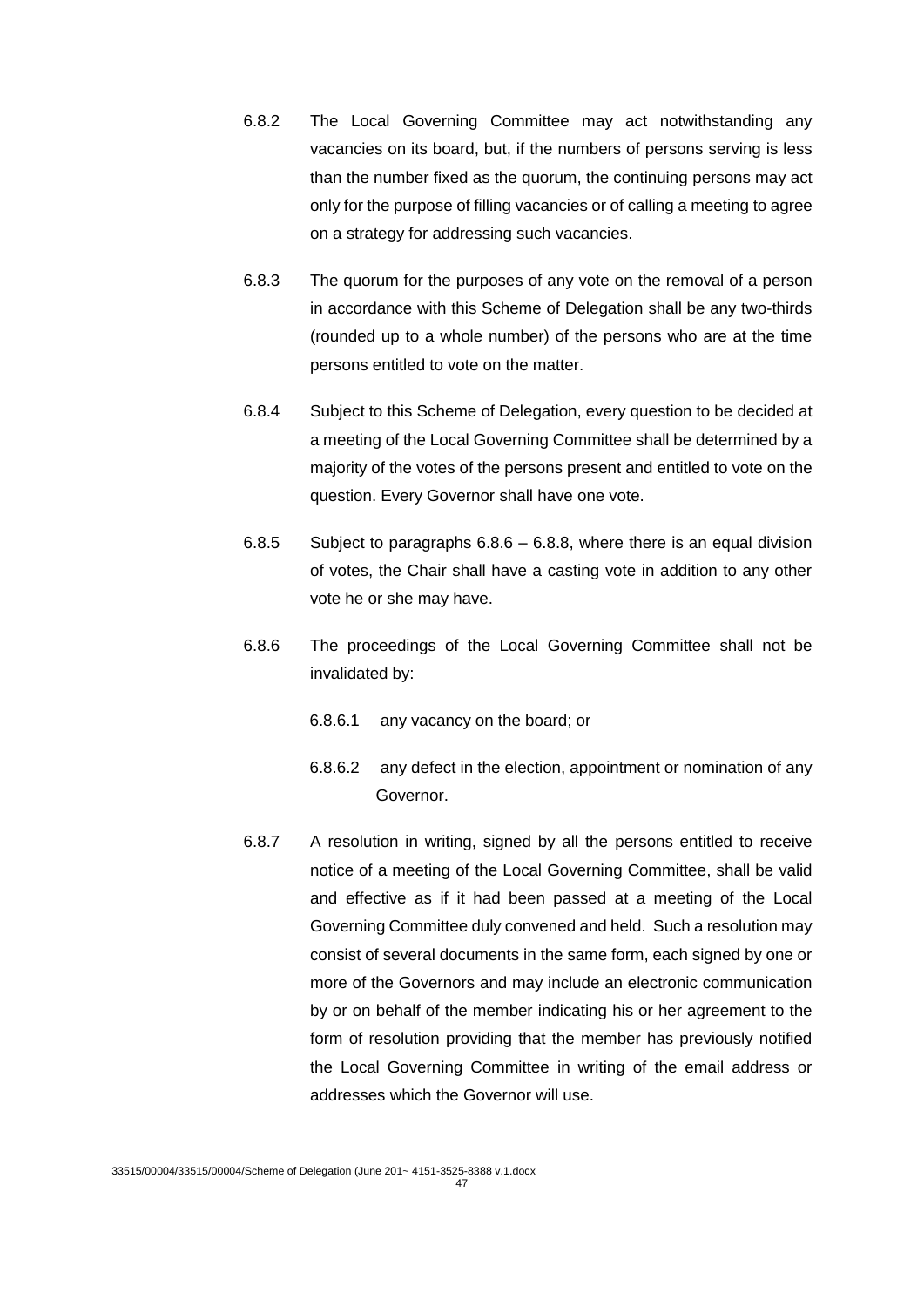- 6.8.8 Subject to paragraph 6.8.9, the Local Governing Committee shall ensure that a copy of:
	- 6.8.8.1 the agenda for every meeting of the Local Governing Committee;
	- 6.8.8.2 the draft minutes of every such meeting, if they have been approved by the person acting as chair of that meeting;
	- 6.8.8.3 the signed minutes of every such meeting; and
	- 6.8.8.4 any report, document or other paper considered at any such meeting,

are, as soon as is reasonably practicable, made available at the Academy to persons wishing to inspect them.

- 6.8.9 There may be excluded from any item required to be made available in pursuance of paragraph 6.8.8, any material relating to:
	- 6.8.9.1 a named teacher or other person employed, or proposed to be employed, at the Academy or the Trust;
	- 6.8.9.2 a named pupil at, or candidate for admission to, the Academy; and
	- 6.8.9.3 any matter which, by reason of its nature, the Local Governing Committee is satisfied should remain confidential.
- 6.8.10 Any Governor shall be able to participate in meetings of the Local Governing Committee by telephone or video conference provided that:
	- 6.8.10.1 he or she has given notice of his intention to do so detailing the telephone number on which he or she can be reached and/or appropriate details of the video conference suite from which he or she shall be taking part at the time of the meeting at least 48 hours before the meeting; and
	- 6.8.10.2 the Local Governing Committee has access to the appropriate equipment, and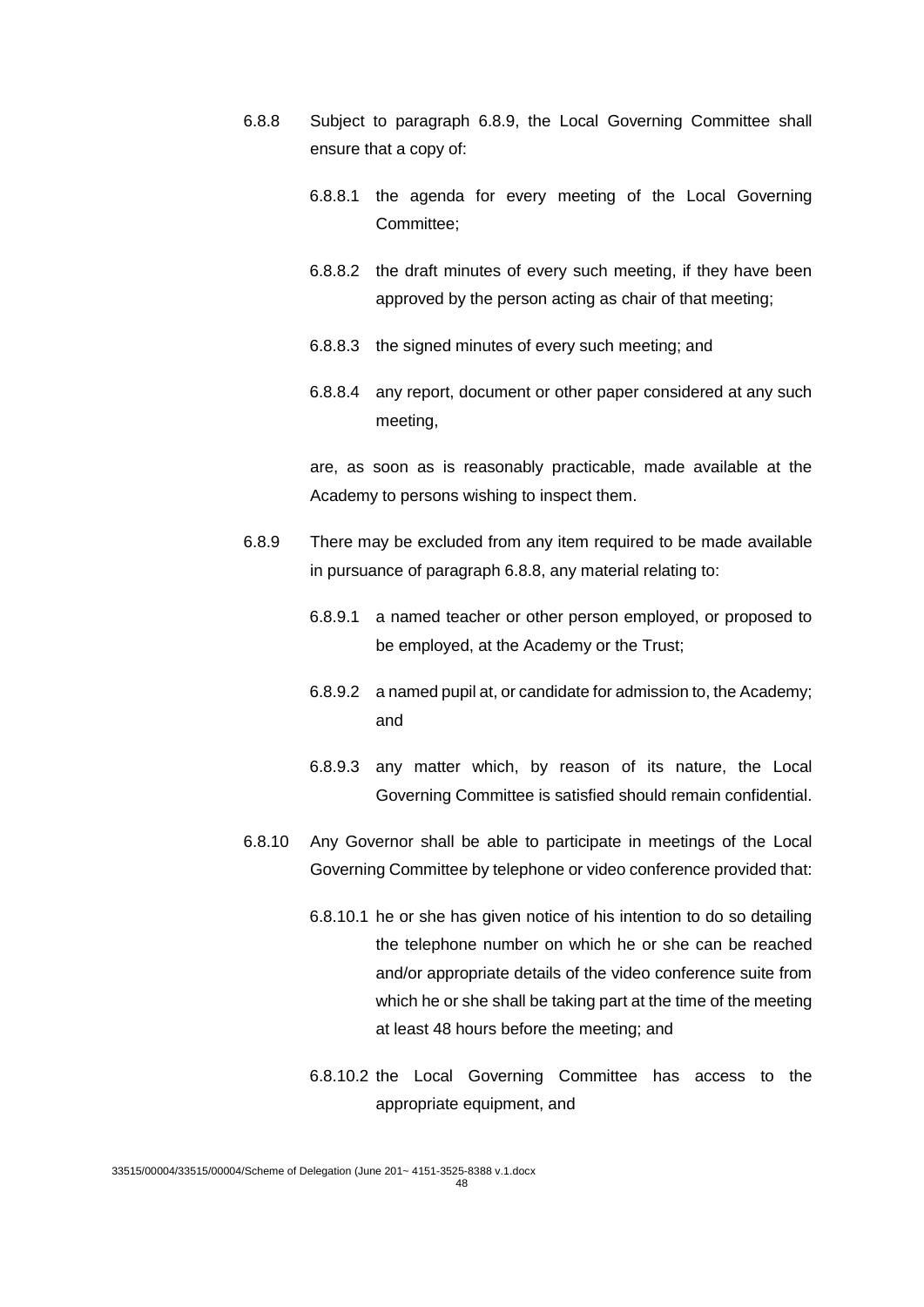if after all reasonable efforts it does not prove possible for the person to participate by telephone or video conference the meeting may still proceed with its business provided it is otherwise quorate.

#### 6.9 **Notices**

- 6.9.1 Any notice or communication to be given to or by any person pursuant to this Scheme of Delegation shall be in writing or shall be given using electronic communications to an address for the time being notified for that purpose to the person giving the notice or communication. In this Scheme of Delegation, "address" in relation to electronic communications, includes a number or address used for the purposes of such communications.
- 6.9.2 A Governor present, either in person or by proxy, at any meeting of the Local Governing Committee shall be deemed to have received notice of the meeting and, where necessary, of the purposes for which it was called.
- 6.9.3 Proof that an envelope containing a notice was properly addressed, prepaid and posted shall be conclusive evidence that the notice was given. Proof that a notice or communication contained in an electronic communication was sent in accordance with guidance issued by the Institute of Chartered Secretaries and Administrators shall be conclusive evidence that the notice was given. A notice shall be deemed to be given at the expiration of 48 hours after the envelope containing it was posted or, in the case of a notice contained in an electronic communication, at the expiration of 48 hours after the time it was sent.

#### **APPENDIX 1**

#### **DIOCESAN MEMORANDUM OF UNDERSTANDING**

#### **DIOCESAN MEMORANDUM OF UNDERSTANDING**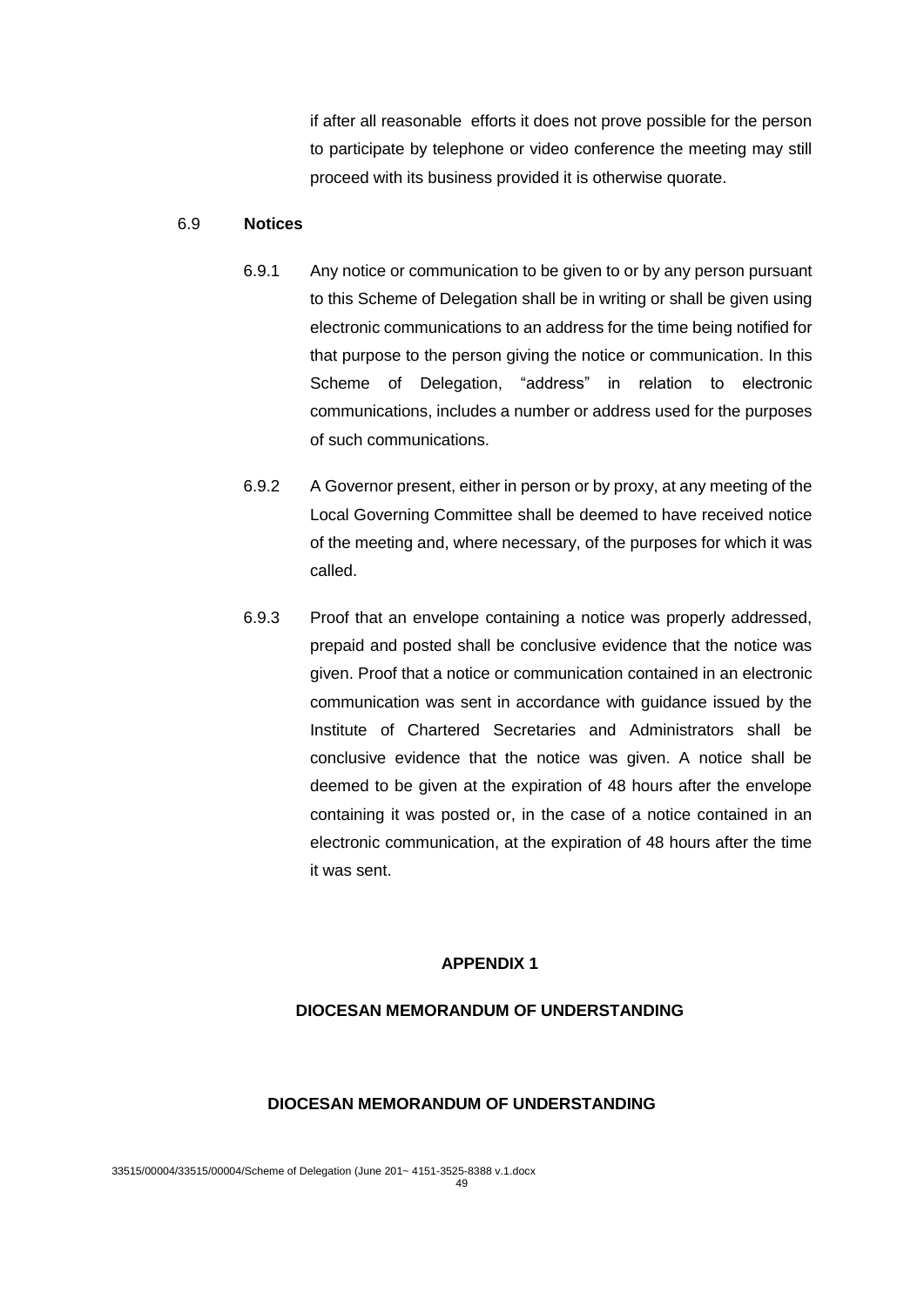# **Please note: This document is under review, but the current version is attached for background.**

### **THE DIOCESE OF BRENTWOOD**

#### **MEMORANDUM OF UNDERSTANDING**

#### **PURPOSE**

In light of the significant constitutional changes affecting Catholic schools in the Diocese and nationally brought about by the Academies Act 2010, the Bishop and the Diocesan Trustees together with the School have set out in this Memorandum of Understanding their commitments to each other to ensure that the School continues (irrespective of any change in status from voluntary aided to academy) to be conducted as a Catholic school in accordance with the canon law and teachings of the Roman Catholic Church so that at all times the School may serve as a witness to the Catholic faith in Our Lord Jesus Christ.

### **RESTATEMENT OF THE PURPOSE OF THE TRUST AND CATHOLIC DISTINCTIVENESS**

- A. The School shall be conducted in accordance with the terms of the trust of the Diocese of **Brentwood.**
- B. The School is provided for the education of persons who are baptised members of the Catholic Church and the admittance of any other persons shall be made only in conformity with any direction of the Bishop of Brentwood.
- C. The provision of religious education and collective worship will be undertaken in accordance with the teachings, rites and liturgical norms of the Catholic Church and will be subject to the authority and direction of the Bishop of Brentwood.
- D. Land held by the Diocesan Trustees is used by the School at the discretion of the Bishop and must be used for purposes which are consistent with the objects of the trust.

#### **COMMITMENTS BY THE SCHOOL TO THE BISHOP**

### **Catholic Character**

- 1. The School will maintain and develop the religious character of the School as a Catholic School and no alteration shall be made to the religious character of the School or conduct as a Catholic school without the consent of the Corporate Trustee of the Diocese and the Bishop.
- 2. The School will provide religious education in accordance with the teachings of the Catholic Church.
- 3. The School will provide opportunity for regular collective worship in accordance with the rites and tenets of the Catholic Church.
- 4. The School will submit to the canonical inspections and visitations of the Bishop of Brentwood and any person appointed by him for the purpose of ensuring that the School is being conducted in accordance with canon law and is following the practices and teachings of the Church and in order to allow the Bishop to assess how well the School is being managed in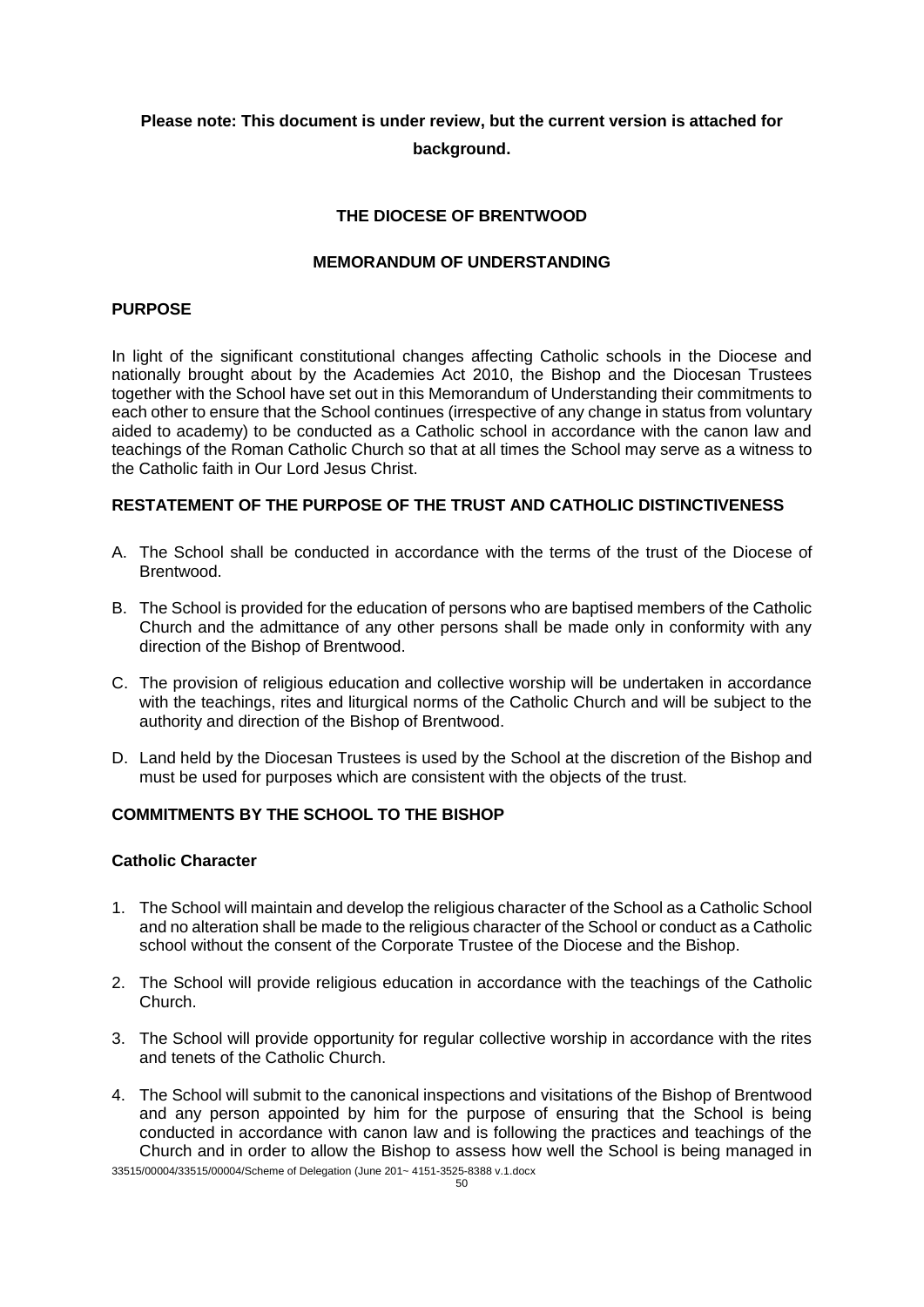light of the additional responsibilities and expectations of schools which are academies.

### **Governance**

- 5. The School will comply with all directives issued by the Bishop and this Memorandum of Understanding has the status of a directive issued by the Bishop.
- 6. The School will adopt and will comply with all policies of the Diocese and the Bishop communicated to the School from time to time.
- 7. All Governors of the School undertake to fulfil and observe the objects and purposes for which the School has been established.
- 8. All Governors have a duty to act independently and not as agents of those who may have appointed them and will act with integrity, objectivity and honesty in the best interests of the School and shall be open about decisions and be prepared to justify those decisions except in so far as any matter may be considered confidential.
- 9. The School will review its policies and practices on a regular basis, having regard to recommendations made by Diocesan Schools' Commissioner, in order to ensure that the governance of the School is best able to adapt to the changing political and legal environment.
- 10. The School will consider on an ongoing basis the need for training and skills development of Governors as well as considering succession planning to ensure robust practices are maintained and supervised particularly in light of the increasing autonomy of schools, making recommendations to the Bishop with regard to the nomination of Foundation Governors as may be appropriate including ensuring that Foundation Governors are practicing Catholics in full communion with the Catholic Church.
- 11. At the request of the Diocesan School Commissioner, the Chair of Governors will meet annually with him and other schools in the Diocese to assess threats to schools generally and Catholic schools in particular and to share best practice.
- 12. The School will not implement any proposals for a change in status or for the expansion or contraction of the School without the written consent of the Bishop.
- 13. Unless the Bishop agrees in writing otherwise, Governors will either appoint the chair and vice chair from amongst the Foundation Governors or ensure such persons are practising Catholics in full communion with the Catholic Church.
- 14. Other than the principal or head teacher or parish priest, Governors will not seek re-election or reappointment as a Governor if to do so would mean that they will be entering a  $4<sup>th</sup>$  term of office.

#### **Financial Management**

- 15. The School acknowledges that the Corporate Trustee has no financial responsibility for the School in any situation.
- 16. The School will develop appropriate risk management strategies adopting financial prudence and will comply with both legal requirements and guidance issued by or on behalf of the Secretary of State for Education and any recommendations made by the Diocesan Schools' Commissioner.

33515/00004/33515/00004/Scheme of Delegation (June 201~ 4151-3525-8388 v.1.docx 17. The School will provide to the Diocesan Schools' Commissioner copies of any return provided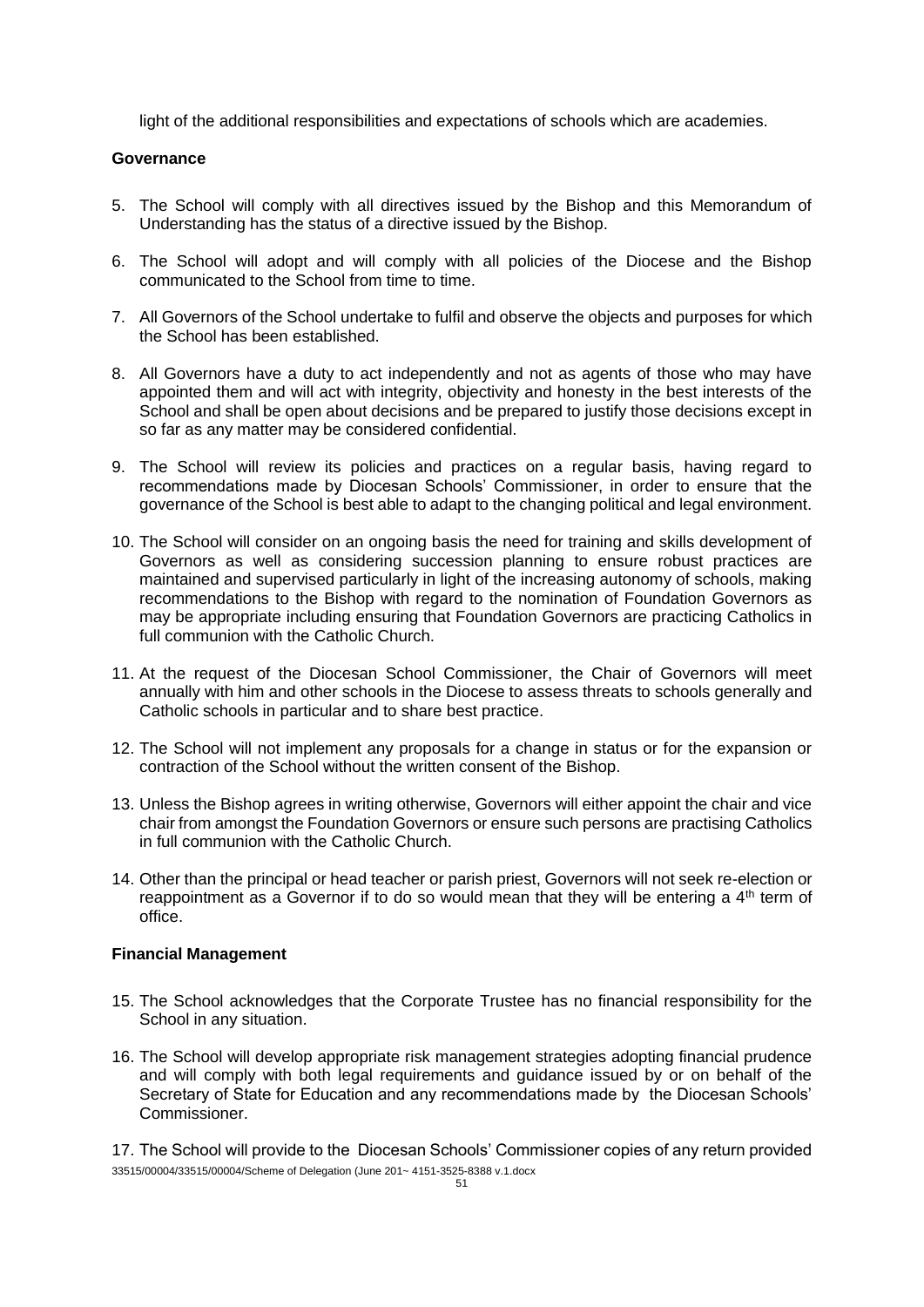to the Department for Education (or anybody set up to oversee the finances of schools) including the Annual Report and Annual Return.

- 18. Whilst it is acknowledged that the Corporate Trustee has no responsibility for such matters, nevertheless, the School will notify the Corporate Trustee of any significant financial liability that the School is contemplating taking on (other than expenditure mentioned in paragraph 23 below, in respect of which separate conditions apply).
- 19. The School will inform and keep the Diocesan Schools' Commissioner informed of any matter which is likely to be a cause for concern to the Corporate Trustee and/or the Bishop (generally but not exclusively this will involve matters affecting the Catholic life of the School, matters affecting key personnel, financial matters, matters affecting buildings and the business plan for the School).
- 20. The School will inform the Diocesan Schools' Commissioner of any need for significant unplanned expenditure and will discuss with the Diocesan Schools' Commissioner options for identifying available funding.
- 21. The School will provide copies of minutes of all meetings of Governors including minutes of the meetings of the Finance and Premises sub-committees, and will share with the Diocesan Schools' Commissioner following a reasonable request any educational and financial data which the School has, including the use of any capital or revenue reserves.

#### **Buildings Maintenance and Capital Expenditure**

- 22. The Governors will ensure that at all times any land used by the School will not be used for purposes which would not be consistent with the teachings and practices of the Catholic Church and that any lettings of School premises shall be in accordance with any policy issued from time to time by the Diocese.
- 23. The School will consult with the Diocesan Schools' Commissioner and share information about any planned significant maintenance and replacement of buildings and facilities used by the School and will not undertake any capital works to the buildings or any part of the School site without first obtaining the written consent of the Corporate Trustee.
- 24. The School shall develop in conjunction with the Corporate Trustee a 5 year estate management strategy that will identify the suitability of facilities in light of long term curriculum needs and the need for and availability of capital investment to meet the School's responsibility to ensure the buildings are maintained to a good standard.
- 25. Whilst no endorsements are made, the School is advised that the Corporate Trustee uses as its insurer the Catholic Church Insurance Association and the School is advised to consider the CCIA policy or a commercially equivalent policy when putting in place insurance for the School. The School will obtain professional advice on the reinstatement value when such insurance is being renewed and will ensure that insurance is taken out (in joint names with the Corporate Trustee of the Diocese) in the full reinstatement value and will make up any shortfall from its own funds.

#### **Admissions**

26. The School will not change its admissions criteria without the consent of the Diocesan Schools' Commissioner and the Bishop.

#### **Employment of the Principal and Key Teaching Staff**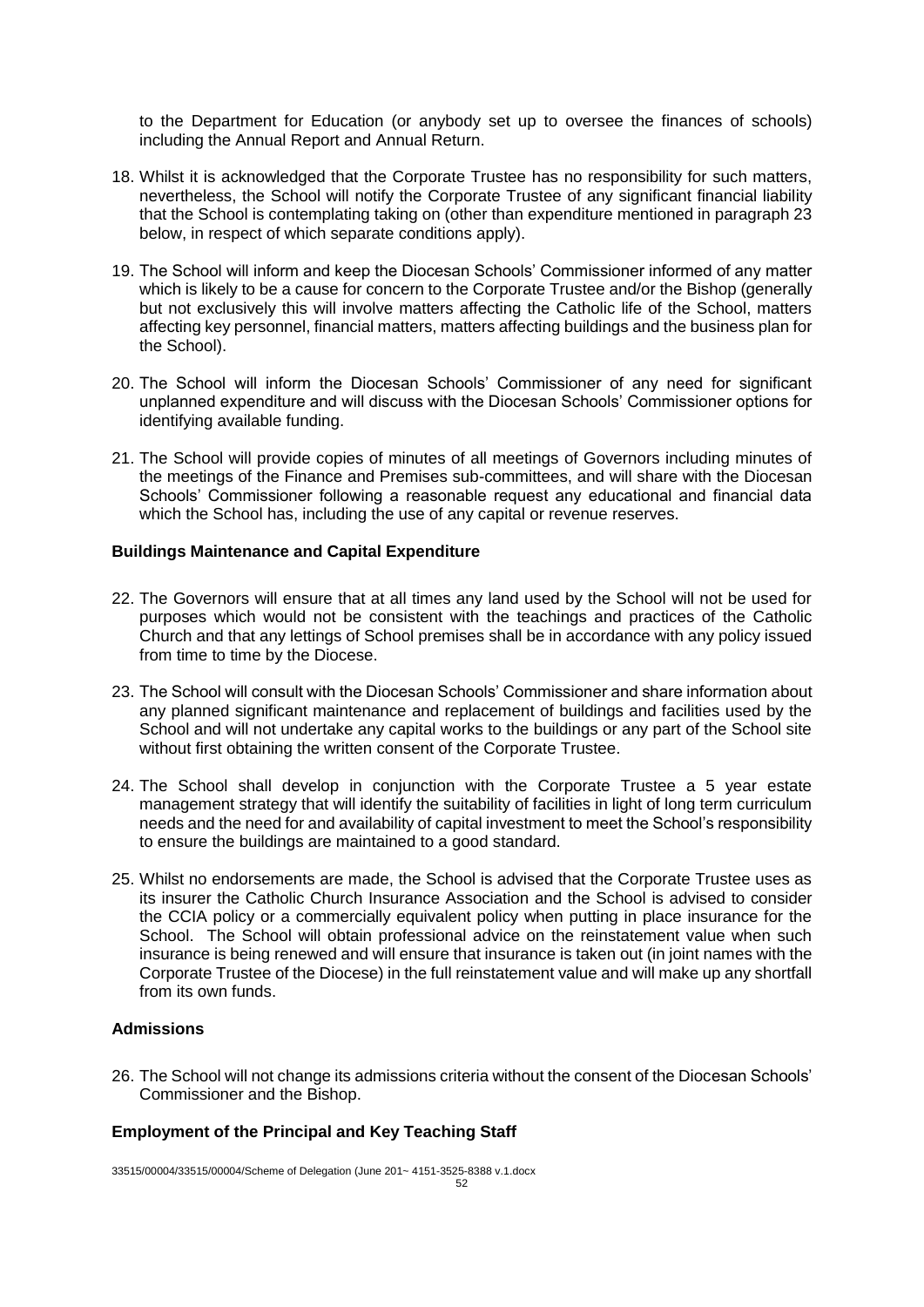- 27. The head teacher or principal of the School as well as any Deputy Head/Assistant Headteacher teachers and the head or co-ordinator of religious education shall be practising Catholics in full communion with the Catholic Church.
- 28. It is the Bishop's expectation that the coordinator of pastoral care within the School shall (unless otherwise agreed in writing with the Diocesan Schools' Commissioner) be a practising Catholic in full communion with the Catholic Church.
- 29. Governors will ensure that the employment of staff in the School shall be consistent with the policies from time to time notified to Catholic schools by the Catholic Education Service and the Bishop.

### **Support for Other Schools**

- 30. The School is part of a family of Catholic schools and the Governors acknowledge that this means they have a responsibility which may extend beyond the School.
- 31. The School will work collaboratively with the other Catholic schools in the Diocese sharing resources and know how as may be appropriate with the following objectives in mind, to support each other to:
	- achieve consistently high standards of learning and teaching;
	- develop cost effective curriculum design and collaboration which optimises opportunities for students and provides added value progress for them;
	- provide support building upon individual specialisms and/or areas of identified strength between the schools to improve key aspects of performance;
	- achieve best value in service delivery especially where partnership working can add value.

### **COMMITMENTS BY THE DIOCESE**

#### **Catholic Character**

- 1. The Bishop together with the Corporate Trustee acting through the Diocesan Schools' Commissioner will continue to support the development of a strong Catholic ethos in the School and in the community of Catholic schools, supporting a collective voice on national issues affecting the School and helping to communicate the School's concerns and needs to those with the responsibility for the funding and regulation of schools.
- 2. The Bishop will provide guidance on the teachings of the Catholic Church in order to support the teaching of others.

#### **Governance**

- 3. The Bishop will ensure that any directive issued by him will be in writing and be clearly communicated to the School.
- 4. Recognising that education is about the formation of young people and creating an environment that enables the development of character and an approach to life in the Catholic faith, the Diocese will continue to provide support to the School in the pursuit of excellence and high quality education.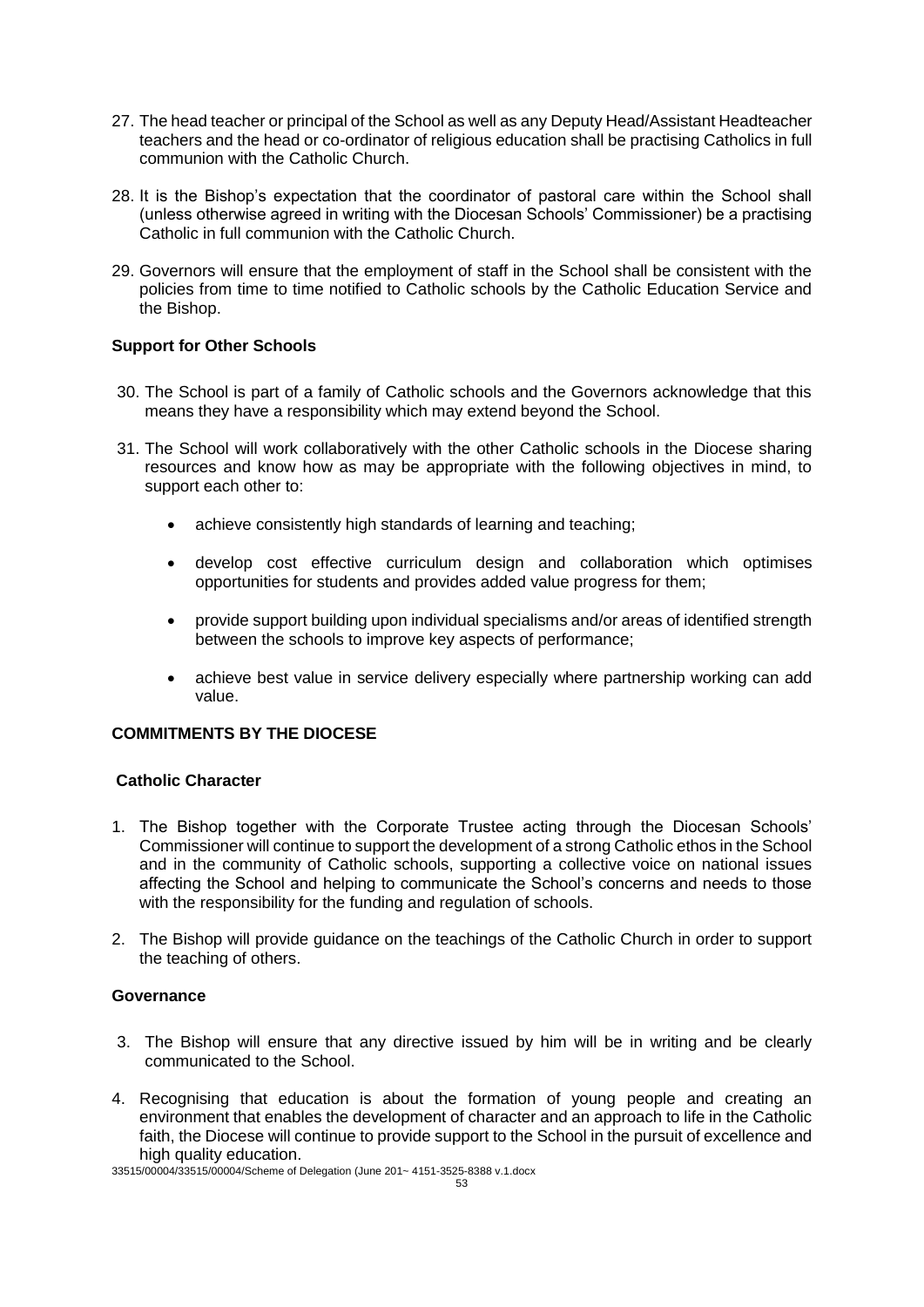- 5. The Diocesan Schools' Commissioner will continue to support regular meetings of representatives of the Catholic schools in the Diocese to encourage the transfer of knowledge and the sharing of best practice and, to avoid any doubt, the head teacher is expected to attend Diocesan head teacher meetings.
- 6. The Bishop will seek in so far as he is able to ensure that high quality, committed, skilled individuals are put forward as Foundation Governors to the School and will conscientiously monitor the contribution made by such appointees and will remove Foundation Governors in the event of misconduct and/or a failure to support the high ideals of the School and the Bishop together.
- 7. Where the Diocesan Schools' Commissioner becomes aware of any matter of significant concern, including any matter which might lead to the Secretary of State exercising his intervention powers, the Diocesan Schools' Commissioner will discuss the matter with the Governors honestly and in good faith with the aim of formulating a plan to address such concern.

#### **Buildings Maintenance and Capital Expenditure**

- 8. The Corporate Trustee will not unreasonably withhold permission for the School to improve or maintain the School site.
- 9. In so far as the Corporate Trustee feels is prudent given competing requests from other schools in the Diocese, the Corporate Trustee will support the School in any grant application to the Secretary of State and will provide advice and support in the procurement of capital works. No financial responsibility is assumed.

Dated: 1<sup>st</sup> January 2012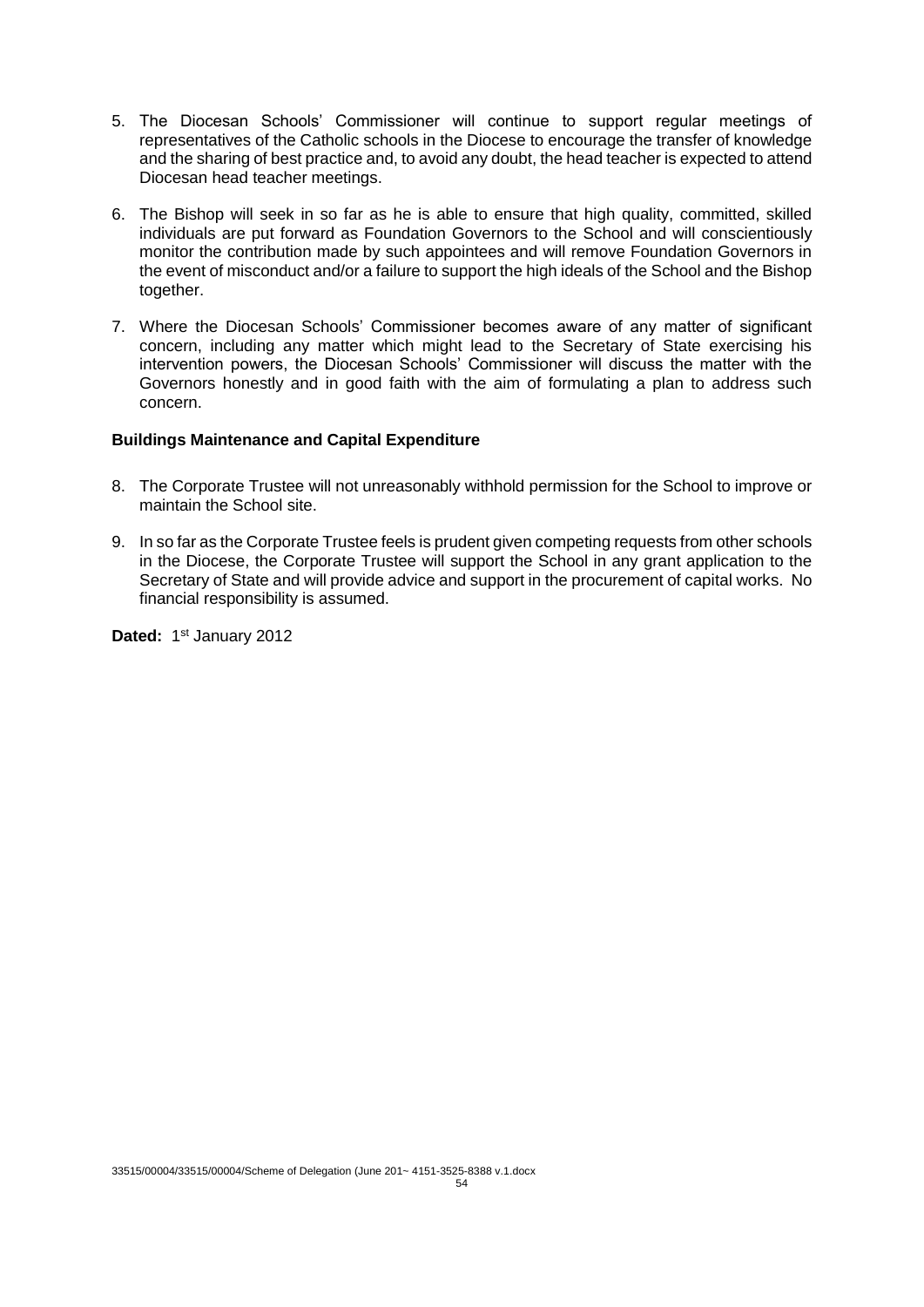### **APPENDIX 2**

## **FINANCIAL REGULATIONS MANUAL**

### **Index**

| <b>Section</b> | <b>Description</b>                                                      |
|----------------|-------------------------------------------------------------------------|
| 1              | Introduction                                                            |
| $\overline{2}$ | General                                                                 |
| 3              | The Trust Board                                                         |
| $\overline{4}$ | Local Governing Committees (LGC)                                        |
| 5              | Accounting Officer(AO)                                                  |
| 6              | Chief Financial Officer (CFO)                                           |
| $\overline{7}$ | Headteachers                                                            |
| 8              | <b>Internal Control</b>                                                 |
| 9              | Academy Finance Director (AFD)/ School<br><b>Business Manager (SBM)</b> |
| 10             | Register of Business Interests                                          |
| 11             | Establishment of Bank and Investments<br>Accounts                       |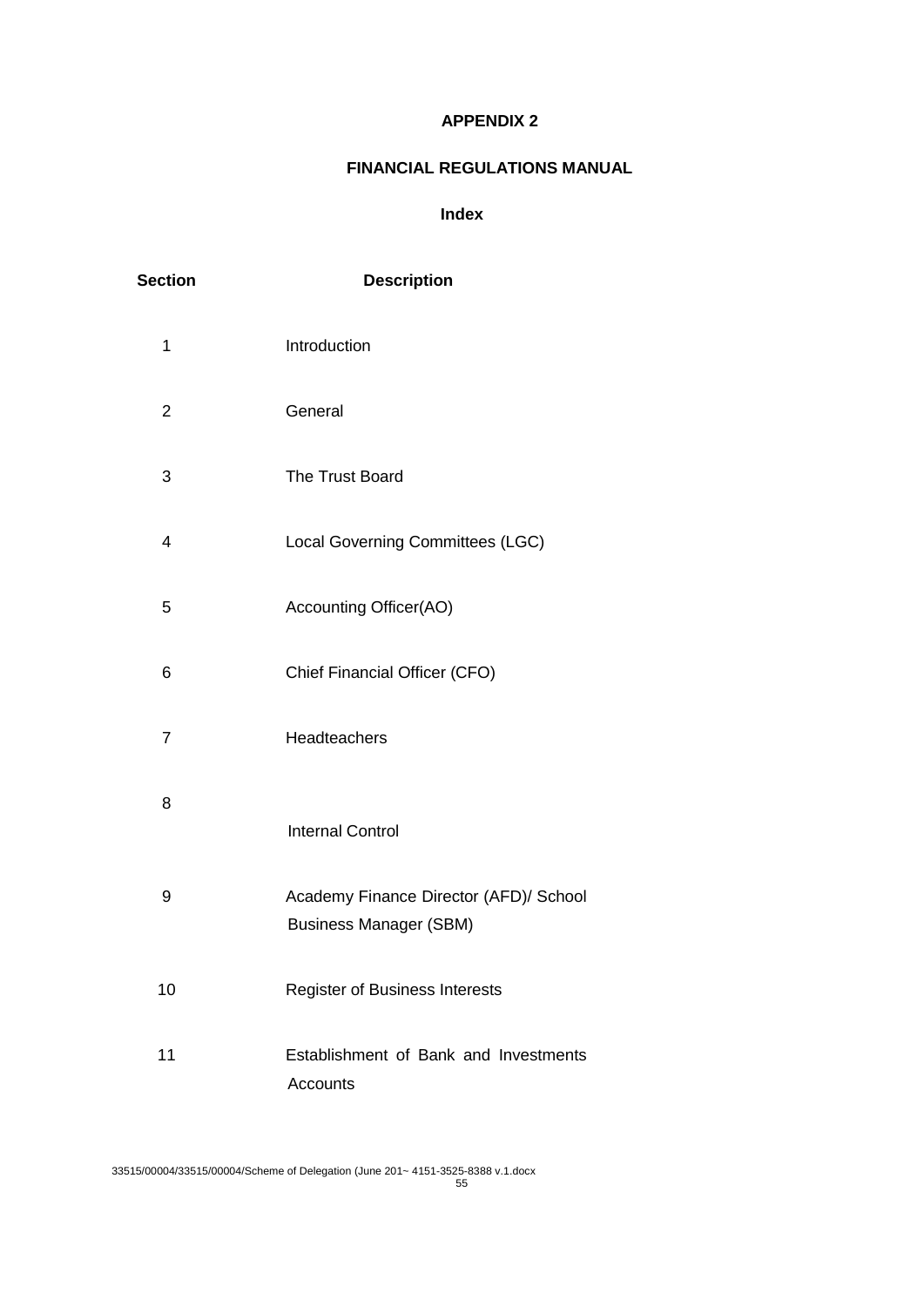| 12 | The cheque signatories       |
|----|------------------------------|
| 13 | <b>VAT</b>                   |
| 14 | <b>BACS</b> payments         |
| 15 | <b>Cheque Payments</b>       |
| 16 | Petty Cash                   |
| 17 | <b>Credit Cards</b>          |
| 18 | <b>Charge Card</b>           |
| 19 | Value for Money              |
| 20 | Ordering                     |
| 21 | <b>Finance Monitoring</b>    |
| 22 | Payroll                      |
| 23 | Overtime                     |
| 24 | Gifts and Hospitality        |
| 25 | Severance Payments           |
| 26 | Ex-gratia payments           |
| 27 | Directors/Governors Expenses |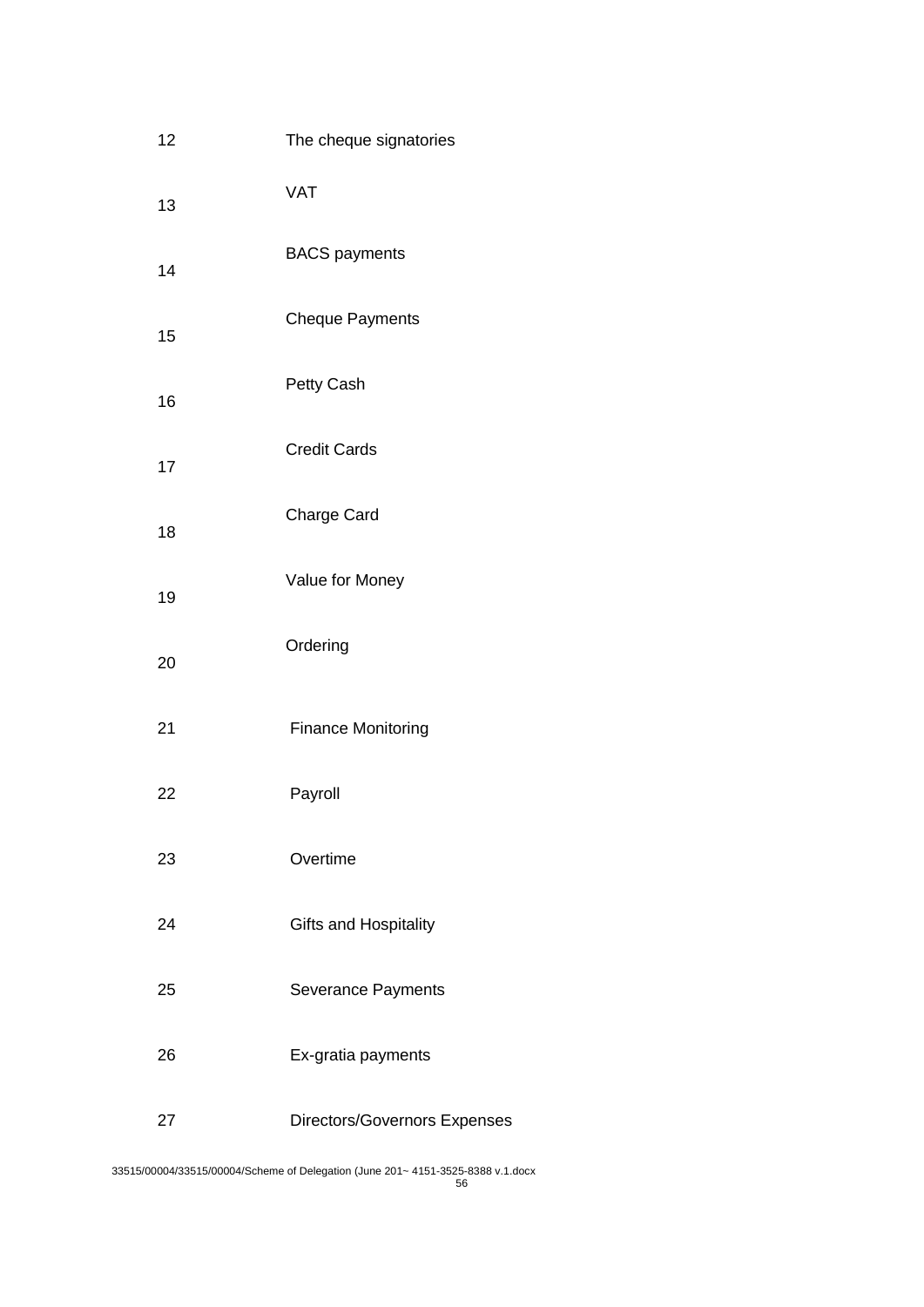| 28 | Allowances payable to staff |
|----|-----------------------------|
| 29 | Income                      |
| 30 | <b>Bad Debts</b>            |
| 31 | Insurance                   |
| 32 | <b>Academy Buildings</b>    |
| 33 | Tendering                   |
| 34 | Assets                      |

# **Appendices**

- 1 Delegation limits Primary Schools
- 2 Delegation limits Secondary Schools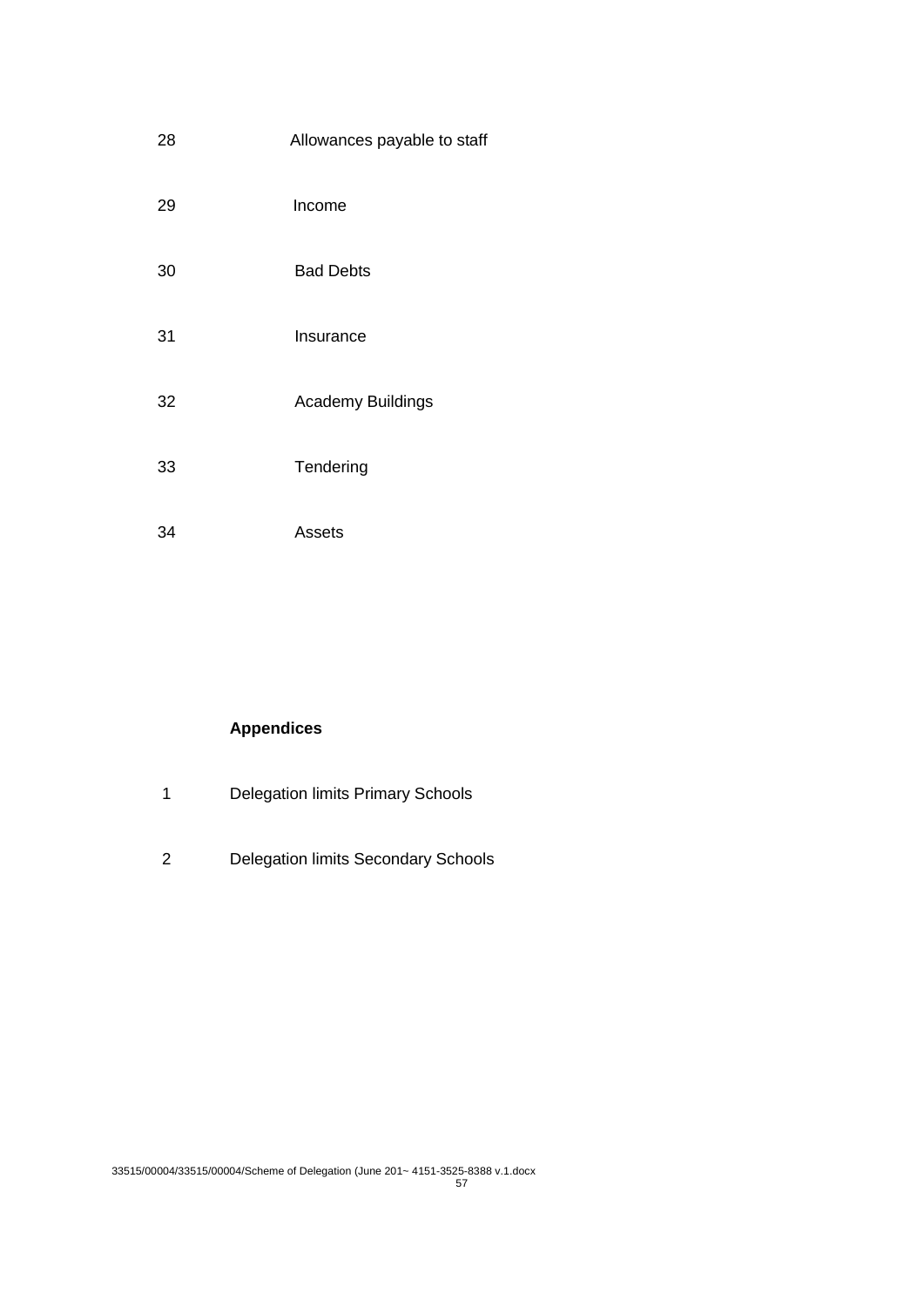### **1. Introduction**

The purpose of these regulations is to ensure that the Trust maintains and develops systems of financial control, which conform to the requirements both of propriety and of good financial management.

It is essential that these systems operate properly to meet the requirements of our funding agreement with the Secretary of State for Education, through the Education & Skills Funding Agency (ESFA).

The Trust **must** comply with the principles of financial control outlined in the Academies Financial Handbook. This manual expands on that and provides detailed information on the academy's accounting procedures and system manual should be read by all staff involved with financial systems.

This manual serves as an adjunct to the scheme of delegation providing information on the dayto-day operations and practicalities forming from this financial regulation manual.

### **2. General**

The Trust will have one computerised financial system on which all financial transactions by the Trust or individual Academies **must** be entered.

The Trust will have one central payroll system.

The Trust will have one Human Resources provider.

The Trust will ensure there is adequate insurance cover (or risk protection) in place. The Trust may utilise the ESFA's Risk Protection Arrangement.

The Directors delegate the overall management of the budget for each Academy to its Local Governing Committee subject to exceptions contained in these regulations.

### **3. The Trust Board**

The Board of Directors is responsible for:

- Ensuring compliance with these financial regulations, the Companies Act 1985, Charity Commission requirements, the Academies Funding Agreements and other guidance from the Education & Skills Funding Agency (ESFA).
- For the approval of the annual budget plans in the forthcoming financial year.
- For the approval of the Trust's budget.
- Reviewing, annually, the delegation limits set out in these Financial Regulations and the Scheme of Delegation
- Appointing centralised suppliers directly, in consultation with the Executive Team as appropriate.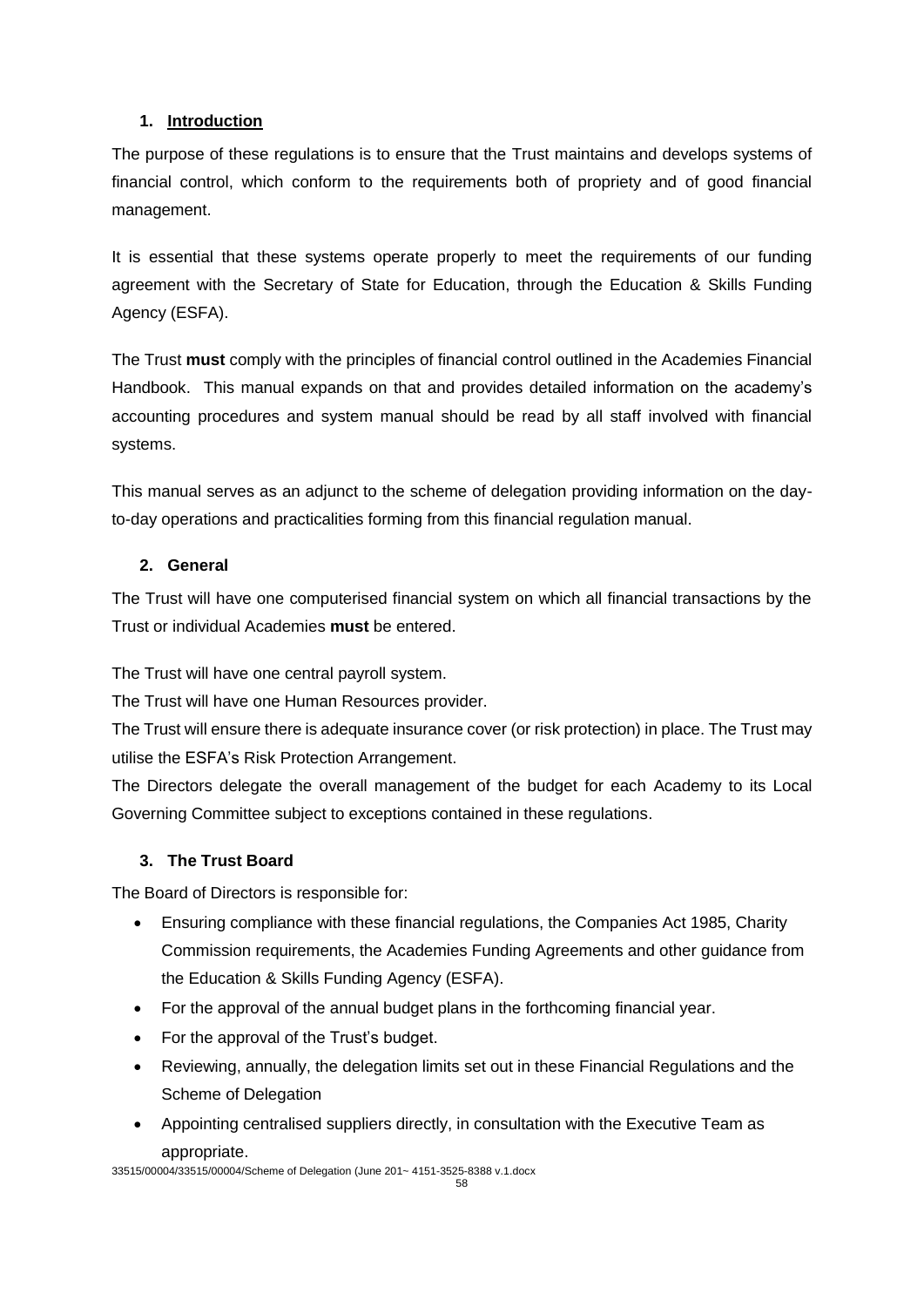- Deciding the level of Partnership (PC) Contribution, in consultation with the Executive Team and the Leadership Group as appropriate.
- Approving capital expenditure, excluding formula capital income expenditure which is delegated to the LGC.
- Appointing external auditors.
- Forming an Internal audit committee and appointing an internal auditor.
- Appointing an Accounting Officer and a Chief Financial Officer.

## **4. Local Governing Committees (LGC)**

An explanation of the role of the LGC can be found in the Scheme of Delegation..

The financial management delegated to the LGC includes:

- Recommendation to the Trust Board of the draft Academy budget plans.
- Reviewing the Academy's actual financial performance against the budgeted performance and take action when necessary. If action is required, this will be reported to the Trust Board
- Making decisions on expenditure as per limits laid down in the appendices 1a & 1b
- Making decisions, within the LGC's or appropriate committee delegated powers, as laid down in the appendices1a & 1b, on virements on agreed budgets.
- Advising the Trust Board on the appropriateness, or otherwise,of virements to be made outside of the LGC's or appropriate committee's delegated powers.

## **5. Accounting Officer (AO)**

The Accounting Officer undertakes the role of the "accounting officer", as referred to in the Education & Skills Funding Agency (EFSA) documentation for the management of Academy finances. The Accounting Officer will have full access to all accounting systems.

## **6. Chief Financial Officer (CFO)**

The CFO undertakes the role of the Financial Officer, as referred to in the Education & Skiils Funding Agency (EFSA) documentation for the management of the Academies' finances. The CFO will have full access to all accounting systems.

## **7. Headteachers**

The Trust Board of Trustees delegates the day to day financial management of each Academy to the Headteacher subject to the exceptions contained in these regulations.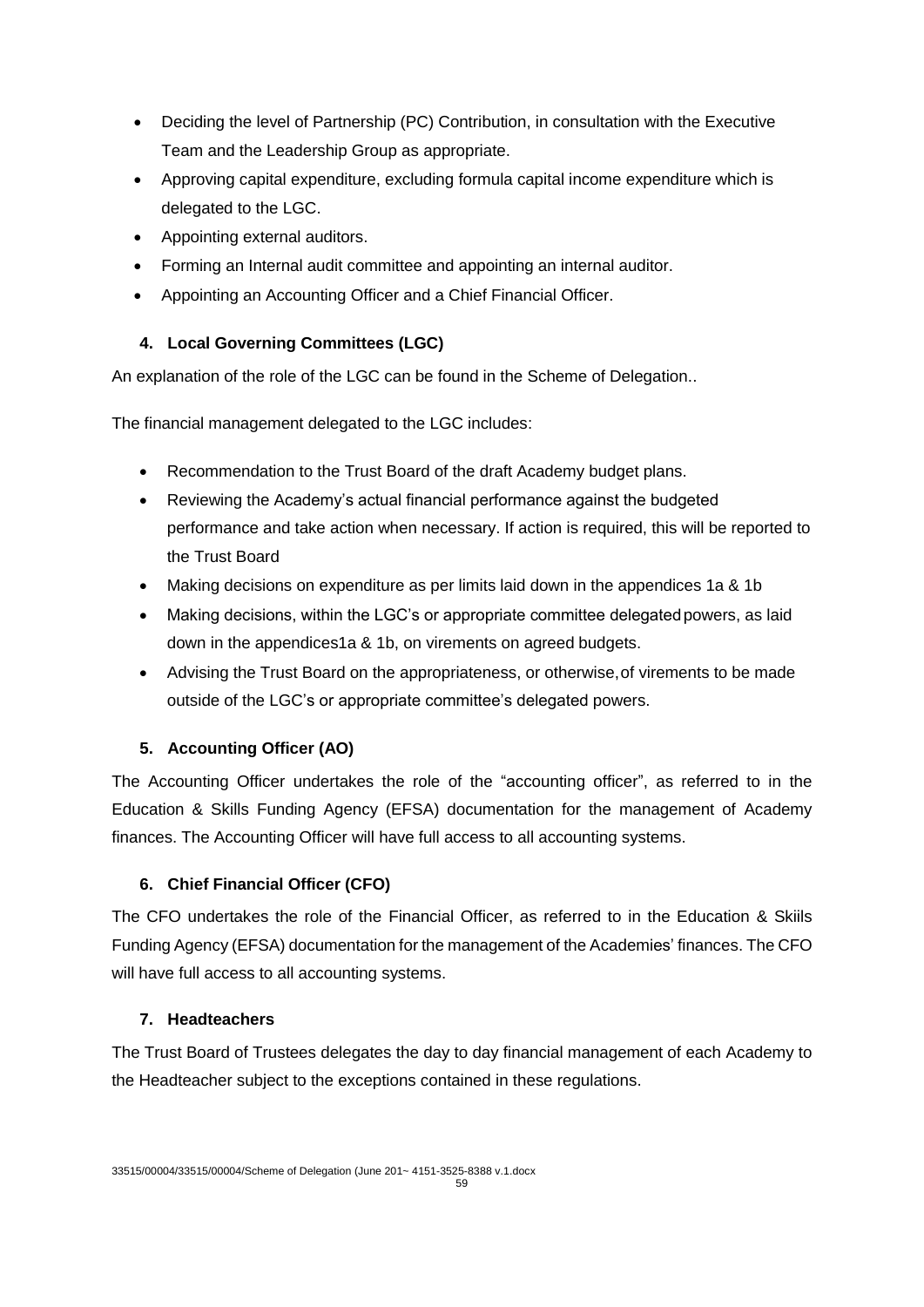The Headteacher, while remaining responsible for the Academy's financial position, should delegate day to day financial management including assisting in budget preparation and the preparation of financial reports to the AFD or SBM.

Where the Headteacher wishes to permanently delegate certain financial matters or activities, then the level of that delegation shall be agreed by the Trust Board in writing.

The Headteacher is responsible for ensuring the Partnership Contribution is paid into the main Trust Board account by the  $4<sup>th</sup>$  working day of each month from the individual Academy bank account.

In the absence of the Headteacher, the Deputy Head/Assistant Headteacher/Assistant Headteacher will have responsibility to fulfil the functions of the Headteacher and he or she will comply with all aspects of these regulations.

### **8. Internal Control**

It is the responsibility of the Headteacher to ensure that financial internal controls are in place and duties are properly segregated between individuals.

The objectives of Internal Control are to give management confidence that as far as reasonably possible; the accounting records are complete, genuine and achieve best value

Functions to be separated between staff include:

- a) Execution the placing of an order, receipt of goods and services or charging and receipt of a fee;
- b) Authorisation the authorisation of a transaction such as a purchase order or payment;
- c) Payment the completion of batching procedures;
- d) Custody the holding of goods and services;
- e) Recording the completion of the accounting records;
- f) Post transaction management checking– reviewing previous transactions to identify errors or intentional manipulation:

#### *Examples of key internal control*

 $\bullet$  internal checks – one person checking another person's work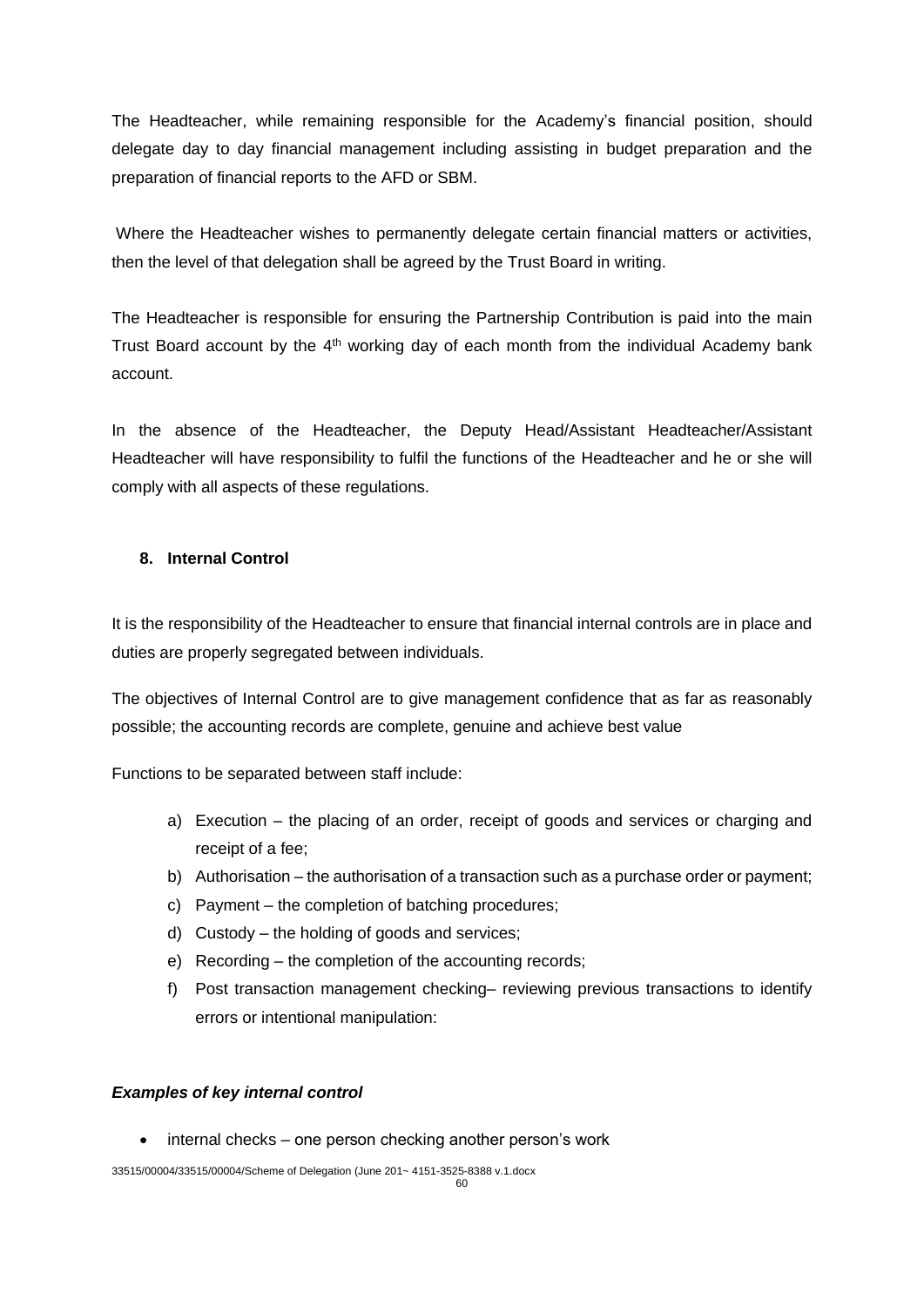- separation of duties distributing the work so that key tasks are assigned to separate members of staff
- a system of authorisation each transaction is authorised before passing on to the next stage of the process
- systems manuals clear descriptions of how systems work, and who does what and when, and the systems of internal control
- An audit trail makes it clear who has been involved this tracks all stages of a transaction, for example from copy order to invoice, to accounts, to cheque
- or other payment record. This can act as a control in its own right.

These controls are there to safeguard Directors, Executive Officers, Academy Governors and staff alike. They ensure that:

- payments are made only to genuine employees and suppliers
- payments are made for goods and services actually received
- income is recorded, collected and banked promptly
- cash transactions, whether income or petty cash expenditure, are secure in all respects
- proper records are kept for management information and for accountability purposes
- value for money is achieved

### **9. Academy Finance Director (AFD)/ School Business Manager (SBM)**

The AFD/SBM undertakes the role of financial management including the preparation of the annual budgets and financial reports as required by the Trust or the LGC.

They must inform the Headteacher, Accounting Officer & CFO of any financial concerns that could adversely affect the Trust or the Academy..

The AFD/SBM is responsible for maintaining the register of Business/ Financial interests.

The individual Academy's AFD/SBM report to the CFO on Financial Matters.

### **10. Register of Business Interests**

All staff and Members/Directors/Governors have a statutory responsibility to avoid any conflict between their business and/or personal interests and the affairs or interests of the Trust.

33515/00004/33515/00004/Scheme of Delegation (June 201~ 4151-3525-8388 v.1.docx All Members/Directors/Governors are required to complete a Declaration of Business or Financial Interest form at least annually. Any Member/Director/Governor having direct or indirect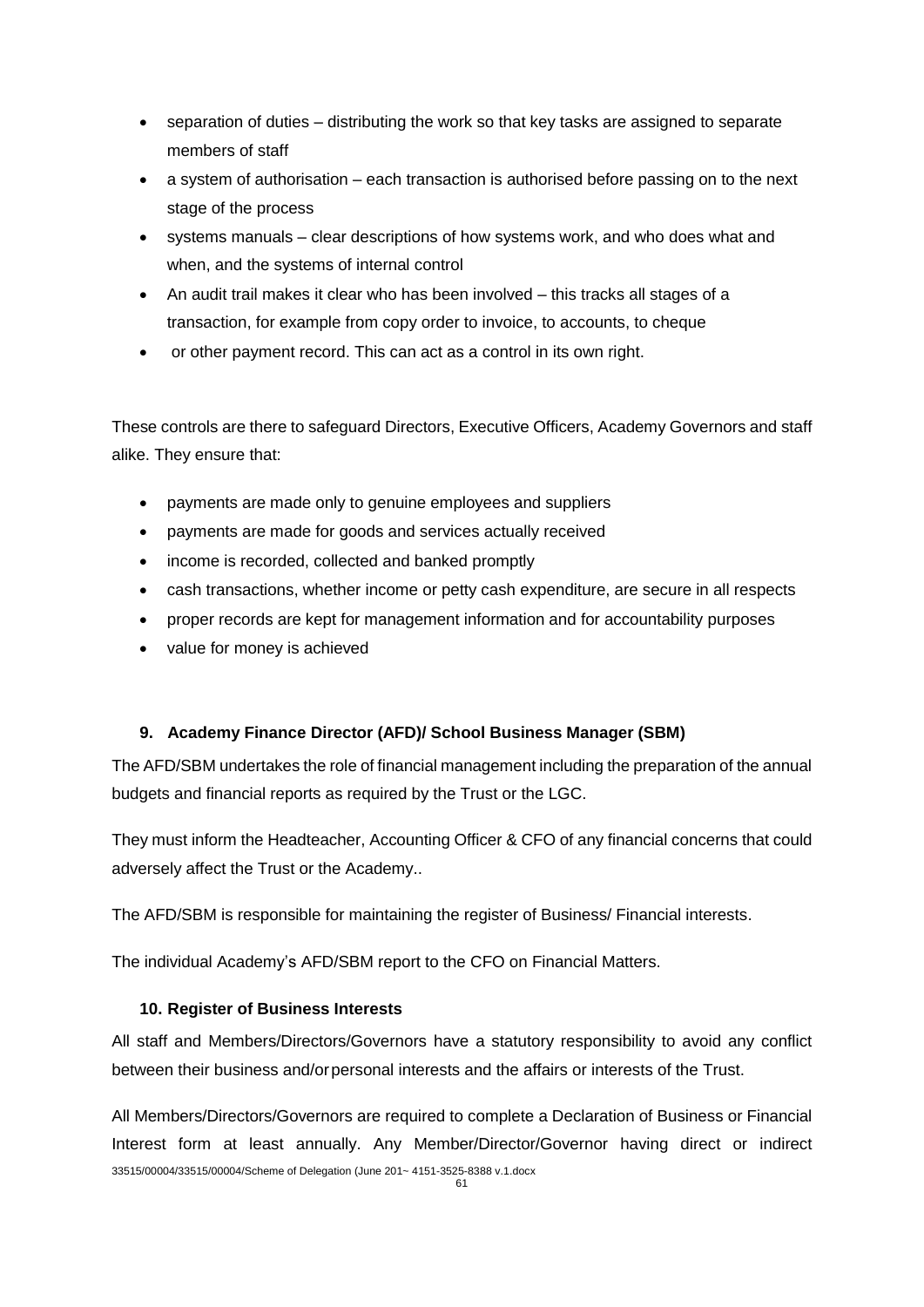involvement in a business, which is providing goods or services to the Trust or any individual Academy, must declare his or her interest.

There must be an item on the agenda of every Trust Board, Board Committee and LGC meeting for such interests to be reviewed.

- All budget holders are required to complete a Declaration of Business or Financial Interest form at least annually or when taking up suchresponsibilities. Any budget holder having direct or indirect involvement in a business, which is providing goods or services to the Trust or any Academy, must declare his or her interest.
- Each budget holder is required to notify the AFD /SBM promptly of any relevant change to personal circumstances.
- A register of business interests must be maintained for all Members/Directors/Governors and all budget holders by each individual Academy's AFD /SBM. A central copy of all registers of interest to be held centrally by the trust and updates to be sent when changes occur to the Chief Financial officer of the Academy Trust. The register must be freely available for inspection by members/trustees/governors, auditors, staff, parents and the DfE. This register must include all business interests such as directorships, shareholdings and other appointments of influence within a business or other organisation that may have dealings with the academy. The disclosures should also include business interests of relatives or business partners and other individuals who may exert influence. Signed and dated, nil returns are also required.
- The existence of a register of business interests does not, of course, detract from the duties of Members/Directors/Governors and staff to declare interests when every they are relevant to matters being discussed by the Trust Board or an LGC or appropriate committee. Where an interest has been declared, Members/Directors/Governors and staff should not attend that partof any Trust Board/LGC/Committee or any other meeting.

#### **11. Establishment of Bank and Investments Accounts**

The opening of all bank accounts must be authorised by the Trust Board, including the arrangements covering the operation of accounts and any transfers between accounts and cheque signing arrangements are contained within these regulations.

The operation of systems such as Bankers Automatic Clearing System (BACS) and other means of electronic transfer of funds must also be subject to the same level of control. Any changes to these details require referral back to the Trust Board.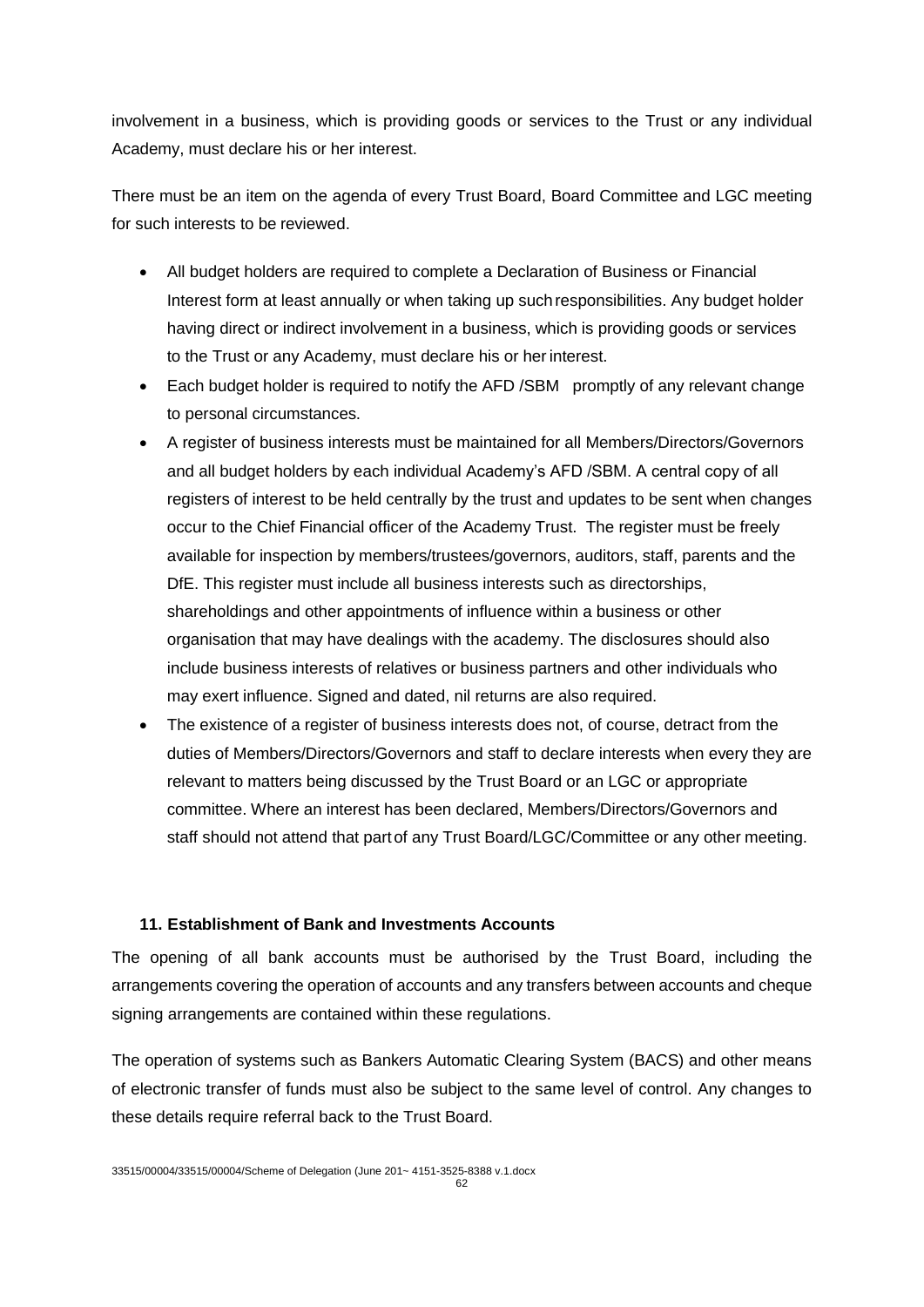The AFD /SBM of each individual Academy shall have oversight of the state of all bank accounts operated in the names of the academy and ensure monthly reconciliation of all accounts.

Investments must be made only in accordance with written procedures approved by the Trust Board.

It is a DfE requirement that investments can only be made following the Trust Board taking advice from an appointed financial expert.

All investments must be recorded in sufficient details to be identifiable and to enable the current market value to be calculated. The information required will normally be the date of purchase, the cost and description of the investment. Additional procedures may be required to ensure any income receivable from the investment is received.

### **Bank Accounts**

The Trust will appoint one bank for the Trust's normal financial transactions but may appoint separate investment banks as appropriate**.**

The Trust accounts will have the following minimum structure

Main Trust Bank Account

- Subsidiary Bank Accounts for each Academy, comprising:.
	- o Current Account
	- o Deposit/savings Account
	- o School Fund Account
	- o Capital Account

All grants including any funds received from the Education & Skills Funding Agency (ESFA) will be paid directly into each individual Academy's subsidiary bank current account.

Transfers between accounts must be authorised by the Headteacher and AFD up to a limit of £15,000, above that they must be authorised by the Headteacher and the Trust's CFO.

### 12. **The cheque signatories**

ANY two of the following: -

### **The Main Trust Account**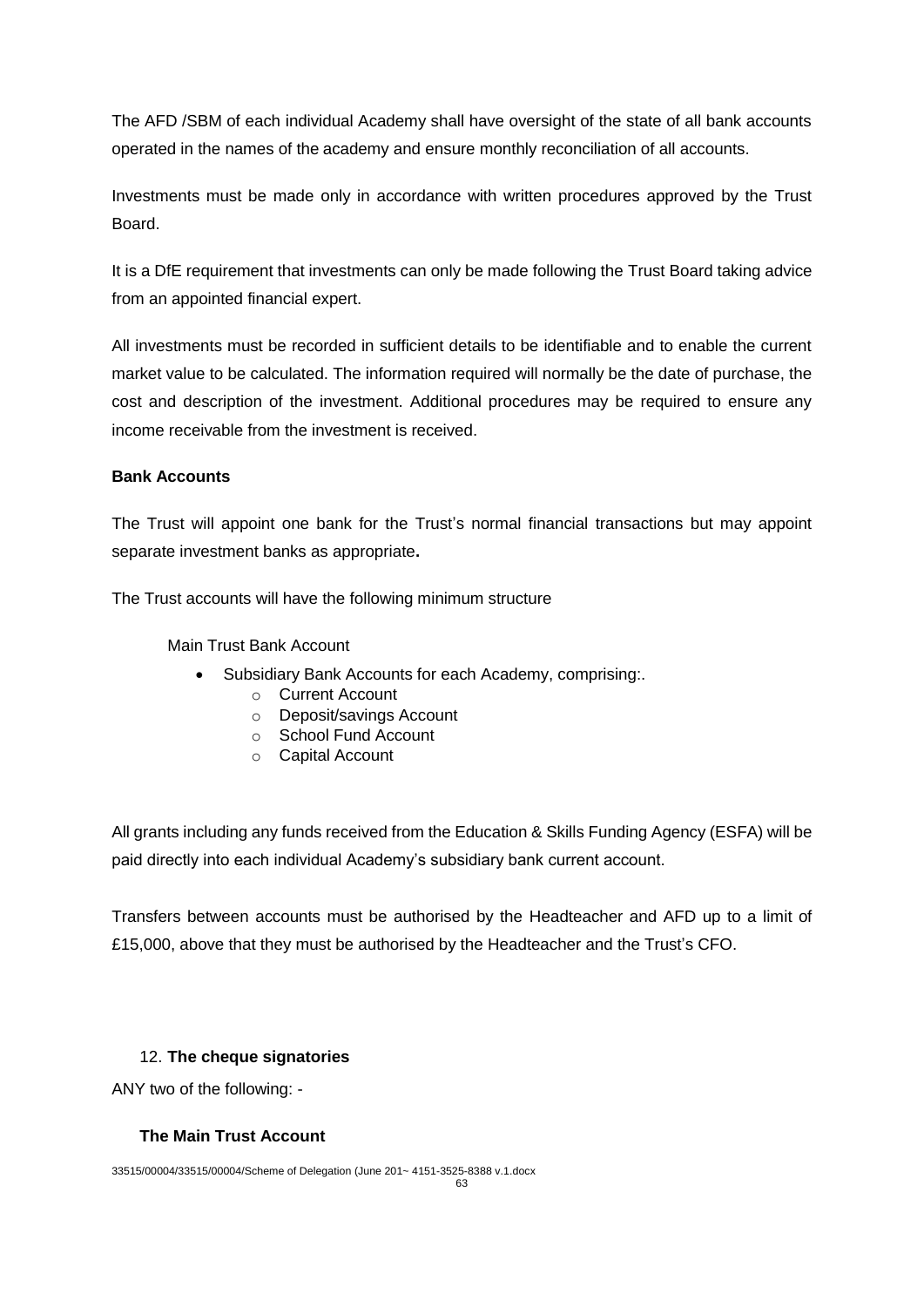- The Chair of Directors
- The Vice Chair of Directors or the Chair of the Finance Committee
- The Accounting Office
- The Chief Financial Officer.

### **The Subsidiary Individual Academy Bank Accounts**

#### **All Accounts will include**

- The Chair of Directors
- The Accounting Officer

### **Signatories at individual Academies**

- Executive Headteacher/Headteacher
- Deputy Head/Assistant Headteacherteachers
- AFD/SBM
- Chair of Governors
- Non Staff Governors

*Note: Any additional signatories must be agreed in advance by the trustees.*

### **The AFD/SBM must ensure that: -**

- All cheques are securely stored
- All cheques are entered correctly on the finance management system
- Spoiled cheques are marked as cancelled and retained
- All debit
- that all bank accounts in the name of the academy are regularly monitored and operate within the guidance of the Financial Regulations.
- that all prime records are retained for six financial years plus the current year and be labelled and secured
- that all income due to the delegated budget is banked promptly and intact to the approved account and that any errors or delays are promptly reported to the Headteacher, AO &CFO and are thoroughly investigated.
- That bank reconciliations are performed at least monthly on all accounts, any discrepancies that indicate fraudulent activities must be immediately reported to the Headteacher, AO &CFO and be thoroughly investigated.

The AFD /SBM is responsible for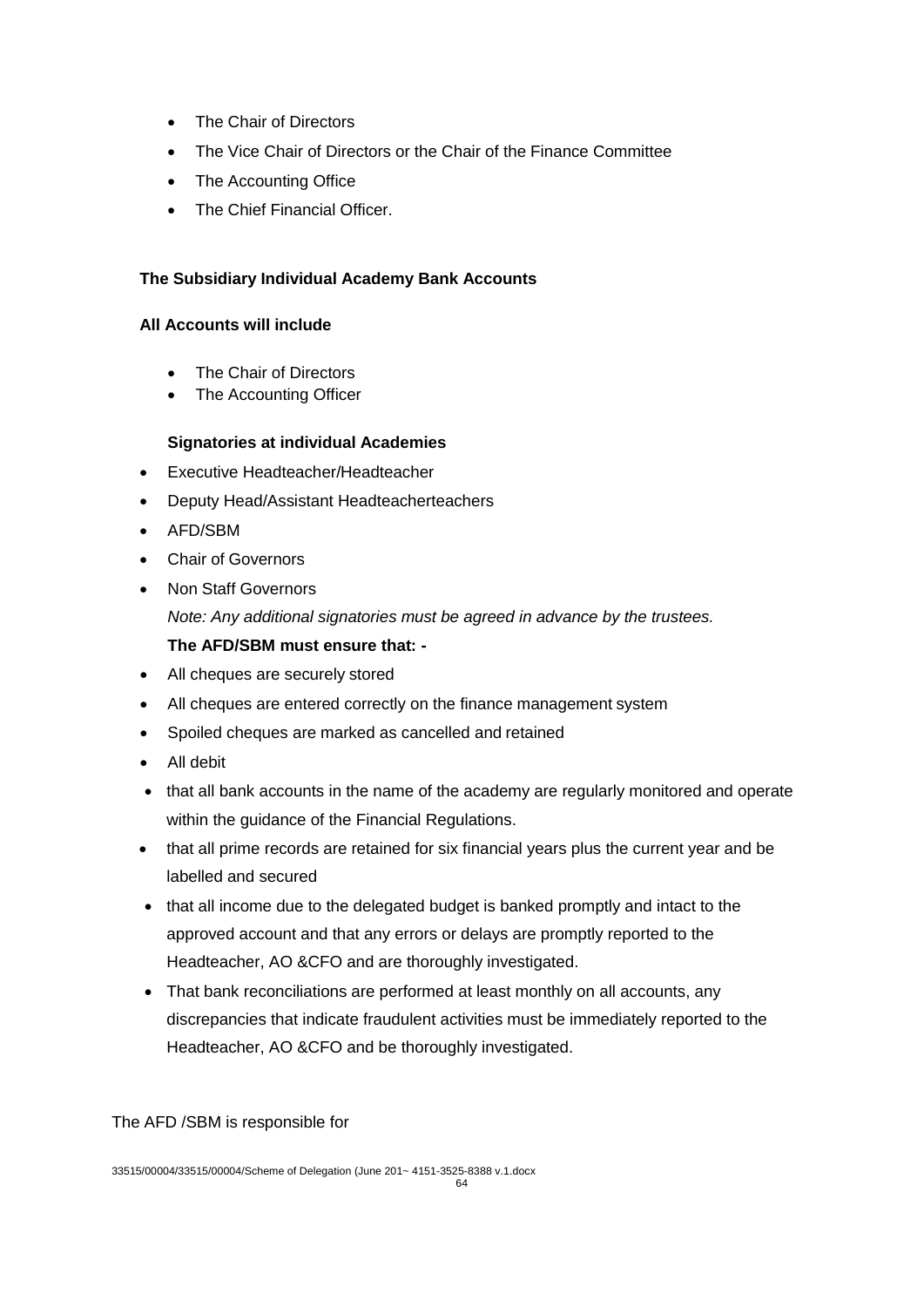- ensuring that appropriate levels of interest are recovered for available balances on the due date(s).
- ensuring bank charges are consistent with the banking terms and agreed between the Academy and the bank.
- ensuring that payment details on BACs payments are correct and that any changes are confirmed before payment is made.

The Academy will not operate an overdraft. This requires the approval of the Trust Board and the Secretary of State. If an account goes overdrawn the circumstances must be immediately reported to the Headteacher, AO & CFO.

The AFD /SBM is responsible for regularly examining samples of payments to monitor that: -

- Transactions have been properly authorised
- No payments have been made which could be classified as fee payments to individuals
- Taxation regulations regarding non-payroll contractors including the Construction Industry Tax Deduction Scheme (CITDS) has been complied with, where appropriate.

### **13. VAT**

The AFD /SBM is responsible for submitting the monthly VAT reports to the CFO who will consolidate them into one report to be sent to the HMRC.

### **14. BACS payments**

When the BACS payment is prepared by the finance team it is passed to two of the cheque signatories who are to check and ensure all details are correct and that bank sort codes and account numbers have been entered and then approves payment. For individual payments over £15,000 one of the signatories **must** be a non-staff Governor. W*ith the exception of payroll, pension & HMRC payments where one signatory may be the Headteacher or Deputy Head/Assistant Headteacher*,

The AFD/SBM is responsible for ensuring any changes in bank details are confirmed before being actioned. An annual review of all payment bank account details is to be made. A record is to be kept of all checks and be available to internal audit on request. Any cards or equipment used to authorise BAC's payment by academy staff are to be kept in

the Academy safe. Governors must ensure they keep the cards etc. secure.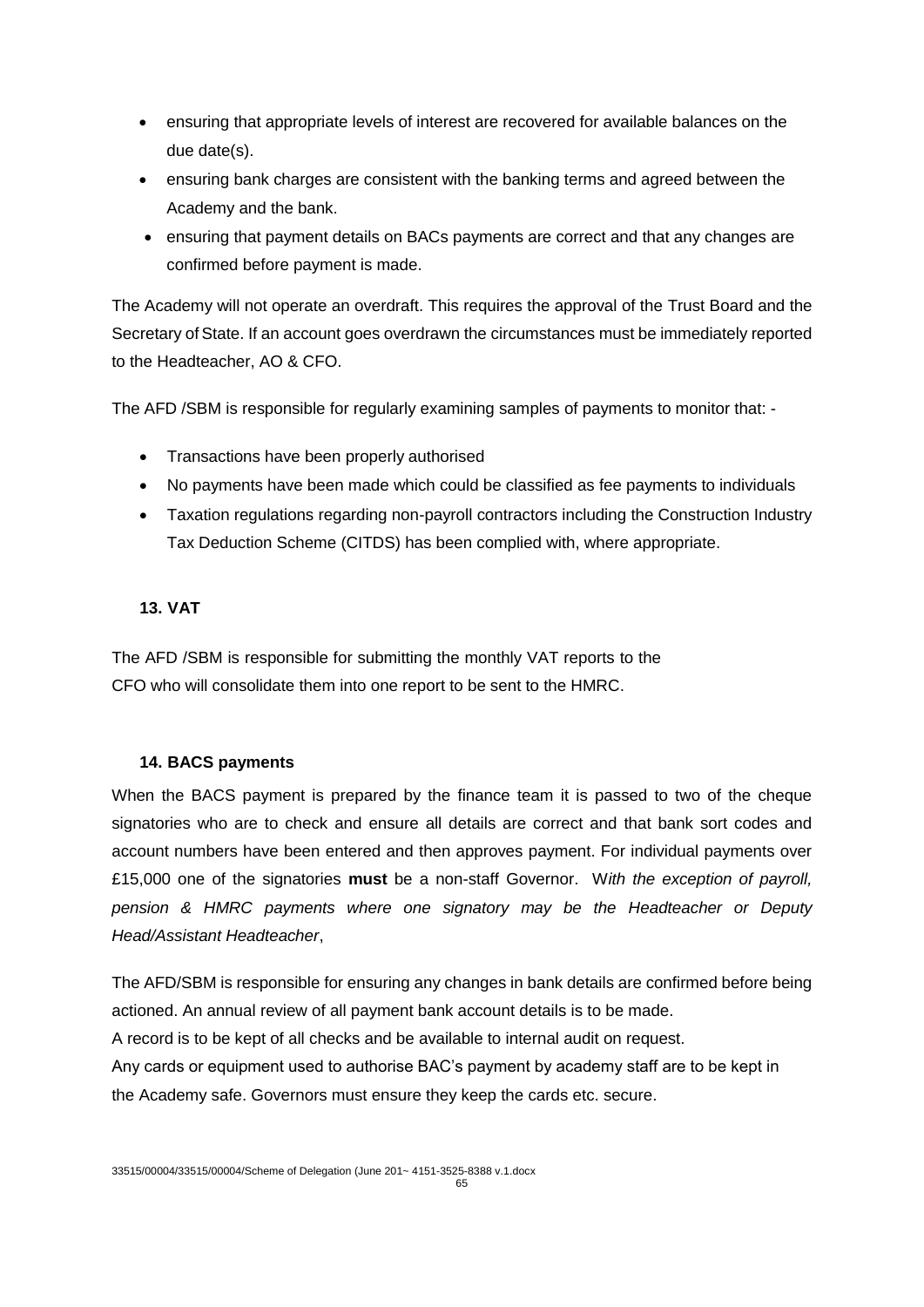### **15. Cheque Payments**

All cheques issued must be authorised by two cheque signatories. Individual payments in excess of £15,000 one signatory **mus**t be a non-staff Director/Governor.

### **16. Petty Cash**

Each Academy maintains a maximum cash balance as per the relevant appendix for the purchase of minor items, which is held in the safe and is the responsibility of the finance office.

Petty cash payments are limited to £30 and are only made on the production of a valid till receipt or other proof of payment and are subject to the same authorisation procedures as purchases from the main bank account

The petty cash float must not be used for

- Cashing personal cheques
- Paying staff loans

The petty cash float is maintained on the impress system and only reimbursed from the main bank account

The petty cash is maintained by the finance team and spot checked once a term by AFD /SBM or Headteacher if the SBM acts as cashier for petty cash.

### **17. Credit Cards**

The Trust will not sanction the use of credit cards.

#### **18. Charge Card**

Charge cards are not considered to infringe the borrowing restrictions imposed on Academy's, providing any balance is cleared in full at the end of each month and as such the Academy may use them. A direct debit must be set up between the bank and charge card provider to clear the monthly balance in full.

All cards must be kept in the school safe when not in use

The SBM will administer the signing in and out of cards and who the authorised card holders are. The Academy charge card is only used when not practical to use the purchase order system. It is mostly used for internet purchases

33515/00004/33515/00004/Scheme of Delegation (June 201~ 4151-3525-8388 v.1.docx Staff issued with cards and the limits for each card are set out in the appendices 1a & 1b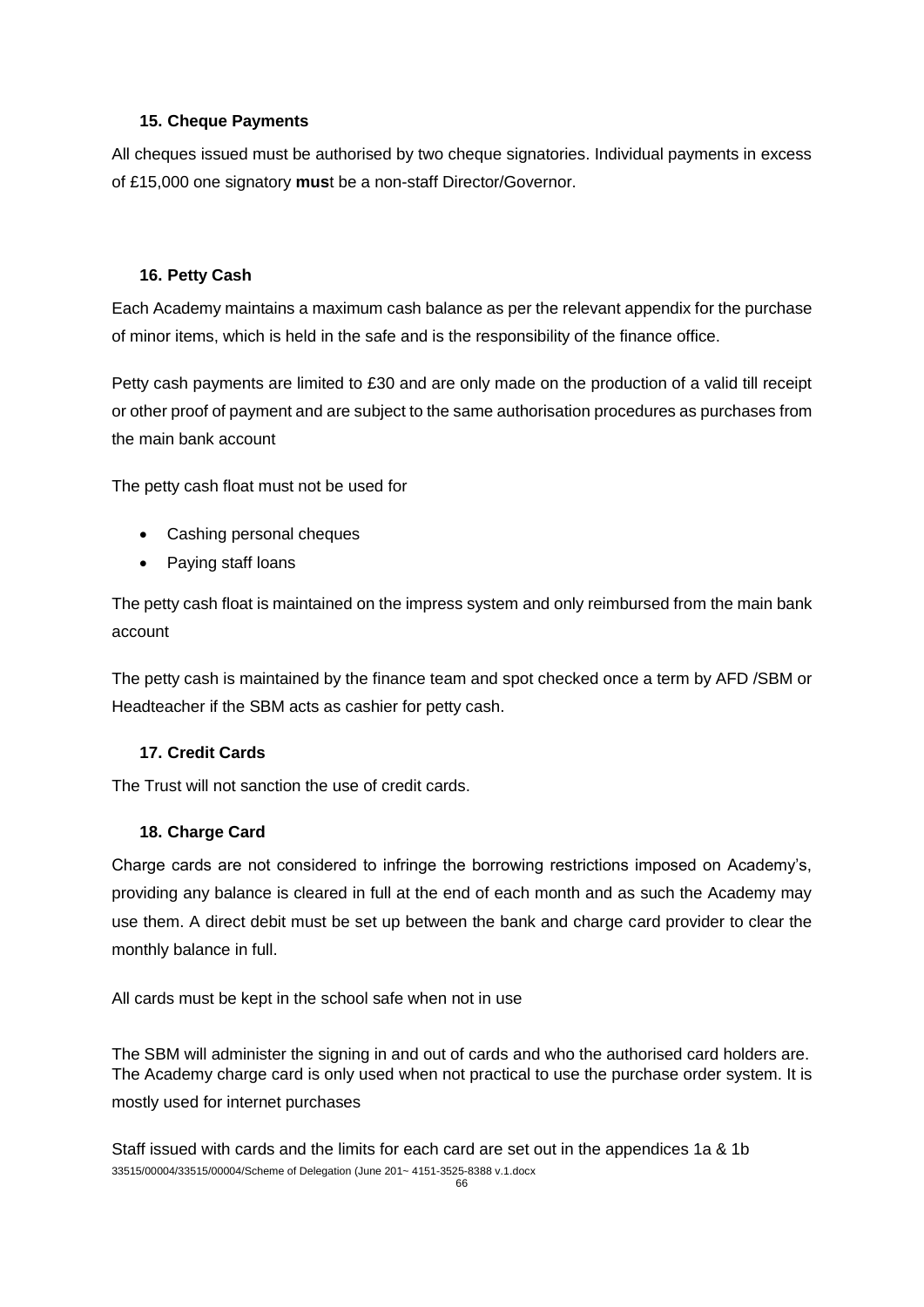Any department wishing to make a purchase on the charge card must complete an order form and pass to the finance department. The order form must be signed by the budget holder

When the statement is received it will be reconciled against the signed order for each entry by the finance staff and entered onto the system

### **19. Value for Money**

The Academy should achieve the best value for money from its purchases.

This means that the correct quality, quantity and time is at the best price possible. A large proportion of purchases will be paid for with public funds and to maintain the integrity of these funds, Academies must follow the general principles of:

- Probity it must be demonstrable that there is no corruption or private gain involved in the contractual relationships of each Academy;
- Accountability –each Academy is publicly accountable for its expenditure and the conduct of its affairs;
- Fairness that all those dealt with by each Academy are dealt with on a fair and equitable basis.

## **20. Ordering**

The budget holders are responsible for raising orders for processing by the Finance Team. No telephone orders should be placed except by the Finance Team.

For the following areas a system of pre-approval of orders has been delegated to the Staff issued with cards and the limits for each card are set out in the relevant school appendices

It is the responsibility of the budget holder to manage the budget and to ensure that funds are not overspent

The financial management system is a commitment financial accounting system and therefore official orders will be raised and authorised to cover all expenditure (excluding petty cash) for which a financial commitment has been made. Thus, all budget monitoring reports will include actual as well as committed expenditure.

The official order is placed on the system, given a unique reference number, sent to the supplier and must be copied to the budget holder.

Orders are to be authorised as set out in the relevant appendix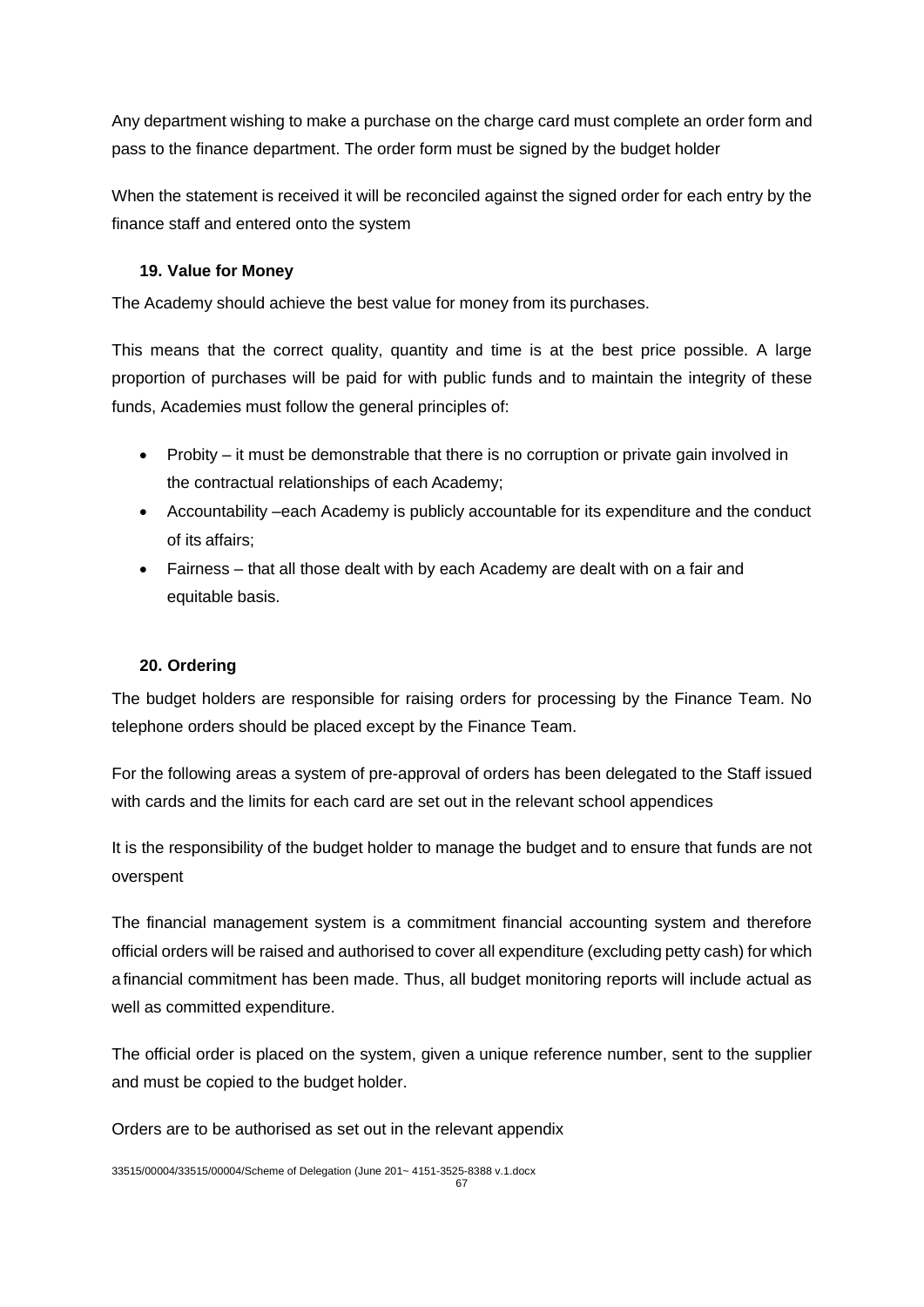The Academy is not obliged to accept the cheapest quotation for supply of goods, materials or services but must, instead, look for best value in all levelsof ordering

For orders over £10,000 three quotes must be obtained

All transactions input to the accounting system must be authorised in accordance with the procedures on expenditure limits set out in theappendices.

A sequence of orders all within the limit to cover a larger order is not permitted

No good or services must be ordered to include any element of private use by staff members.

### **21. Finance Monitoring**

Budget holders will receive a monthly statement from the finance department to monitor their budget

The ADF/SBM will monitor actual spend against budget monthly and report to the Headteacher & CFO any signification variances.

Each Academy will produce a half termly report on the Academy's financial position for the Trust Board in a format as prescribed by the CFO.

Each Academy Headteacher must report any financial concerns to the AO/CFO immediately they are identified.

### **22. Payroll**

The Trust will use a centralised payroll system supplied by one provider as agreed by the Trust **Board** 

All staff are paid monthly through the payroll provider. A master file is created for each employee which records:

- Salary
- Bank Account Details
- Personal details
- Deductions or Allowances payable
- Other legal and relevant details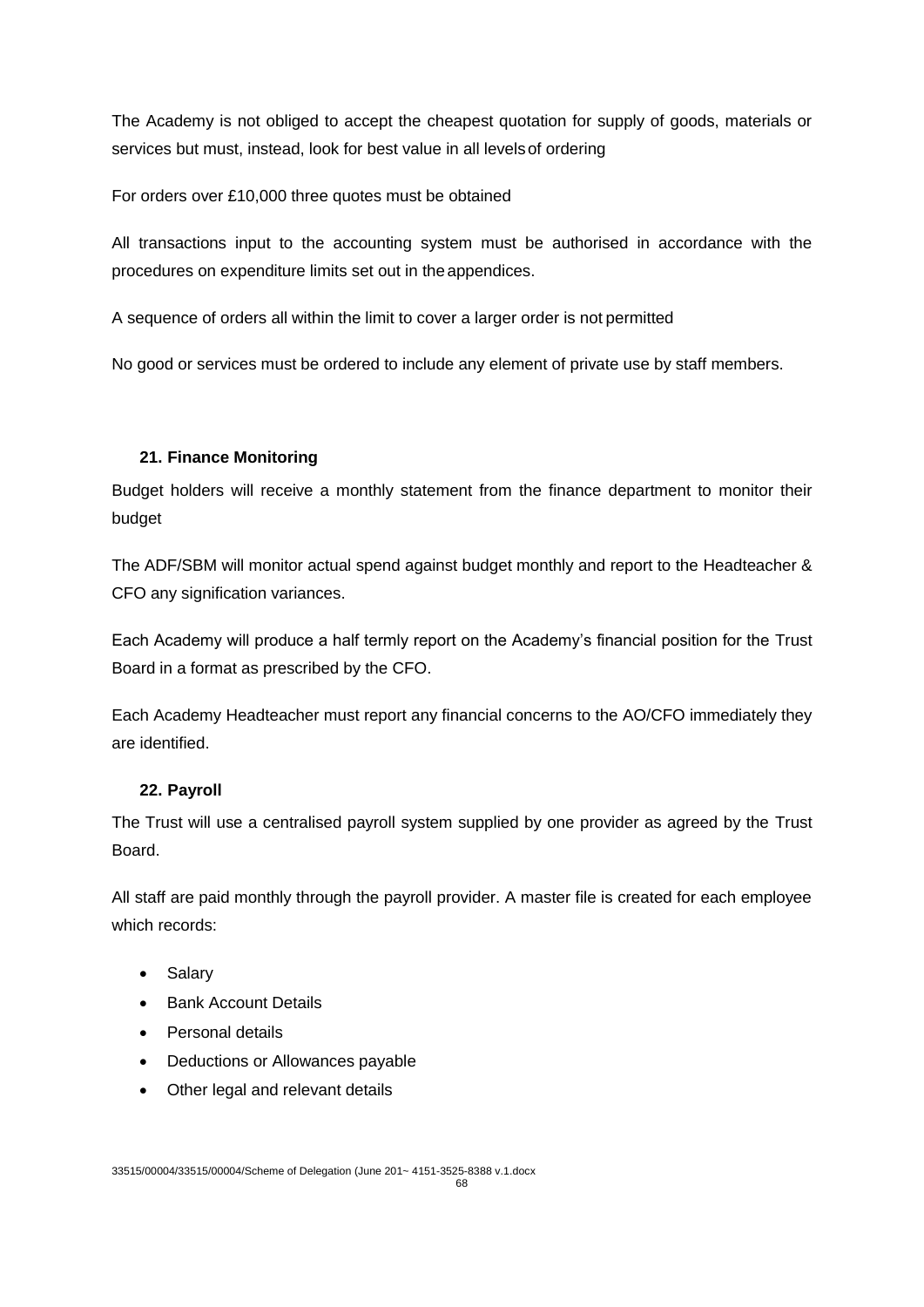All notifications of appointments and promotion's must be notified to the AFD / SBM in writing and authorised by the Headteacher this can be delegated to the AFD in secondary schools. No changes to payments are to be made without written authorisation by the Headteacher or delegated person.

All personnel records are to be kept in a locked cabinet and only accessed by the following personnel

- The Headteacher
- The AFD / SBM
- The Headteacher's Secretary
- Personnel Officers

Only the Chair of Directors, AO, CFO, Chair of the LGC and the Clerk to the Governors of the LGC or Trust Board will have access to the paper records of Headteacher's. These files will be kept with the Governors' papers in a locked file.

Access to the computerised personnel records will only be granted to the staff mentioned above and they must ensure confidentiality of all such records. Personnel records are to be kept for 7 years after the individual has left. Or in line with the academies policy on record retention in line with GDPR.

Monthly payroll is to be reconciled to agree Salary, Income Tax, National Insurance, Superannuation and all other deductions.

All salary payments are made by BACS.

Each term the Headteacher/AFD will check the calculation of gross to net pay to ensure that the payroll system is operating correctly.

After the payroll has been processed the nominal ledger will be posted. Postings will be made to both the payroll control account and the individual cost centres and the balance of the payroll control should be NIL at the end of each month.

The internal auditor will carry out an annual check to confirm gross pay agrees with contracts of employment.

### **23. Overtime**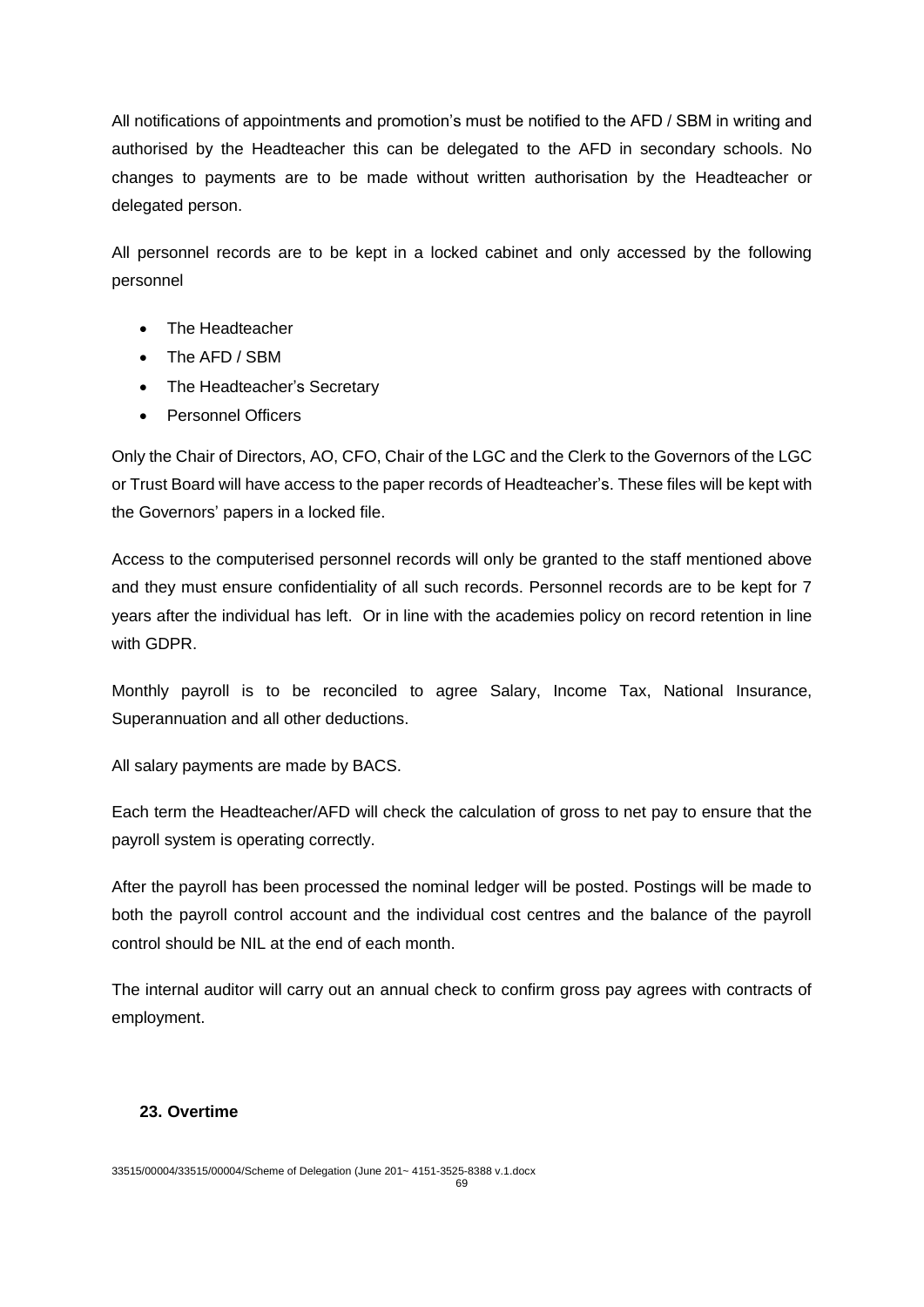Overtime is recorded by the individual or line manager and submitted at the end of the month. No overtime claims should be submitted prior to the work having been undertaken

No payments for work undertaken will be made other than via the payroll system or without written authorisation.

## **24. Gifts and Hospitality**

All gifts or hospitality received that is believed to be of the value of £25 or over must be declared. Declarations must be made in the record book held in the AFD/SBM's office.

## **25. Severance Payments**

The Academy can self- approve the non-contractual element of severance payments up to £5,000, and only with the approval of the AO and CFO for any amounts between £5,000 and £50,000. A business case must be presented before agreeing a payment, using the form provided by the ESFA

Where the non- contractual element is on or over £50,000 prior approval from ESFA must be sought

The AO must sign off and review each business case. The Chair of Directors will authorise payment on receipt of approved business case.

## **26. Ex-gratia payments**

Any ex-gratia payment must be submitted to the CFO and in turn the ESFA for prior approval.

## **27. Directors/Governors Expenses**

Directors and Governors are entitled to claim actual costs which they incur only in accordance with the Academies Financial Handbook and the Trust's Articles of Association..

### **28. Allowances payable to staff**

Subsistence and car mileage allowances are payable to all staff based on the current rates used by the Inland Revenue

### **29. Income**

### **ESFA Grants**

The main source of income for the Trust are grants from the ESFA. The receipt of these sums is monitored by the individual Academy AFD/SBM who is responsible for ensuring that all grants due to the Academy are collected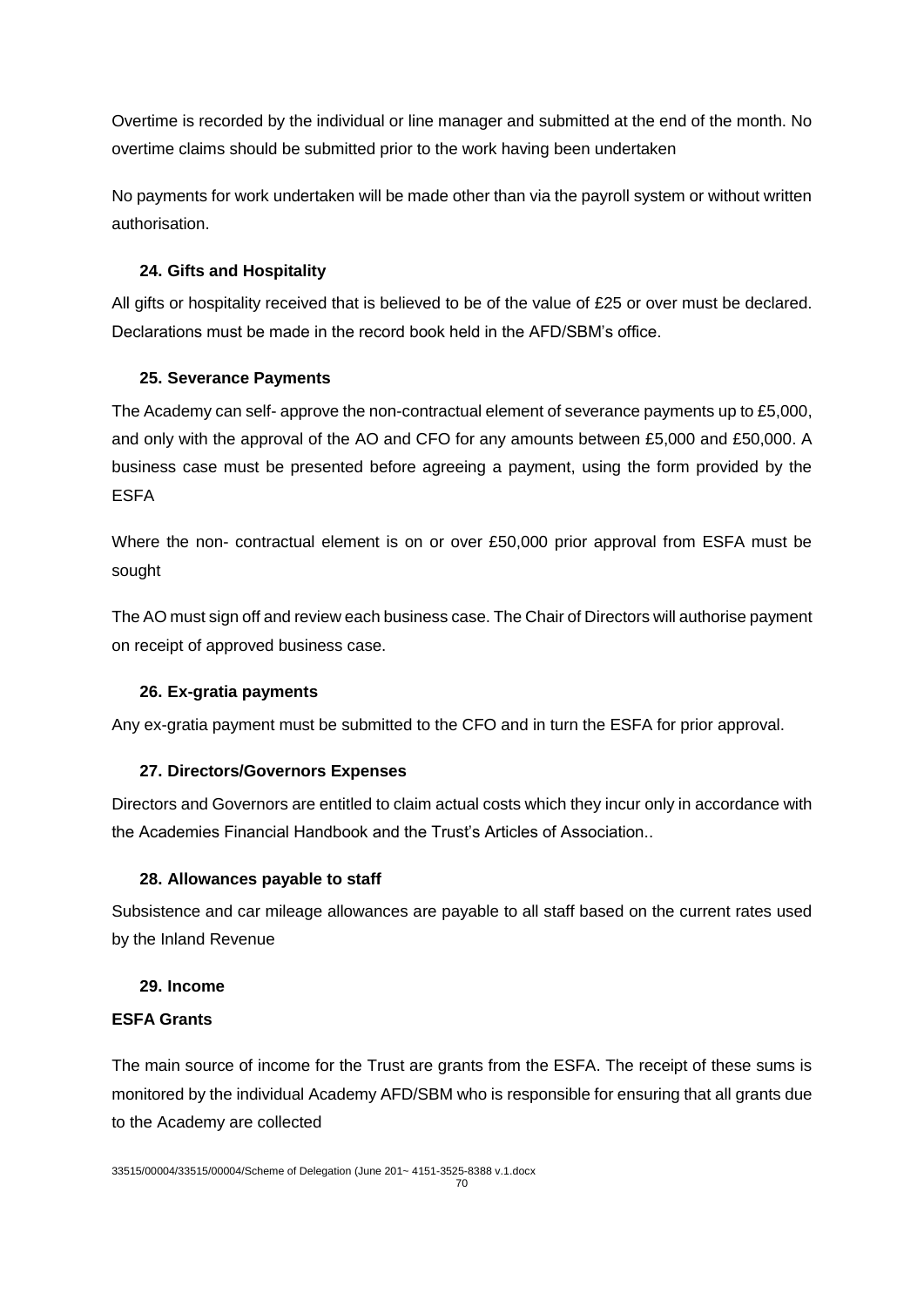### **Other Grants**

The receipt of these sums is monitored directly by AFD/SBM who is responsible for ensuring that all grants due to the Academy are collected

### **Other Income**

All monies should be paid directly to the finance office with receipts being issued for cash payments made.

All cash and cheques will be properly accounted for and banked promptly. Payments are not to be made from income received prior to banking.

The AFD/SBM is responsible for maintaining of records for lettings, taking all bookings and ensuring that all hirers have adequate insurance this may be delegated to the site manager, with adequate checks in place.

The finance department will raise the relevant invoices and be responsible for collecting any monies owed.

Personal cheques will not be cashed from money received or due to the Academy or Trust.

#### **30. Bad Debts**

If a debt remains unrecoverable after 6 months or it becomes clear that the debt will not be repaid the headteacher is able to write off debts up to £500 debts over £500 must be referred to the CFO & the LGC.

#### **31. Insurance**

The Trust reviews the insurance arrangements or risk protection cover annually. The Trust Board will ensure there is adequate cover in place.

The Trust may utilise the Risk Protection Arrangement if appropriate. The cover is expected to reflect the Diocesan ownership of the buildings and therefore the potential loss to the Diocesan Trustees in the event of damage or loss.

### **32. Academy Buildings**

The Diocesan Trustee retains ownership of all buildings and the land upon which the buildings are erected land (except where such is held by a Religious Order) and the Trust is responsible for their maintenance and upkeep.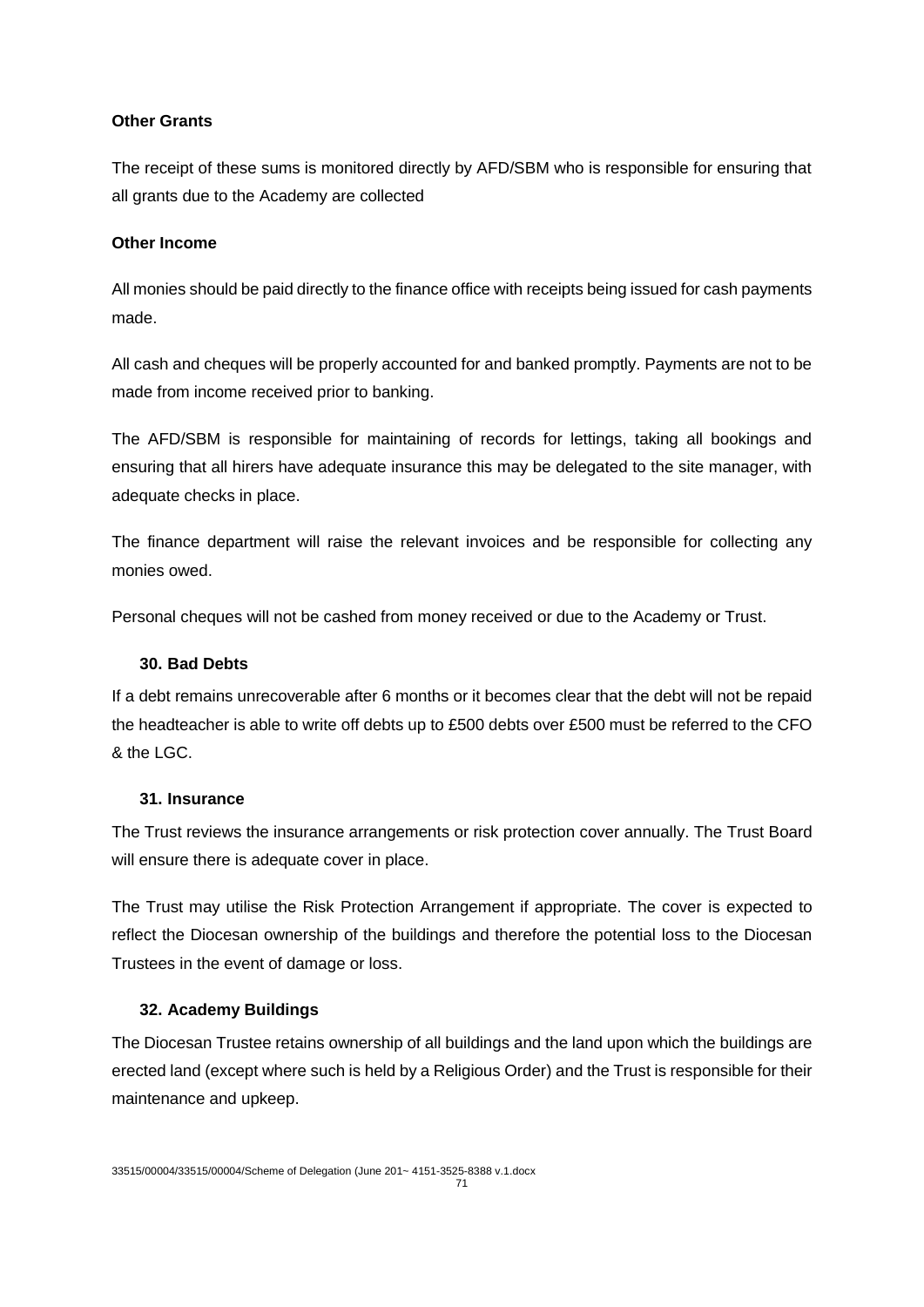#### **33. Tendering**

# **All capital projects in excess of £15,000 must be approved by the Trust Board before the tender process is started.**

All contracts for tendering over £10,000 must be approved by the LGC in advance.

All contracts for tendering over £15,000 must be approved by LGC & CFO in advance.

All contracts for tendering over £25,000 must be approved by the Trust Board in advance.

All tenders will be submitted to the Academy in specially marked envelopes.

All tenders submitted should be opened by the AFD/SBM at the same time and the tender details recorded.

Tenders under £14,999 will be opened by the AFD/SBM in the presence of the Headteacher or a senior leader within the Academy.

Tenders over £15,000 will be opened by the AFD/SBM in front of a non-staff LGC Governor & the CFO.

Tenders over £25,000 will be opened by the AFD/SBM in front of a Director & the CFO.

No contractor will be allowed to amend the tender after the date and time fixed for the receipt of tenders. However, if genuine and obvious errors are found in tenders, contractors will be allowed to withdraw, confirm or amend the tender as appropriate. Contractors may be requested to provide clarification of their tenders and to respond to any changes or clarification of requirements by the Trust/Academy.

The accepted tender should be the one that is economically most advantageous and provide value for money to the Academy/Trust. All parties are then informed of the decision.

#### **34. Assets**

An Asset register must be kept on of all items purchased with a value of £5,000 or over. These will be capitalised, permanently marked and entered in the financial asset register.

A physical check must be undertaken at least once a year to ensure that the actual equipment and property of the Trust matches the Asset Register.

Any assets that need to be disposed of valued at £1,000 or more at the time of disposal will be subject to agreement of the LGC & CFO.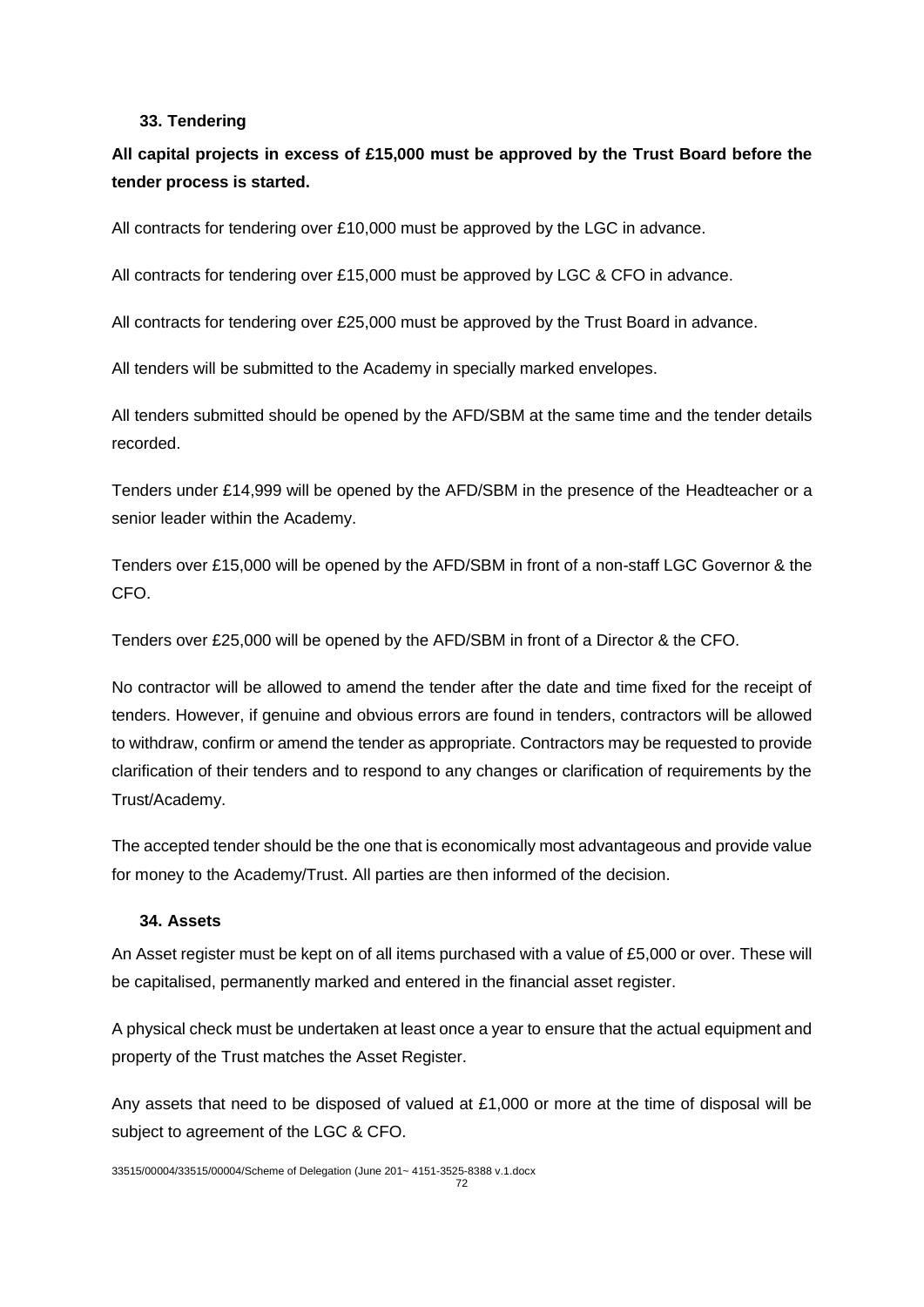The date of disposal and any receipts obtained for such disposal must be recorded in the Asset Register.

# *Note: Financial records must be retained for six years plus the current.*

# **Appendix 1a - Delegation limits at Primary Academies**

| <b>Expenditure Limits</b>           |                             |
|-------------------------------------|-----------------------------|
| Headteacher                         | £10,000 (excludes payroll)  |
| Caretaker (in an emergency<br>only) | £1,000                      |
| <b>Local Governing Committee</b>    | between £10,001 and £20.000 |
| <b>Trust Board</b>                  | Over £20,000                |

# **Charge Card Limits**

| Position                       | Limit      |
|--------------------------------|------------|
| Headteacher                    | <b>TBA</b> |
| <b>School Business Manager</b> |            |
| Site Manager                   |            |
| <b>Site Assistant</b>          |            |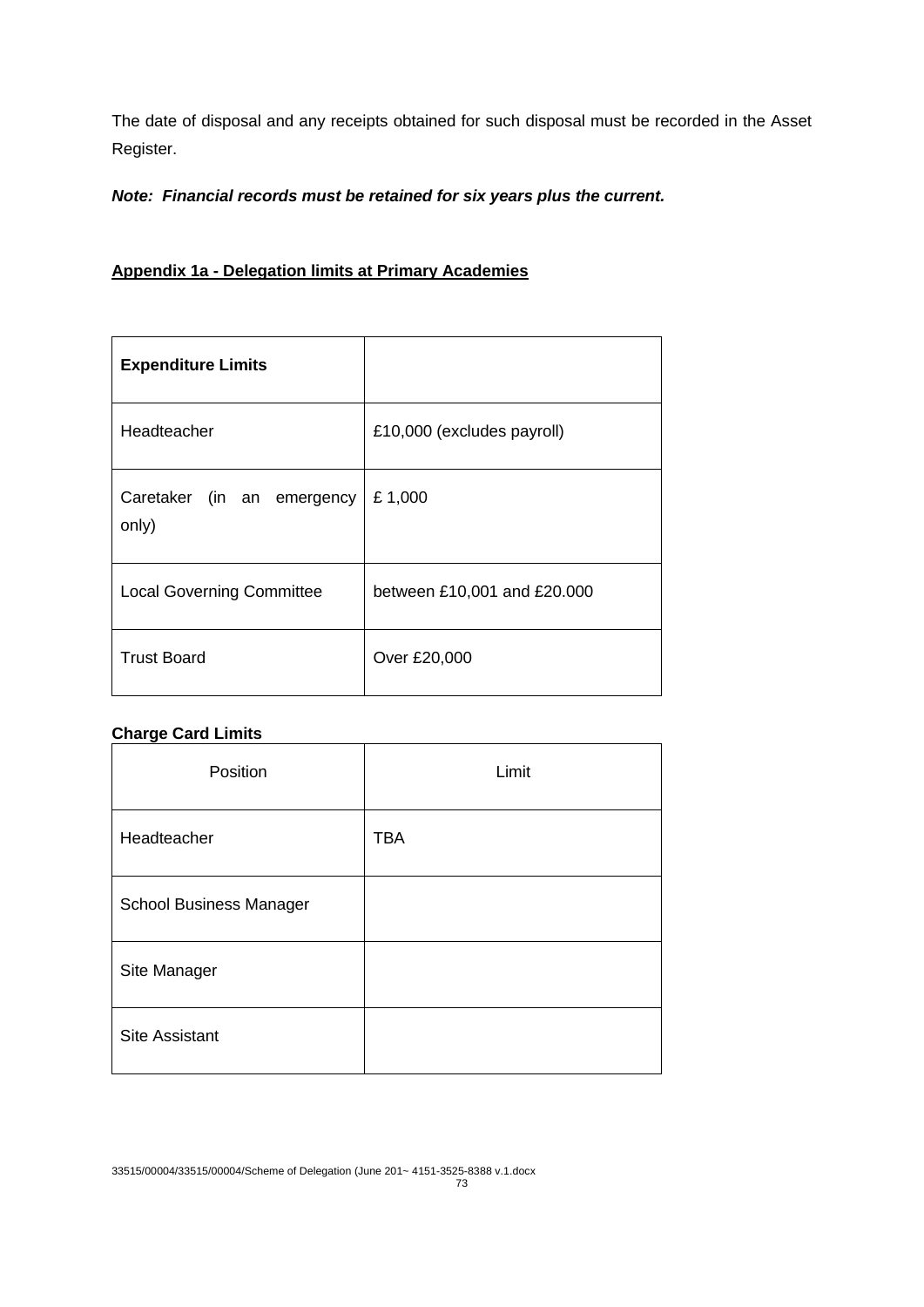| <b>Virement Limits</b>          |                                                  |
|---------------------------------|--------------------------------------------------|
| Headteacher                     | (excludes<br>£6,000<br>employees)                |
| Governing<br>Local<br>Committee | £6,001 and £20,000                               |
| <b>Trust</b><br><b>Board</b>    | Over<br>£20,000                                  |
|                                 |                                                  |
| Writing off bad debts           | All require approval of Chief Finance<br>Officer |
|                                 |                                                  |

| Disposal of Stocks, Stores<br><b>Equipment</b><br><b>Surplus</b><br>and<br><b>Materials</b> |                            |
|---------------------------------------------------------------------------------------------|----------------------------|
| Headteacher                                                                                 | Up to £1,000               |
| <b>Local Governing Committee</b>                                                            | Between £1,001 and £10,000 |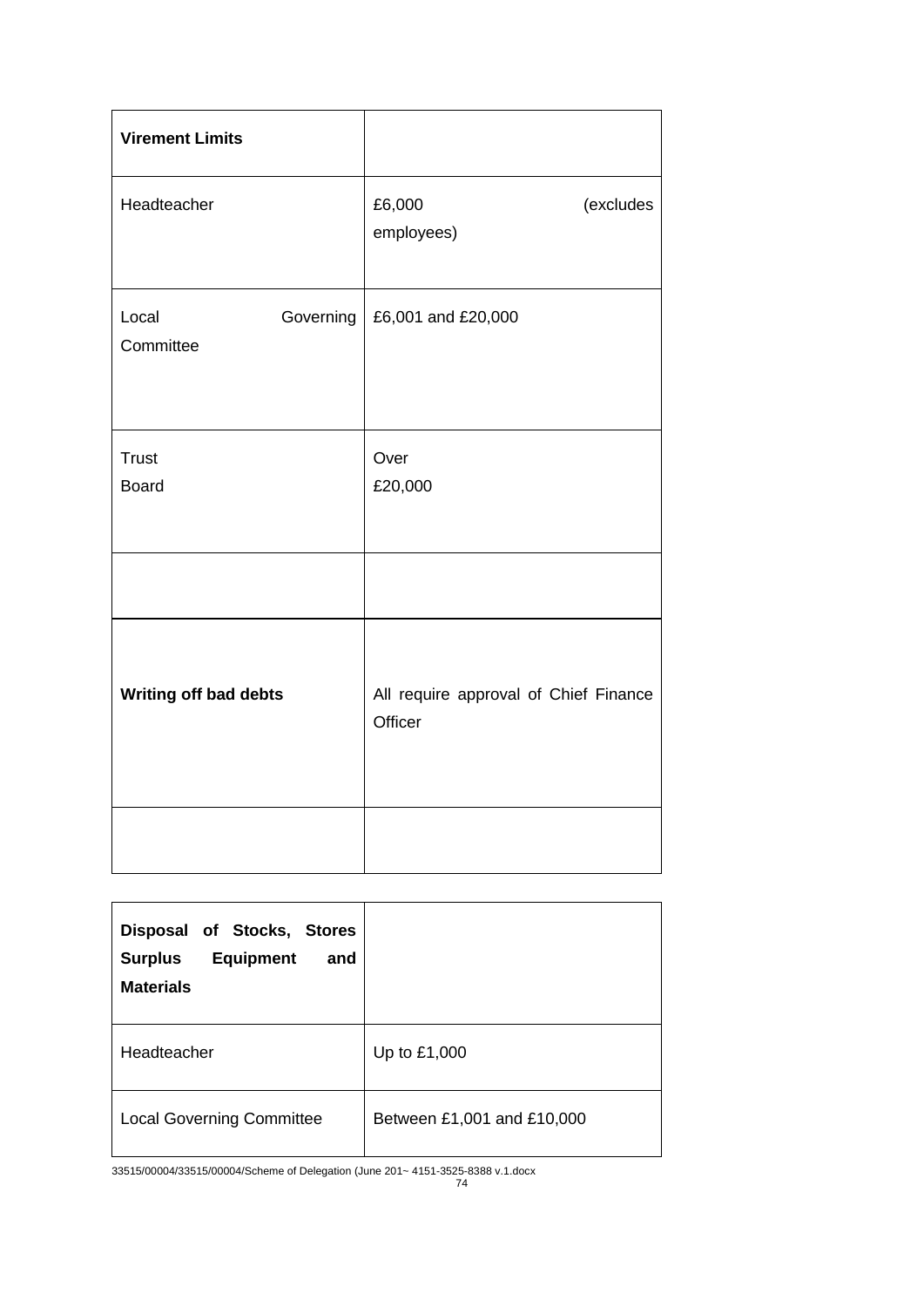| <b>Trust Board</b> | In excess of £10,000 |
|--------------------|----------------------|
|                    |                      |

| <b>Ordering Procedures</b>                      |                                                                 |
|-------------------------------------------------|-----------------------------------------------------------------|
| Minor' Contracts up to £10,000                  | Two or more verbal or written quotes to<br>obtain 'best value'. |
| Medium' Contracts between                       | Three written quotes.                                           |
| £10,001 to £15,000                              |                                                                 |
|                                                 |                                                                 |
| Major' Contracts Threshold (a) £15,001 and over | Tender document                                                 |
|                                                 | Tendering procedure, to be approved by<br>AO & CFO              |

| <b>Mileage Allowance</b>    | HM Revenue & Customs approved rate                |
|-----------------------------|---------------------------------------------------|
| <b>Safe Cash Held Limit</b> | £1,500 Cash                                       |
| <b>Petty Cash Imprest</b>   | £250<br>(£50 per item in any week per individual) |
|                             |                                                   |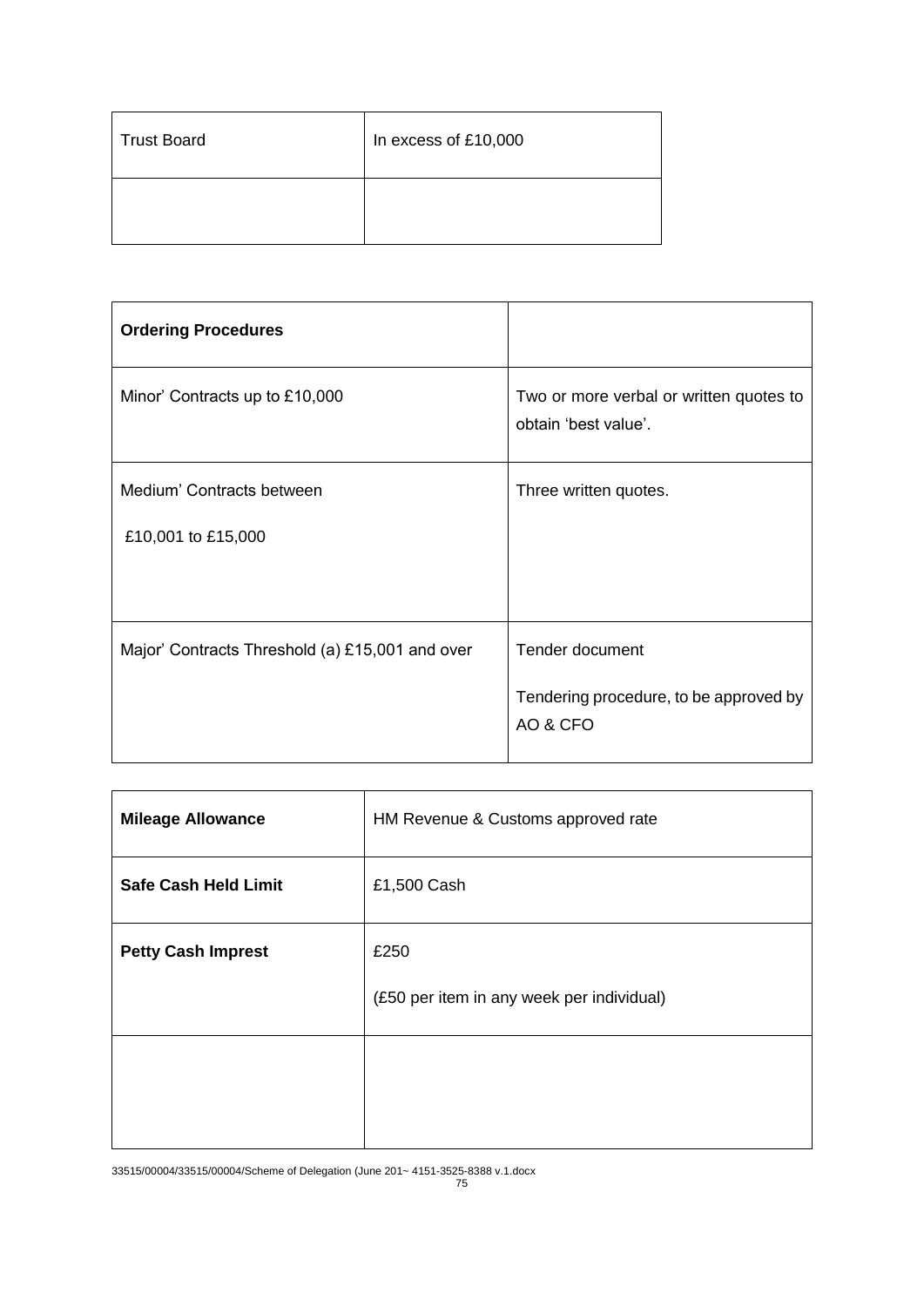# **Appendix 2a - Delegation limits at Secondary Academies**

| <b>Expenditure Limits</b>           |                              |
|-------------------------------------|------------------------------|
| Headteacher                         | £15,000 (excludes Employees) |
| Director of Finance                 | up to £10,000 Secondary only |
| <b>Finance Supervisor</b>           | up to £2,000                 |
| Caretaker (in an emergency<br>only) | £1,000                       |
| <b>Local Governing Committee</b>    | between £15,001 and £20.000  |
| <b>Trust Board</b>                  | Over £20,000                 |
|                                     |                              |

# Charge Card Limits

| Position                         | Limit   |
|----------------------------------|---------|
| Headteacher                      | £10,000 |
| Director of Finance & Operations | £10,000 |
| <b>Finance Supervisor</b>        | £5,000  |
| Site Manager                     | £500    |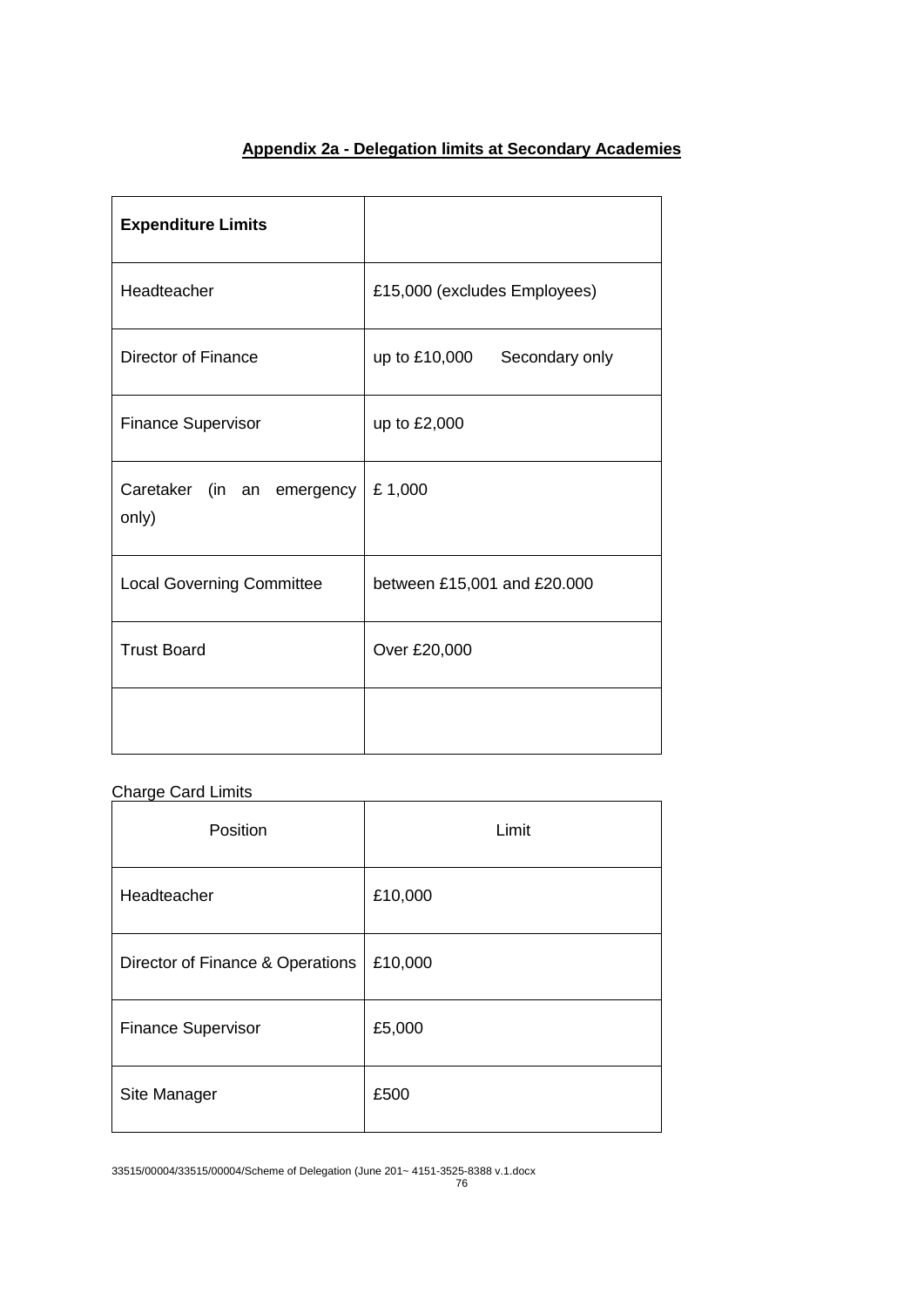| <b>Site Assistant</b>   | £500 |
|-------------------------|------|
| Site Assistant / Driver | £500 |

| <b>Virement Limits</b>          |                                                  |
|---------------------------------|--------------------------------------------------|
| Headteacher                     | £6,000<br>(excludes<br>employees)                |
| Governing<br>Local<br>Committee | £6,001 and £20,000                               |
| <b>Trust</b><br><b>Board</b>    | Over<br>£20,000                                  |
|                                 |                                                  |
| Writing off bad debts           | All require approval of Chief Finance<br>Officer |
|                                 |                                                  |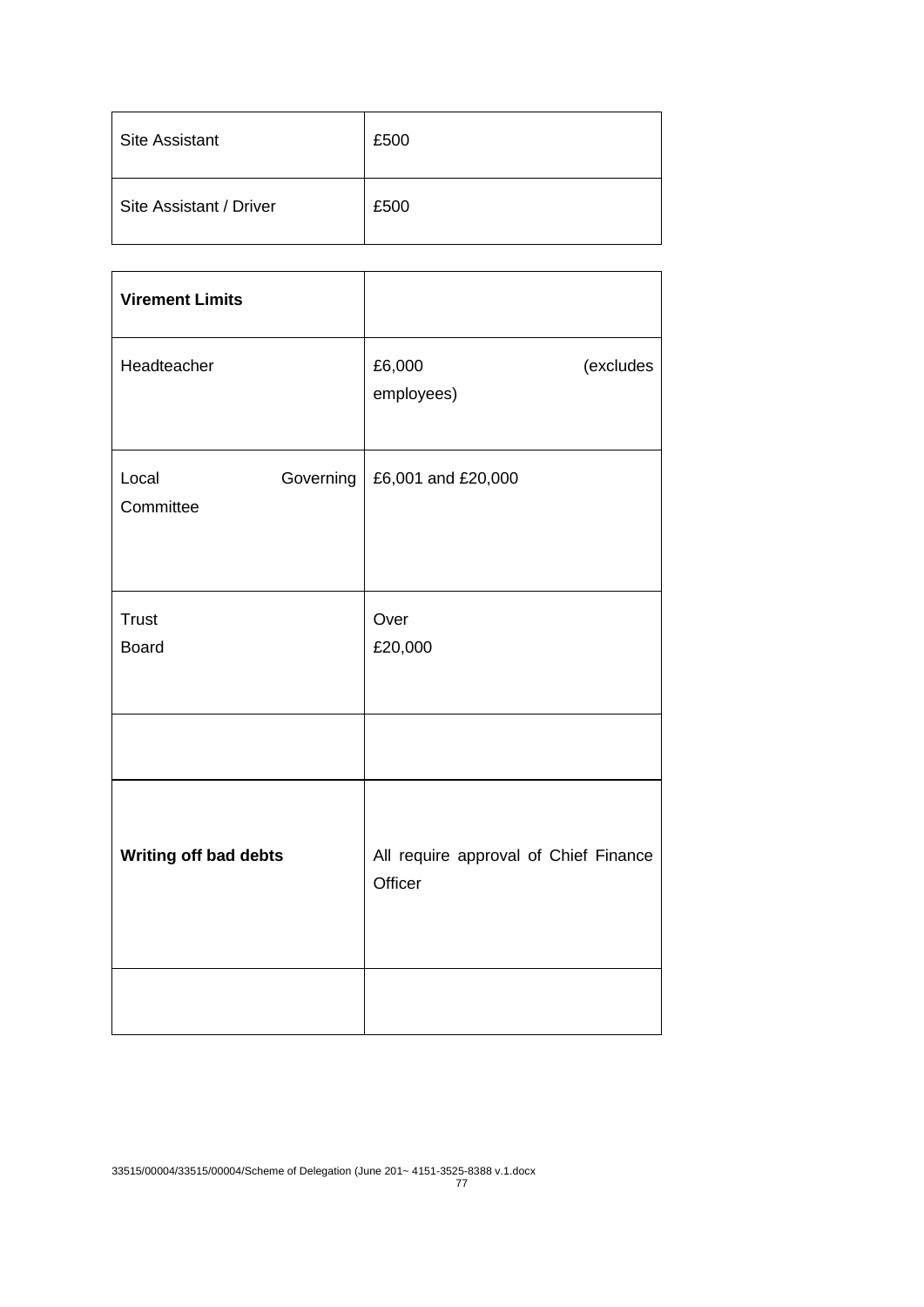| Disposal of Stocks, Stores<br><b>Surplus</b> Equipment<br>and<br><b>Materials</b> |                            |
|-----------------------------------------------------------------------------------|----------------------------|
| Headteacher                                                                       | Up to £1,000               |
| <b>Local Governing Committee</b>                                                  | Between £1,001 and £10,000 |
| <b>Trust Board</b>                                                                | In excess of £10,000       |
|                                                                                   |                            |

| HM Revenue & Customs approved rate                |
|---------------------------------------------------|
| £1,500 Cash                                       |
| £250<br>(£50 per item in any week per individual) |
|                                                   |

| <b>Ordering Procedures</b>    |                                                                 |
|-------------------------------|-----------------------------------------------------------------|
| Minor Contracts up to £10,000 | Two or more verbal or written quotes to<br>obtain 'best value'. |
| Medium' Contracts between     | Three written quotes.                                           |
| £10,001 to £15,000            |                                                                 |
|                               |                                                                 |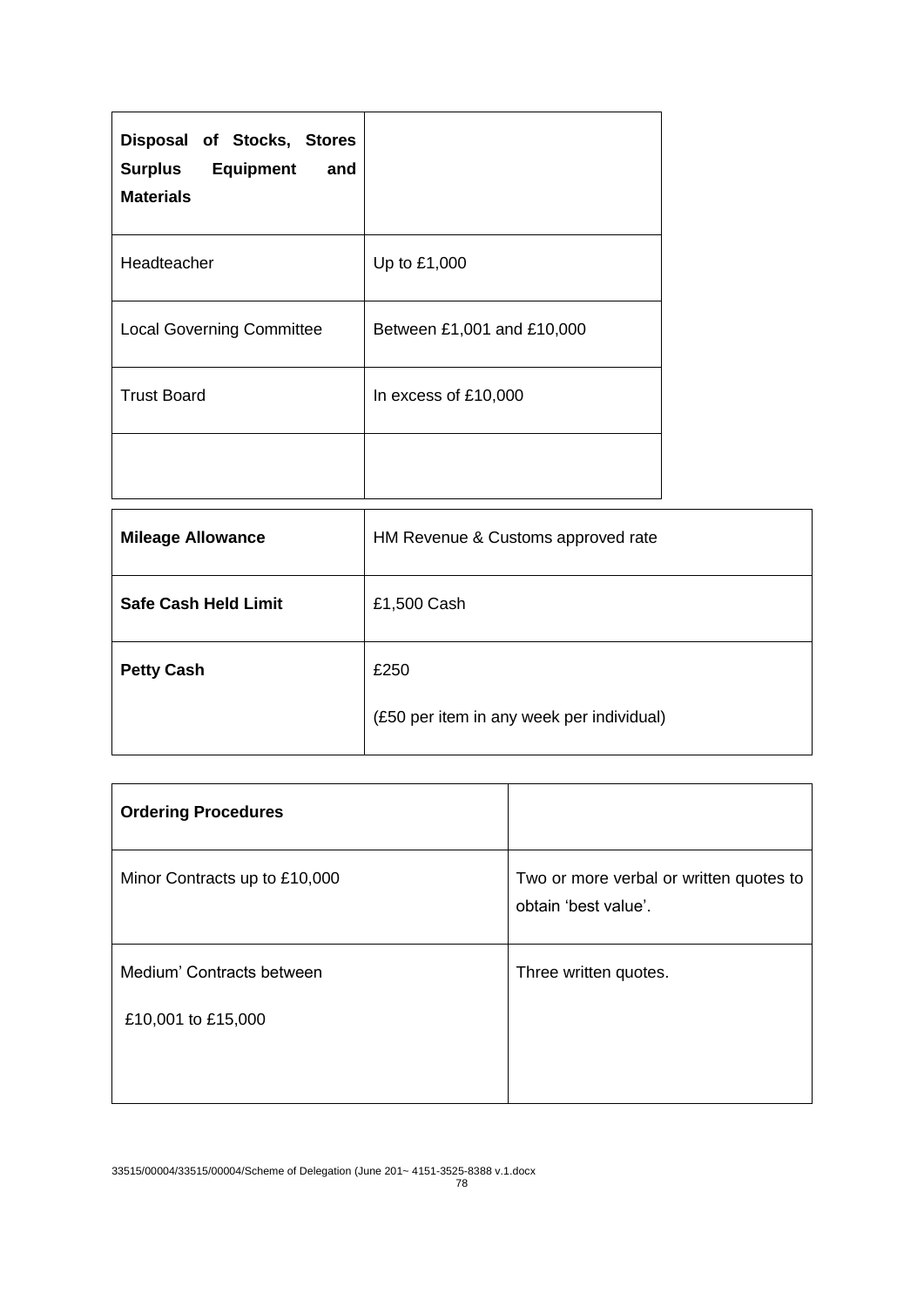| Major' Contract Threshold (a) £15,001 and over | Tender document                                    |
|------------------------------------------------|----------------------------------------------------|
|                                                | Tendering procedure, to be approved by<br>AO & CFO |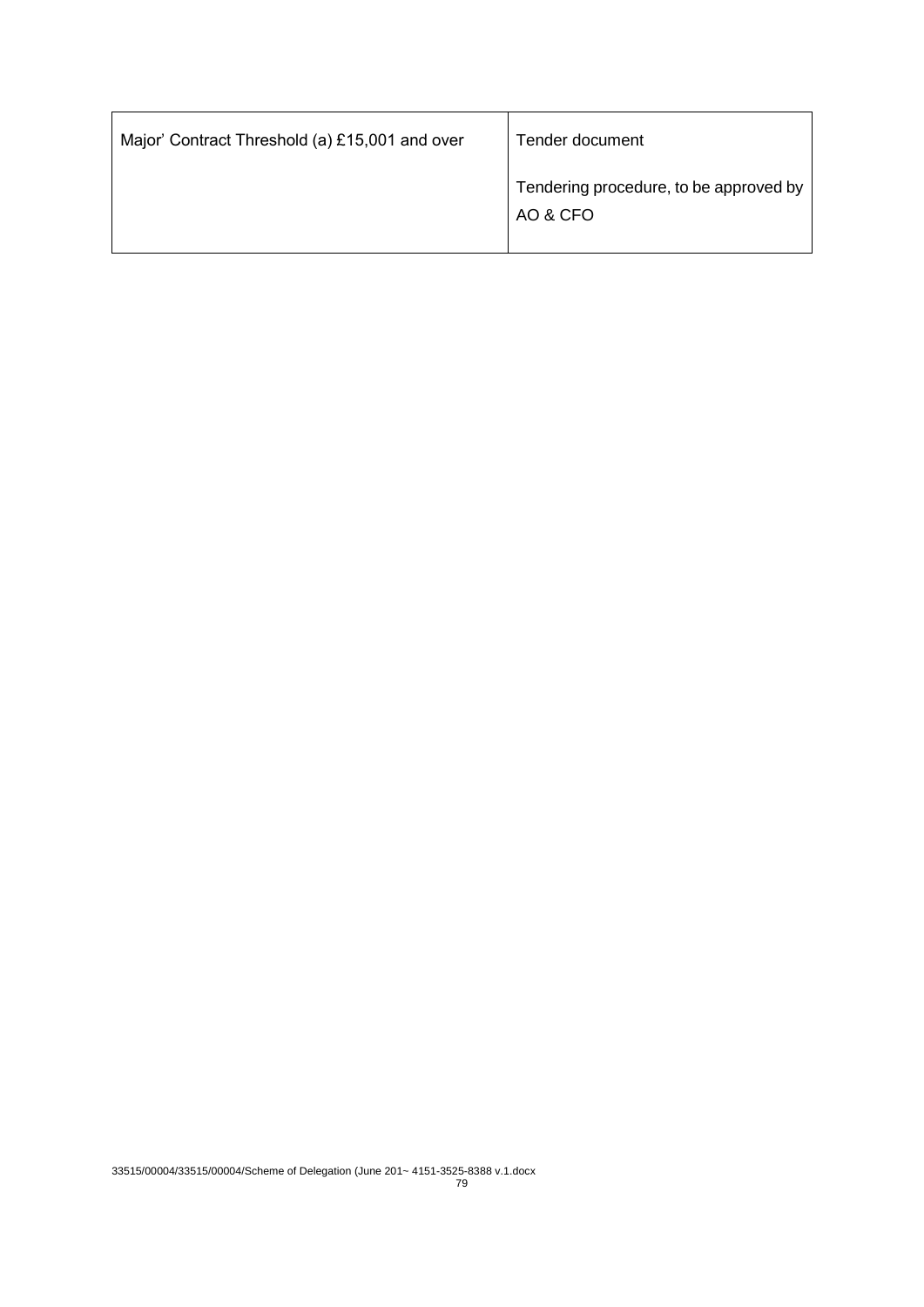#### **APPENDIX 3**

# **LEADERSHIP AND GOVERNANCE DECISION PLANNER**

This decision planner is designed to work in conjunction with the formal Scheme of Delegation adopted by the Trust. It provides a quick reference guide to how some of the important decisions within the Trust are to be made. Any discrepancies between this document and the Scheme of Delegation shall be construed in favour of the Scheme of Delegation, which will take precedence. The different levels of delegated power are listed below but it should be noted that not every task requires all levels of delegated power to be defined:

- Approve (App)
- Propose (Pro)
- Develop (Dev)
- Monitor (Mon)
- Consulted (Con)
- Implement (Imp)

The governance and management layers within the Trust are identified as follows:

- 1. Trust Members ( the "**Members**")
- 2. Trust Board of Directors (the "**Board**")
- 3. Local Governing Committee (the "**LGB**")
- 4. Trust Accounting Officer (or designated member of the Leadership Group) ("**AO**")
- 5. Headteacher/Headteacher/Head of School ("**HT**")

|      | <b>Task</b>                                          | <b>Members</b> | <b>Board</b> | <b>LGB</b>                  |                             | <b>AO</b> | <b>HT</b> |
|------|------------------------------------------------------|----------------|--------------|-----------------------------|-----------------------------|-----------|-----------|
|      |                                                      |                |              | <b>Effective</b><br>Academy | <b>Supported</b><br>Academy |           |           |
| . .  | <b>Governance and Vision</b>                         |                |              |                             |                             |           |           |
| 1.1. | Approve any changes to Trust Articles of Association | App            | Pro          |                             |                             |           |           |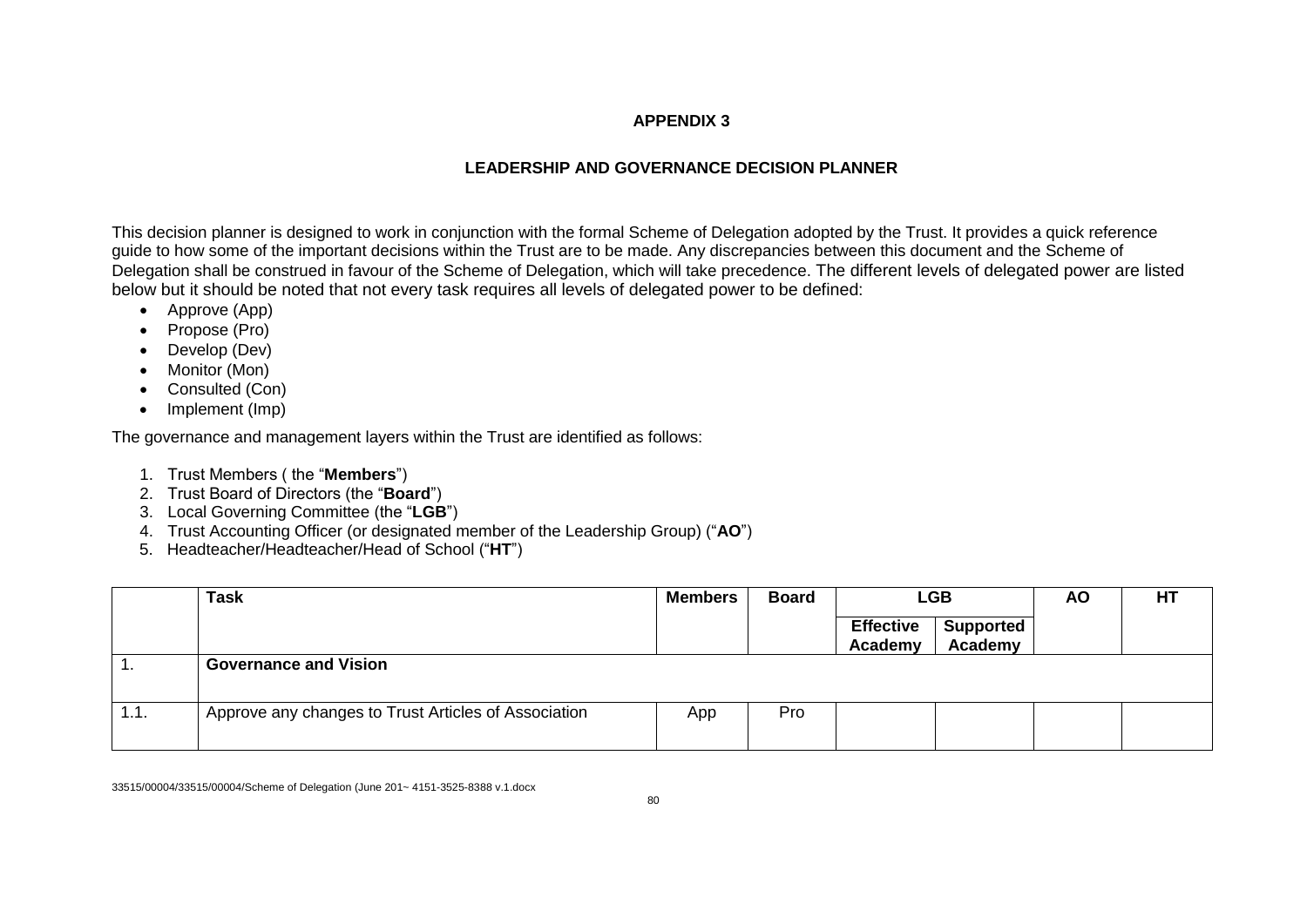|       | <b>Task</b>                                                 | <b>Members</b> | <b>LGB</b><br><b>Board</b> |                             |                             |         | HT  |
|-------|-------------------------------------------------------------|----------------|----------------------------|-----------------------------|-----------------------------|---------|-----|
|       |                                                             |                |                            | <b>Effective</b><br>Academy | <b>Supported</b><br>Academy |         |     |
| 1.2.  | Approve any changes to Trust Scheme of Delegation           | Con            | App                        | Imp                         | <b>Imp</b>                  | Dev/Pro | Imp |
| 1.3.  | Establish or merge Local Governing Committees               | Con            | App                        |                             |                             | Pro     | Con |
| 1.4.  | Establish Trust Committees and determine terms of reference |                | App                        |                             |                             | Pro     |     |
| 1.5.  | Establish LGB Committees (if required)                      |                | Mon                        | App                         | App                         | Con     | Imp |
| 1.6.  | Appoint Chair of Trust Board                                | App            | App                        |                             |                             |         |     |
| 1.7.  | <b>Appoint Trust Board</b>                                  | App            | Pro                        |                             |                             |         |     |
| 1.8.  | <b>Remove Trust Board</b>                                   | App            |                            |                             |                             |         |     |
| 1.9.  | Appoint Chair of LGB                                        | App            | Con                        | Pro                         | Con                         | Con     |     |
| 1.10. | Remove Chair of LGB                                         | App            | Con                        | Con                         | Con                         | Con     |     |
| 1.11. | Appoint LGB members                                         | App            | Con                        | Pro                         | Pro                         | Con     | Con |
| 1.12. | Remove LAB members                                          | App            | Pro/Con                    | Pro                         | Con                         | Con     | Con |
| 1.13. | Appoint (and remove) Clerk to Trust Board                   |                | App                        |                             |                             | Pro     |     |
|       |                                                             |                |                            |                             |                             |         |     |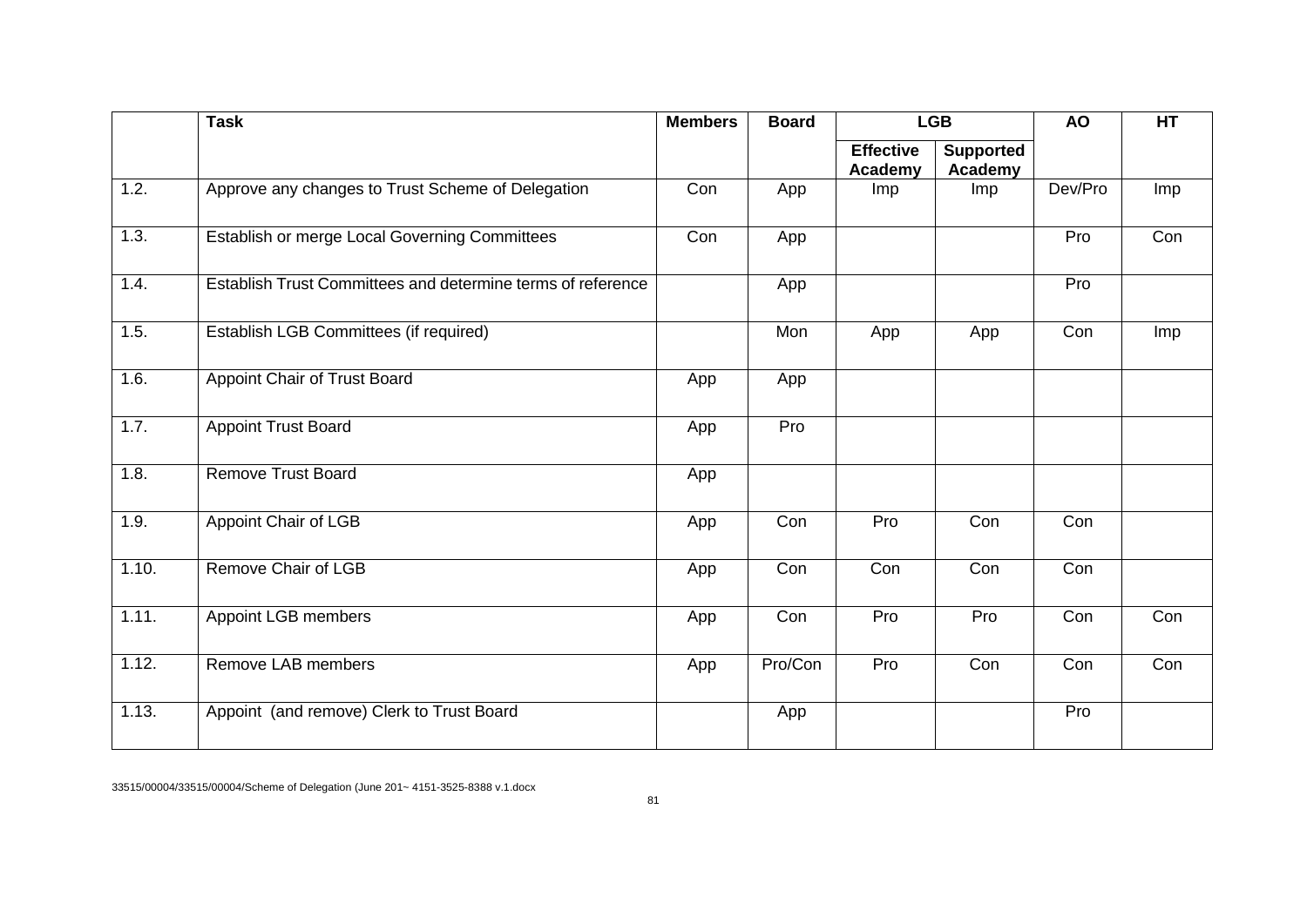|                  | <b>Task</b>                                              | <b>Members</b> | <b>Board</b> | <b>LGB</b>                  |                             | <b>AO</b> | HT  |
|------------------|----------------------------------------------------------|----------------|--------------|-----------------------------|-----------------------------|-----------|-----|
|                  |                                                          |                |              | <b>Effective</b><br>Academy | <b>Supported</b><br>Academy |           |     |
| 1.14.            | Appoint (and remove) Clerk to LGB                        |                | Mon          | App                         | App                         | Pro       |     |
| 1.15.            | Trustee skills audit and governance reviews              | Con            | App          |                             |                             | Imp       |     |
| 1.16.            | Governor skills audit                                    |                | Mon/App      | App                         | Con                         | Mon       | Imp |
| 1.17.            | Approve Directors Expenses Policy                        |                | App          |                             |                             | Imp       |     |
| 1.18.            | Manage Conflicts of Interest                             |                | App          |                             |                             |           |     |
| $\overline{2}$ . | <b>Finance</b>                                           |                |              |                             |                             |           |     |
| 2.1.             | Trust & Academy Financial Regulations and Procedures     |                | App          | Imp                         | Imp                         | Dev/Pro   | Con |
| 2.2.             | <b>Appoint Trust auditors</b>                            |                | App          |                             |                             | Imp       |     |
| 2.3.             | Approve Trust Budget                                     | Mon            | App          |                             |                             | Dev/Pro   | Con |
| 2.4.             | <b>Trust Annual Accounts</b>                             | Mon            | App          |                             |                             | Imp       |     |
| 2.5.             | <b>Annual Report</b>                                     | Mon            | App          |                             |                             | Con       | Con |
| 2.6.             | Undertake financial efficiency review (across the Trust) | Mon            | Mon          |                             |                             | Imp       |     |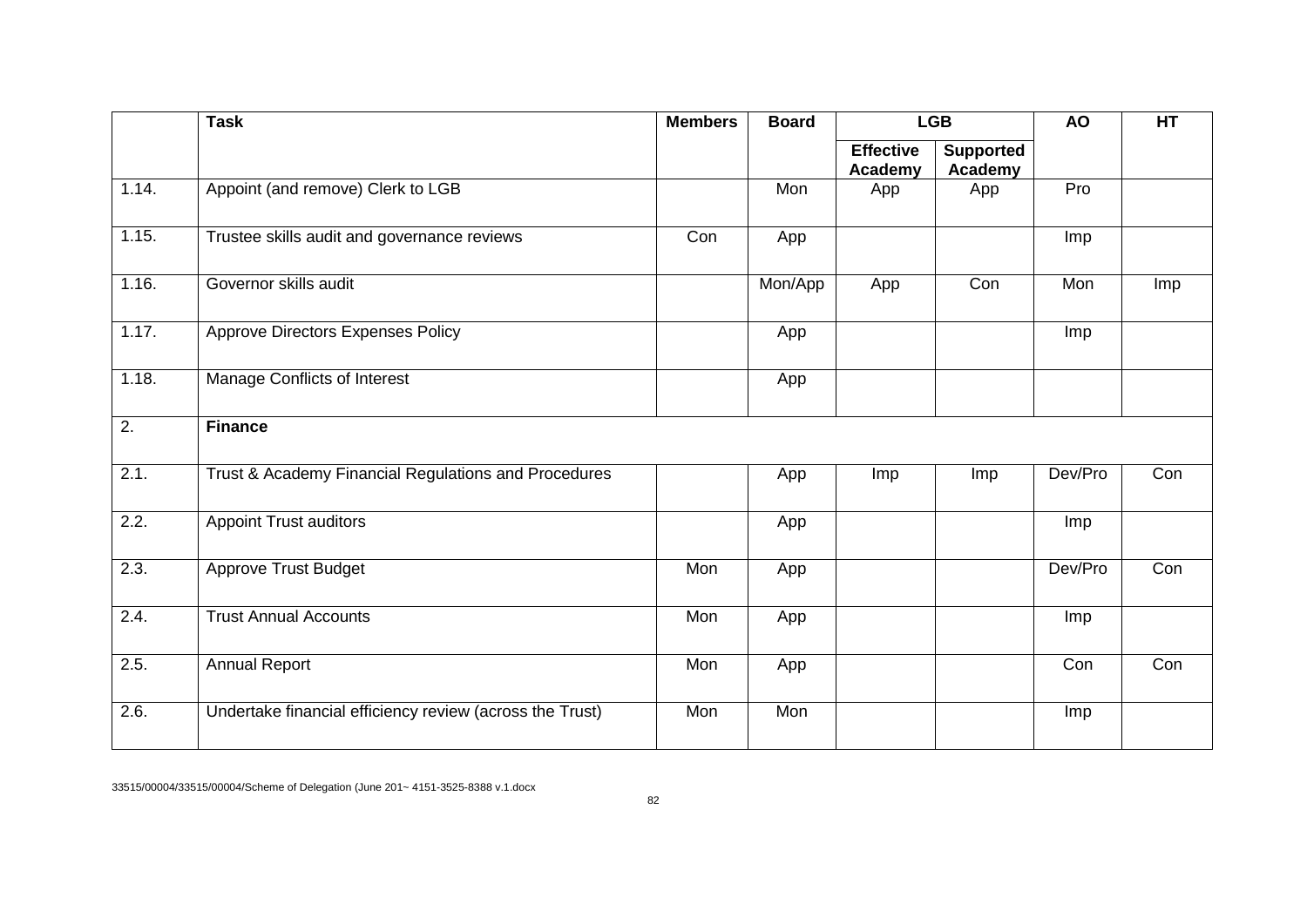|                    | <b>Task</b>                                                | <b>Members</b> | <b>Board</b> | <b>LGB</b>                  |                             | <b>AO</b>  | HT      |
|--------------------|------------------------------------------------------------|----------------|--------------|-----------------------------|-----------------------------|------------|---------|
|                    |                                                            |                |              | <b>Effective</b><br>Academy | <b>Supported</b><br>Academy |            |         |
| 2.7.               | Undertake financial efficiency review (within the Academy) |                | Mon          | Mon                         | Mon                         | Con        | Imp     |
| 2.8.               | Compile and review Trust Risk Register                     |                | App          |                             |                             | Imp        | Con     |
| 2.9.               | Trust Academies Accounts Returns to EFA                    |                | App          |                             |                             | <b>Imp</b> |         |
| 2.10.              | Response to Auditor's Management Letter                    |                | App          |                             |                             | <b>Imp</b> |         |
| 2.11.              | Academy Budget Plan                                        | Mon            | Mon/App      | App                         | Pro                         | Mon        | Dev/Pro |
| 2.12.              | Academy Accounts Return to EFA                             |                | Mon/App      | App                         | Pro                         | Mon        | Imp     |
| 3.                 | <b>Strategy, Performance and Expansion</b>                 |                |              |                             |                             |            |         |
| 3.1.               | <b>Trust Strategic Plan</b>                                | Mon            | App          | Con                         | Con                         | Dev/Pro    | Con/Imp |
| $\overline{3.2}$ . | New, converter or sponsored academies joining MAT          | App            | App          |                             |                             | Pro/Imp    |         |
| 3.3.               | Academy expansion and/or change in age                     | Con            | App          | Pro                         | Pro                         | Pro/Imp    | Pro/Imp |
| 3.4.               | Determine overall effectiveness of Academy                 |                | App          |                             |                             | Pro        |         |
| 3.5.               | <b>Academy Performance Targets</b>                         |                | Mon/App      | App                         | Con                         | Pro/Con    | Pro/Con |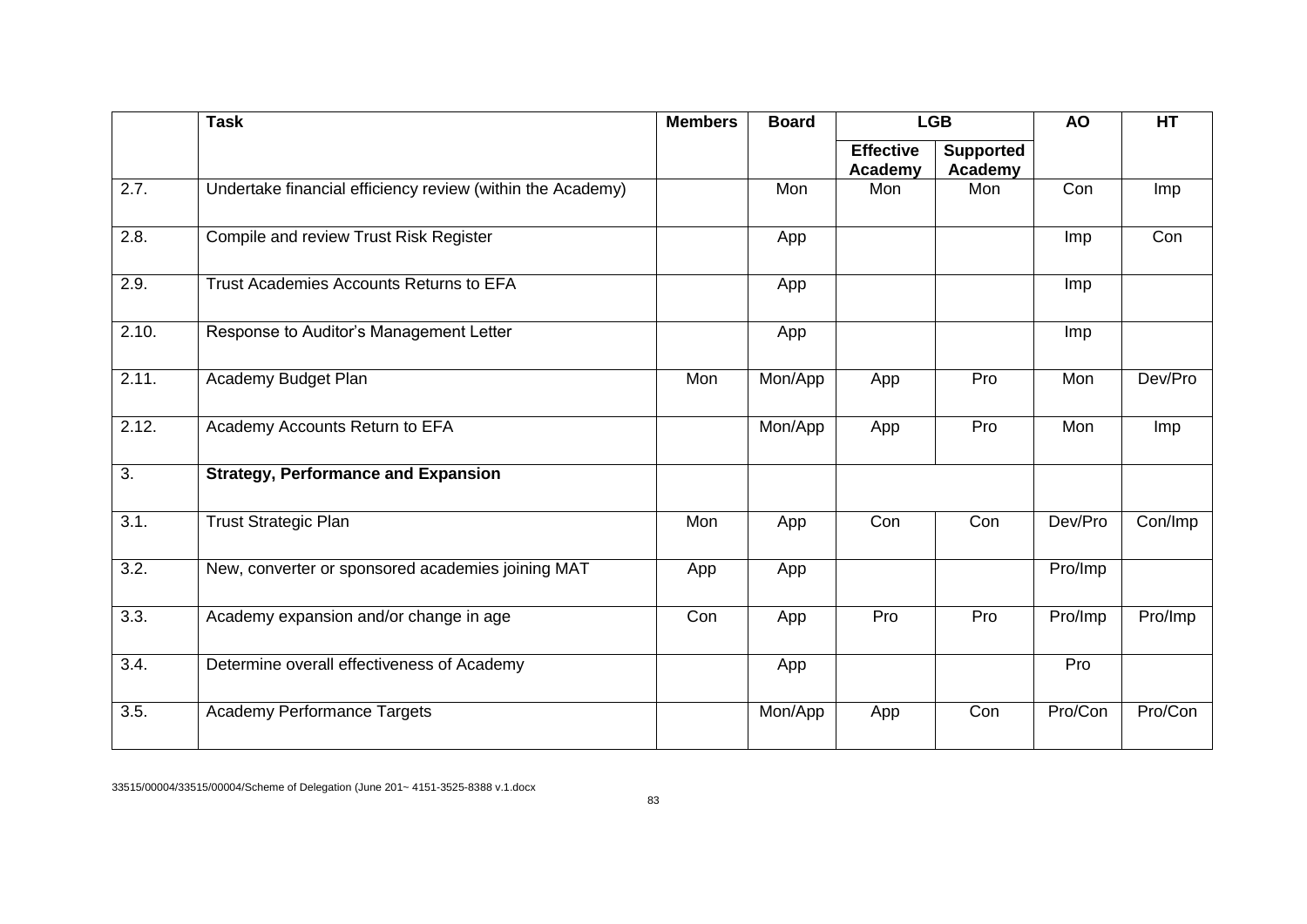|                    | <b>Task</b>                                    | <b>Members</b> | <b>Board</b> |                             | <b>LGB</b>                  | <b>AO</b> | HT      |
|--------------------|------------------------------------------------|----------------|--------------|-----------------------------|-----------------------------|-----------|---------|
|                    |                                                |                |              | <b>Effective</b><br>Academy | <b>Supported</b><br>Academy |           |         |
| $\overline{3.6}$ . | Academy Development Plan                       |                | Mon/App      | App                         | Con                         | Pro/Con   | Pro/Imp |
| $\overline{3.7}$ . | Academy Action Plan/School Improvement Plan    |                | Mon/App      | App                         | Con                         | Pro/Con   | Pro/Imp |
| 3.8.               | Intervention/Establish Interim Executive Board | App            | Pro/App      |                             |                             | Pro/Imp   | Con     |
| 3.9.               | <b>EYFS Policy</b>                             |                | Mon          | App                         | App                         | Con       | Pro/Imp |
| 3.10.              | EYFS Plan & Quality of Provision               |                | Mon          | App                         | App                         | Con       | Pro/Imp |
| 3.11.              | <b>SEN Policy</b>                              |                | Mon          | App                         | App                         | Con       | Pro/Imp |
| 3.12.              | SEN Plan & Quality of Provision                |                | Mon          | App                         | App                         | Con       | Pro/Imp |
| 3.13.              | <b>Teaching &amp; Learning Policy</b>          |                | Mon          | App                         | App                         | Con       | Pro/Imp |
| 3.14.              | <b>Curriculum Policy</b>                       |                | Mon          | App                         | App                         | Con       | Pro/Imp |
| 3.15.              | Sex Education policy                           |                | Mon          | App                         | App                         | Con       | Pro/Imp |
| 3.16.              | <b>Religious Education policy</b>              | App            | Pro          | Con                         | Con                         | Con       | Pro/Imp |
| 4.                 | <b>Staffing</b>                                |                |              |                             |                             |           |         |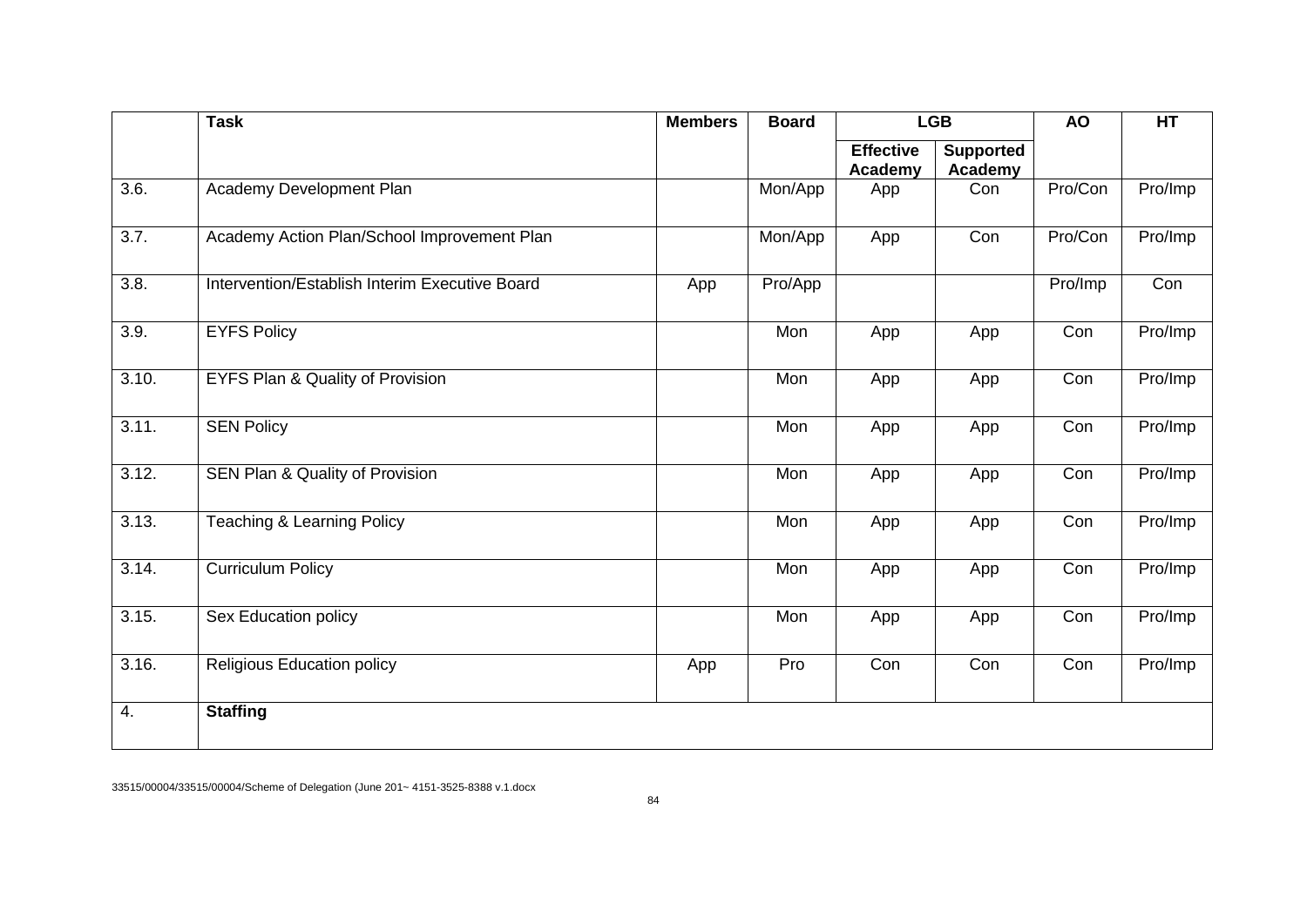|       | <b>Task</b>                                                                                             | <b>Members</b> | <b>Board</b> |                             | <b>LGB</b>                  | <b>AO</b> | <b>HT</b> |
|-------|---------------------------------------------------------------------------------------------------------|----------------|--------------|-----------------------------|-----------------------------|-----------|-----------|
|       |                                                                                                         |                |              | <b>Effective</b><br>Academy | <b>Supported</b><br>Academy |           |           |
| 4.1.  | Determine Trust executive staff structure and grades                                                    | Mon            | App          |                             |                             | Pro/Imp   |           |
| 4.2.  | Determine Academy staff structure and grades                                                            |                | Mon/App      | App                         | Con                         | Con/Pro   | Pro/Imp   |
| 4.3.  | AO appointment                                                                                          | Con            | Imp          |                             |                             |           |           |
| 4.4.  | <b>Executive Team appointments</b>                                                                      |                | Mon          |                             |                             | App       |           |
| 4.5.  | Executive<br>Headteacher/Headteacher/Head<br>$\sigma$<br>Academy<br>School appointments                 | Con            | Mon/App      | App                         | Con                         | Con/Pro   |           |
| 4.6.  | Academy teaching and support staff appointments                                                         |                | Mon          | Con                         | Con                         | Con       | App       |
| 4.7.  | Performance management of AO                                                                            | Mon            | Imp          |                             |                             |           |           |
| 4.8.  | $\overline{of}$<br>Performance<br>Management<br>Executive<br>Headteacher/Headteacher/Head of School/SLT | Mon            | Mon/App      | App                         | Con                         | Con/Pro   |           |
| 4.9.  | Team/Executive<br>of<br>AO/Executive<br>Suspension<br>Headteacher/Headteacher/Head of School            | Mon            | App          | Con                         | Con                         | Pro       |           |
| 4.10. | AO/Executive<br>Team/Executive<br>Dismissal<br>of<br>Headteacher/Headteacher/Head of School             | Con            | App          | Con                         | Con                         | Pro       |           |
| 4.11. | Suspension and dismissal of other teaching and support staff                                            |                | Mon          | Mon                         | Mon                         | Con       | App       |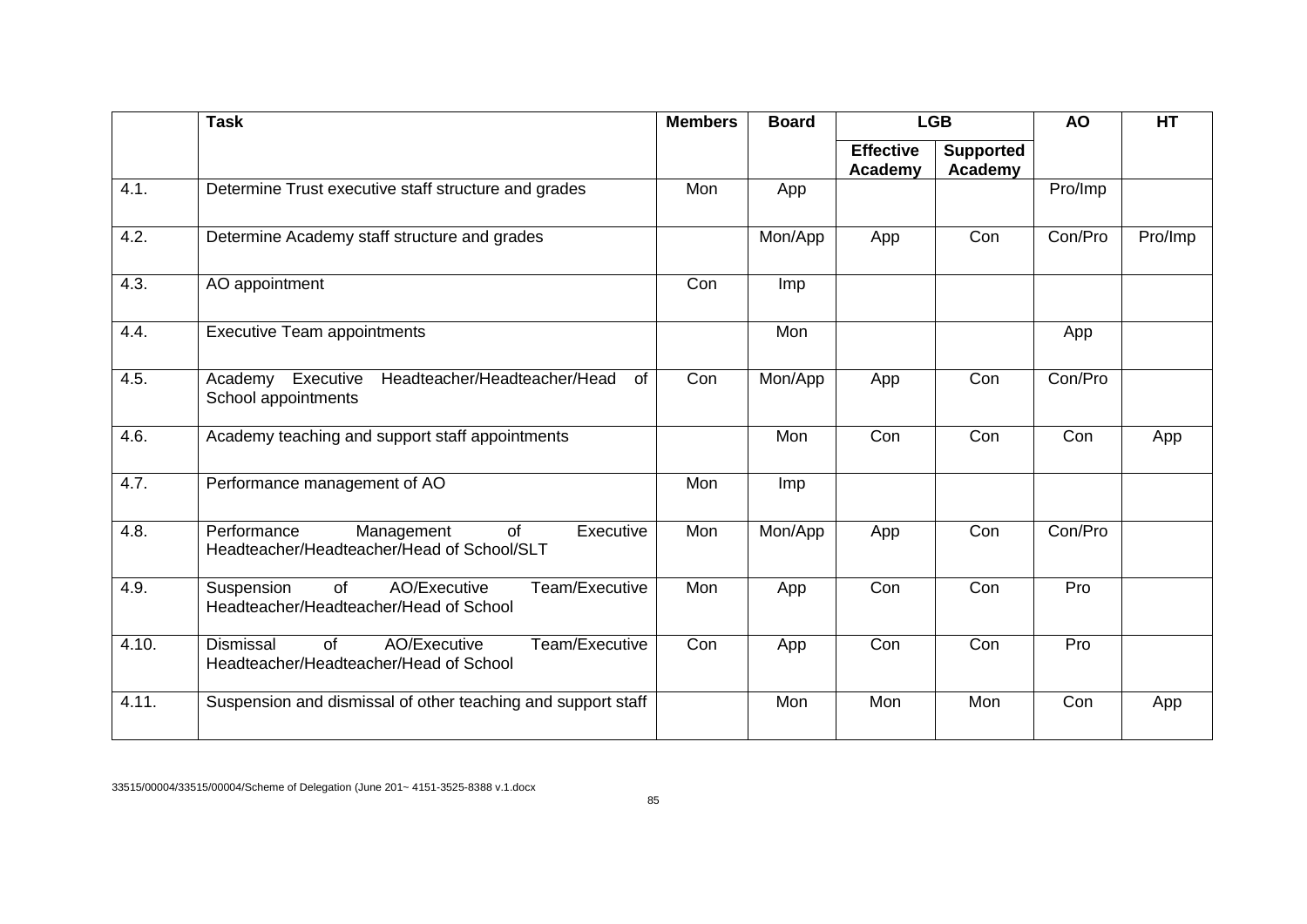|                  | <b>Task</b>                                       | <b>Members</b> | <b>Board</b> |                             | <b>LGB</b>                  | <b>AO</b> | HT      |
|------------------|---------------------------------------------------|----------------|--------------|-----------------------------|-----------------------------|-----------|---------|
|                  |                                                   |                |              | <b>Effective</b><br>Academy | <b>Supported</b><br>Academy |           |         |
| 4.12.            | Redundancy of staff                               |                | App          | Pro                         | Con                         | Pro/Con   | Imp     |
| 4.13.            | Restructuring of staff                            |                | App          | Pro                         | Con                         | Pro/Con   | Imp     |
| $\overline{5}$ . | <b>Land and Contracts</b>                         |                |              |                             |                             |           |         |
| 5.1.             | Asset Management Strategy and insurance           | Con            | Mon          | App                         | App                         | Con       | Pro/Dev |
| 5.2.             | Health & Safety plus safeguarding Policy & Review |                | Mon          | App                         | App                         | Con       | Pro/Dev |
| 5.3.             | <b>Condition Surveys</b>                          | Con            | Mon          | App                         | App                         | Con       | Pro/Dev |
| 5.4.             | Expansion and Redevelopment Works                 | App            | Pro/App      | Pro                         | Pro                         | Imp       | Con     |
| 5.5.             | Leases                                            | App/Imp        | Pro          | Pro                         | Pro                         | Imp       | Con     |
| 5.6.             | Lettings and shared use                           |                | Mon          | Mon                         | Mon                         | Con       | Imp     |
| 5.7.             | Strategic support and shared services             |                | App          | Con                         | Con                         | Pro/Imp   | Imp     |
| 6.               | <b>HR and Policies</b>                            |                |              |                             |                             |           |         |
| 6.1.             | Pay & Remuneration Policy                         | Con            | App          | Con                         | Con                         | Pro       | Imp     |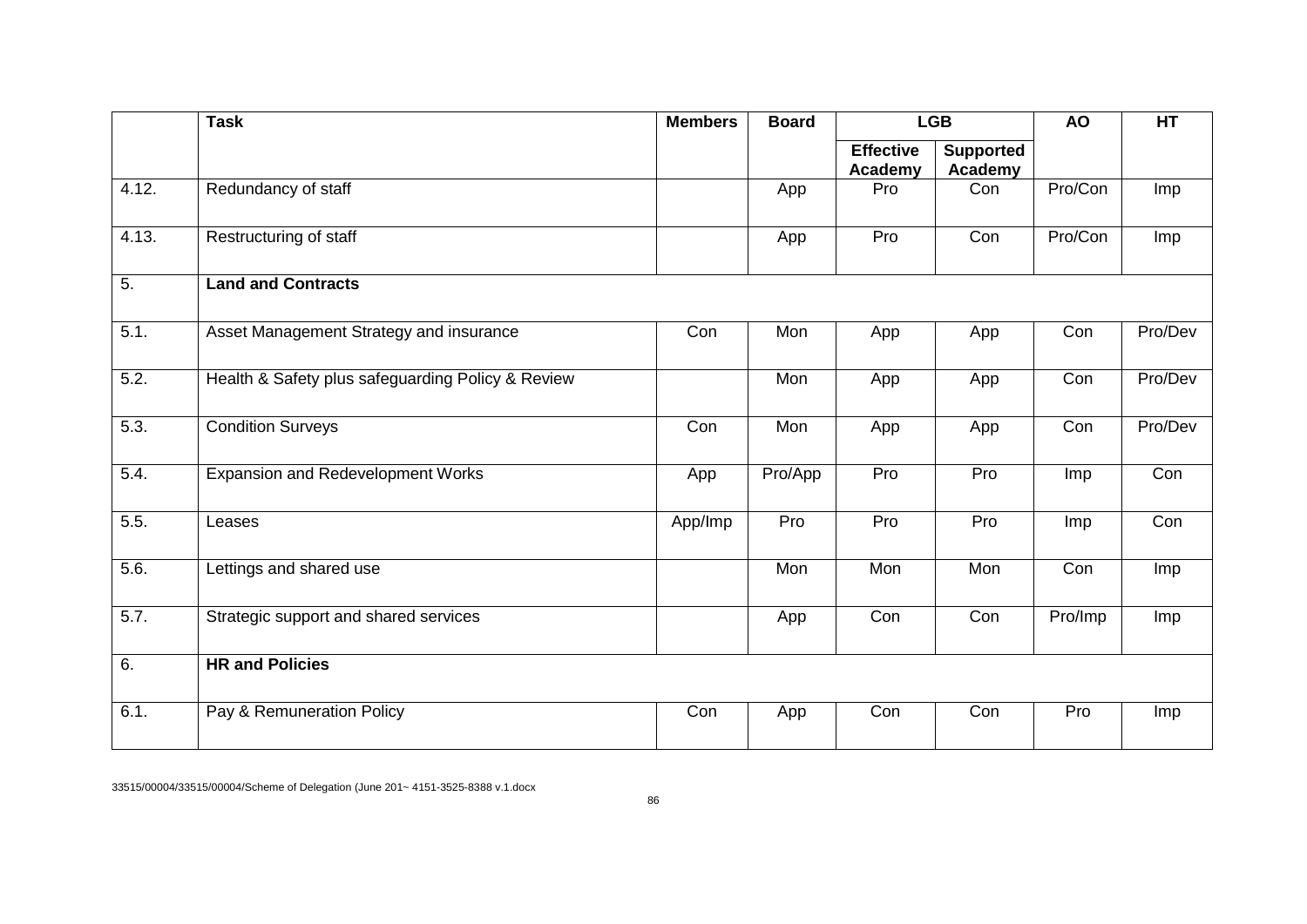|       | <b>Task</b>                                                                       | <b>Members</b> | <b>Board</b> |                             | <b>LGB</b>                  |     | HT      |
|-------|-----------------------------------------------------------------------------------|----------------|--------------|-----------------------------|-----------------------------|-----|---------|
|       |                                                                                   |                |              | <b>Effective</b><br>Academy | <b>Supported</b><br>Academy |     |         |
| 6.2.  | Job Role Salary & Grading Policy                                                  |                | App          | Con                         | Con                         | Pro | Imp     |
| 6.3.  | Changes to Employee Terms & Conditions or Collective<br>Agreements (CES policies) | App            | Pro/App      | Con                         | Con                         | Pro | Imp     |
| 6.4.  | Performance Management & Appraisal Review Policy                                  | App            | Pro/App      | Con                         | Con                         | Pro | Imp     |
| 6.5.  | <b>Disciplinary Policy</b>                                                        |                | App          | Con                         | Con                         | Pro | Imp     |
| 6.6.  | <b>Grievance Policy</b>                                                           |                | App          | Con                         | Con                         | Pro | Imp     |
| 6.7.  | <b>Capability Policy</b>                                                          |                | App          | Con                         | Con                         | Pro | Imp     |
| 6.8.  | Whistle-blowing Policy                                                            |                | App          | Con                         | Con                         | Pro | Imp     |
| 6.9.  | Re-structuring & Redundancy Policy                                                |                | App          | Con                         | Con                         | Pro | Imp     |
| 6.10. | <b>Employee Health &amp; Safety Policy</b>                                        |                | App          | Con                         | Con                         | Pro | Imp     |
| 6.11. | Academy times, terms and holidays                                                 |                |              | App                         | App                         | Con | Pro/Imp |
| 6.12. | Adoption and review of Non HR Statutory Policies                                  |                | Mon          | App                         | App                         | Con | Pro/Imp |
| 6.13. | Exclusions                                                                        |                |              | Mon/App                     | Mon/App                     |     | App     |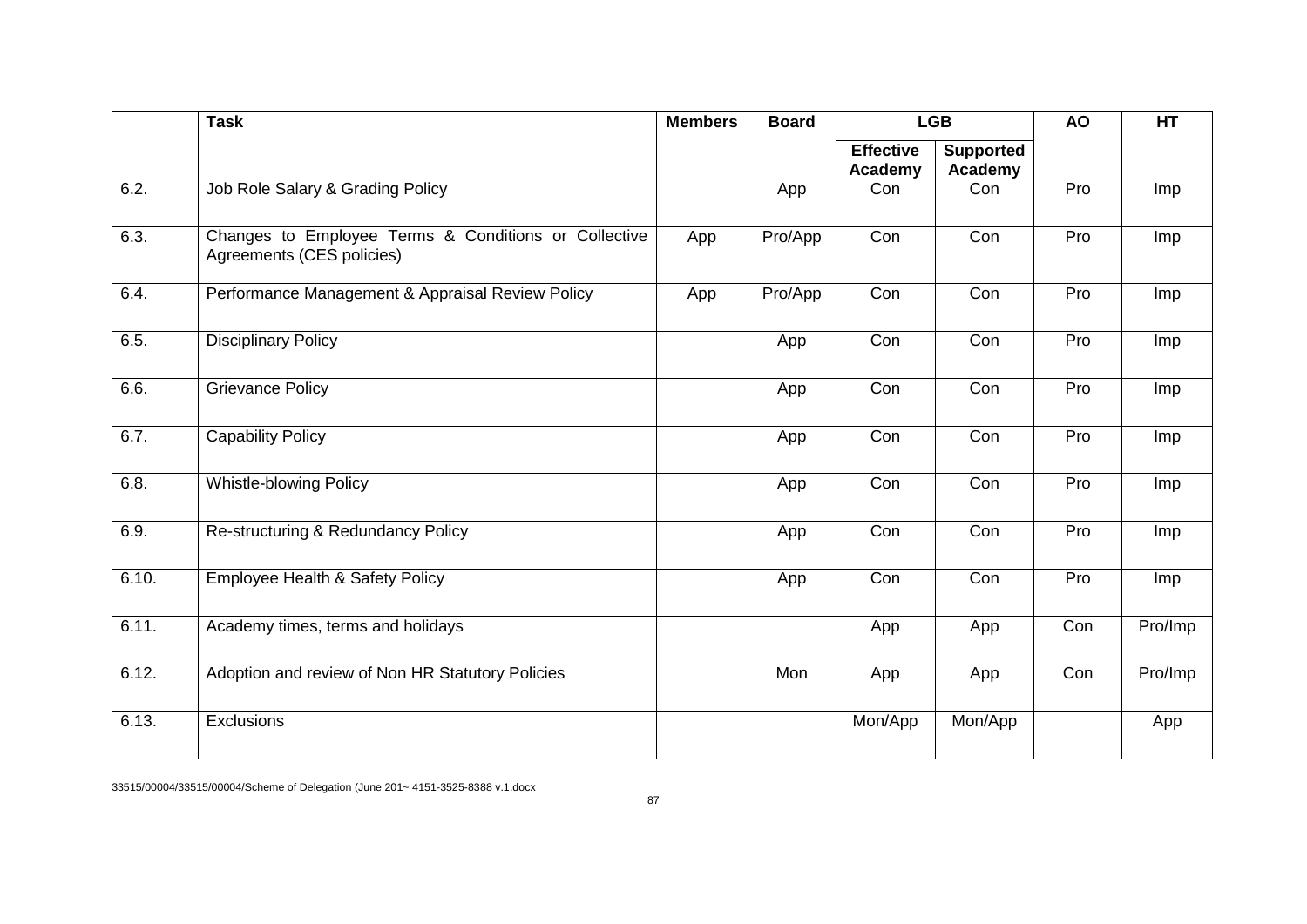|       | <b>Task</b>                         | <b>Members</b> | <b>Board</b> | <b>LGB</b>                  |                             | <b>AO</b> | HT         |
|-------|-------------------------------------|----------------|--------------|-----------------------------|-----------------------------|-----------|------------|
|       |                                     |                |              | <b>Effective</b><br>Academy | <b>Supported</b><br>Academy |           |            |
| 6.14. | Appeals against Permanent Exclusion |                |              | App                         | App                         |           | <b>Imp</b> |
| 6.15. | Complaints                          |                | Mon          | Mon                         | Mon                         | Mon       | <b>Imp</b> |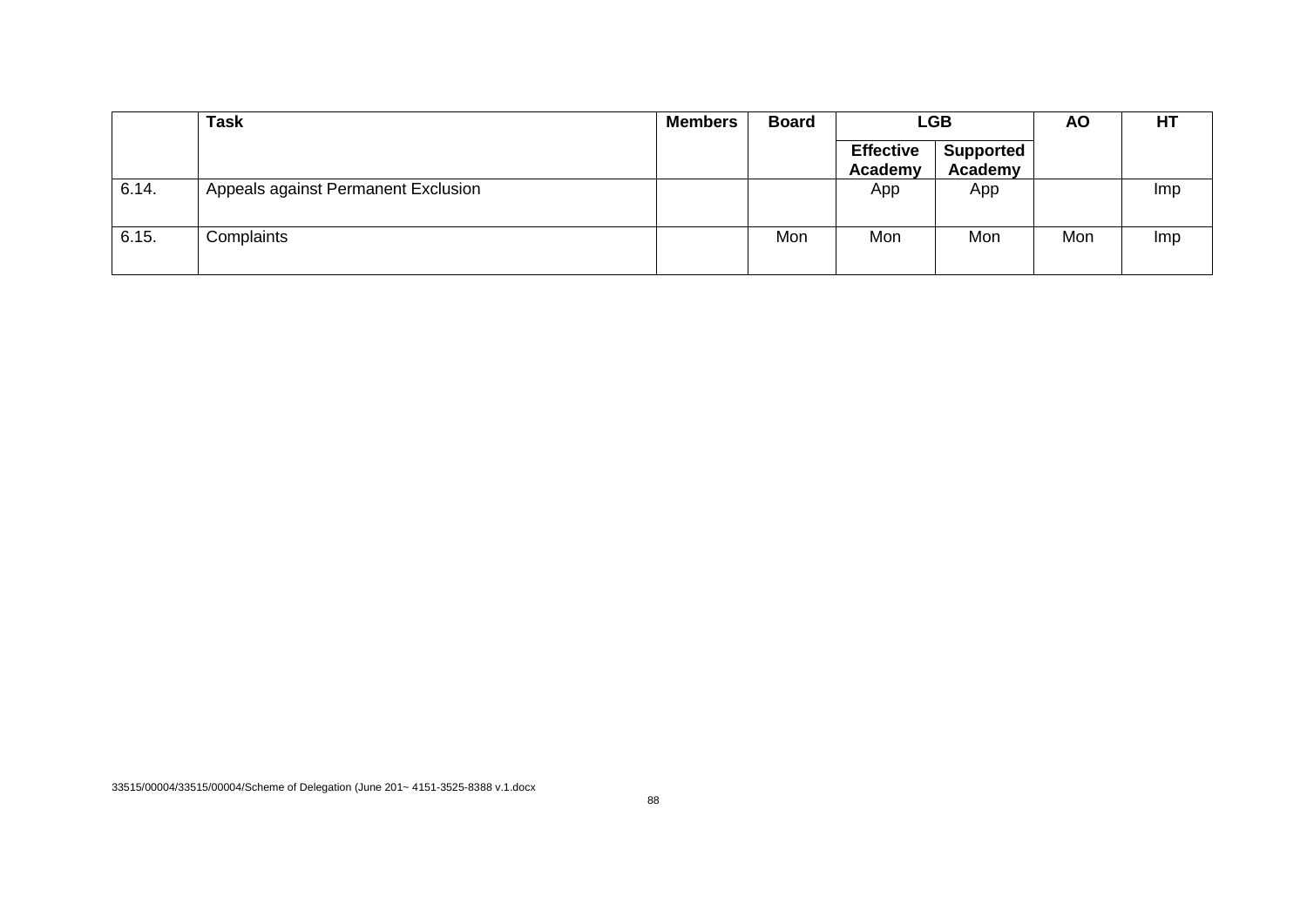# **APPENDIX 4**

# **RISK MANAGEMENT POLICY**

# **1. Background**

The Risk Management Strategy aims to ensure that the Trust complies with risk management best practice and sets out the current processes and responsibilities for risk management in the Trust.

- 1.1 The requirements of the strategy can be summarised as:
	- Directors, Governors and Headteachers acknowledge responsibility for the system of internal control
	- An ongoing process is in place for identifying, evaluating and managing all significant risks
	- An annual process is in place for reviewing the effectiveness of the system of internal control
	- There is a system in place to deal with internal control aspects of any significant issues disclosed in the annual report and accounts

1.2 In assessing what constitutes a sound system of internal control, consideration should be given to:

- The nature and extent of the risks facing the organisation
- **The extent and categories of risk which it regards as acceptable**
- The likelihood of the risks concerned materialising
- **The organisation's ability to reduce the incidence and impact of the risks that do** materialise

# **2. Risk Management objectives**

The objectives for managing risk across the Trust are:

- To safeguard high quality and effective education of the young people in our Academies;
- To safeguard the reputation and ethos of the Trust and the Academies and the principles upon which the Trust was founded;
- To recognise the common good in terms of the interests of the families in the communities served by the Academies and the pupils of the future;
- To comply with risk management best practice;
- To ensure risks facing the Trust are identified and appropriately documented;
- To provide assurance to the Trust Board that risks are being adequately controlled, or identify areas for improvement;
- To ensure action is taken appropriately in relation to accepting, mitigating, avoiding and transferring risks; and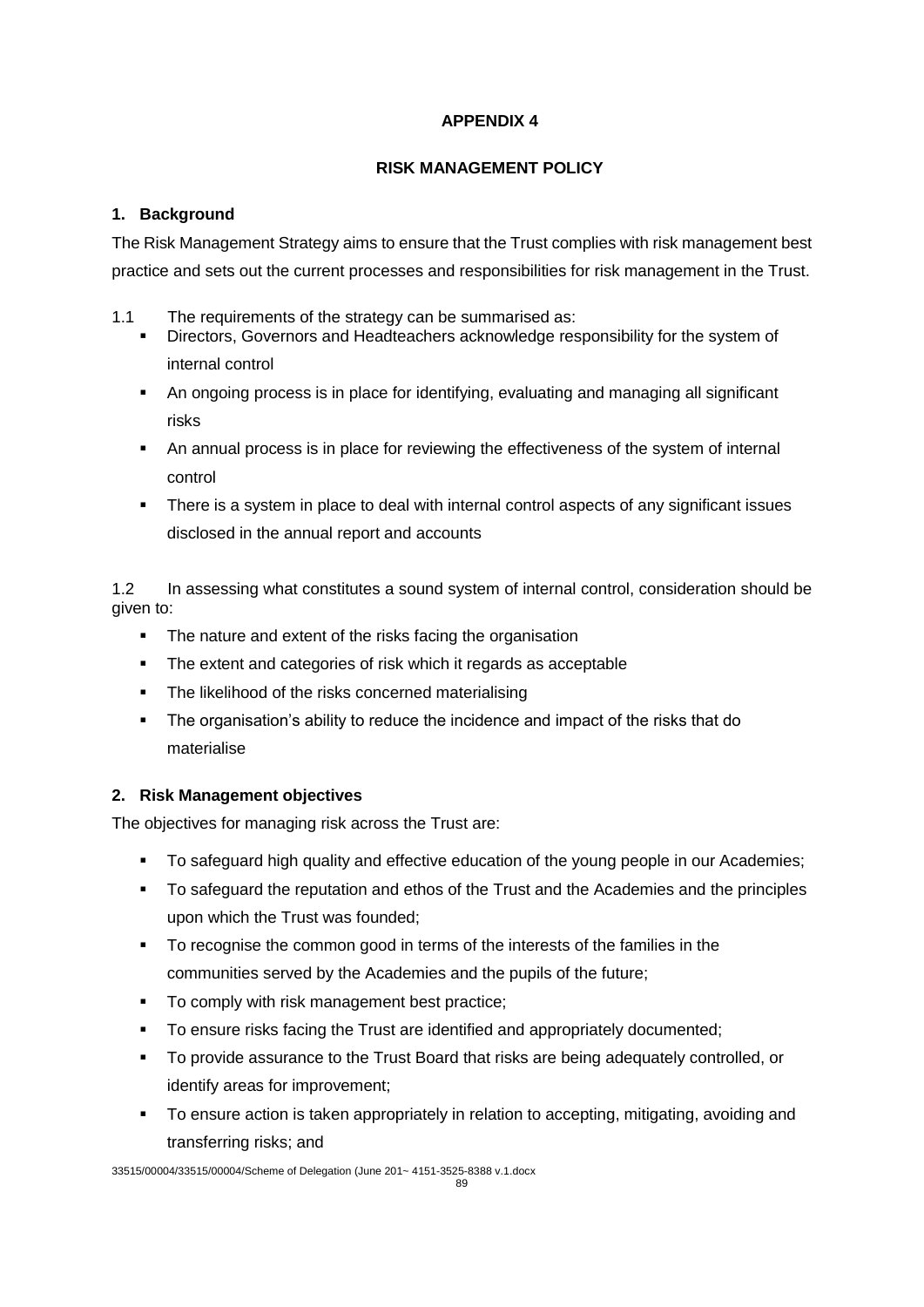To prioritise and protect the Scheme of Delegation and the balance struck between central management and local responsibility.

## **3. Risk Management strategy**

The strategy aims to:

- **•** Outline the roles and responsibilities for risk management.
- **IDENTIFY 19 IDENTIFY 12 IDENTIFY 10 IDENTIFY 10 IDENTIFY 10 IDENTIFY 10 IDENTIFY 10 IDENTIFY 10 IDENTIFY 10 IDENTIFY 10 IDENTIFY 10 IDENTIFY 10 IDENTIFY 10 IDENTIFY 10 IDENTIFY 10 IDENTIFY 10 IDENTIFY 10 IDENTIFY 10 IDENT** controlled and monitored
- Ensure appropriate levels of awareness throughout the Trust and its Academies

# *3.1. Roles and responsibilities*

The Local Governing Committees of each Academy have the responsibility to implement, monitor and verify such policies and procedures to facilitate an annual statement of compliance on those risks identified by the Trust Board. The Headteacher with school leadership team have overall responsibility for managing risk in their Academies. The Trust Board has primary responsibility for risk management processes and has responsibility for maintaining the Trust-wide Risk Register. This responsibility includes:

- **Monitoring the performance of risk management processes**
- **Ensuring that appropriate controls are in place to manage identified risks**
- **Preparation of periodic reports to both the Finance & Audit Committee**

The Risk Register is formally reviewed each term by the Trust Board. The Risk Register is a standing item on the Trust Board's agenda and the Directors will monitor the identification and mitigation of risk within the Trust. The Local Governing Committee will review the individual Academy's Risk Register and this will form part of the Local Governing Committee's report to the Trust Board.

## *3.2. Identification of risks*

Risk identification should be approached in a methodical way to ensure that all significant activities have been identified and all the risks flowing from these activities have been defined.

Our approach to risk management is linked to six key aims:

- Aspire, Accomplish, Achieve
- Outstanding staff, leadership and management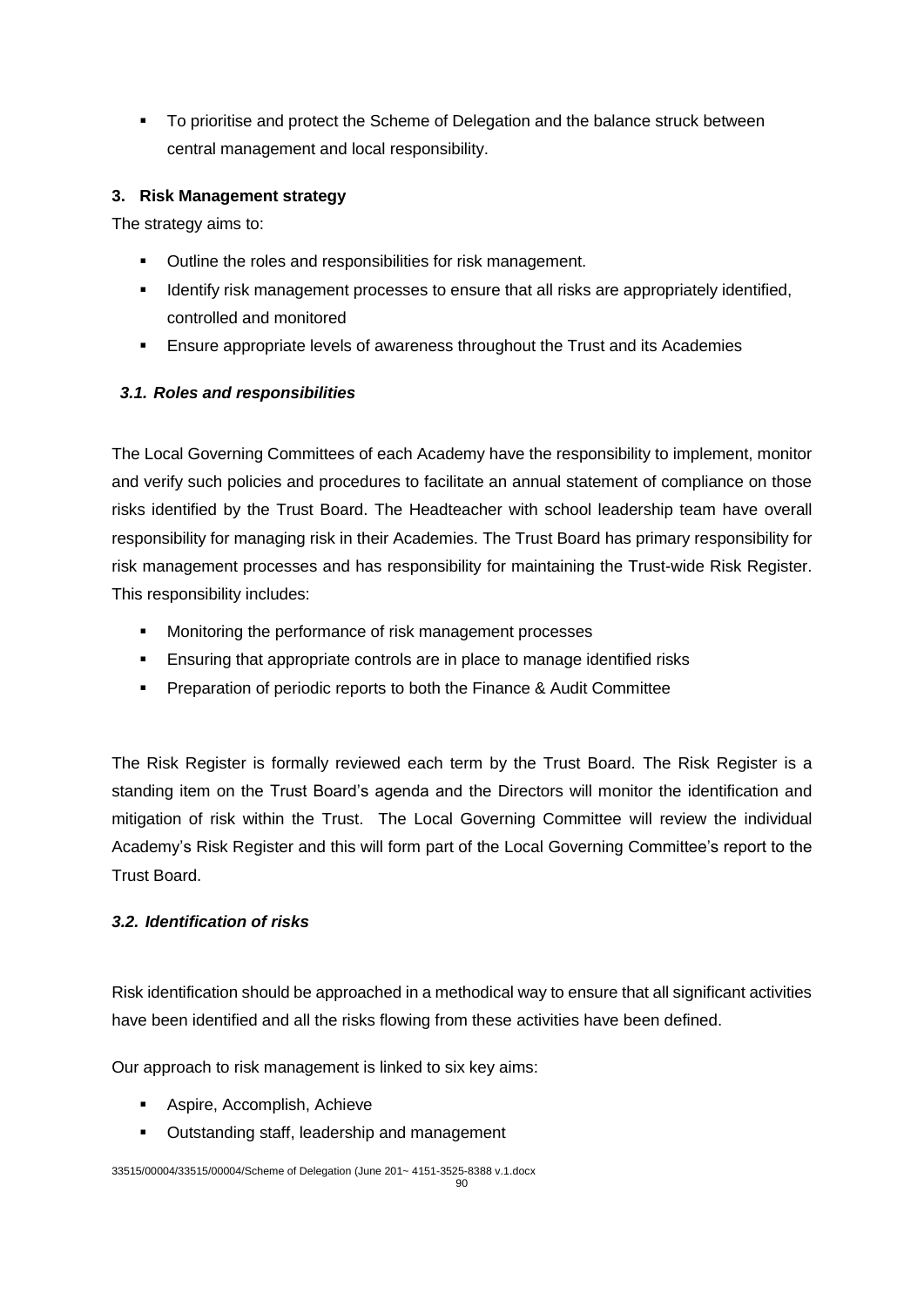- **-** Outstanding infrastructure
- Financial strength
- **Inspiring and supportive culture**
- **Strong community and partnerships**

The structure and organisation of the Trust's risk register seeks to ensure that all significant objectives and activities have been identified and the risks associated with each area have been identified.

# *3.3. Evaluation of risks*

Risks should be evaluated against agreed criteria to make decisions about the significance of risks to the organisation.

The Trust uses a 5x5 matrix to assess impact and likelihood as illustrated in the diagram below: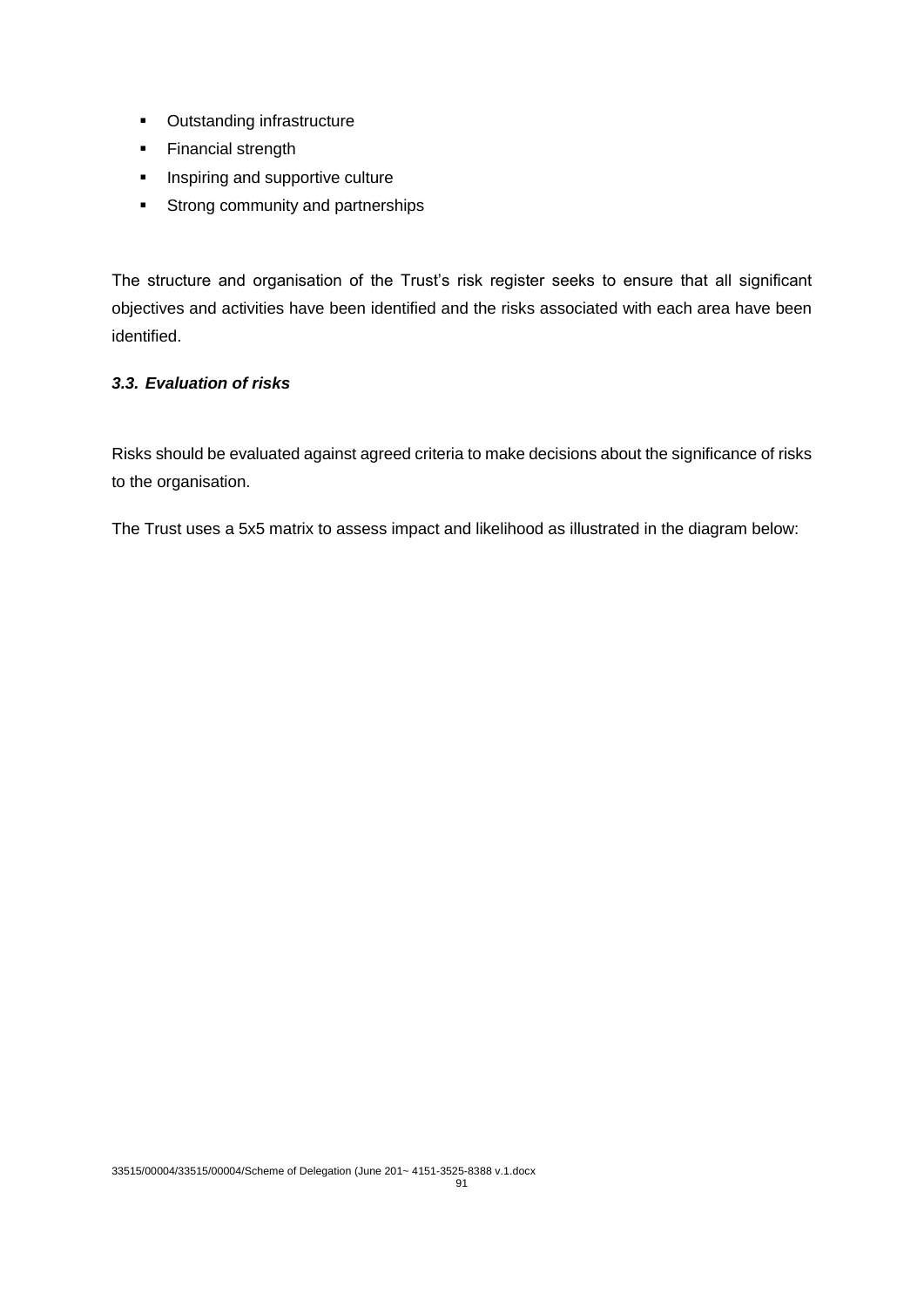

The

# *Impact of risk occurring*

|                                                                                                                     | terim<br>0                                                             | 0           | 0 | $\mathbf 0$ | 0                                                              | $\Omega$                                                                   |  |
|---------------------------------------------------------------------------------------------------------------------|------------------------------------------------------------------------|-------------|---|-------------|----------------------------------------------------------------|----------------------------------------------------------------------------|--|
|                                                                                                                     |                                                                        | $\mathbf 0$ | 1 | 2           | 3                                                              | 4                                                                          |  |
| Likelihood<br>descriptors for impact and probability can be expanded as follows:<br><b>Impact of risk occurring</b> |                                                                        |             |   |             |                                                                |                                                                            |  |
| Impact                                                                                                              | Description                                                            |             |   |             |                                                                |                                                                            |  |
| Critical (4)                                                                                                        | The financial impact will be highly significant in excess of £100,000  |             |   |             |                                                                |                                                                            |  |
|                                                                                                                     | Has a significant impact on both strategy and on teaching and learning |             |   |             |                                                                |                                                                            |  |
|                                                                                                                     | Has significant stakeholder concern                                    |             |   |             |                                                                |                                                                            |  |
|                                                                                                                     | Can cause significant reputational damage to the Academy/Trust         |             |   |             |                                                                |                                                                            |  |
| Very High                                                                                                           | The financial impact will be significant between £80,000 and £100,000  |             |   |             |                                                                |                                                                            |  |
|                                                                                                                     | Has a significant impact on strategy or on teaching and learning       |             |   |             |                                                                |                                                                            |  |
|                                                                                                                     | Has significant stakeholder concern                                    |             |   |             |                                                                |                                                                            |  |
|                                                                                                                     |                                                                        |             |   |             | Can cause significant reputational damage to the Academy/Trust |                                                                            |  |
| High                                                                                                                |                                                                        |             |   |             |                                                                | The financial impact will be more than moderate between £50,00 and £80,000 |  |
|                                                                                                                     |                                                                        |             |   |             |                                                                | Has more than a moderate impact on strategy or on teaching and learning    |  |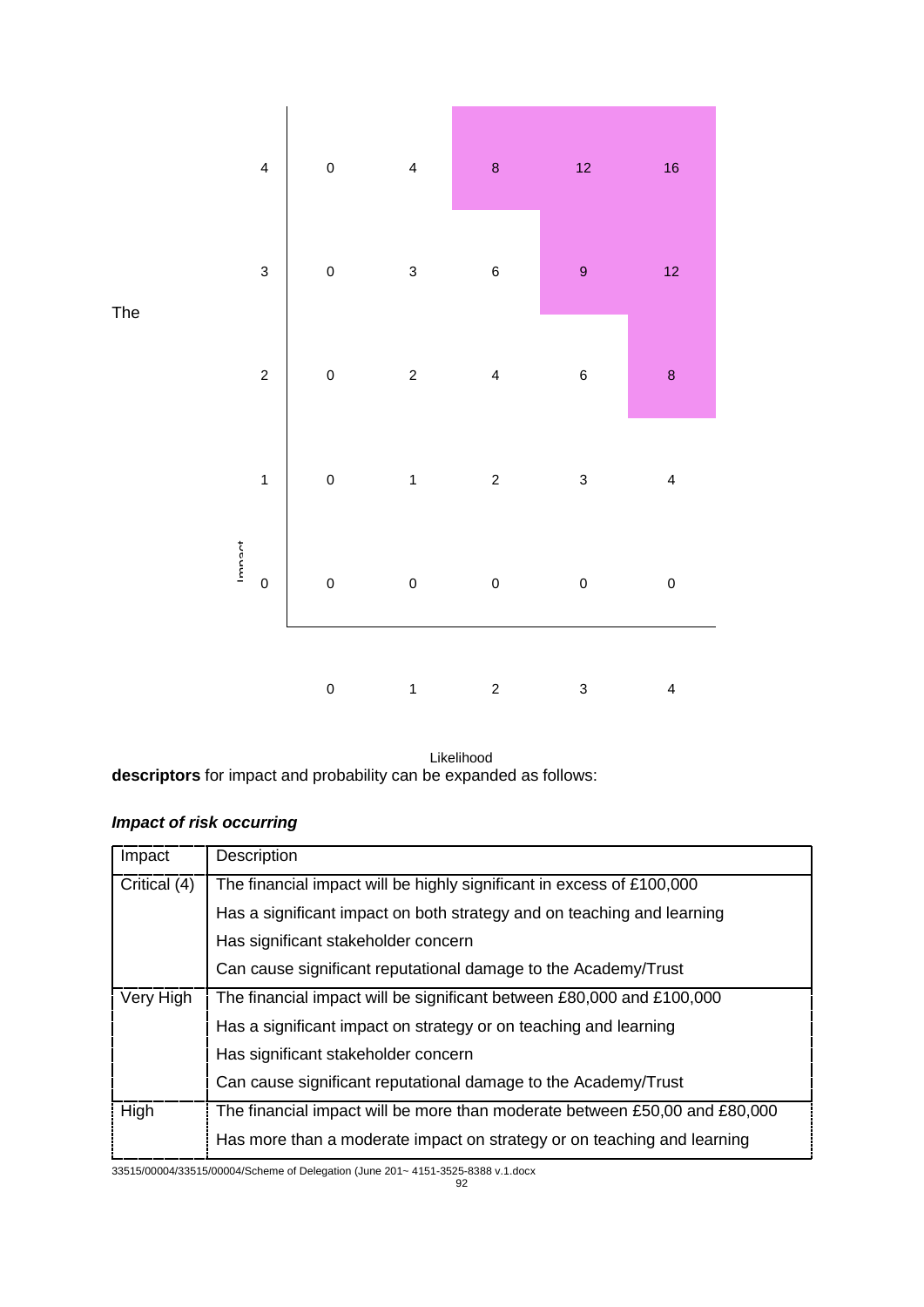|           | Moderate to significant stakeholder concern                                |
|-----------|----------------------------------------------------------------------------|
|           | Can cause reputational damage to the Academy/Trust                         |
| Medium    | The financial impact will be moderate between £25,000 and £50,000          |
|           | Has no more than a moderate impact on strategy or on teaching and learning |
|           | Moderate stakeholder concern                                               |
|           | Can cause moderate reputational damage to the Academy/Trust                |
| Low $(0)$ | The financial impact is likely to be low below £25,000                     |
|           | Has a low impact on strategy or on teaching and learning                   |
|           | Low stakeholder concern                                                    |
|           | Is unlikely to cause any reputational damage to the Academy/Trust          |

## *Likelihood of risk occurring*

| Likelihood | Description                 | Indicator                                                                   |
|------------|-----------------------------|-----------------------------------------------------------------------------|
| 4          |                             | Likely to occur within the Potential of it occurring several times within a |
|            | next 3 months               | year period.                                                                |
|            |                             | Has occurred recently                                                       |
| 3          | Likely in the next 6 months | Potential of it occurring several times within a 2                          |
|            |                             | year period.                                                                |
|            |                             | Some history of occurrence                                                  |
| 2          | Likely to occur within the  | Could occur more than once within a 3 year                                  |
|            | next 12 months              | period.                                                                     |
|            |                             |                                                                             |
| 1          | Likely to occur within the  | Could occur but hasn't happened within the last 4                           |
|            | next 3 years                | years                                                                       |
| 0          | Likely in more than 3 years | Has not occurred                                                            |
|            |                             | Is not likely to occur                                                      |

## *3.4. Risk appetite*

The term risk appetite describes the Trust's readiness to accept risks and those risks it would seek to reduce. The Trust's risk threshold is the boundary delineated by the pink shaded area (represented by scores of 8 and above) in the risk matrix in paragraph 3.3. Above this threshold,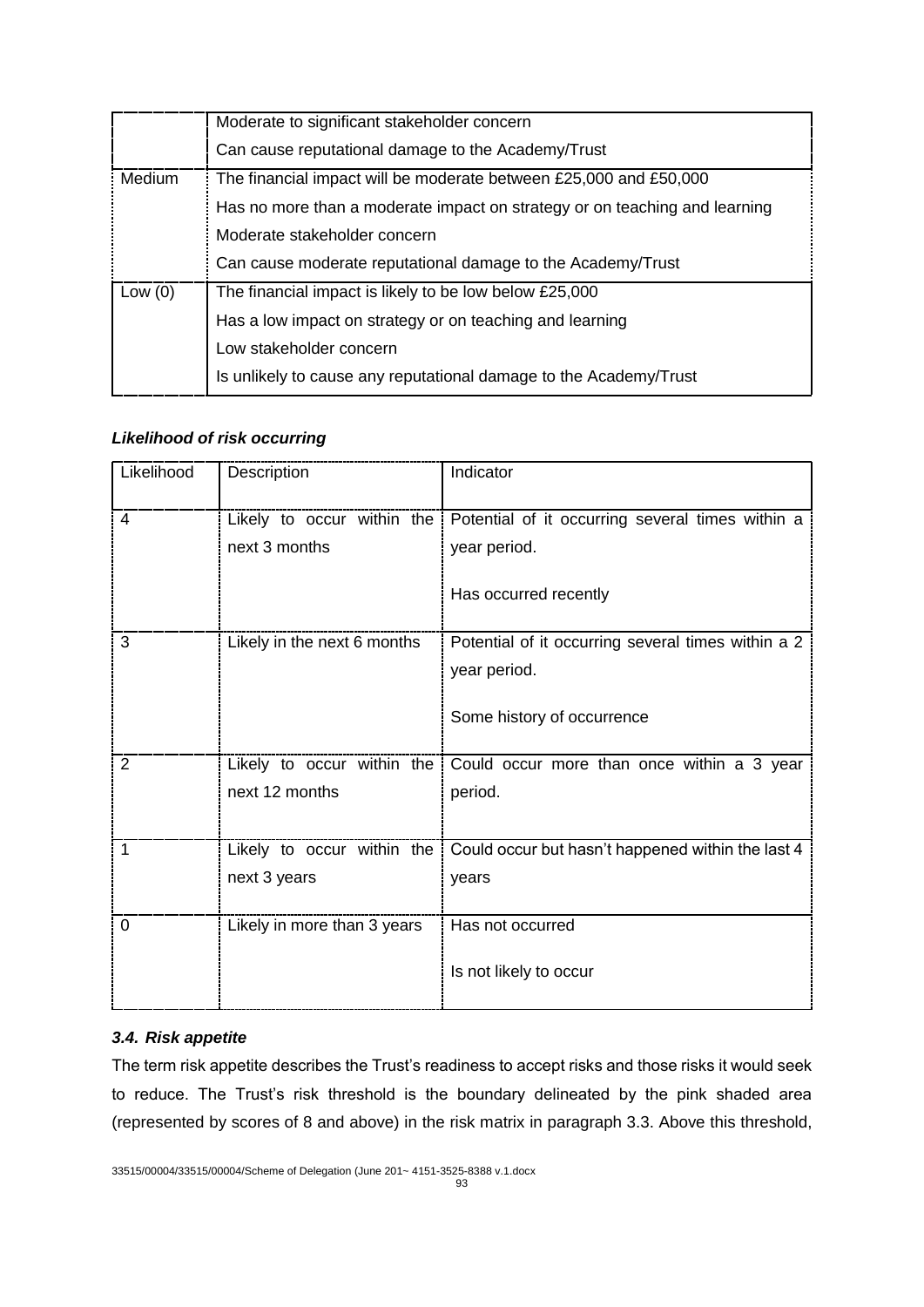the Trust will actively seek to manage risks and will prioritise time and resources to reducing, avoiding or mitigating these risks.

## *3.5. Addressing risks*

When responding to risks, the Trust will seek to ensure that it is managed and does not develop into an issue where the potential threat materialises.

The Academy will adopt one of the 4 risk responses outlined below:

| Treat     | Counter measures are put in place that will either stop a problem or threat<br>occurring or prevent it from having an impact on the business |
|-----------|----------------------------------------------------------------------------------------------------------------------------------------------|
|           |                                                                                                                                              |
| Transfer  | The risk is transferred to a third party, for example through an insurance                                                                   |
|           | policy.                                                                                                                                      |
| Terminate | The response actions either reduce the likelihood of a risk developing, or limit                                                             |
|           | the impact on the Trust to acceptable levels.                                                                                                |
| Tolerate  | We accept the possibility that the event might occur, for example because the                                                                |
|           | cost of the counter measures will outweigh the possible downside, or we                                                                      |
|           |                                                                                                                                              |
|           | believe there is only a remote probability of the event occurring.                                                                           |

## **4. Risk Reporting and Communication**

The aim of reporting risk is to provide assurance to the Directors, Governors, Headteachers and Auditors that the Trust is effectively managing its risks and has a robust system of internal controls.

## *4.1. Risk register*

The reporting mechanism will be the Trust's Risk Register. This will highlight the key risks facing the Trust, as well as a breakdown for each key strategic aim and individual academies contexts. The Risk Register will be monitored by the Trust Board on a termly basis.

Any significant changes in risk impact or probability, or the occurrence of an event which raises the profile of a risk will be recorded on the risk register as it occurs. Any new or increased risks identified by Directors, Governors, Headteachers or raised by any other member of staff will be evaluated and, if appropriate, recorded in the Risk Register.

## *4.2 Communicating Risks*

The Trust Board monitors the risk register each term. The Headteacher and their strategic senior team will ensure that any perceived new or increased risks or significant failure of risk management control measures are considered and reported to the Trust Board (or an officer designated by the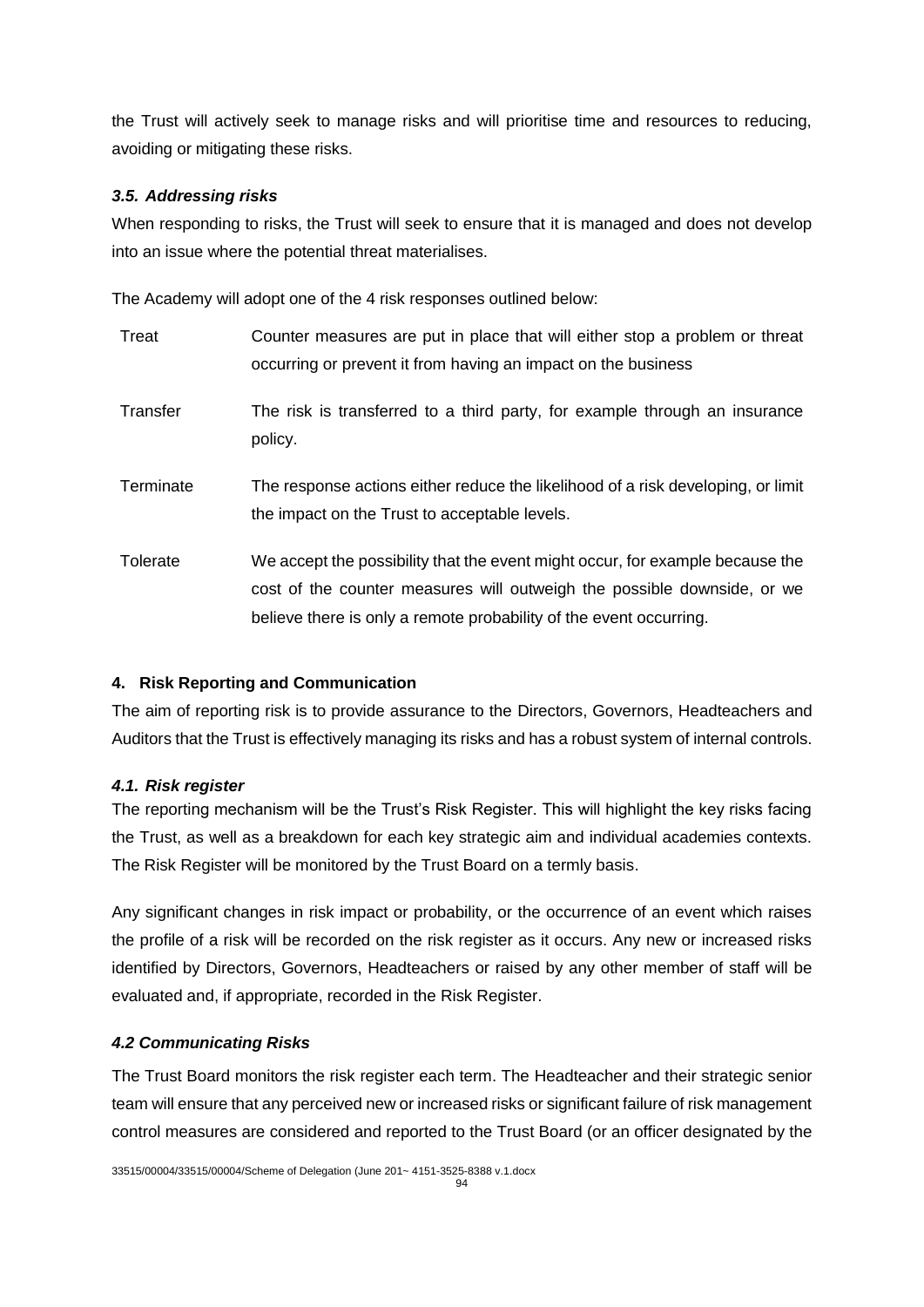Trust Board, such as a member of the Trust's Executive Team) (and if appropriate any Audit and Risk Committee) along with a summary of actions taken.

Directors (or any designated officer) will endeavour to raise awareness that risk management is a part of the Trust's culture and seek to ensure that:

- individual members of staff are aware of their accountability for individual risks
- **·** individuals report promptly to senior management any perceived new risks or failure of existing control measures.

## *4.3 Annual risk review and assessment*

The Headteachers will review the risk reports and provide a termly assessment of the effectiveness of each Academy's management of risk.

The Executive Team will prepare an annual review of risk for the Trust Board annually. This will enable the Trust Board to consider:

- The significant risks facing the Trust holistically and each individual Academy
- The effectiveness of the risk management processes
- That the Trust has published a risk management strategy covering risk management philosophy and responsibilities

## **5. Areas for improvement**

Any areas identified as being in need of improvement will be discussed and agreed each term at the Trust Board meeting.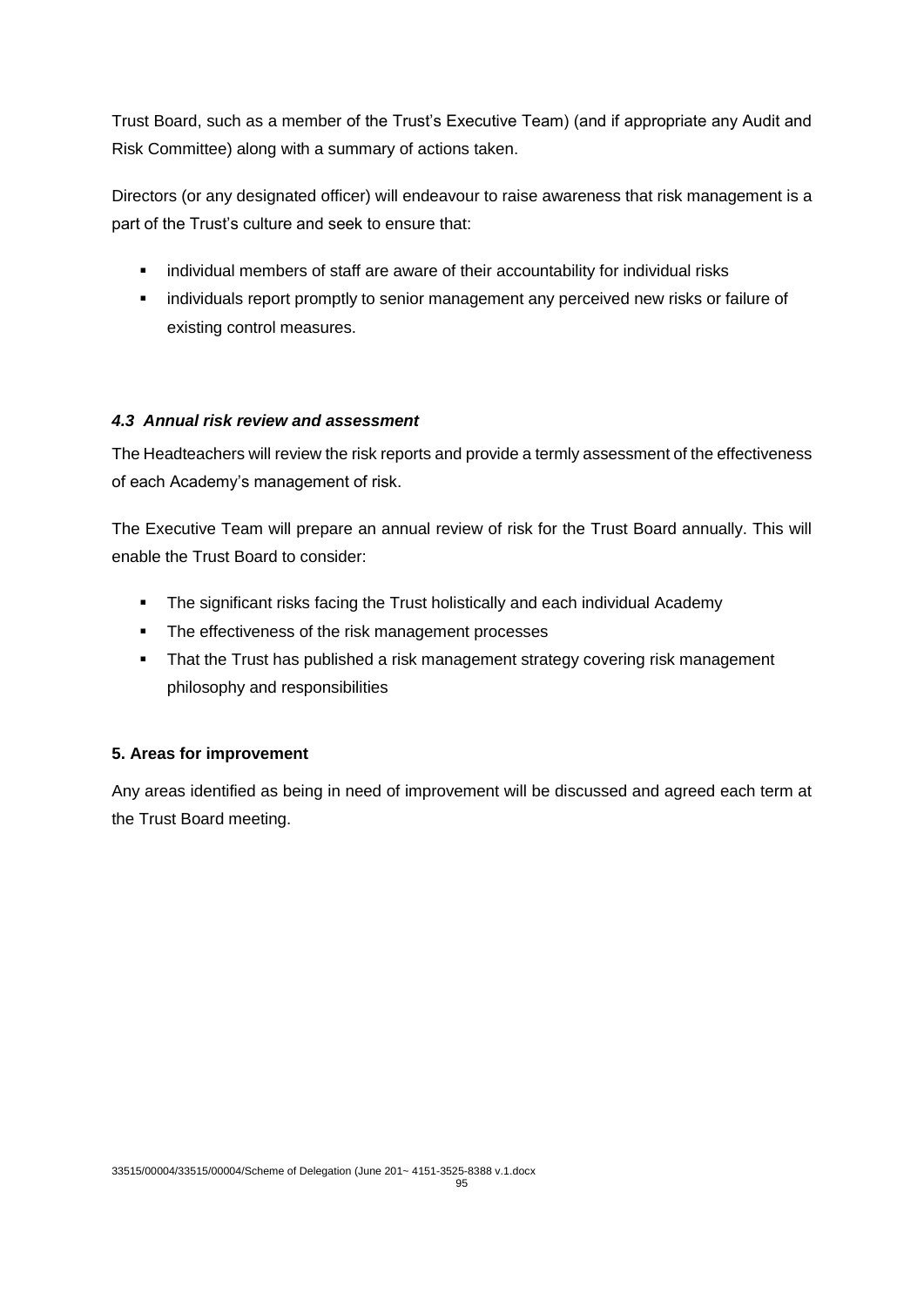## **APPENDIX 5**

# **TERMS OF REFERENCE FOR THE FINANCE, AUDIT AND RISK COMMITTEES**

#### **FINANCE**

- **1.** To ensure that the Trust Board is kept informed of all major financial issues concerning the Trust and its Academies, the overall Trust budget and those of the individual Academies, the management of funds against the budget, the benchmarking of financial performance and the heads of expenditure, the way funds are utilised (including value for money) and the way monies are secured.
- **2.** To receive proposals from the Local Governing Committees for budget recommendations, and to recommend the annual budget for the Trust and the Academies to the Trust Board for approval.
- **3.** To receive reports from the Headteachers regarding the Trust's/Academies' finances. This will include reports on the monitoring of income against expenditure and proposals to revise forecasts for the year. The committee will work with the Trust and the Headteachers to make any recommendations to the Trust Board.
- **4.** To monitor the production, timeliness and accuracy of key financial statements in response to both statutory and local requirements.
- **5.** To support (recommending and advising) the Trust Board in developing and then implementing a reserves policy and to consider the impact of strain in individual Academy budgets.
- **6.** To support (recommending and advising) the Trust Board in developing and then implementing the Financial Regulations Manual and associated procurement policy.
- **7.** To review tenders for major contracts as specified in the Financial Regulations Manual. To approve or reject tender proposals or, where required, make recommendations to the Trust Board.
- **8.** To recommend any changes in the Financial Regulations Manual, where significant, to the Trust Board. To review the operations of the Trust and the Academies in relation to the procedures shown in the Financial Regulations Manual. To work with the Headteachers to resolve breaches and to improve procedures as appropriate.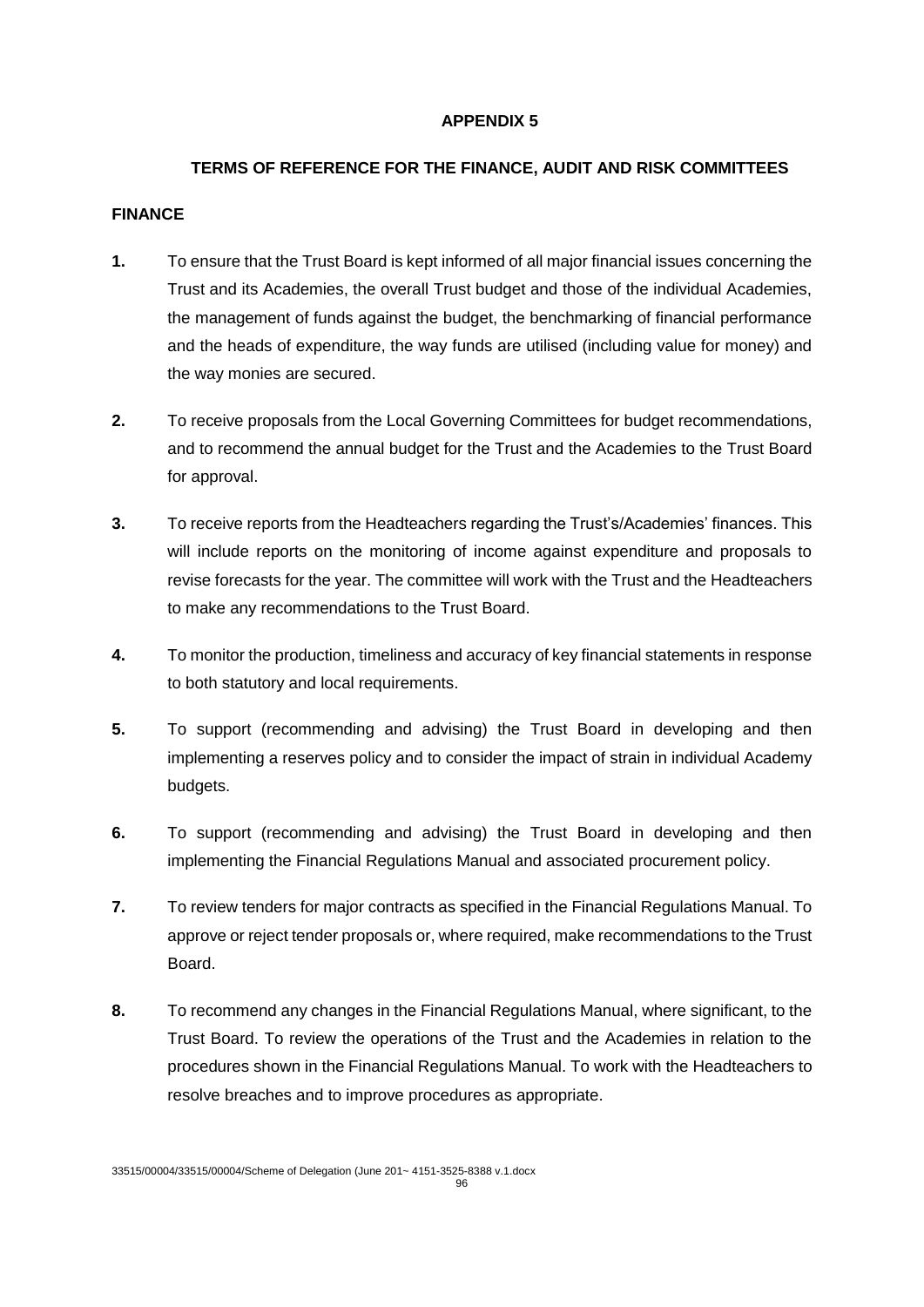**9.** To support the Audit Committee in monitoring key financial and accounting systems and reviewing any audits of these or the general finances of the Trust and make recommendations to the Trust Board and/or the Local Governing Committees as appropriate.

# **AUDIT**

- **1.** Advise and report to the Directors in relation any organisational risks which might impede the development and implementation of a long term strategy for the success of the Trust. The Directors shall consider any such advice given by the Audit Committee.
- **2.** Support the Directors in developing an organisational structure which reflects the Trust's values and enables the management systems, structures and processes to work effectively in line with legal requirements and to ensure sound financial management.
- **3.** Support the Directors in the formulation of financial and risk management policies for the Trust and the Academies for achieving the aims and objectives set out in the Trust's Development Plan or long term strategic vision.
- **4.** Advise the Directors on the adequacy and effectiveness of the Trust's systems of internal control and its arrangements for risk management, control and governance processes and securing economy, efficiency and effectiveness (value for money).
- **5.** Regularly review the statement on internal control and make appropriate recommendation to the Directors and when appropriate communicate messages and advice to the Local Governing Committee, liaising as necessary with any responsible officer appointed by the Local Governing Committee to be responsible for financial oversight and risk management of the Academy's activities.
- **6.** Support (and challenge when necessary) the Directors and in particular the Accounting Officer who from time to time assumes the role of "accounting officer" to ensure he or she satisfies his or her duty as accounting officer to:
	- Ensuring value for money;
	- Ensuring regularity and propriety;
	- Ensuring prudent and economical administration;
	- Avoiding waste and extravagance;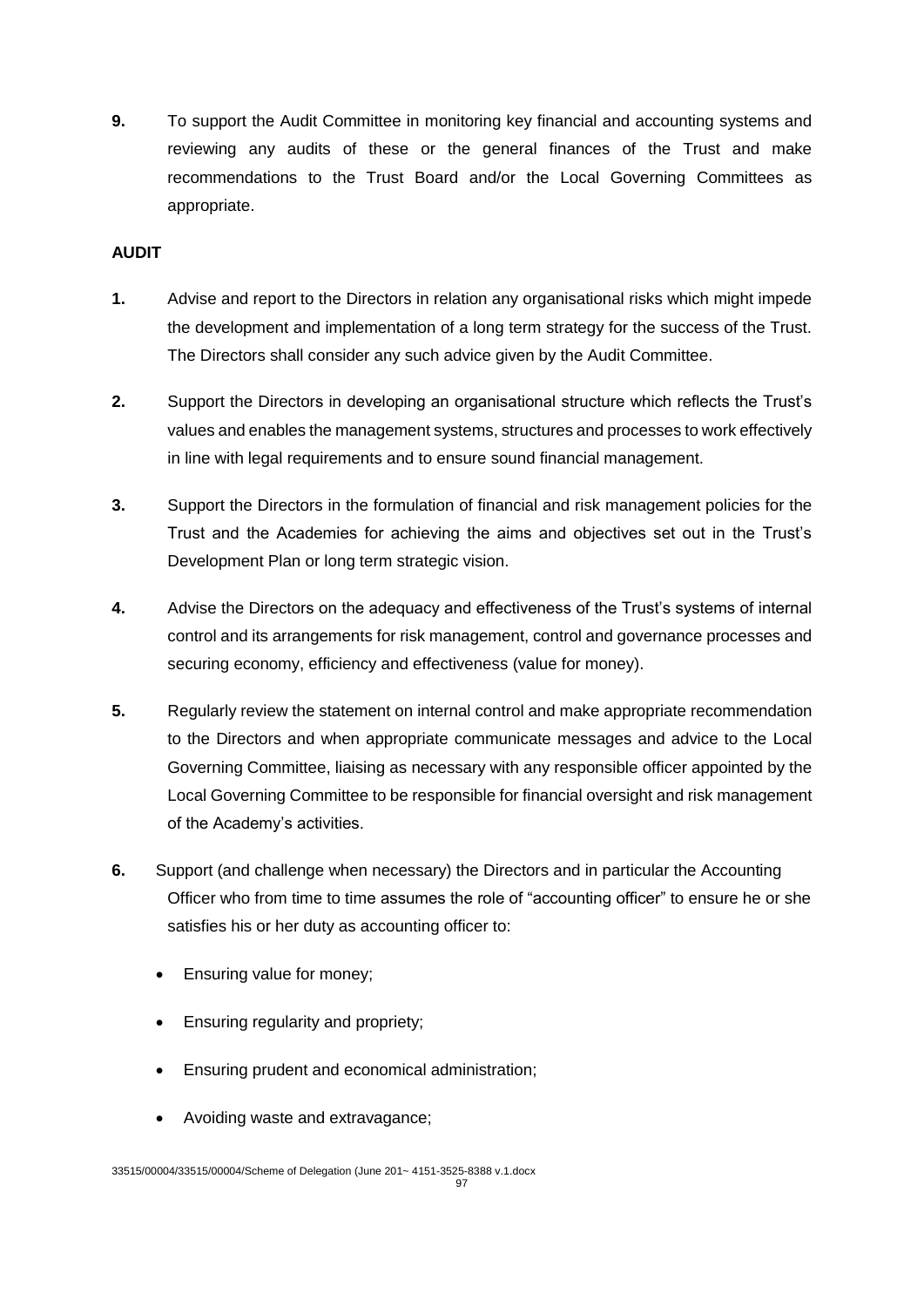- Ensuring the efficient and effective use of resources;
- Keeping proper accounts;
- **7.** Establish and implement a system of financial and risk reporting by the Academies to the Directors and to oversee that reporting to ensure that such a system complies with the Trust's legal obligations.
- **8.** Review any financial and risk report submitted by the Academies and advising the Directors on any issues arising from it as well as making recommendations for future reports to sustain the integrity of the financial and risk management systems.
- **9.** Advise on the formulation and implementation of a policy for the approval and signing of contracts, ensuring all contracts to be entered into by the Academy are appropriate, have been authorised (or are within delegated authority) and do not expose the Academy to undue risk.
- **10.** Advise the Directors on the appointment, reappointment, dismissal and remuneration of auditors (both external auditors and internal audit).
- **11.** Monitor the effectiveness of auditors, including the use of auditor performance indicators.
- **12.** Ensure effective coordination between auditors ensuring that a consistent method of audit is adopted across all Academies.
- **13.** Ensure that additional services undertaken by auditors are compatible with the audit independence and objectivity.
- **14.** Agree the work programme of internal audit including the checking of financial controls, systems, transactions and risks.
- **15.** Consider the reports of the auditors and, when appropriate, advise the Directors and the Academies of material control issues.
- **16.** Monitor the implementation of agreed audit recommendations.
- **17.** Advise on policies for the securing of the funds and assets of the Trust including by the prevention of loss through fraud and irregularity.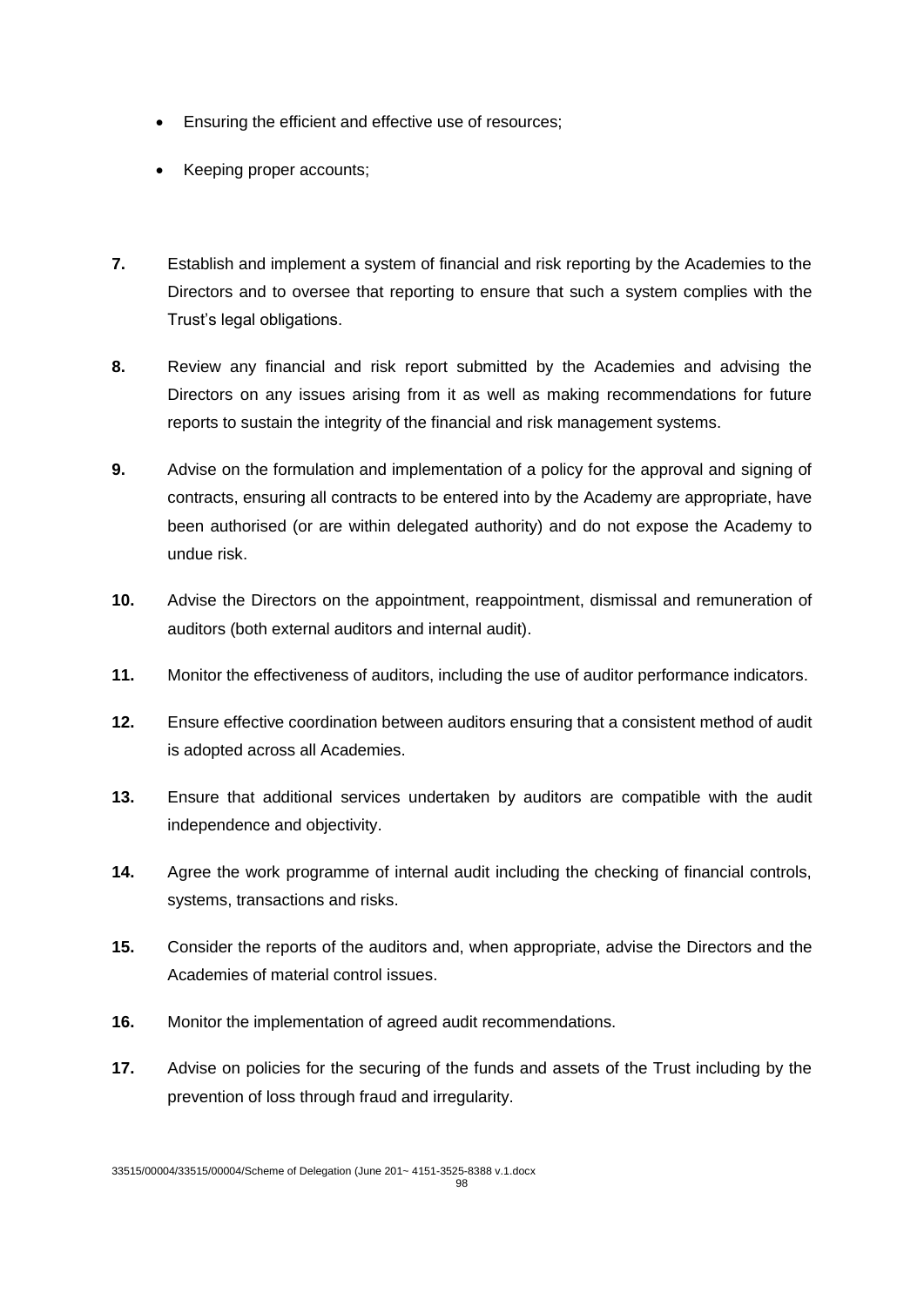- **18.** Ensure that all allegations of fraud and irregularity are appropriately investigated and control weaknesses addressed, working with the Directors and the Headteachers of the Academies, as appropriate.
- **19.** Recommend the annual financial statements to the Directors for approval.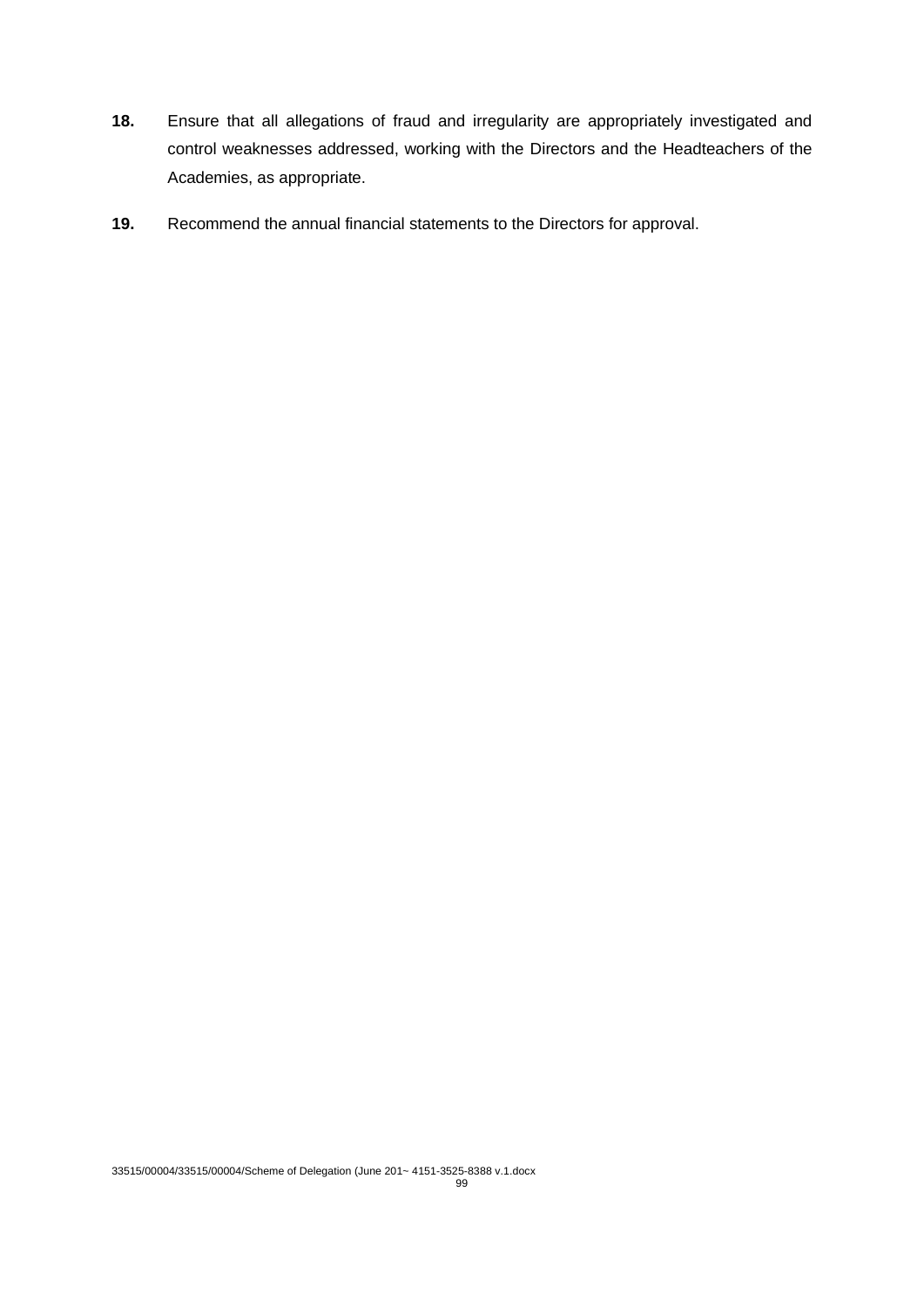## **APPENDIX 6**

## **CONFLICT OF INTEREST POLICY**

### **Why we have a Policy**

Directors of a charity have a legal obligation to act in the best interests of the charity. For the purposes of charity law, the Directors are those people who are responsible for the general control and management of the administration of the charity. The Academy Trust is an "exempt" charity, the Principal Regulator being the Secretary of State for Education. The Articles of Association explain what the Directors must do to avoid situations where there may be a potential conflict of interest.

Conflicts of interests may arise where an individual's personal or family interests and/or loyalties conflict with those of the Trust. Such conflicts may create problems; they can:

- inhibit free discussion;
- result in decisions or actions that are not in the interests of the Trust; and
- risk the impression that the Trust has acted improperly.

The aim of this policy is to protect both the organisation and the individuals involved from any impropriety and/or any appearance of impropriety. This Policy operates without prejudice to any of the provisions in the Trust's Articles of Association relating to conflicts of interest.

## **The Declaration of Interests**

Directors, Governors of the Local Governing Committees and all staff must declare their interests, and any gifts or hospitality received in connection with their role in the Trust. A declaration of interests form is provided for this purpose, listing the types of interest you should declare. All interests, including gifts of a value over £50, must be notified to the Trust Chair and a Register of Interests will be maintained by the Trust.

To be effective, the declaration of interests needs to be updated at least annually and also when any changes occur.

If you are not sure what to declare, or whether/when your declaration needs to be updated, please err on the side of caution. If you would like to discuss this issue, please contact the Trust Chair for confidential guidance.

## **Data Protection**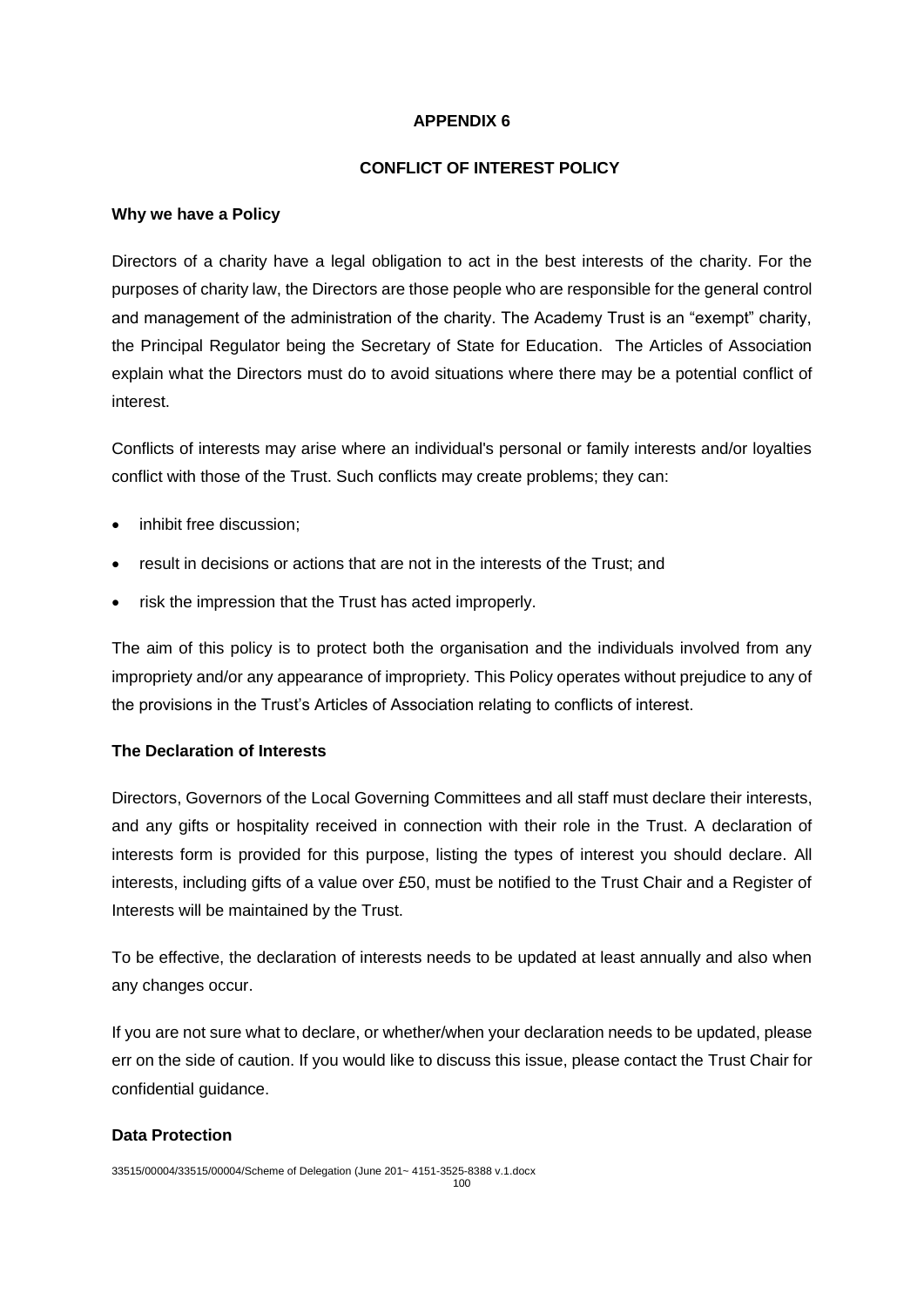The information provided will be processed in accordance with data protection principles as set out in the Data Protection Act 1998 and the General Data Protection Regulation. Data will be processed only to ensure that Directors, Governors and all staff act in the best interests of the Trust. The information provided will not be used for any other purpose.

#### **What to do if you face a Conflict of Interest**

If you have a direct or indirect interest in:

- a) a proposed transaction with the Trust; or
- b) any transaction or arrangement entered into by the Trust which has not previously been disclosed;

you must disclose the nature and extent of that interest, whether or not you receive any actual benefit as a consequence of the interest. You may have an indirect interest in a matter if a family member or friend has an interest in the matter

As good practice, every Director and Governor should declare any private interest which he or she has in an item to be discussed at the beginning of every meeting, and certainly before any discussion of the item itself. You should not be involved in decisions in which it is possible that a conflict will arise. You should declare your interest at the earliest opportunity and withdraw from any subsequent discussion.

If you fail to declare an interest that is known to the Clerk and/or the Trust Chair or the Chair of the Local Governing Committee, the Clerk or Chair will declare that interest.

#### **Decisions taken where a Director, Governor or Staff Member has an Interest**

In the event of the Trust Board having to decide upon a question in which a Director, Governor or member of staff has an interest because of a duty or loyalty (however indirect) that they owe to another organisation, they will do so by vote, with a simple majority required. The conflicted individual may be present when the matter is discussed but must not take part in the discussion or vote on any matter relating to the discussion and a quorum must otherwise be present for the discussion and decision.

33515/00004/33515/00004/Scheme of Delegation (June 201~ 4151-3525-8388 v.1.docx An individual will generally not have a conflict of interest or loyalty simply by virtue of the fact that he or she has been appointed or nominated to the Trust Board or to the Local Governing Committee by a third party and the Trust has dealings with that third party, but if any undue influence is exerted by that third party or the individual has an interest in the matter for a reason other than mere appointment or nomination, then the circumstances will need to be reconsidered.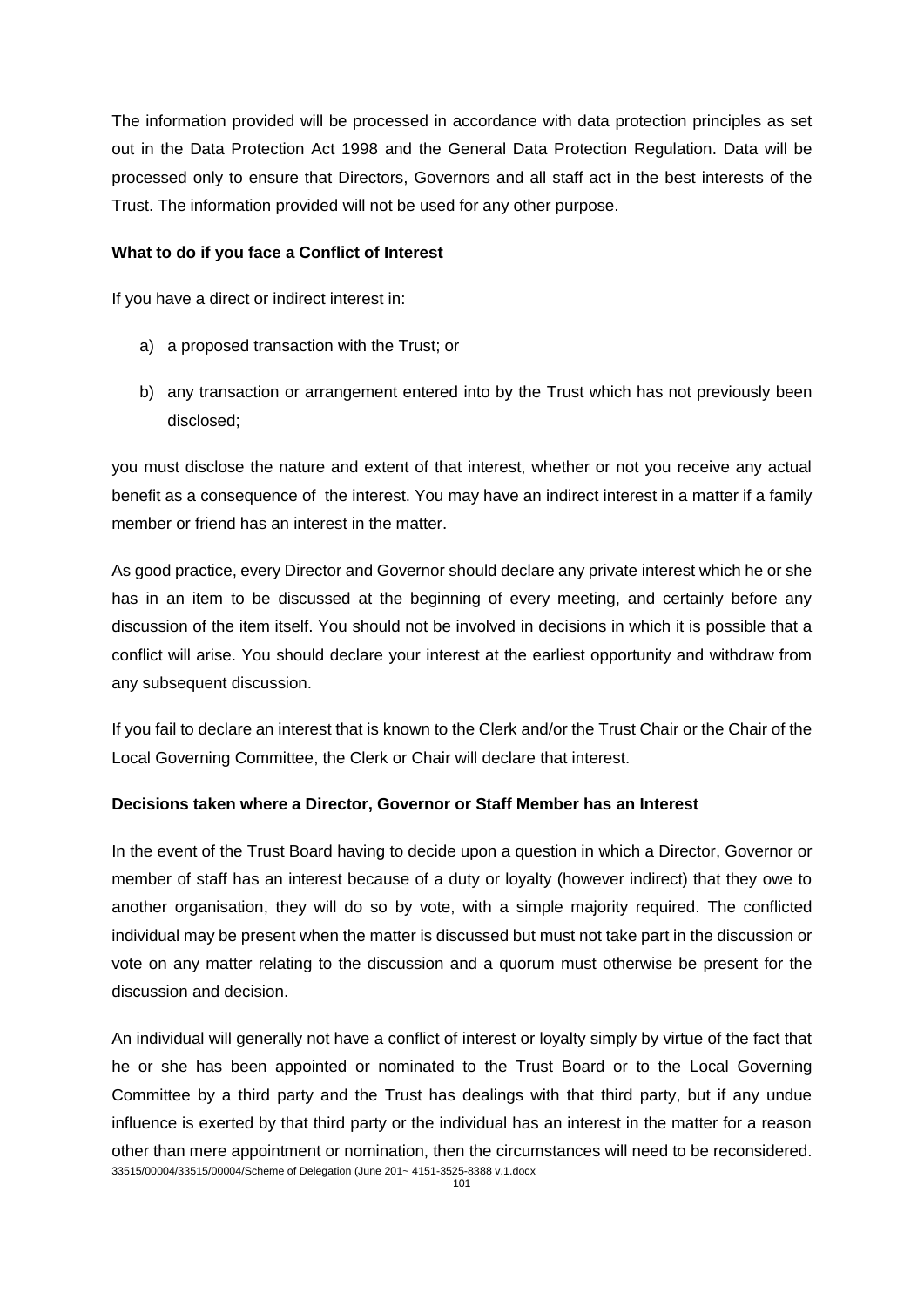All decisions made where there has been a declared conflict of interest will be recorded by the Clerk and reported in the minutes of the meeting. The report will record:

- the nature and extent of the conflict:
- an outline of the discussion;
- the actions taken to manage the conflict.

Where a Director benefits from the decision, this will be reported in the Annual Report and Accounts in accordance with the current Charities SORP making reference also to any potential conflict situation recognised in this Conflicts of Interest policy. All payments or benefits in kind to Directors will be reported in the Trust's Accounts and Annual Report, with amounts for each Director listed for the year in question.

Where a member of the Trust's staff is connected to a party involved in the supply of a service or product to the Trust, this information will also be fully disclosed in the Annual Report and Accounts again making reference also to any potential conflict situation recognised in this Conflicts of Interest policy. The Trust formally acknowledges the Education & Skills Funding Agency's guidance on "related party transactions".

Independent external moderation will be used where conflicts cannot be resolved through the usual procedures.

#### **Managing Contracts**

If you have a conflict of interest, you must not be involved in managing or monitoring a contract or transaction in which you have an interest. Monitoring arrangements for such contracts will include provisions for an independent challenge of bills and invoices, and termination of the contract if the relationship is unsatisfactory.

#### **Notified Conflicts of Interest**

Without prejudice to any of the obligations on individuals as expressed in this Policy, the Directors have identified the following matter where relevant individuals will have an interest in the matter and such interest has not been expressly authorised in the Articles of Association but is considered to be a matter which is in the best interest of the Trust and is authorised provided the principles of this policy are observed (particularly in relation to discussions, decisions and management of the matter where there is a genuine conflict):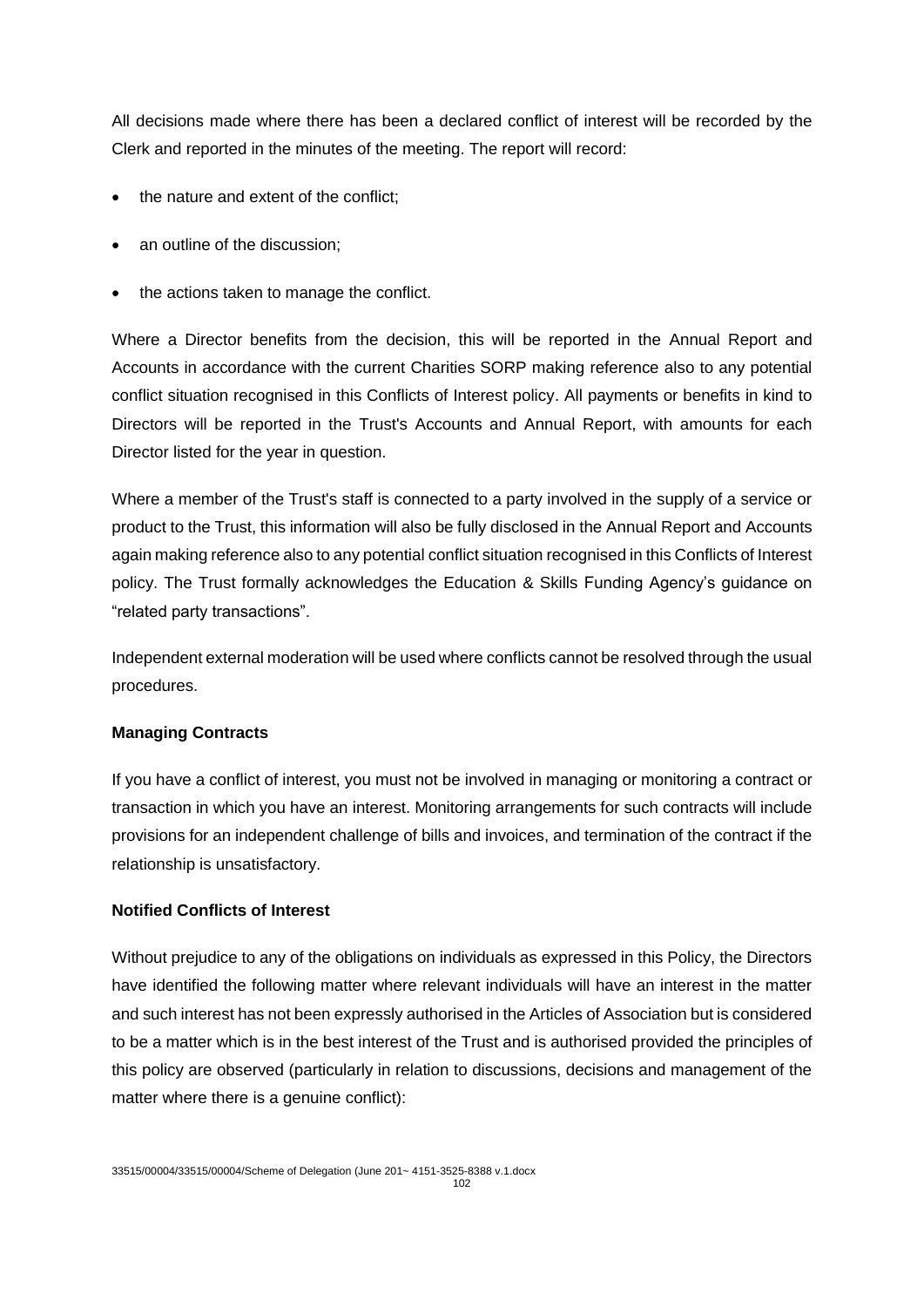The spiritual guidance, oversight and regulatory function undertaken by the Bishop and the Diocesan Trustees in respect of the Trust and its Academies, acknowledging the Bishop's appointment of Directors and Governors and the contribution made by the Trust and its Academies to the costs of the Diocese in undertaking these functions.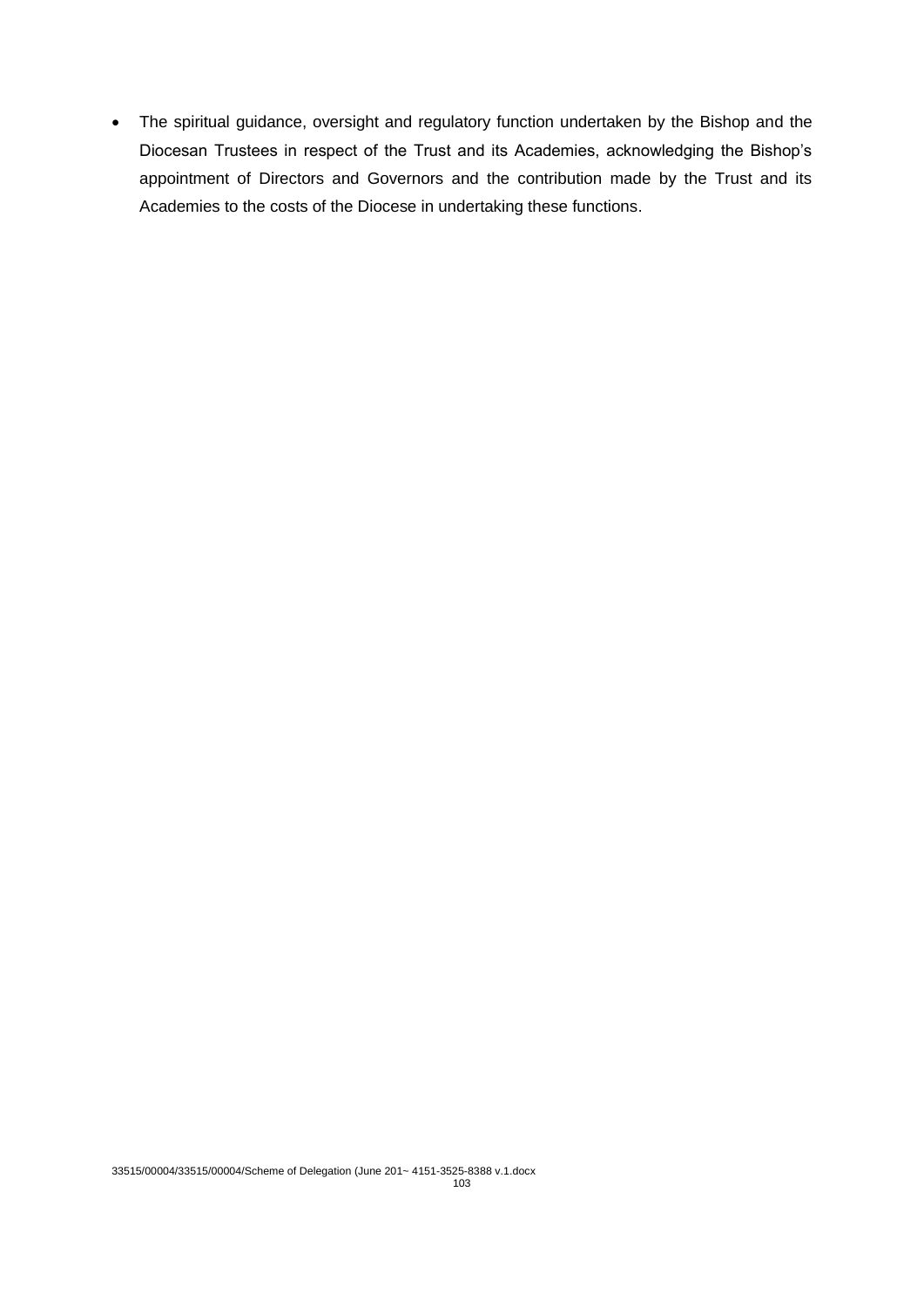## **APPENDIX 7**

# **TERMS OF REFERENCE FOR THE LEADERSHIP GROUP**

### **of the GOOD SHEPHERD CATHOLIC TRUST ("the Trust")**

#### **TERMS OF REFERENCE FOR THE LEADERSHIP GROUP ("the Leadership Group")**

#### **EFFECTIVE DATE JUNE 2018 REVIEW DATE AUTUMN TERM 2018/19**

#### **PURPOSE**

The Leadership Group has been set up to provide a focus for discussion on policy and the strategic direction of the Trust. The Leadership Group will support the Trust Board and facilitate communication within the Trust, as well as provide an opportunity for the Academies to explore and develop areas of collaboration and shared working.

#### **MEMBERSHIP**

All head teachers and Chairs of the Local Governing Committees will be invited to participate in the Leadership Group. Headteachers will meet twice a term and the full Leadership Group (i.e. including Chairs of the Local Governing Committees) will meet twice a year; in November and July.

| <b>Responsibility / Delegated Authority</b>                                                                                                                                                                                                                                                           | <b>Assessment</b> |
|-------------------------------------------------------------------------------------------------------------------------------------------------------------------------------------------------------------------------------------------------------------------------------------------------------|-------------------|
| <b>Ethos and vision</b>                                                                                                                                                                                                                                                                               |                   |
| Working in partnership with the Trust Board, develop a clear educational vision, ethos and direction for the Trust, which promotes learning<br>and the moral, social and cultural development of pupils and assist with the communication of this vision to the Academies and the wider<br>community. |                   |
| Support the Trust Board in formulating policies and practices which support the Trust's overall vision and aims as well as recognise the<br>uniqueness of each Academy and the contribution each makes to the collective.                                                                             |                   |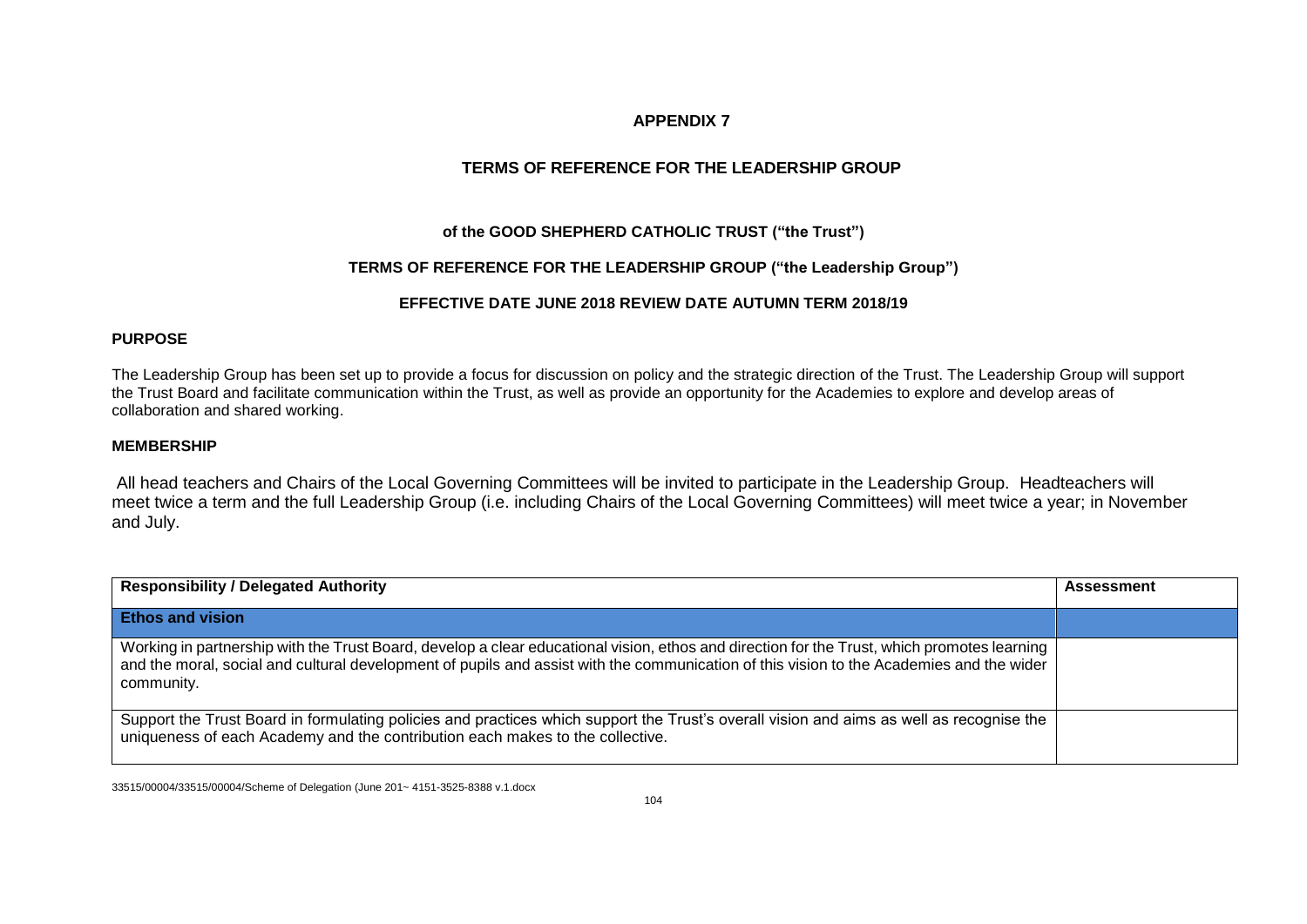| <b>Responsibility / Delegated Authority</b>                                                                                                                                                                                                                                                                                                                             | <b>Assessment</b> |
|-------------------------------------------------------------------------------------------------------------------------------------------------------------------------------------------------------------------------------------------------------------------------------------------------------------------------------------------------------------------------|-------------------|
| <b>Strategic Leadership</b>                                                                                                                                                                                                                                                                                                                                             |                   |
| Provide a perspective on the wider education community and the challenges facing state funded schools.                                                                                                                                                                                                                                                                  |                   |
| Assist with the creation of a public face and external identity for the Trust, facilitating discussions with those who might be considered<br>strategic partners of the Trust.                                                                                                                                                                                          |                   |
| Advise the Trust Board in relation to the development and implementation of a long term strategy for the success of the Trust and its<br>Academies, identifying any threats and weaknesses as well as opportunities for growth and improvement.                                                                                                                         |                   |
| Where appropriate, undertake research on issues which might affect the Trust, ensuring best practice.                                                                                                                                                                                                                                                                   |                   |
| Assist with the development of an action plan for each Academy, which identifies appropriate priorities and targets for improvement in<br>the context of overall resource planning and the management and administration of each Academy and which supports the overall vision<br>and aims of the Trust.                                                                |                   |
| Ensure the needs of each Academy are communicated to and understood by the Trust Board.                                                                                                                                                                                                                                                                                 |                   |
| Seek to identify areas where greater collaboration between the Academies can support the Trust's business strategy.                                                                                                                                                                                                                                                     |                   |
| Advise on the impact of any proposed change to admissions in respect of any Academy.                                                                                                                                                                                                                                                                                    |                   |
| <b>Curriculum and Standards</b>                                                                                                                                                                                                                                                                                                                                         |                   |
| Advise the Trust Board and the Academies on the targets for relevant Key Stages and supports the leadership team in each Academy<br>on action to be taken to maximise attainment and pupil progress and whilst doing so advise on the transition by pupils from one Key<br>Stage to the next, whether that be to another Academy within the Trust or to another school. |                   |
| Facilitate school to school support.                                                                                                                                                                                                                                                                                                                                    |                   |
| Provide a forum for discussion on the merits of any change to the curriculum and the impact of developments regionally and nationally.                                                                                                                                                                                                                                  |                   |
| <b>Resources</b>                                                                                                                                                                                                                                                                                                                                                        |                   |
| Identify efficiencies through collaborative working.                                                                                                                                                                                                                                                                                                                    |                   |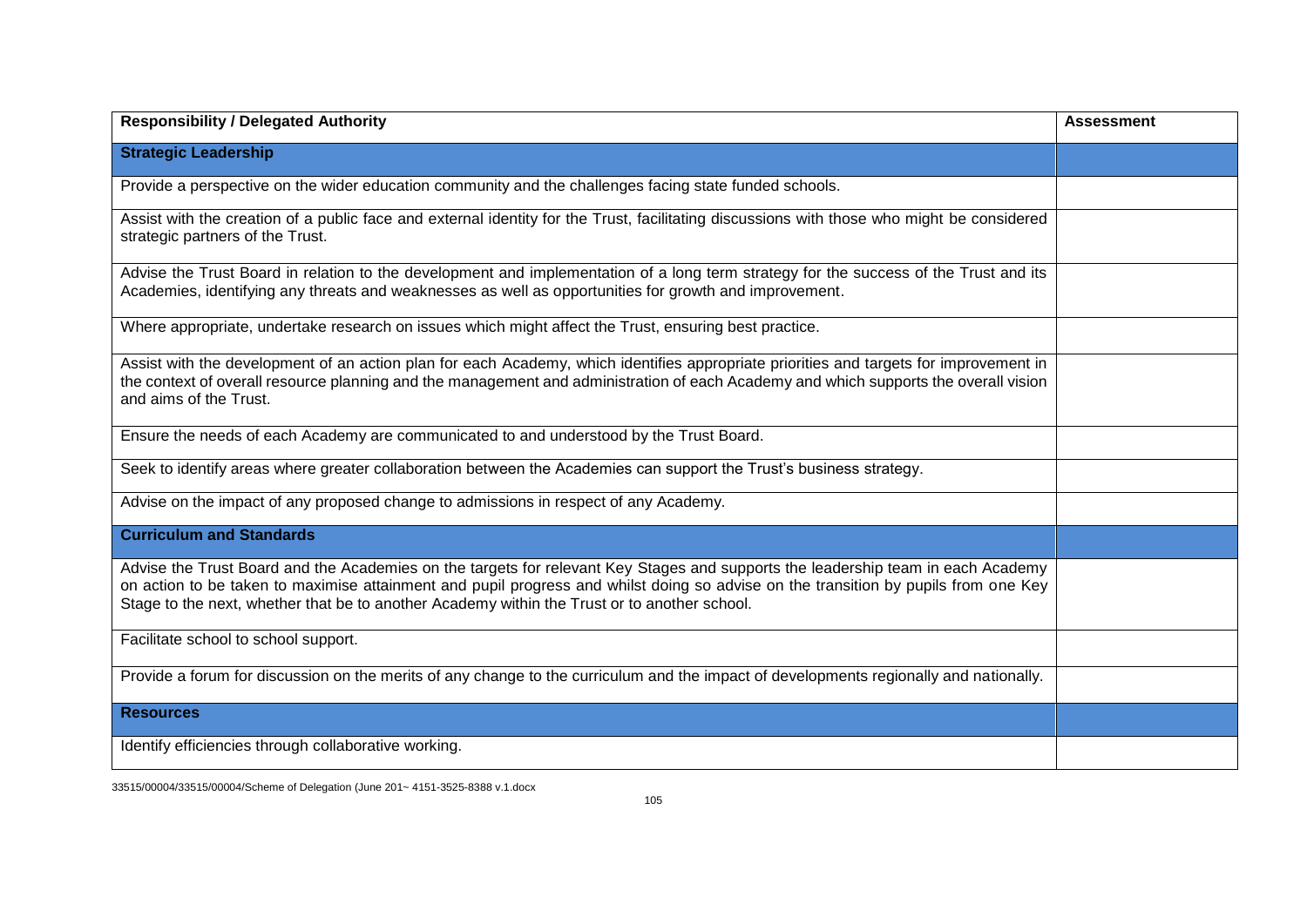| <b>Responsibility / Delegated Authority</b>                                                                                                      | <b>Assessment</b> |
|--------------------------------------------------------------------------------------------------------------------------------------------------|-------------------|
| Provide support to each Academy's senior leadership team and any resource and recruitment committees.                                            |                   |
| Support the Trust Board in the development of suitable HR policies and practices noting the need to achieve consistency across all<br>Academies. |                   |
| Facilitate discussion with staff representative bodies, including the unions.                                                                    |                   |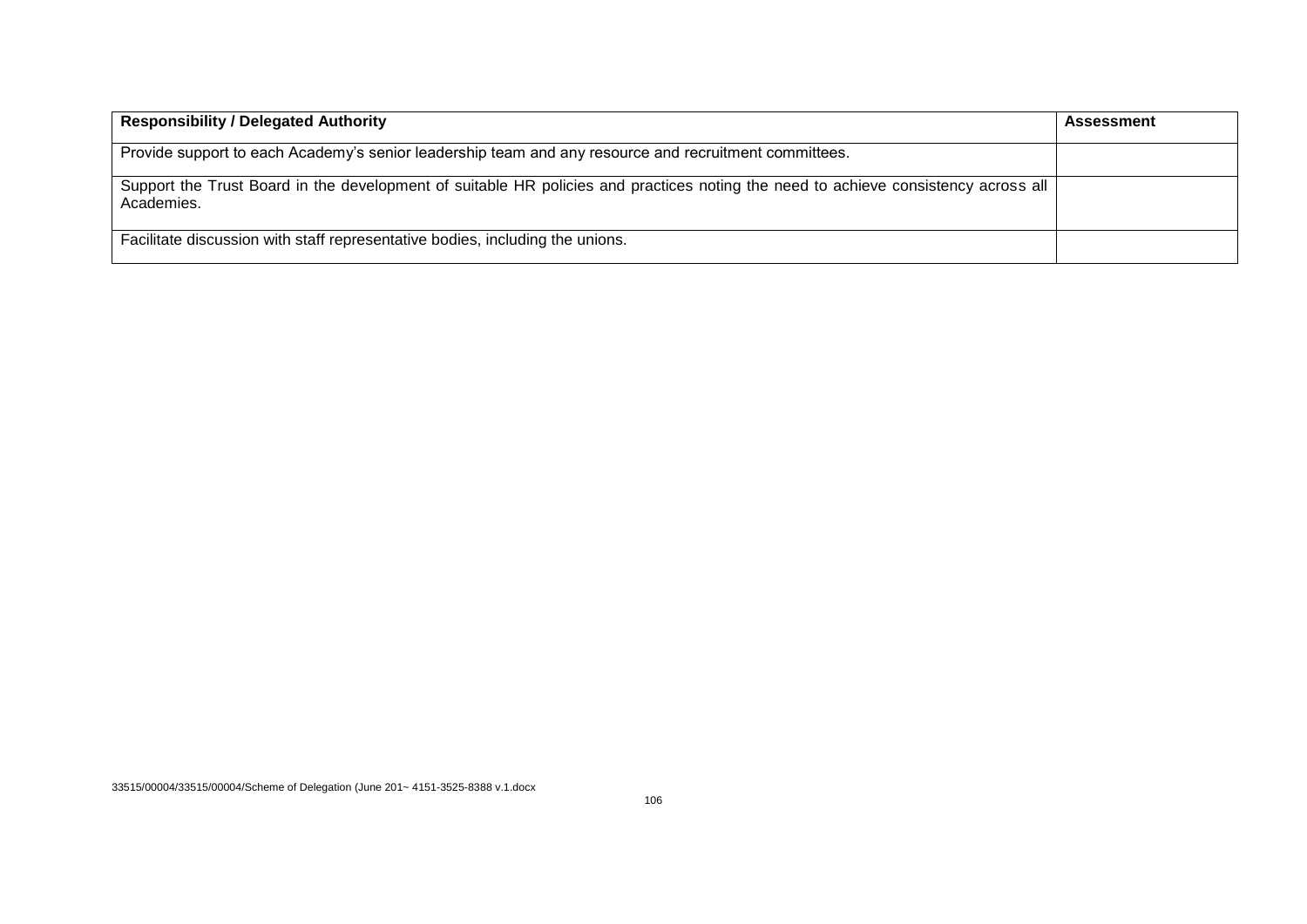### **APPENDIX 8**

# **TERMS OF REFERENCE FOR THE TRANSITIONBOARD**

**[NAME OF ACADEMY] (the "Academy")**

**EFFECTIVE DATE [ ] REVIEW DATE [ ]**

#### **PURPOSE**

The Intervention Board's primary role is to support the rapid turnaround of the Academy. The Intervention Board has been established by the Trust Board and may have been appointed before the School joined the Trust in order to support the conversion of the School. The Intervention Board shall meet at least twice a term, more if necessary.

The Intervention Board will ensure that the Strategic Plan for the Academy is being implemented and will advise on the development and review of the Plan, focussing on 4 key areas of action; leadership & governance, teaching & learning, facilities & resources and finance.

The Intervention Board will report to the Trust Board on progress, recommending further action as necessary.

#### **MEMBERSHIP**

Members of the Intervention Board have been drawn from the local community and have been appointed by the Trust Board, who will ensure the members have both the capacity and skills to work intensively within the Academy, providing support and challenge to the Academy's staff and building on existing links with the community. Board members must be able to demonstrate an understanding of the ethos and values of the Trust and a commitment to fulfilling the Trust's mission and objectives for the Academy, drawing on specialist skills where required. Whilst there is no limit on the numbers expected to serve on the Board, in most cases it is not anticipated that there will be more than 3, one of whom will either be the Accounting Officer (or a person recommended by the Trust Board.

#### **REVIEW**

Operating with an Intervention Board is not intended to be a long term arrangement and a target date has been identified for the review of the arrangement. Any initial period will not be greater than 12 months.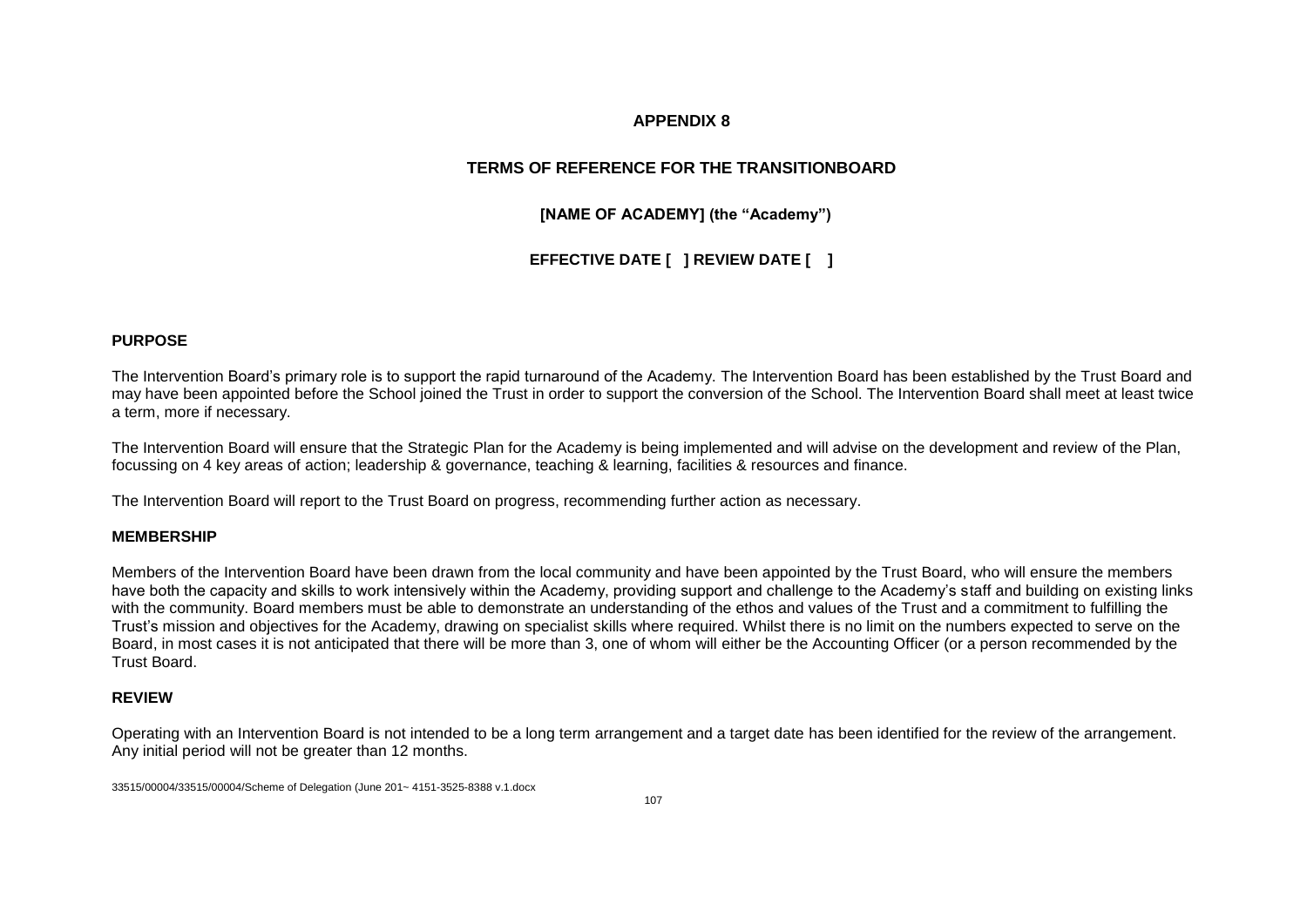| <b>Responsibility / Delegated Authority</b>                                                                                                                                                                                                                                | <b>Assessment</b> |
|----------------------------------------------------------------------------------------------------------------------------------------------------------------------------------------------------------------------------------------------------------------------------|-------------------|
| <b>Ethos and vision</b>                                                                                                                                                                                                                                                    |                   |
| Support the actions of the Trust Board in developing and sustaining a clear educational vision, ethos and direction for the Trust and the Academy,<br>which promotes learning and the moral, spiritual, social and cultural development of pupils.                         |                   |
| Assist with the communication of the Trust's vision within the Academy's community, reinforcing the Academy's identity as a school within the<br>family of schools run by the Trust.                                                                                       |                   |
| Establish systems and procedures in the Academy which recognise and prioritise collaborative working within the Trust where possible.                                                                                                                                      |                   |
| <b>Compliance and Leadership</b>                                                                                                                                                                                                                                           |                   |
| Take the lead in the development of a strategic plan for the Academy which is consistent with the Trust's overall strategic objectives and identifies<br>appropriate priorities for the Academy, targets for improvement and specific actions to be taken.                 |                   |
| Advise and report to the Trust Board on the implementation of the strategic plan, identifying any financial, educational and organisational threats<br>and weaknesses as well as opportunities for growth and improvement.                                                 |                   |
| Support the Trust Board, as well as the leadership team within the Academy, ensuring that there is sufficient challenge and feedback so that<br>continuous improvements can be made and preparing the leadership team for the transition to full delegated responsibility. |                   |
| Have regard to the public sector equality duty in the performance of any duty.                                                                                                                                                                                             |                   |
| Act in accordance with the terms of the Trust's Master and Supplemental Funding Agreements, the Trust's Articles of Association and the current<br>ESFA Academy Financial Handbook in the performance of any duty.                                                         |                   |
| Ensure that at all times the Academy is meeting any legal requirements and duties.                                                                                                                                                                                         |                   |
| <b>Finance and Risk Management</b>                                                                                                                                                                                                                                         |                   |
| Ensure that at all times any funds delegated to the Academy or otherwise held on behalf of the Academy are safeguarded, having regard to the<br>duty of the Trustees as trustees of charitable assets and as recipients of public money.                                   |                   |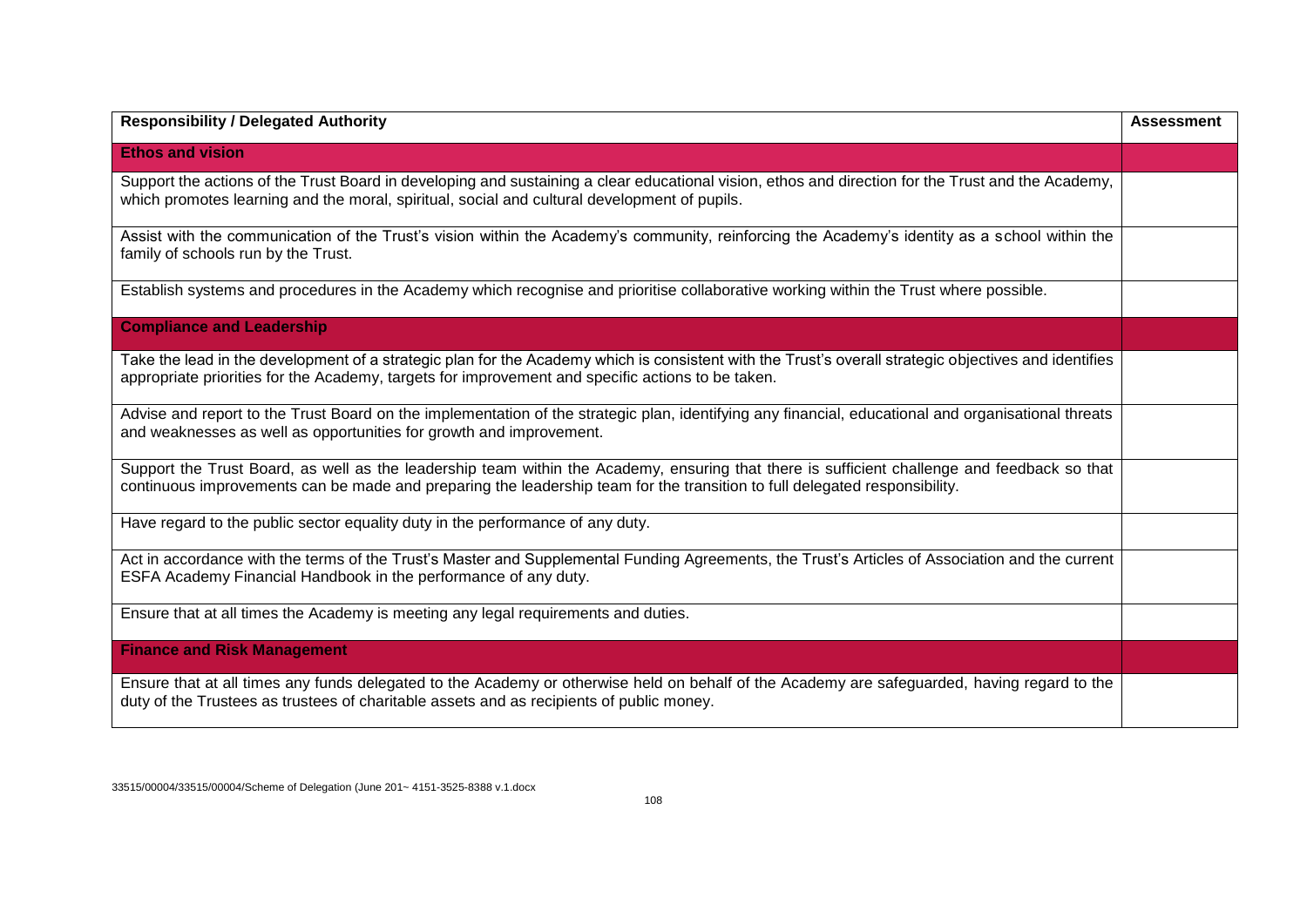| <b>Responsibility / Delegated Authority</b>                                                                                                                                                                                                                                                                                                                                           | <b>Assessment</b> |
|---------------------------------------------------------------------------------------------------------------------------------------------------------------------------------------------------------------------------------------------------------------------------------------------------------------------------------------------------------------------------------------|-------------------|
| Monitor, review and control the budget, expenditure and income of the Academy, acknowledging any amounts to be set aside for central costs<br>and reserves, contributing to any discussions initiated by the Trust Board in relation to the budget of the Academy and the appropriate use of all<br>funds available to the Academy.                                                   |                   |
| Support the systems of financial and risk reporting adopted by the Trust applicable in respect of the Academy, reporting as required (including to<br>any internal audit committee or to the external auditors) highlighting any specific risks which might jeopardise the fulfilment of the strategic plan<br>for the Academy.                                                       |                   |
| Implement any Trust policy for the approval and signing of contracts, ensuring all contracts to be entered into by the Academy are appropriate,<br>have been authorised (or are within delegated authority) and do not expose either the Trust or the Academy to undue risk.                                                                                                          |                   |
| <b>Curriculum and Standards</b>                                                                                                                                                                                                                                                                                                                                                       |                   |
| Advise the Trust Board on the development of a curriculum which meets the Academy's specific needs and has regard to:                                                                                                                                                                                                                                                                 |                   |
| • any nationally recognised curriculum priorities and initiatives                                                                                                                                                                                                                                                                                                                     |                   |
| • the obligation to provide religious education, sex education and physical education                                                                                                                                                                                                                                                                                                 |                   |
| • special educational needs                                                                                                                                                                                                                                                                                                                                                           |                   |
| • national testing and attainment targets, and                                                                                                                                                                                                                                                                                                                                        |                   |
| • any teaching objectives and priorities adopted by the Trust Board for all Academies.                                                                                                                                                                                                                                                                                                |                   |
| Advise and report to the Trust Board on the targets for relevant Key Stages in the Academy, supporting the leadership team in the Academy on<br>action to be taken to maximise attainment and pupil progress and advising on the transition by pupils from one key stage to the next supporting<br>the development of a personalised learning plan for each pupil.                    |                   |
| Carry out regular reviews of the standards of teaching and learning in the Academy and agree with the leadership team specific actions to be<br>taken to address areas of weakness, facilitating the sharing of best practice and the development of a training programme for staff which draws<br>on the strengths of the Academy and secures additional resources which meet needs. |                   |
| <b>Pupil Behaviour and Attendance</b>                                                                                                                                                                                                                                                                                                                                                 |                   |

33515/00004/33515/00004/Scheme of Delegation (June 201~ 4151-3525-8388 v.1.docx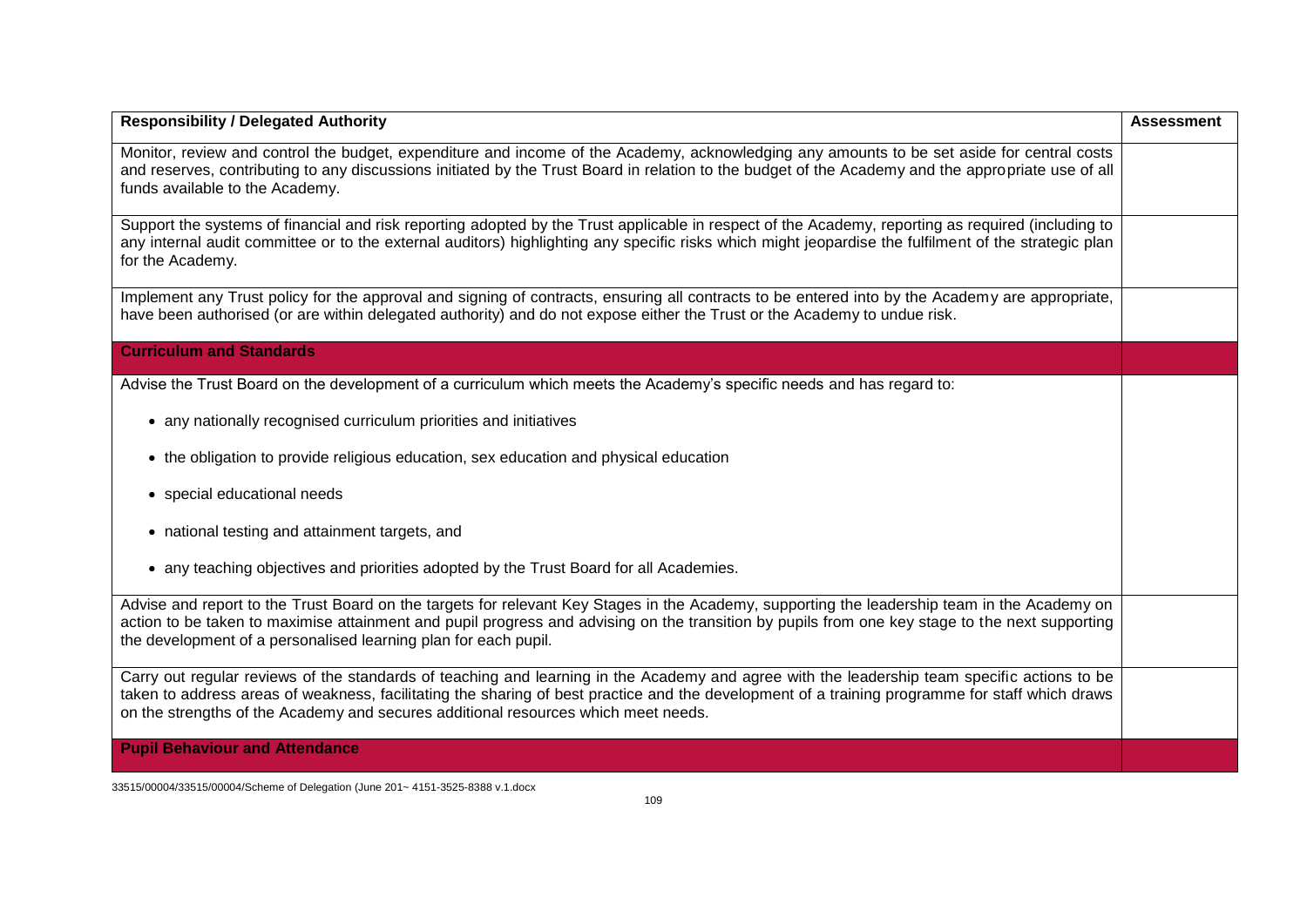| <b>Responsibility / Delegated Authority</b>                                                                                                                                                                                                                                                                                                                                                        | <b>Assessment</b> |
|----------------------------------------------------------------------------------------------------------------------------------------------------------------------------------------------------------------------------------------------------------------------------------------------------------------------------------------------------------------------------------------------------|-------------------|
| Formulate and implement a pupil behaviour policy in accordance with guidance produced by the Department for Education and as advised by the<br>Trust Board.                                                                                                                                                                                                                                        |                   |
| <b>Staff Recruitment</b>                                                                                                                                                                                                                                                                                                                                                                           |                   |
| In conjunction with the Trust Board (but having regard to the advice of the Academy's leadership team), develop a staffing structure for the<br>Academy, identifying the number of staff required to be employed at the Academy, the levels of the posts and the role responsibilities of all staff<br>employed and supporting, where appropriate, the sharing of resources between the Academies. |                   |
| Ensure the implementation of the HR policies adopted by the Trust Board.                                                                                                                                                                                                                                                                                                                           |                   |
| Having regard to any advice of the Trust Board and the Leadership Group, appoint all staff to work in the Academy, establishing an appointments<br>committee in respect of the appointment of a Headteacher/Headteacher and such other key leadership appointments as advised by the Trust<br>Board.                                                                                               |                   |
| <b>Staff Appraisal and Performance Management</b>                                                                                                                                                                                                                                                                                                                                                  |                   |
| Evaluate the standards of teaching and learning in the Academy and ensure that proper standards of professional performance are established<br>and maintained.                                                                                                                                                                                                                                     |                   |
| Implement any pay policy and performance management policy for all teaching and non-teaching staff employed at the Academy put in place by<br>the Trust Board, ensuring all affected staff of the Academy are kept informed and consulted if necessary.                                                                                                                                            |                   |
| Implement any written policy for the appraisal of all teaching and non-teaching staff who work in the Academy put in place by the Trust Board,<br>having regard to the objectives of the Academy's strategic plan and ensuring all staff of the Academy are kept informed and consulted if necessary.                                                                                              |                   |
| Carry out the performance management and appraisal of the Headteacher/Headteacher, any deputies and other key leadership appointments in<br>the Academy, supporting the Academy's leadership team in the performance management of all other staff, advising the Trust Board of any areas<br>of weakness or where additional support and/or training is required.                                  |                   |
| Advise the Trust Board on an appropriate programme for the training and professional development of all staff in the Academy, supporting and<br>working with any Trust programme for the development of Headteachers/Headteachers and other key leadership appointments.                                                                                                                           |                   |
| Implement any written policy for staff disciplinary and grievance procedures put in place by the Trust Board and where appropriate advise on and<br>support the Academy's leadership team on the implementation of the same.                                                                                                                                                                       |                   |

33515/00004/33515/00004/Scheme of Delegation (June 201~ 4151-3525-8388 v.1.docx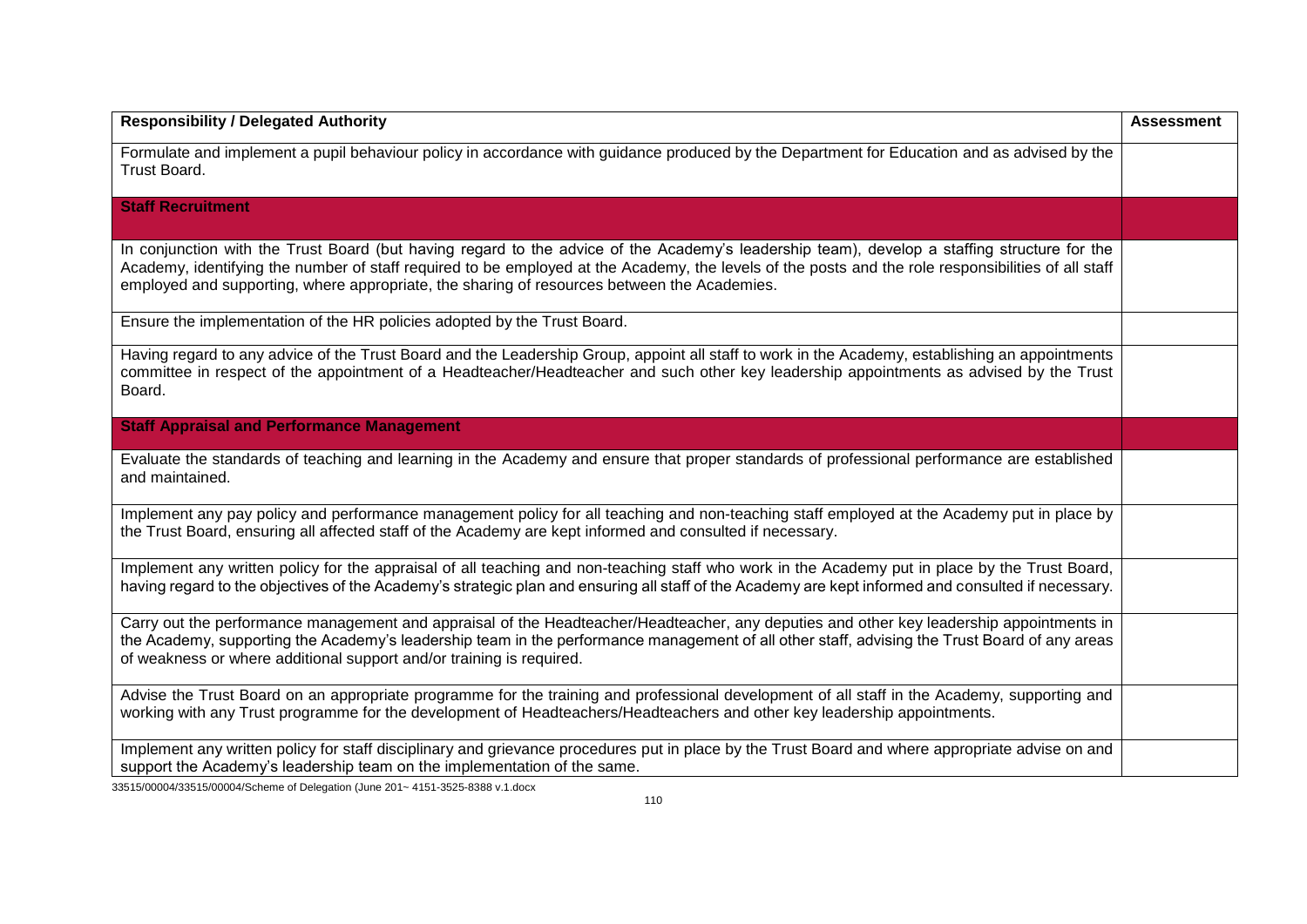| <b>Responsibility / Delegated Authority</b>                                                                                                                                                                                                                                                                                                                                                                                                     | <b>Assessment</b> |
|-------------------------------------------------------------------------------------------------------------------------------------------------------------------------------------------------------------------------------------------------------------------------------------------------------------------------------------------------------------------------------------------------------------------------------------------------|-------------------|
|                                                                                                                                                                                                                                                                                                                                                                                                                                                 |                   |
| Undertake any disciplinary or grievance procedure for the Headteacher/Headteacher and other members of the Academy's leadership team,<br>reporting to the Trust Board.                                                                                                                                                                                                                                                                          |                   |
| Facilitate discussion with staff representative bodies, including the unions, at both Trust Board level and within the Academy.                                                                                                                                                                                                                                                                                                                 |                   |
| <b>Premises And Resources</b>                                                                                                                                                                                                                                                                                                                                                                                                                   |                   |
| Formulate, implement and keep under review a policy for health and safety at the Academy, having regard to any advice issued by the Trust Board<br>and/or the Leadership Group from time to time.                                                                                                                                                                                                                                               |                   |
| Provide such advice and information as may be required to enable the Trust Board to take out and review the level of insurance cover for the<br>Academy and at the request of the Trust Board undertake appropriate and regular risk assessments.                                                                                                                                                                                               |                   |
| Advise and report to the Trust Board on any estate management strategy for the premises and facilities used by the Academy, identifying any<br>planned maintenance and any need for substantial works to meet the strategic aims of the Academy, including considering the availability of<br>funding or the need to secure funding.                                                                                                            |                   |
| No significant capital works will be undertaken or commissioned by the Intervention Board without the express written consent of the Trust Board.                                                                                                                                                                                                                                                                                               |                   |
| Ensure any works to the premises are carried out by appropriately qualified workmen, notifying the Trust's insurers as appropriate.                                                                                                                                                                                                                                                                                                             |                   |
| Ensure any use of premises or facilities for community or income generating purposes are carried out in compliance with any policy issued by the<br>Trust Board in relation to such matters (including any prepared on the advice of the Trust's accountants) and keeping a separate account of any<br>income received so that this can be identified separately in the Academy's accounts.                                                     |                   |
| <b>Delegation</b>                                                                                                                                                                                                                                                                                                                                                                                                                               |                   |
| The Intervention Board may delegate any powers and responsibilities to the Headteacher/Headteacher of the Academy, subject to any<br>requirements of the Trust Board. The Intervention Board will ensure the gradual transfer of responsibility to the Headteacher/Headteacher, the<br>leadership team and the Local Advisory Body when established is done sensitively to help successfully deliver the Academy's long term strategic<br>plan. |                   |

33515/00004/33515/00004/Scheme of Delegation (June 201~ 4151-3525-8388 v.1.docx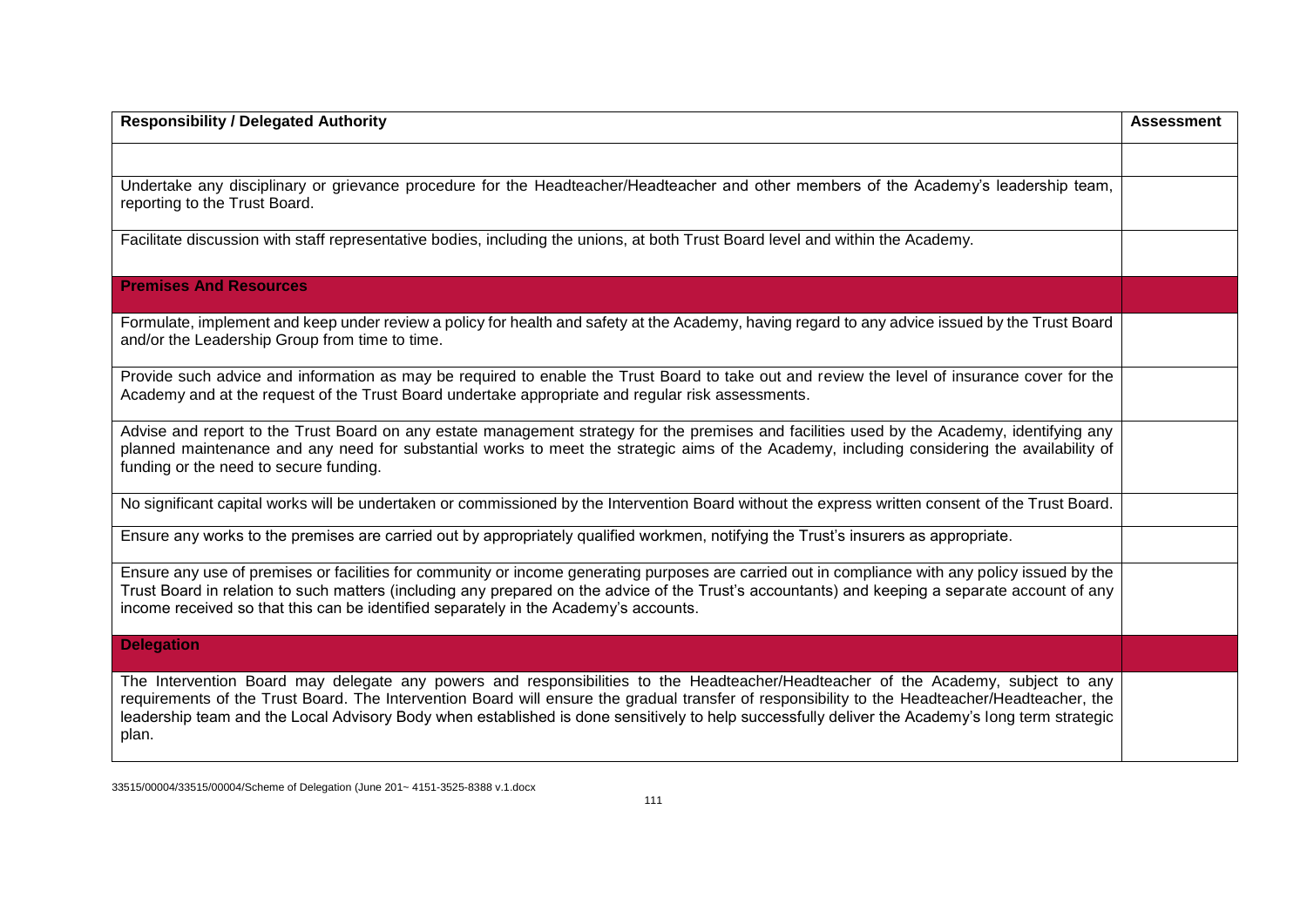#### **APPENDIX 9**

#### **THE GOOD SHEPHERD CATHOLIC TRUST**

#### **DIRECTOR CORE COMPETENCIES AND CODE OF CONDUCT**

#### **Introduction**

As a charity and company limited by guarantee, The Good Shepherd Catholic Trust (the "Trust") is governed by a Board of Directors (the "Directors").

The Trust's charitable purpose is the advancement of the Catholic religion and the Trust is accountable to the Bishop of Brentwood, the diocesan authority for the purposes of the academies and the religious authority for all matters. Notwithstanding whether a Director is appointed by the Bishop (i.e. as a Foundation Director) or by the Board of Directors, all Directors must comply with the wishes of the Bishop and fulfil the charitable object of the Trust. The Bishop is a Member of the Trust and appoints all other Members.

Whilst the Directors are accountable to the Bishop and the other Members of the Trust, the Directors have overall responsibility and accountability for all strategic and operational matters within the Trust and have been delegated decision making authority by the Members. The Board is intended to be strategic not operational and has delegated the day to day management of the business and the responsibility for the running of the academies to those officers of the Trust with executive and leadership responsibilities. The Board's main purpose is to:

- determine the vision and values of the Trust consistent with those of the Bishop;
- support leadership in determining and fulfilling the strategic direction of the Trust;
- hold leadership to account; and
- oversee the financial performance of the Trust ensuring there are systems in place to manage risk and ensure money is well spent.

The Directors have established Local Governing Committees to assist them in fulfilling these governance responsibilities and to provide additional support to leadership. Further detail can be found in the Trust's Scheme of Delegation.

The Trust is an exempt charity whose Headteacher regulator is the Secretary of State for Education. Whilst this means the activities and constitution of the Trust are primarily determined by the Department for Education subject to the wishes of the Bishop, nevertheless the Trust is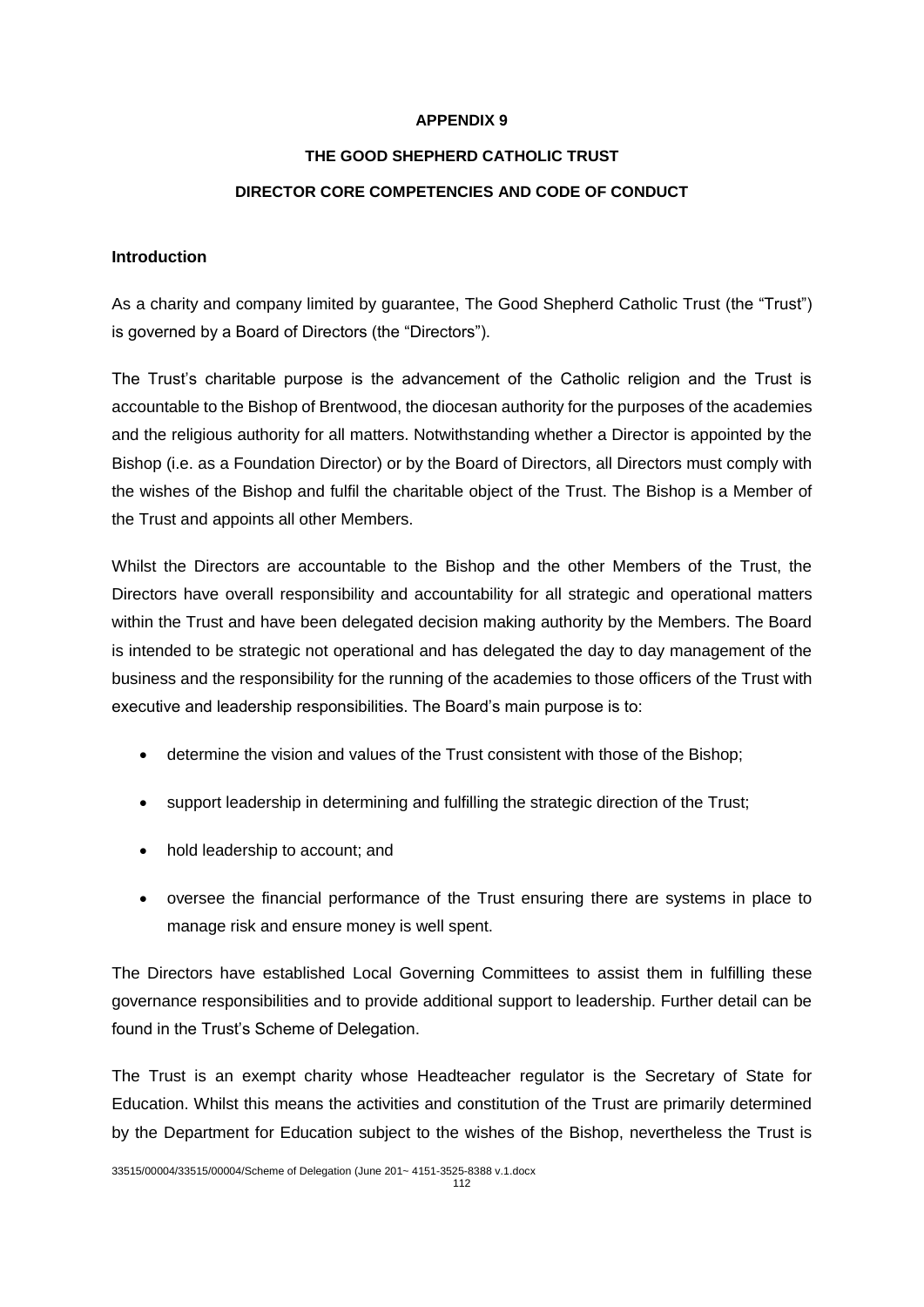subject to company law and charity law and occasionally the jurisdiction of the Charity Commission. The Directors therefore have both responsibilities as directors of a company and trustees of a charity.

#### **Legal Duties of the Directors**

The Directors of a charity have a fiduciary duty to act in good faith in the best interests of the charity. This duty includes a responsibility to do the following:

- To ensure compliance with any legal obligations;
- To report on the charity's activities (the Trust must prepare accounts in accordance with the Statement of Recommended Practice for Charities, the so called Charity SORP);
- To fulfil the charitable object of the charity as set out in its constitution (the Articles of Association) and to act in a way which is compliant with the rules of the charity contained in the Articles;
- To act with integrity and to avoid any personal conflicts of interest and not to misuse any charity funds or assets;
- To act prudently in the financial management of the charity, avoiding putting any assets, funds or reputation of the charity at undue risk;
- To exercise reasonable care and skill, using personal knowledge and experience to ensure the charity is well run and efficient;
- To act responsibly, getting advice from others, including professional advisors, where appropriate.

Under company law the Directors must avoid conflicts of interest and act prudently. There are specific legal duties where a company is insolvent or there is a threat of insolvency. More detail can be found in the [Academies Financial Handbook](https://www.gov.uk/government/publications/academies-financial-handbook) and Directors must be especially careful where they may have a personal interest in a matter which involves the Trust. Directors must comply with the Trust's Conflict of Interest policy which will also address any specific requirements regarding trading with connected parties.

33515/00004/33515/00004/Scheme of Delegation (June 201~ 4151-3525-8388 v.1.docx Directors must act independently and in the best interest of the Trust even if those interests conflict with those of the body or organisation that might have appointed or nominated such Directors to serve on the Board. Other than in relation to any Director who is employed by the Trust (not as a Director but to fulfil an executive function), the role of a Director is unpaid (except for the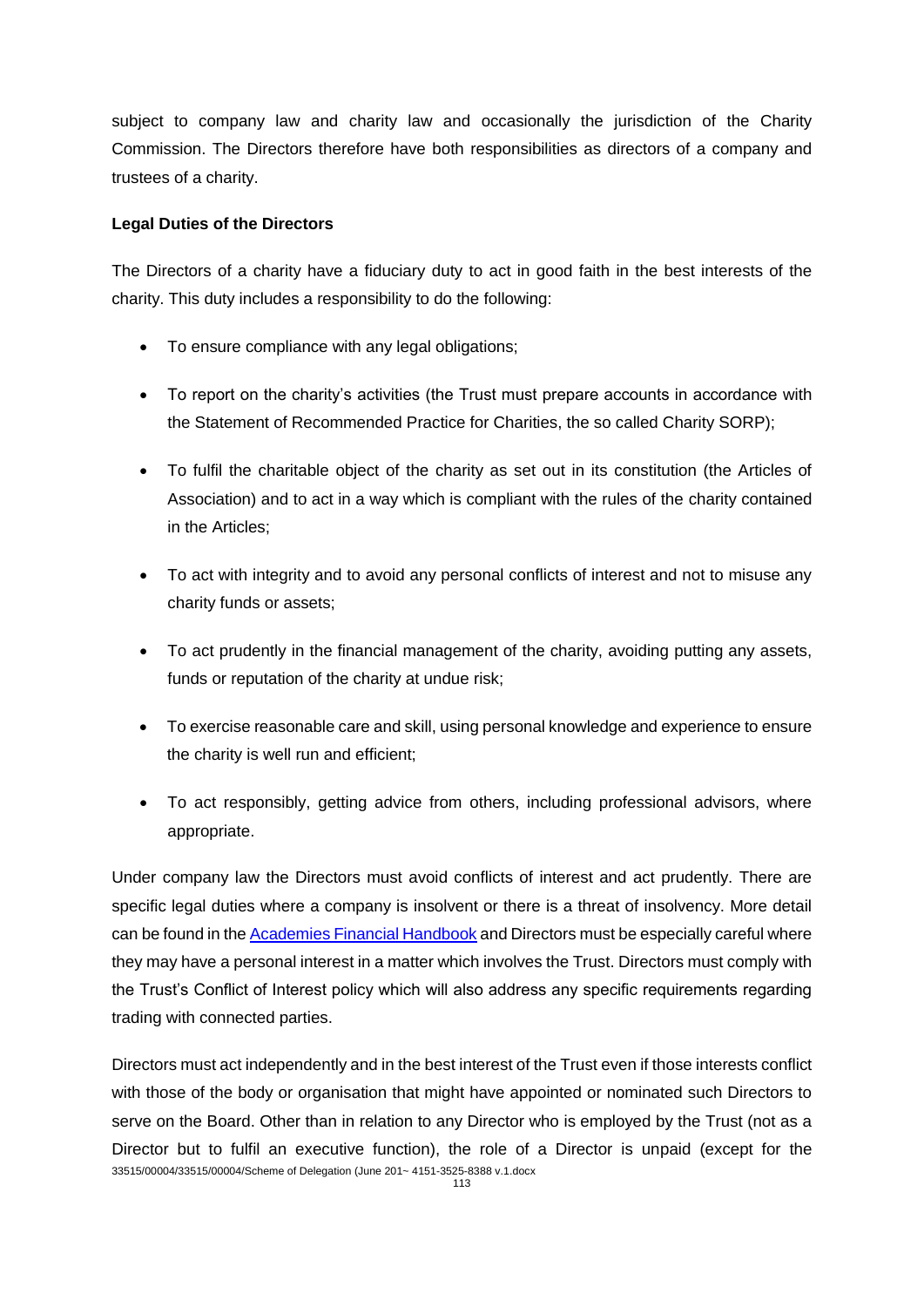reimbursement of reasonable expenses). No specific qualifications are required and Directors must be aged 18 or over.

Directors (other than Co-opted Directors) are appointed for a term of 4 years and can be reappointed on the expiry of such term provided that no Director is to be appointed for more than 3 terms of office.

# **Specific Duties of the Directors**

The specific tasks and responsibilities of the Directors are as follows.

- To formulate the vision and ethos of the Trust, enhancing Catholic education, having regard in particular to the benefits of collaboration between the academies and the uniqueness of each as well as the needs of the communities they serve;
- To determine the Trust's strategic plan, having regard to the advice and recommendations of the Trust's executive officers and the needs of the academies articulated by the respective Local Governing Committees;
- To ensure that the Trust develops and regularly reviews a set of policies and procedures dealing with the following:
- Human Resources/Employment
- Audit & Risk Management
- Governance/Scheme of Delegation
- Health & Safety/Safeguarding
- Operational Matters/Financial Management/Contingencies & Reserves
- Data Control/Management
- Complaints and Appeals
- Legal Compliance
- To approve budgets for expenditure and to ensure there is transparency in any financial matters including reporting to regulatory bodies as required;
- To appoint and review the performance of the Trust's executive officers and academy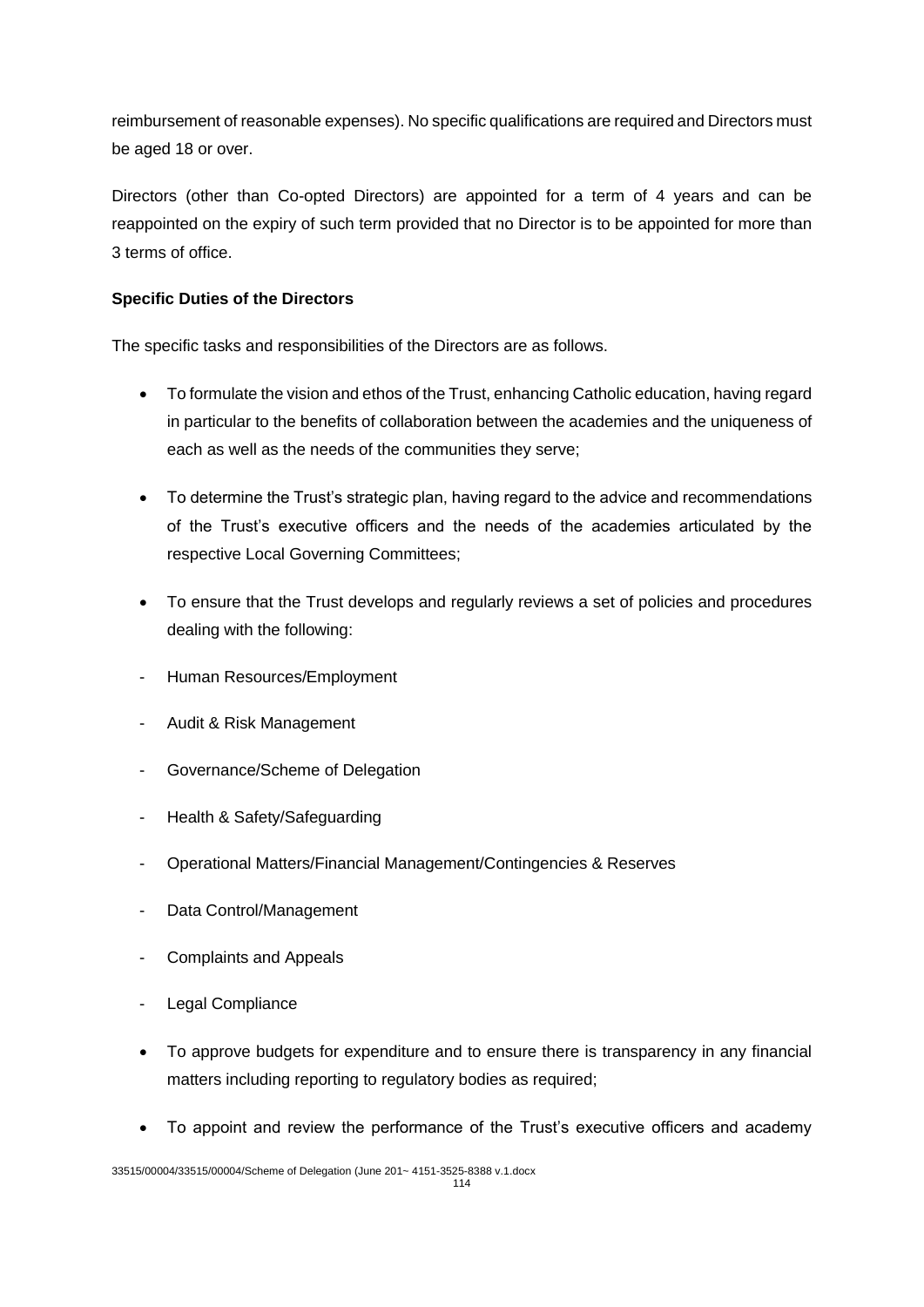leaders and where responsibility for the latter is delegated to a senior executive officer to support he or she in appointing and managing all other leadership and executive posts;

- To monitor and evaluate the effectiveness of the Trust both in terms of systems and processes to support teaching and learning and to oversee the outcomes of teaching and learning across the Trust;
- To provide challenge and support to both executive officers and those with leadership responsibilities.

Individual Directors may be given primary responsibility for particular functions such as audit and financial management, HR, Trust policies and procedures, safeguarding, academy liaison and communication with the view to matching skills and experience to functions. This will not affect collective and overall individual responsibility and accountability but Directors are expected to use their skills and experience in the fulfilment of their duties.

# **Core Competencies and Skills**

The following are the core competencies and skills expected of all Directors:

- To work as a team;
- To attend meetings and be prepared to contribute to discussions and commit to agreed actions;
- To be respectful of the views of others and to be open to new ideas and thoughts;
- To treat all confidential information confidentially;
- To act with integrity, avoiding any personal conflicts of interest and complying with the Trust's Conflict of Interest policy;
- To develop a deep understanding of the vision and ethos of the Trust and its academies and the roles played by all individuals in fulfilment of the Trust's mission;
- To understand the policies and procedures of the Trust and how these flow down to the academies;
- To support the Trust in public and act as an ambassador of the Trust and the academies;
- To commit to training and skills development;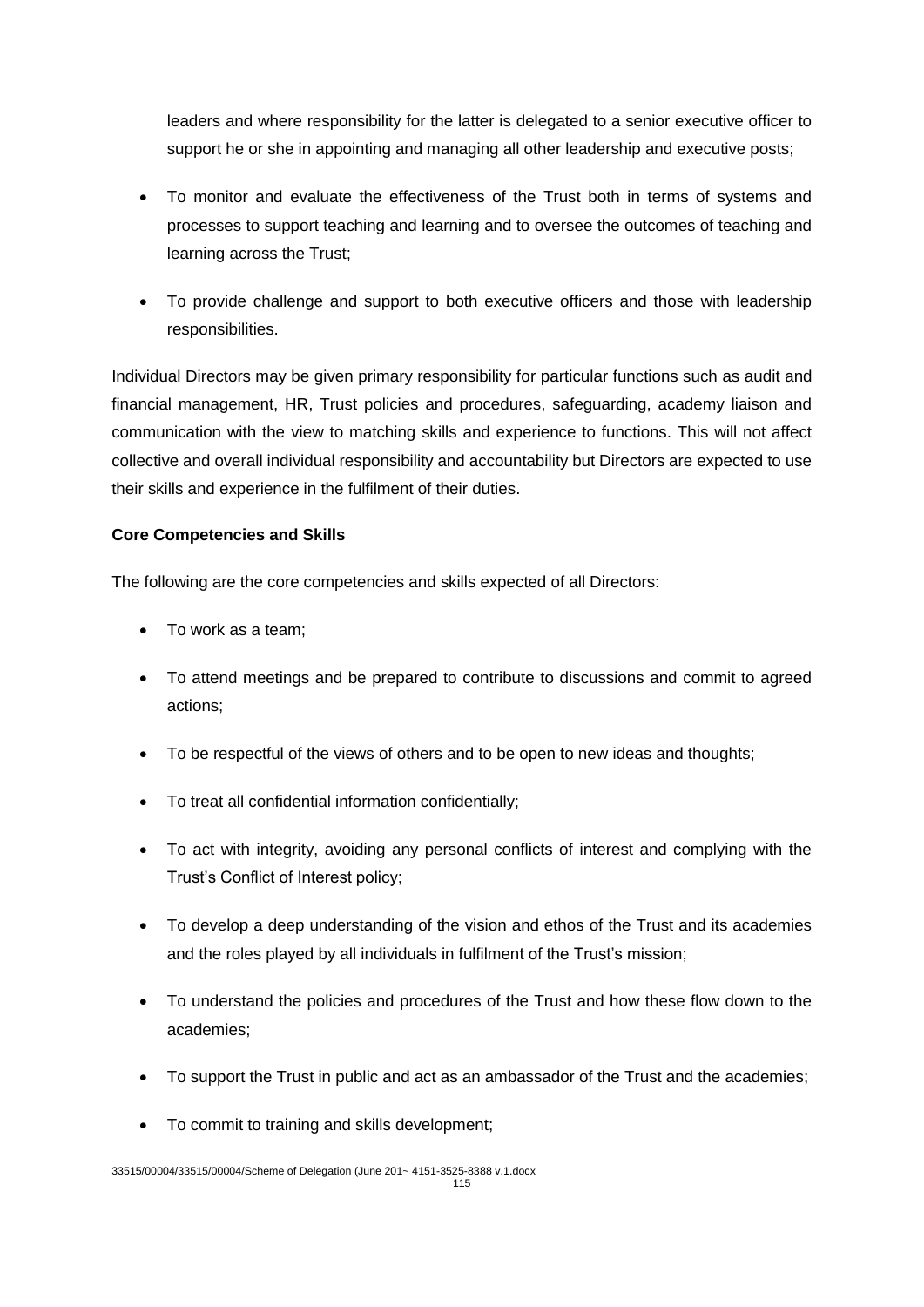- To be ready to ask questions;
- To be focussed on problem solving and be ready to learn from past experiences;
- To adhere to the Nolan [Seven Principles of Public Life.](https://www.gov.uk/government/publications/the-7-principles-of-public-life)

## **Personal Qualities and Values**

The role of a Director is challenging but should be rewarding. Directors are expected to be held in high regard and to provide an example to others. As such, Directors will have the following qualities and values:

- A desire to create positive change and life experiences for young people;
- A deep seated commitment to the aims of and objectives of the Trust and the Catholic Church;
- A willingness to devote time and energy;
- An ability to build productive and supportive professional relationships;
- A commitment to equal opportunities and anti-discriminatory practices;
- An understanding of the importance of keeping children safe;
- An ability to think and act strategically;
- An ability to use financial and workforce data to inform decision-making;
- Appropriate levels of literacy in English;
- A person who is reliable, acts with integrity and is capable of good independent judgement;
- Is able to satisfy any requirements set by the Bishop.

Specific skills may be needed if a Director is to take responsibility for and lead on a specific area or to meet a skills shortage that has been identified. The Trust has additional expectations of its Chair and Vice Chair and these are appended to this Code of Conduct. A regular skills audit will be undertaken and Directors should expect to be able to articulate their contribution to the success of the Trust and the academies.

## **Legal Requirements**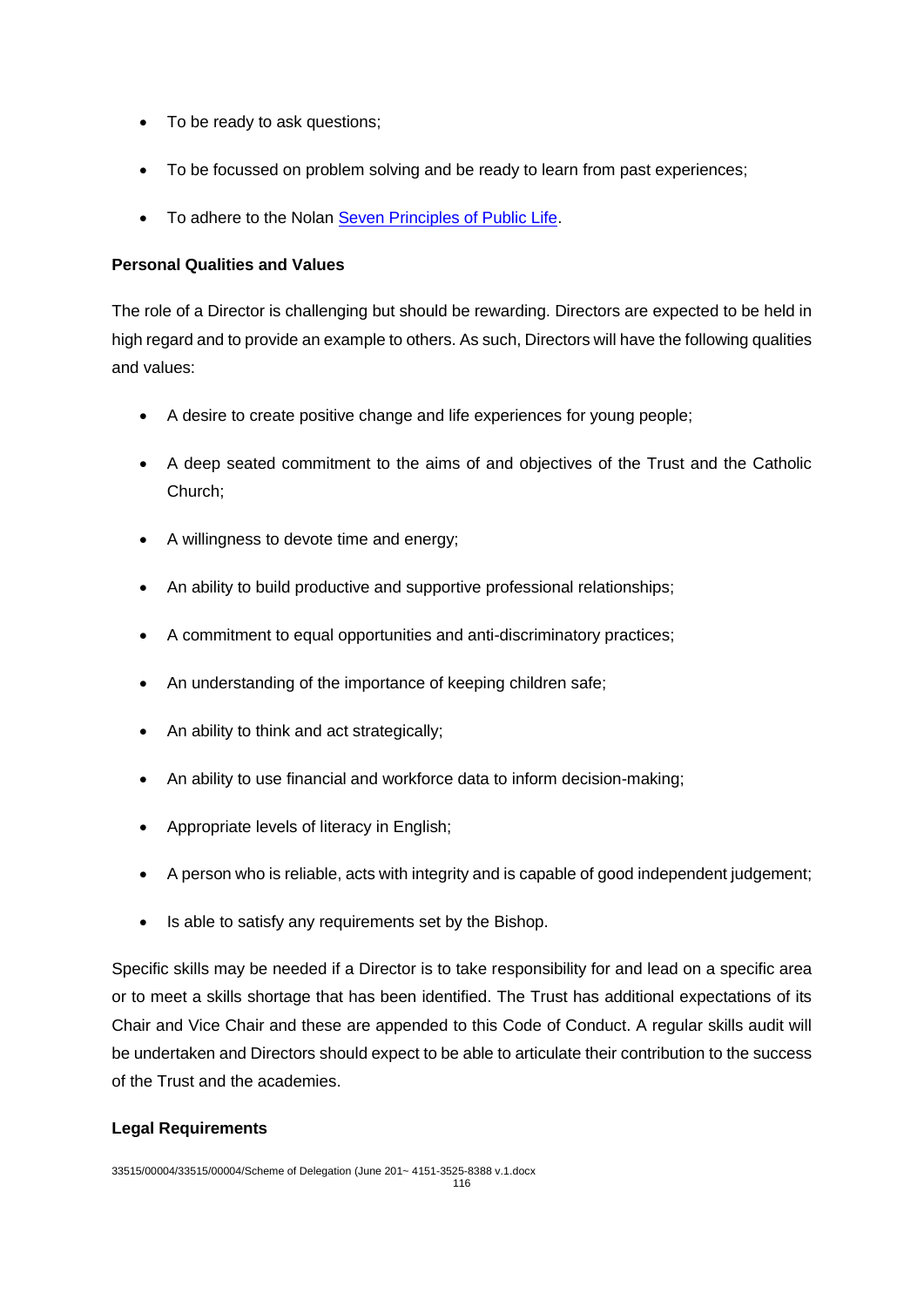Individuals who are not able to make and to continue to make the following declarations may not serve as a Director and if appointed would then be automatically disqualified:

- I am not disqualified from acting as a charity trustee:
- I have not been convicted of an offence involving deception or dishonesty (ignoring any conviction that is legally regarded as "spent");
- I have not been involved in tax fraud or other fraudulent behaviour including misrepresentation and/or identity theft;
- I have not used a tax avoidance scheme featuring charitable reliefs or using a charity to facilitate the avoidance;
- I am not an undischarged bankrupt;
- I have not made compositions or arrangements with my creditors from which I have not been discharged;
- I have not been removed from serving as a charity trustee, or been stopped from acting in a management position within a charity;
- I have not been disqualified from serving as a company director or a governor of a school or to work with children;
- I am not included in the list of people considered by the Secretary of State for Education as unsuitable to work with children or young people;
- I am able to provide a valid Disclosure and Barring Service Certificate under the Protection of Freedoms Act 2012 which does not disclose any reason why I should be unsuitable for working with children.

## **Removal of a Director**

Any concerns regarding a Director's behaviour and actions which may impact adversely on the Trust or fellow Directors will be addressed either by the Bishop or the Chair of the Trust. Except where changes to the Trust Board are made for operational reasons for example to address skills shortages or to satisfy the requirements of the Bishop, steps to remove a Director for personal reasons are expected to be taken only in exceptional circumstances for example involving the following: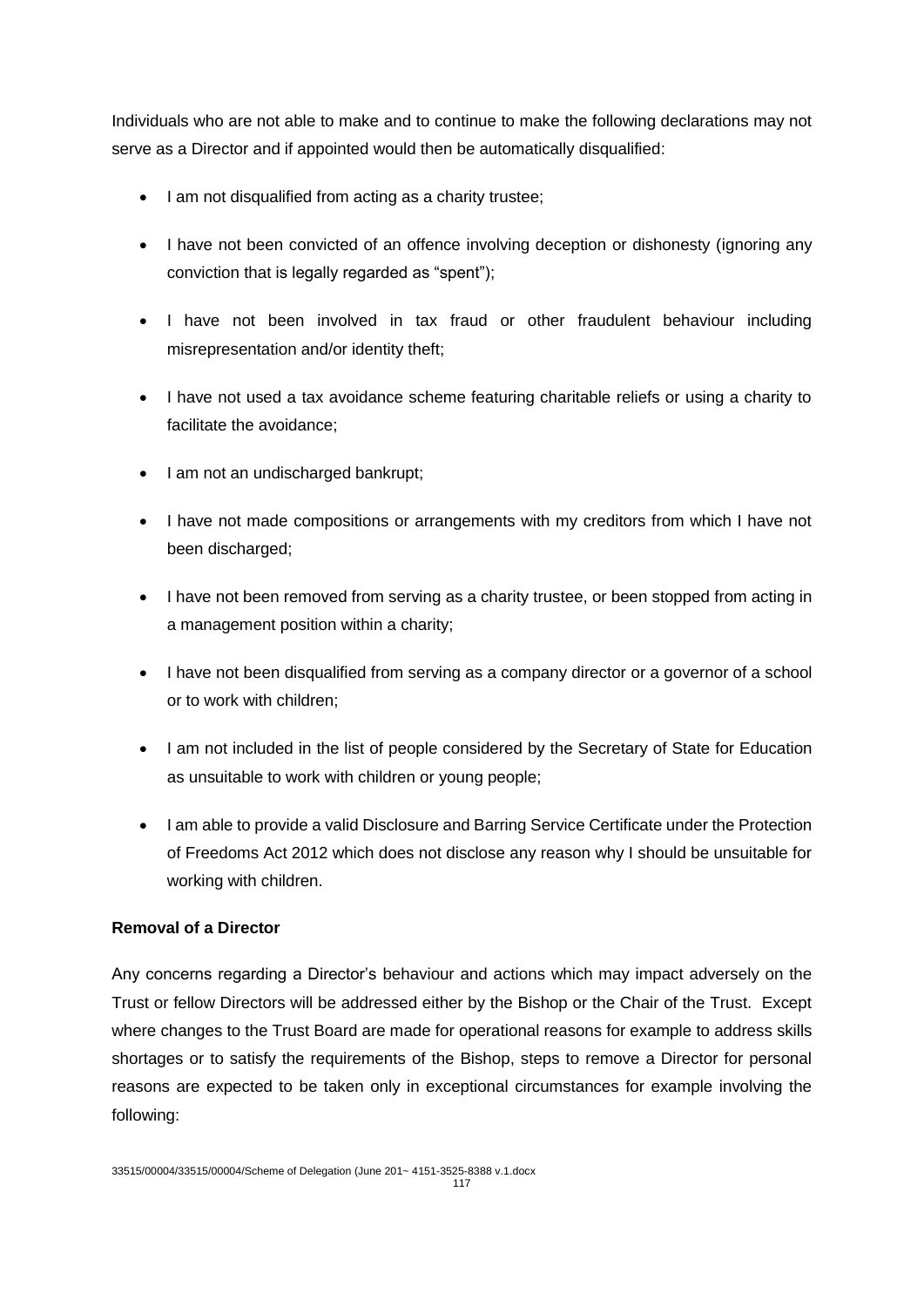- There has been serious misconduct (which will be considered on a case by case basis but as a guide any breach of this Code of Conduct will give rise to a legitimate complaint);
- A Director displays repeated and serious incompetence (e.g. consistently fails to attend meetings and/or engage with training or address any skills gaps such that their ability to make a meaningful contribution is compromised);
- The Director has engaged in conduct or behaviour which is aimed at undermining fundamental British values of democracy, the rule of law, individual liberty, mutual respect and tolerance of those with different faiths and beliefs;
- The actions of the Director are significantly detrimental to the effective operation of the Trust Board or the Trust more widely, distracting the Trust Board from its core strategic functions and/or the actions of the Director interfere with the operational efficiency of the Trust or any of its academies thereby wasting a significant amount of executive, headteacher and/or senior leadership time;

Any decision to remove will be made in accordance with the Trust's Articles of Association and applicable law. Any right of appeal will be subject to applicable law.

## **Review**

This Director Code of Conduct has been adopted by the Trust Board on the date set out below. It is subject to regular review.

June 2018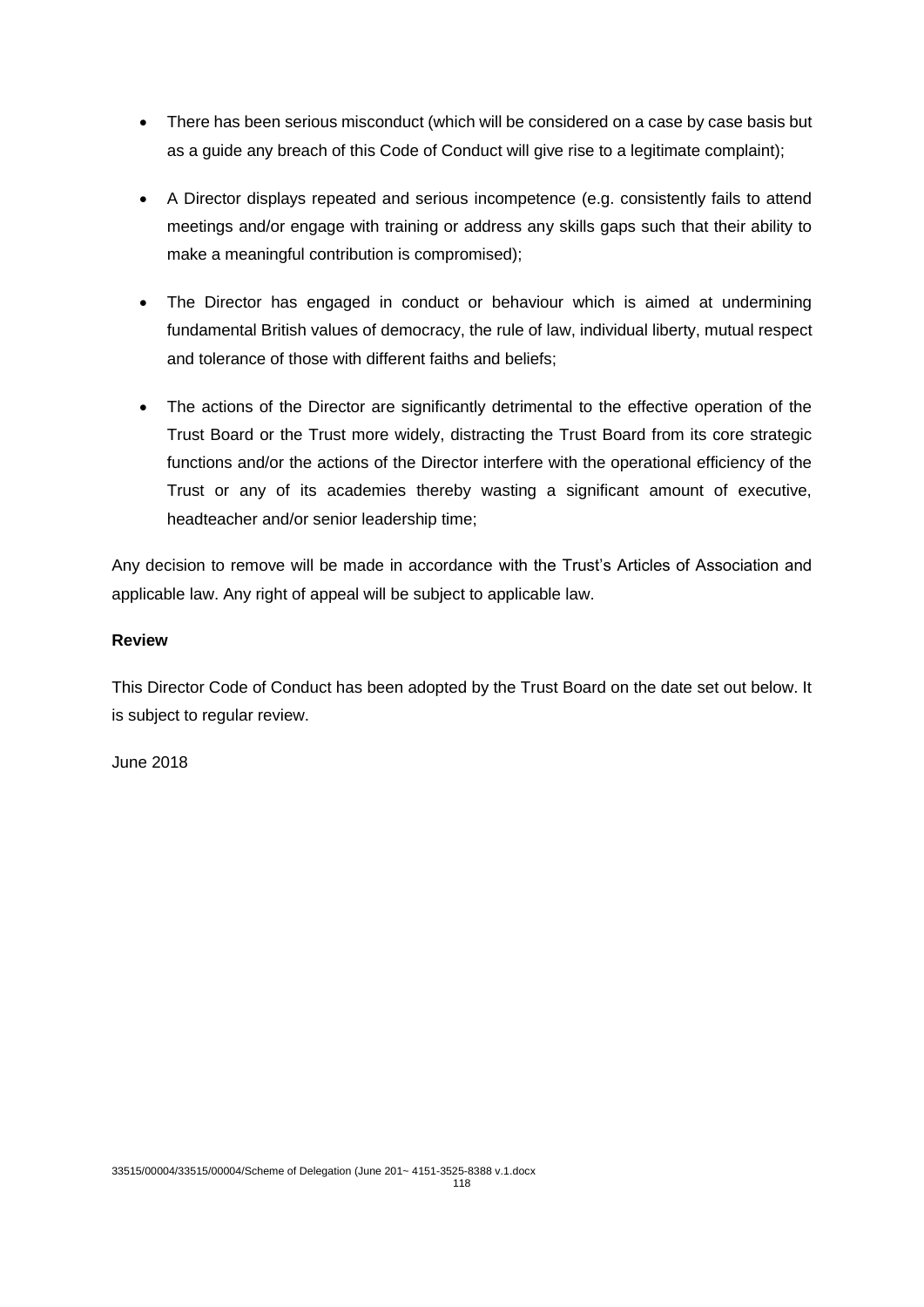# **Appendix – Additional Expectations of the Chair and Vice Chair**

The Chair and Vice Chair are elected by and from within the Director body, but they must be Foundation Directors and regard must be had to any further requirements of the Bishop.

Elections are expected to take place at the beginning of every year and any interim appointment (for example following the resignation of the current Chair) will be terminated or confirmed at the next appropriate meeting.

# **Specific Duties**

The Chair's specific duties are to:

- Ensure the Bishop's wishes are fulfilled, liaising directly with the Diocesan Education Service and representatives of the Bishop;
- Provide a clear lead and direction for the Board in formulating and delivering the vision for the Trust;
- Build an effective team, attracting individuals to the Board with necessary skills and experience, promoting equality and diversity, ensuring priority is given to those who can make a positive contribution to work of the Trust and driving school improvement across all academies;
- Ensure new Directors are properly introduced to the work of the Trust and the Board and to support their development as effective and valued members of the Board maximising their contribution to the Trust in doing so;
- Work closely with the Accounting Officer to ensure there is proper challenge and encouragement of Directors, executive officers and those with leadership responsibilities;
- Provide direct support to the Accounting Officer and take the lead in the recruitment and performance management of this role as well as the review of pay and conditions of service;
- Take a lead role in any decision to suspend or discipline the Accounting Officer;
- Ensure that school improvement is the focus of all policy and strategy for the Trust, reminding the Directors of this as often as necessary;
- Hold the Directors to account, ensuring the business of the Board is conducted efficiently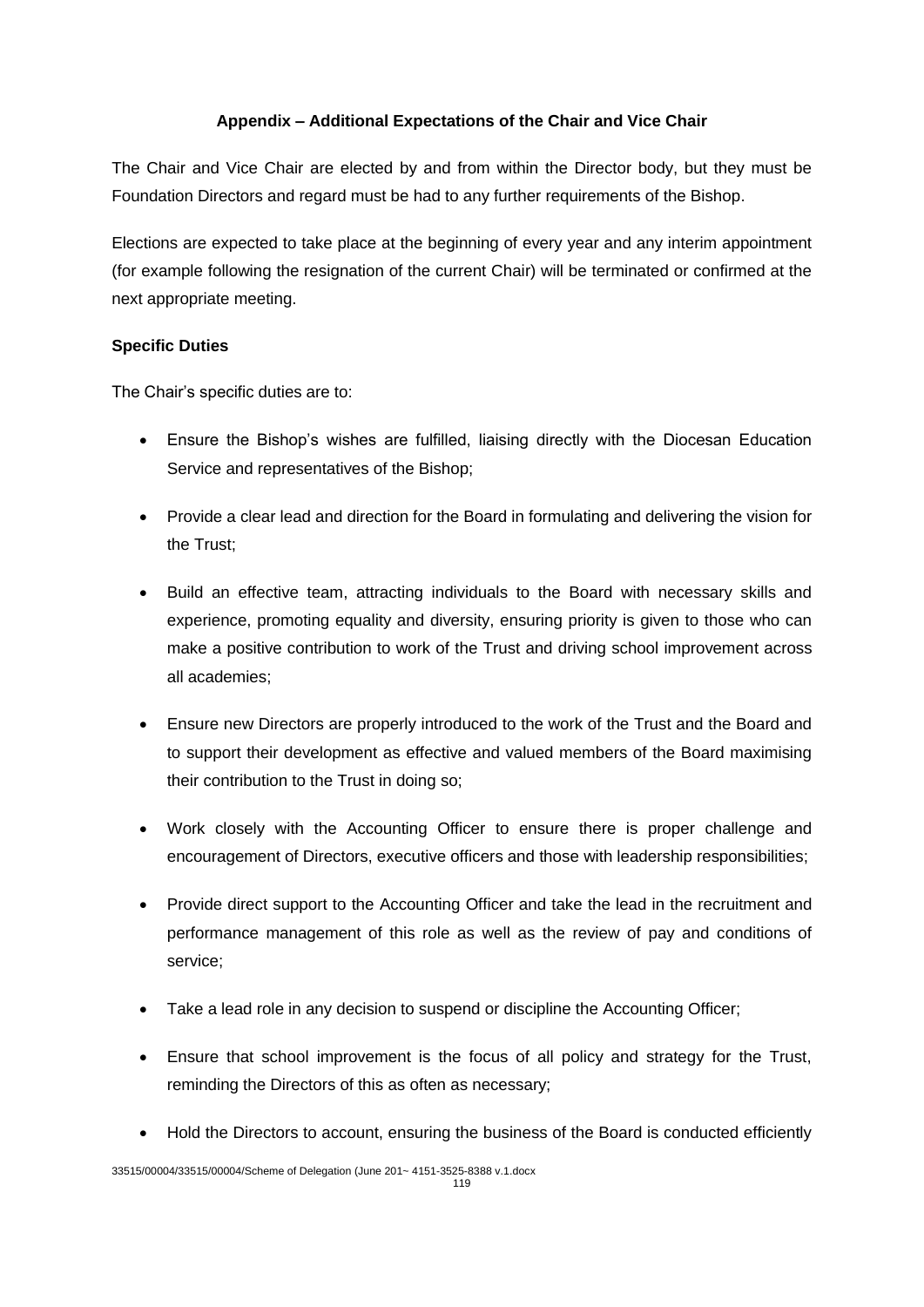and effectively, chairing meetings ensuring all Directors have the opportunity to contribute and are listened to with clear decisions being made when necessary, including reporting on the Board's effectiveness to the Members as required;

- Be available when there is a need to act quickly, taking, or supporting the Accounting Officer in taking, urgent action and making decisions, subject to subsequent ratification by the Board as necessary;
- Act a focal point and advocate for the Board, liaising as necessary with any regulatory body, the Local Governing Committee and those representing the wider community.

## **Specific Responsibilities**

As the guardian of the Board's effectiveness, the Chair has a specific responsibility to ensure:

- That reporting by executive officers is clear, concise, appropriate and comprehensive, reducing unnecessary paperwork;
- That meetings of the Board are held regularly and there is a clear agenda which has been communicated to all Directors which focusses appropriately on strategic matters, acknowledging that when urgent meetings are required to discuss exceptional business that as much preparation as may be possible is made for these;
- That the business of the Board is conducted as openly and transparently as possible;
- That decisions taken by the Board are implemented and not circumvented;
- That Directors adhere to the Director Code of Conduct and that the Chair takes appropriate and firm action where this appears not to be the case;
- That the Board undertakes regular reviews of any skills gaps or lack of experience and/or capacity and takes active steps to address these;
- That the Board remains focussed on the Trust's key strategic priorities and that individual Directors either as a group or committee or as individuals do not seek to become overly involved in operational matters;
- There is proper and adequate succession planning;

<sup>33515/00004/33515/00004/</sup>Scheme of Delegation (June 201~ 4151-3525-8388 v.1.docx That any complaints about the Trust, the actions of the Board or an individual Director or